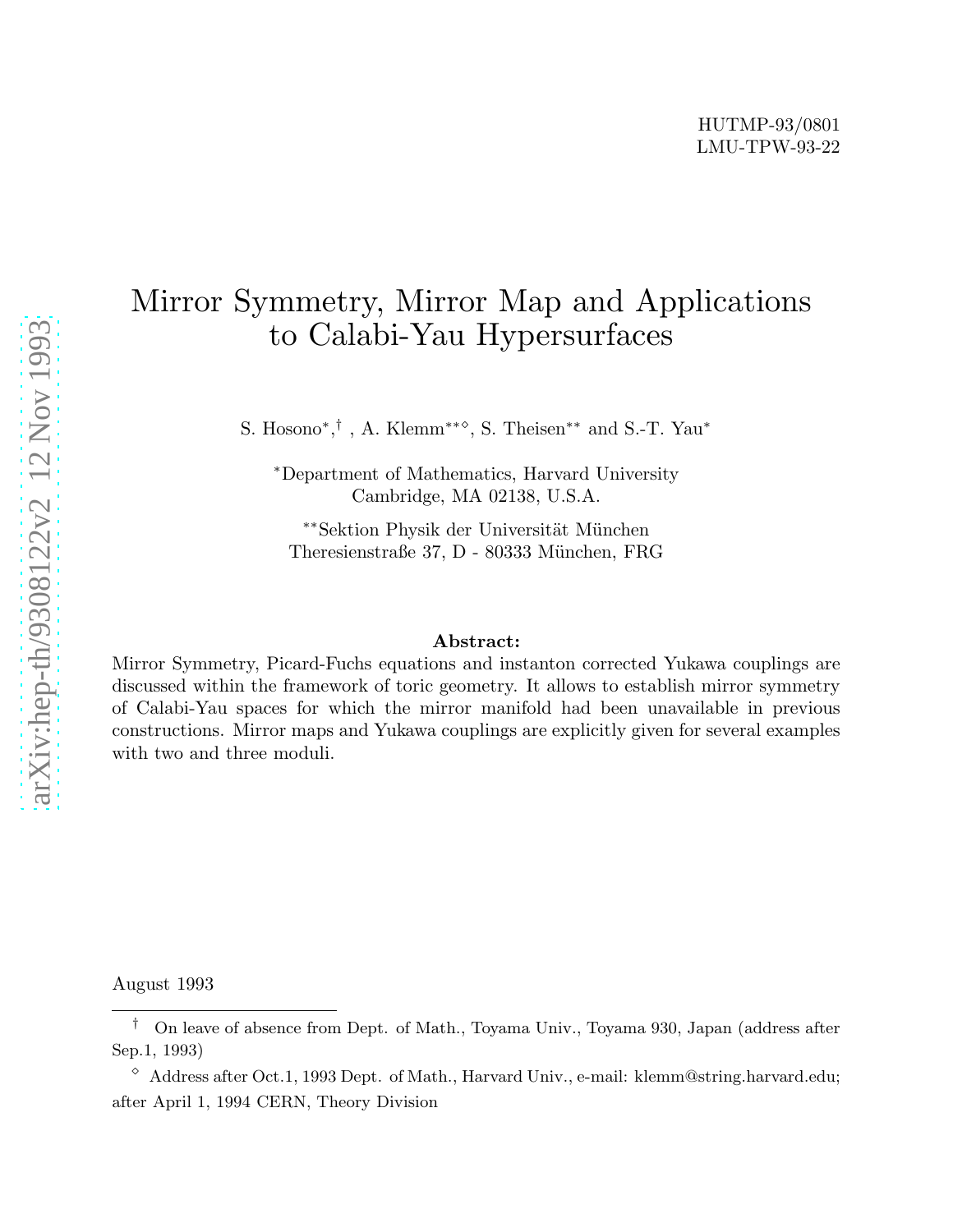### 1. Introduction

Mirror symmetry[[1\]](#page-56-0) started from the trivial observation[[2\]](#page-56-0) [[3\]](#page-56-0) that the relative sign of the two  $U(1)$ -charges of  $(2, 2)$  super-conformal field theories is simply a matter of convention. Geometrically, however, if one interprets certain symmetric  $(2, 2)$  superconformal theories as string compactifications on Calabi-Yau spaces, the implications are far from trivial and imply identical string propagation on topologically distinct manifolds for which the cohomology groups  $H^{p,q}$  and  $H^{q,3-p}$ ,  $p,q=1,\ldots,3$  are interchanged.

Within the classes of Calabi-Yau spaces that have been investigated by physicists, namely complete intersections in projective spaces[[4\]](#page-56-0), toroidal orbifolds [\[5](#page-56-0)] and hypersurfaces or complete intersections in products of weighted projective spaces[[6\]](#page-56-0), one does indeed find approximate mirror symmetry, at least on the level of Hodge numbers, which get interchanged by the mirror transformation:  $h^{p,q} \leftrightarrow h^{q,3-p}$ . Most of the known candidates for mirror pairs of Calabi-Yau manifolds are hypersurfaces or complete intersections in products of weighted projective spaces and are related to string vacua described by  $N = 2$  $N = 2$  $N = 2$  superconformal limits of Landau-Ginzburg models [[7\]](#page-56-0), [\[3](#page-56-0)], [\[6](#page-56-0)]. For subclasses of these manifolds one can find discrete symmetries such that the desingularized quotient withrespect to them yields a mirror configuration; see ref. [[8\]](#page-56-0) and for a somewhat more general construction ref.[[9\]](#page-56-0). Likewise the corresponding superconformal field theory ex-hibitsin subclasses symmetries [[10\]](#page-56-0), which can be used to construct the mirror SCFT by orbifoldization. The Landau-Ginzburg models in the sense of ref. [\[7](#page-56-0)] have been classified in[[6\]](#page-56-0). It turns out that the spectra in this class do not exhibit perfect mirror symmetry, even after including quotients[[11\]](#page-56-0). A gauged generalization of Landau-Ginzburg models was proposed in[[12](#page-56-0)]. The associated Calabi-Yau spaces are realized as hypersurfaces or complete intersections in more general toric varieties or Grassmanians.

A particularly appealing construction of Calabi-Yau manifolds, within the framework of toric geometry, was given by Batyrev in [\[13](#page-56-0)]. It gives hypersurfaces in Gorenstein toric varieties and unlike previous constructions it is manifestly mirror symmetric. This is the approach we will take in this paper. We will show that mirror partners, which are missing in the conventional Landau-Ginzburg approach[[6\]](#page-56-0), even when including the quotients [\[11](#page-56-0)][\[9](#page-56-0)][[8\]](#page-56-0), can be constructed systematically as hypersurfaces in these generalized Gorenstein toric varieties.

A much less trivial implication of mirror symmetry than the existence of Calabi-Yau spaces with flipped Hodge numbers, is the isomorphism between the cohomology ring of the (2, 1)-forms with its dependence on the complex structure moduli and the quantum corrected cohomology ring of the  $(1, 1)$ -forms with its dependence on the complexified Kähler structure parameters. The most convincing evidence for this part of the mirror conjecture is the successful prediction of the numbers of certain rational curves for the quinticin [[14](#page-56-0)] and other manifolds with  $h^{1,1} = 1$  in [[15\]](#page-56-0) [[16\]](#page-56-0) [[17\]](#page-56-0) [[18\]](#page-56-0) [[19\]](#page-56-0), which test mirror symmetry, at least locally in moduli space in the vicinity of the point of maximal unipotent monodromy.

Further evidence for mirror symmetry at one loop in string expansion was provided by the successful prediction [\[20](#page-56-0)] of the number of elliptic curves for the manifolds discussed in [\[16](#page-56-0)][[17](#page-56-0)].

From a mathematical point of view mirror symmetry is so far not well understood.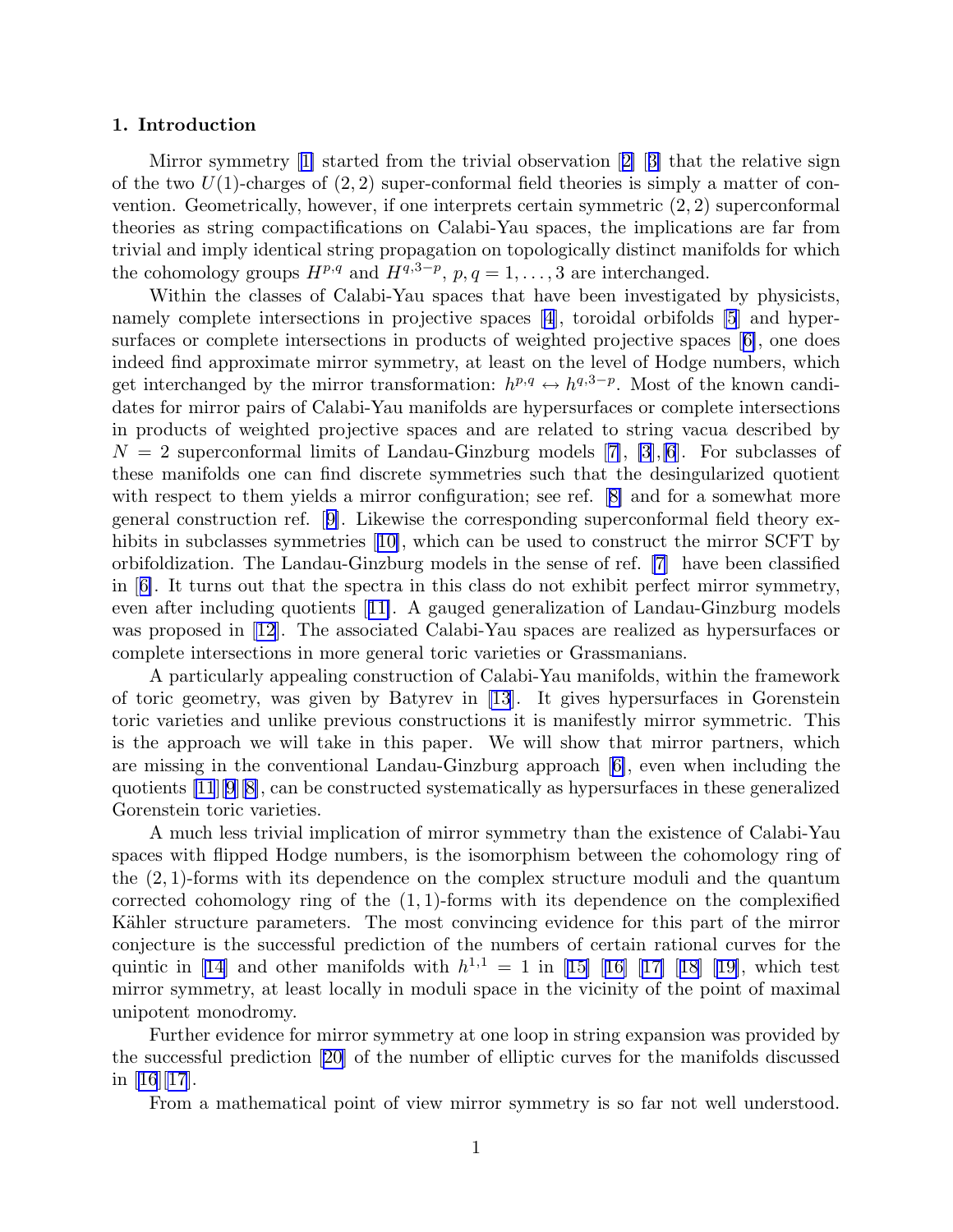Some of the problems have been summarized in [\[21](#page-56-0)]. The question of mirror symmetry for rigid manifolds  $(h^{2,1}=0)$ , which is again obvious from the conformal field theory point of view, has been discussed in[[22\]](#page-56-0).

Aside from the mathematicians' interest in the subject, mirror symmetry has turned out to be an indispensable tool for e.g. the computation of Yukawa-couplings for strings on Calabi-Yau spaces. This is a problem of prime physical interest, so let us briefly review some aspects. We will restrict ourselves to strings on Calabi-Yau spaces corresponding to symmetric (2, 2) conformal field theories, since they are on the one hand, due to their higher symmetry, easier to treat than e.g. the more general  $(2,0)$  compactifications, and on the other hand general enough to allow for potentially phenomenologically interesting models.

The Yukawa couplings between mass-less matter fields, in the following characterized by their  $E_6$  representation, fall into four classes, symbolically written as  $\langle 27^3 \rangle$ ,  $\langle \overline{27}^3 \rangle$ ,  $\langle 27\cdot 27\cdot 1 \rangle$  and  $\langle 1^3 \rangle$ . Here 27 and  $\overline{27}$  refer to the charged matter fields which accompagnie, via the (right-moving) extended world-sheet superconformal symmetry, the complex structure and Kähler structure moduli, respectively. The singlets are neutral matter fields related to  $End(\mathcal{T}_X)$ . Unlike the singlets, the charged matter fields can be naturally identified as physical states in two topological field theories, which can be associated to every  $N = 2$ superconformal theory by twisting, as described in [\[23](#page-57-0)]. Here we will be concerned only with the couplings in these topological subsectors.

The  $\langle 27^3 \rangle$  Yukawas depend solely on the complex structure moduli and do not receive contributions from sigma model and string loops; in particular, the tree level results are not corrected by world-sheet instanton corrections. In contrast to this, the  $\langle 27^3 \rangle$ 's are functions of the parameters of the possible deformations of the Kähler class only and do receive perturbative and non-perturbative corrections [\[24](#page-57-0)]. This makes their direct computation, which involves a world-sheet instanton sum, virtually impossible, except for the case of  $\mathbb{Z}_n$  orbifolds [\[25](#page-57-0)]. These difficulties can be circumvented by taking advantage of mirror symmetry. This was first demonstrated for the quintic threefold in[[14\]](#page-56-0)and subsequentlyapplied to other models with one Kähler modulus in refs.  $[15][16][17][18][19]$  $[15][16][17][18][19]$  $[15][16][17][18][19]$  $[15][16][17][18][19]$  $[15][16][17][18][19]$  $[15][16][17][18][19]$  $[15][16][17][18][19]$  $[15][16][17][18][19]$ . The idea is the following: in order to compute the  $\langle 2\overline{7}^3 \rangle$  Yukawa couplings on the CY manifold X, one computes the  $\langle 27^3 \rangle$  couplings on its mirror  $X^*$  and then returns to X via the mirror map which relates the elements  $b_i^{1,1}$  $i^{1,1}(X) \in H^1(X^*, \mathcal{T}_{X^*}^*) \sim H_{\bar{\partial}}^{1,1}$  $\frac{1}{\partial}$ <sup>1</sup> $(X^*)$  to the  $b_i^{2,1} \in H^1(X, \mathcal{T}_X) \sim H_{\bar{\partial}}^{2,1}$  $\frac{1}{\tilde{Q}}^{2,1}(X)$  and their corresponding deformation parameters  $t_i^*$  and  $t_i$  $(i = 1, \ldots h^{1,1}(X)) = h^{2,1}(X^*)$ .

In the Landau-Ginzburg models one can straightforwardly compute ratios of  $\langle 27^3 \rangle$ Yukawa couplings by reducing all operators of charge three, via the equations of motion, to one of them. This fixes the Yukawa couplings however only up to a moduli dependent normalization. Information about the Yukawa couplings can also be obtained from the factthat the moduli space of the  $N = 2$  theory has a natural flat connection [[26\] \[27](#page-57-0)] [\[28](#page-57-0)]. The route we will follow, which was first used in[[14\]](#page-56-0), is especially adequate for models with an interpretation as Calabi-Yau spaces.

In this procedure, the Picard-Fuchs equations, i.e. the differential equations satisfied by the periods of the holomorphic three form as a function of the complex structure moduli, play a prominent role. They allow for the computation of the  $\langle 27^3 \rangle$  Yukawa couplings and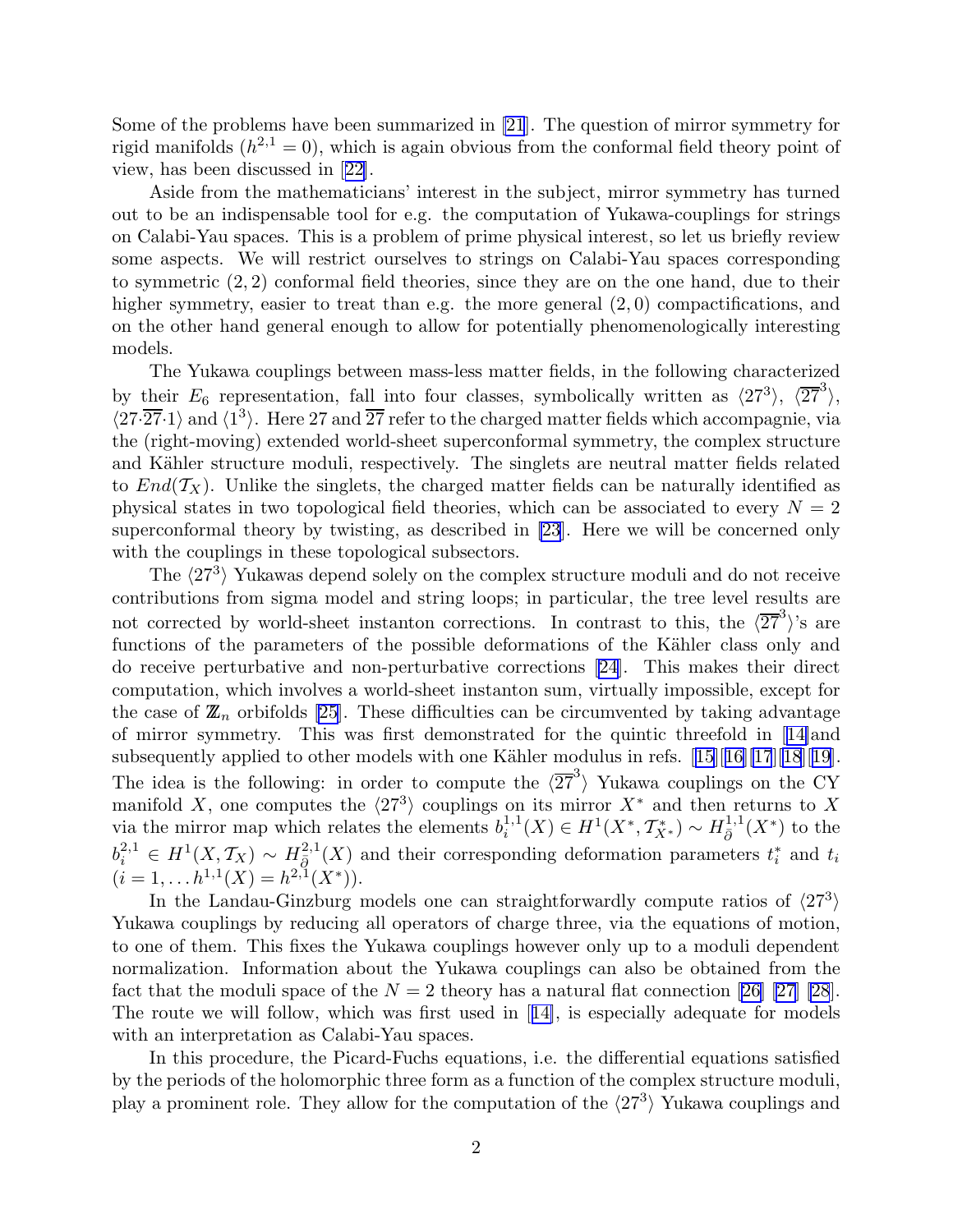furthermore, the mirror map can be constructed from their solutions. This has been abstractedfrom the results of  $[14]$  $[14]$  in  $[15]$  $[15]$  and further applied in refs. [\[18](#page-56-0)][\[19](#page-56-0)]. In this paper we develop a way of getting the Picard-Fuchs equations for a class of models with more than one modulus. This construction uses some results from toric geometry, which are especially helpful to give a general prescription for the mirror map.

The mirror map also defines the so-called special coordinates on the Kähler structure moduli space. In these coordinates the  $\langle 2\overline{7}^3 \rangle$  Yukawa couplings on X are simply the third derivatives with respect to the moduli of a prepotential from which the Kähler potential can also be derived. Whereas the left-moving  $N = 2$  superconformal symmetry of  $(2,2)$  compactifications is necessary for having  $N = 1$  space-time supersymmetry, it is the additional right-moving symmetry which is responsible for the special structure[[29](#page-57-0)].

The paper is organized as follows. In Section 2 we describe those aspects of toric geometry which are relevant for us and give some illustrative examples of mirror pairs. We also state the rules for computing topological couplings using toric data. In Section 3 we discuss the Picard-Fuchs equations for hypersurfaces in weighted projective space and show how to set them up. Section 4 contains applications to two and three moduli models. We compute the Yukawa couplings and discuss the structure of the solutions of the Picard-Fuchs equations. In Section five we show how to find the appropriate variables to describe the large complex structure limit and the mirror map. In the last section we interpret our results for the Yukawa couplings as the instanton corrected topological coupling. We conclude with some observations and comments.

## 2. Toric Geometry: Mirror Pairs and Topological Couplings

In this section we will describe the aspects of the geometry of hypersurface (complete intersection) Calabi-Yau spaces, which we need later to facilitate the derivation of the Picard-Fuchs equation, and to define the mirror map on the level of Yukawa couplings. These types of Calabi-Yau spaces arise naturally from the Landau-Ginzburg approach to two dimensional  $N = 2$  superconformal theories [\[3](#page-56-0)][\[12](#page-56-0)]. The hypersurfaces with  $ADE$ invariants are related to tensor products of minimal  $N = 2$  superconformal field theories.

Some important geometrical properties of these manifolds are however easier accessible in the framework of toric geometry [\[8](#page-56-0)][\[13](#page-56-0)]. We therefore want to give in the first part of this section a description of Calabi-Yau hypersurfaces in terms of their toric data. We summarize the construction of mirror pairs of Calabi-Yau manifolds given in[[13\]](#page-56-0) and describe the map between the divisors related to  $(1,1)$ -forms and the monomials corresponding to the variation of the complex structure and hence to the  $(2, 1)$ -forms. In the second part of this section we give the toric data for manifolds with few K¨ahler moduli which we will further discuss in later sections. In section (2.3) we use the toric description to construct the mirrors which were missing in  $[6][11]$  $[6][11]$  $[6][11]$ . In section  $(2.4)$  we summarize results for the topological triple couplings of complete intersection manifolds using toric geometry. As they are the large radius limit of the  $\langle 27^3 \rangle$  Yukawa couplings, we will need this information for the mirror map.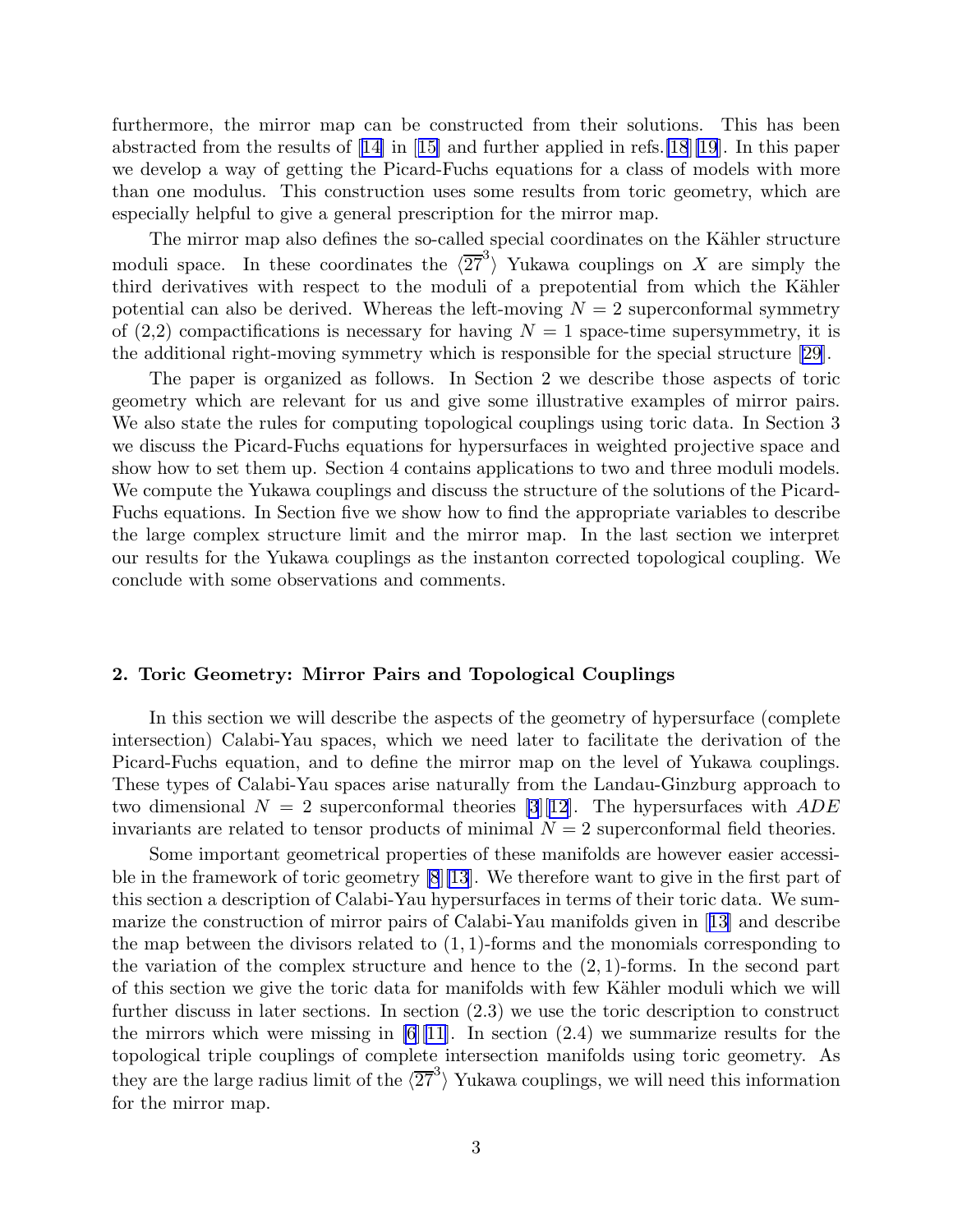#### <span id="page-4-0"></span>2.1. The families of Calabi-Yau threefolds

Consider a (complete intersection) Calabi-Yau variety  $X$  in a weighted projective space  $\mathbb{P}^n(\vec{w}) = \mathbb{P}^n(w_1, \dots, w_{n+1})$  defined as the zero locus of transversal quasihomogeneous polynomials  $W_i$   $(i = 1, \dots, m)$  of degree  $\deg(W_i) = d_i$  satisfying  $\sum_{i=1}^{m} d_i = \sum_{j=1}^{n+1} w_j$ ;

$$
X = X_{d_1,\dots,d_m}(\vec{w}) = \{ [z_1,\dots,z_n] \in \mathbb{P}^n(\vec{w}) \mid W_i(z_1,\dots,z_{n+1}) = 0 \ (i = 1,\dots,m) \}.
$$
\n(2.1)

Due to the action  $z_i \to \lambda^{w_i} z_i$ ,  $\lambda \in \mathbb{C}^*$ , whose orbits define points of  $\mathbb{P}^n(\vec{w})$ , the weighted projective space has singular strata  $\mathcal{H}_S = \mathbb{P}^n(\vec{w}) \cap \{z_i = 0 \; \forall i \in \{1, ..., n+1\} \setminus S\}$  if the subset  $\{\omega_i\}_{i\in S}$  of the weights has a non-trivial common factor  $N_S$ . We consider only well-formed hypersurfaces where X is called well-formed if  $\mathbb{P}^n(\vec{w})$  is well-formed, i.e. if the weights of any set of n projective coordinates are relative prime and if  $X$  contains no codimension  $m+1$  singular strata of  $\mathbb{P}^n(\vec{w})$ . In fact, every projective space is isomorphic to a well formed projective space and furthermore, one can show, using the explicit criteria for transversality given in [\[30](#page-57-0)], that transversality together with  $\sum_{i=1}^{m} d_i = \sum_{j=1}^{n+1} w_j$  already implies well-formedness for  $X_{d_1,\ldots,d_m}$ .

Hence the possible singular sets on  $X$  are either points or curves. For singular points these singularities are locally of type  $\mathbb{C}^3/\mathbb{Z}_{N_S}$  while the normal bundle of a singular curve has locally a  $\mathbb{C}^2/\mathbb{Z}_{N_S}$  singularity. Both types of singularities and their resolution can be described by methods of toric geometry. The objects which we will be concerned with are families of Calabi-Yau manifolds describable in toric geometry, as explicated below.

To describe the toric variety  $\mathbb{P}_{\Delta}$ , let us consider an *n*-dimensional convex integral polyhedron  $\Delta \subset \mathbb{R}^n$  containing the origin  $\nu_0 = (0, \dots, 0)$ . An integral polyhedron is a polyhedron whose vertices are integral, and is called reflexive if its dual defined by

$$
\Delta^* = \{ (x_1, \dots, x_n) \mid \sum_{i=1}^n x_i y_i \ge -1 \text{ for all } (y_1, \dots, y_n) \in \Delta \}
$$
 (2.2)

is again an integral polyhedron. Note if  $\Delta$  is reflexive, then  $\Delta^*$  is also reflexive since  $(\Delta^*)^* = \Delta$ . We associate to  $\Delta$  a complete rational fan  $\Sigma(\Delta)$  as follows: For every ldimensional face  $\Theta_l \subset \Delta$  we define a *n*-dimensional cone  $\sigma(\Theta_l)$  by  $\sigma(\Theta_l) := {\lambda(p'-p) \mid \lambda \in \Delta}$  $\mathbb{R}_+, p \in \Delta, p' \in \Theta_l$ .  $\Sigma(\Delta)$  is then given as the collection of  $(n-l)$ -dimensional dual cones  $\sigma^*(\Theta_l)$  ( $l = 0, \dots, n$ ) for all faces of  $\Delta$ . The toric variety  $\mathbb{P}_{\Delta}$  is the toric variety associatedto the fan  $\Sigma(\Delta)$ , i.e.  $\mathbb{P}_{\Delta} := \mathbb{P}_{\Sigma(\Delta)}$  (see [[31\]](#page-57-0) for detailed constructions).

Denote by  $\nu_i$   $(i = 0, \dots, s)$  the integral points in  $\Delta$  and consider an affine space  $\mathbb{C}^{s+1}$ with coordinates  $(a_0, \dots, a_s)$ . We will consider the zero locus  $Z_f$  of the Laurent polynomial

$$
f(a, X) = \sum_{i=0}^{s} a_i X^{\nu_i}, \quad f(a, X) \in \mathbb{C}[X_1^{\pm 1}, \cdots, X_n^{\pm 1}]
$$
 (2.3)

in the algebraic torus  $(\mathbb{C}^*)^n \subset \mathbb{P}_{\Delta}$ , and its closure  $\bar{Z}_f$  in  $\mathbb{P}_{\Delta}$ . Here we have used the convention  $X^{\mu} := X_1^{\mu_1}$  $x_1^{\mu_1}\ldots x_n^{\mu_n}.$ 

 $f := f_{\Delta}$  and  $Z_f$  are called  $\Delta$ -regular if for all  $l = 1, ..., n$  the  $f_{\Theta_l}$  and  $X_i \frac{\partial}{\partial X_i}$  $\frac{\partial}{\partial X_i} f_{\Theta_l}, \forall i =$  $1, \ldots n$  do not vanish simultaneously in  $(\mathbb{C}^*)^n$ . This is equivalent to the transversality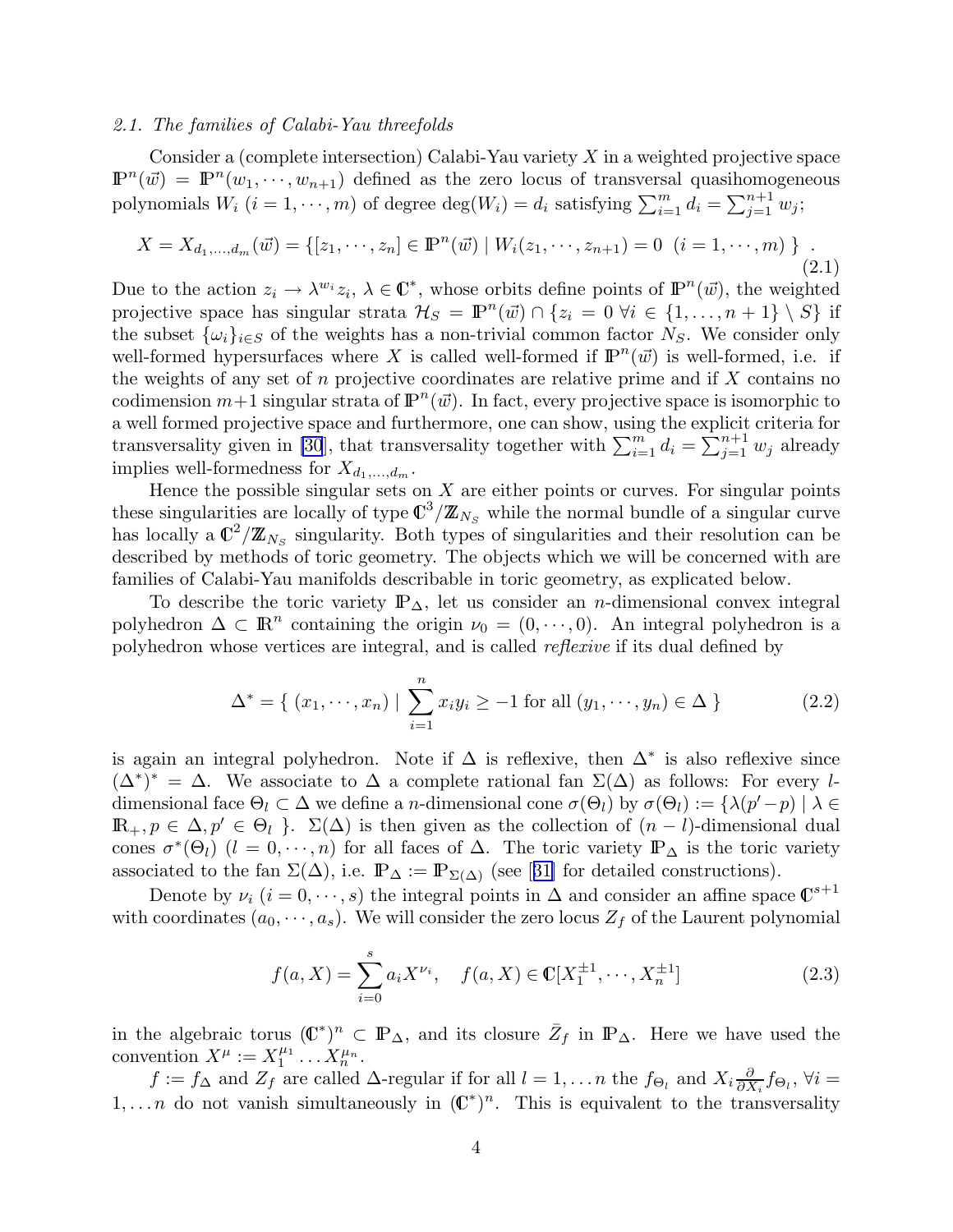<span id="page-5-0"></span>condition for the quasi-homogeneous polynomials  $W_i$ . When we vary the parameters  $a_i$ under the condition of ∆-regularity, we will have a family of Calabi-Yau varieties.

The ambient space  $\mathbb{P}_{\Delta}$  and so  $\bar{Z}_f$  are in general singular.  $\Delta$ -regularity ensures that the only singularities of  $\bar{Z}_f$  are the ones inherited from the ambient space.  $\bar{Z}_f$  can be resolved to a Calabi-Yau manifold  $\hat{Z}_f$  iff  $\mathbb{P}_{\Delta}$  has only Gorenstein singularities, which is the case iff  $\Delta$  is reflexive [\[13](#page-56-0)].

The families of the Calabi-Yau manifolds  $\hat{Z}_f$  will be denoted by  $\mathcal{F}(\Delta)$ . The above definitions proceeds in exactly symmetric way for the dual polyhedron ∆<sup>∗</sup> with its integral points  $\nu_i^*$   $(i = 0, \dots, s^*)$ .

In ref. [\[13](#page-56-0)] Batyrev observed that a pair of reflexive polyhedra  $(\Delta, \Delta^*)$  naturally gives us a pair of mirror Calabi-Yau families  $(\mathcal{F}(\Delta), \mathcal{F}(\Delta^*))$  as the following identities  $(n \geq 4)$ on the Hodge numbers  $((n-1)$  is the dimension of the Calabi-Yau space) hold

$$
h^{1,1}(\hat{Z}_{f,\Delta}) = h^{n-2,1}(\hat{Z}_{f,\Delta^*})
$$
  
\n
$$
= l(\Delta^*) - (n+1) - \sum_{\text{codim}\Theta^* = 1} l'(\Theta^*) + \sum_{\text{codim}\Theta^* = 2} l'(\Theta^*)l'(\Theta)
$$
  
\n
$$
h^{1,1}(\hat{Z}_{f,\Delta^*}) = h^{n-2,1}(\hat{Z}_{f,\Delta})
$$
  
\n
$$
= l(\Delta) - (n+1) - \sum_{\text{codim}\Theta = 1} l'(\Theta) + \sum_{\text{codim}\Theta = 2} l'(\Theta)l'(\Theta^*).
$$
\n(2.4)

Here  $l(\Theta)$  and  $l'(\Theta)$  are the number of integral points on a face  $\Theta$  of  $\Delta$  and in its interior, respectively (and similarly for  $\Theta^*$  and  $\Delta^*$ ). An *l*-dimensional face  $\Theta$  can be represented by specifying its vertices  $v_{i_1}, \dots, v_{i_k}$ . Then the dual face defined by  $\Theta^* = \{x \in \Delta^* \mid (x, v_{i_1}) =$  $\cdots = (x, v_{i_k}) = -1$  is a  $(n - l - 1)$ -dimensional face of  $\Delta^*$ . By construction  $(\Theta^*)^* = \Theta$ , and we thus have a natural duality pairing between l-dimensional faces of  $\Delta$  and  $(n-l-1)$ dimensional faces of  $\Delta^*$ . The last sum in each of the two equations in (2.4) is over pairs of dual faces. Their contribution cannot be associated with a monomial in the Laurent polynomial. In the language of Landau-Ginzburg theories, if appropriate, they correspond to contributions from twisted sectors. We will denote by  $\tilde{h}^{2,1}$  and  $\tilde{h}^{1,1}$  the expressions (2.4) without the last terms.

Threedimensional Calabi-Yau hypersurfaces in  $\mathbb{P}^4(\vec{w})$  were classified in [[6\]](#page-56-0). A sufficient criterion for the possibility to associate to such a space a reflexive polyhedron is that  $\mathbb{P}^n(\vec{w})$  is Gorenstein, which is the case if  $\text{lcm}[w_1,\ldots,w_{n+1}]$  divides the degree d [[32](#page-57-0)]. In this case we can define a simplicial, reflexive polyhedron  $\Delta(\vec{w})$  in terms of the weights, s.t.  $\mathbb{P}_{\Delta}(\vec{w}) \simeq \mathbb{P}(\vec{w})$ . This associated *n*-dimensional integral convex polyhedron is the convex hull of the integral vectors  $\mu$  of the exponents of all quasihomogeneous monomials  $z^{\mu}$  of degree d, shifted by  $(-1, \ldots, -1)$ :

$$
\Delta(\vec{w}) := \{(x_1, \dots, x_{n+1}) \in \mathbb{R}^{n+1} | \sum_{i=1}^{n+1} w_i x_i = 0, x_i \ge -1\}.
$$
\n(2.5)

Note that this implies that the origin is the only point in the interior of  $\Delta$ .

If the quasihomogeneous polynomial  $W$  is Fermat, i.e. if it consists of monomials  $z_i^{d/w_i}$  $i^{d/w_i}$   $(i = 1, \dots, 5)$ ,  $\mathbb{P}^4(\vec{w})$  is clearly Gorenstein, and  $(\Delta, \Delta^*)$  are thus simplicial. If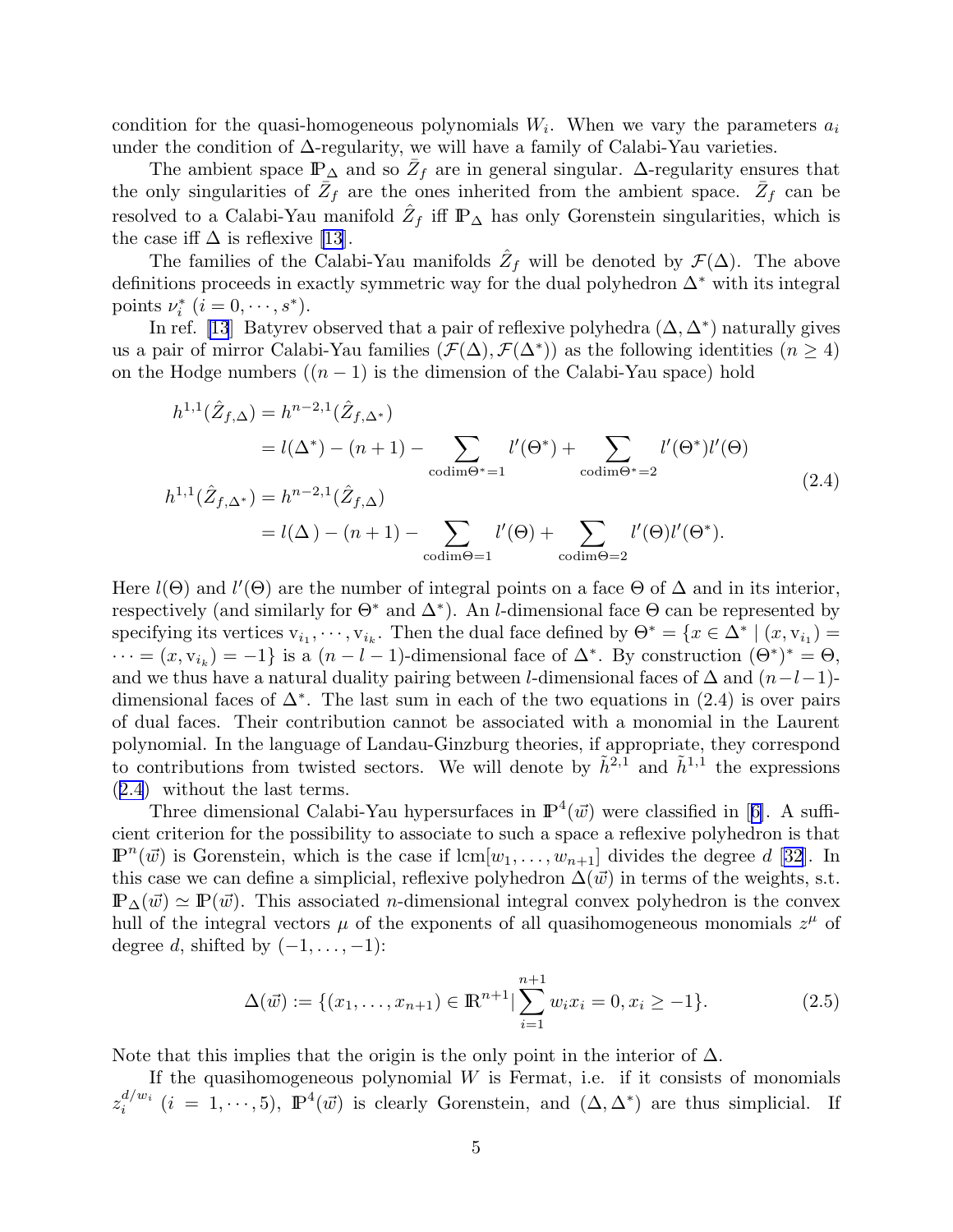<span id="page-6-0"></span>furthermore at least one weight is one (say  $w_5 = 1$ ) we may choose  $e_1 = (1, 0, 0, 0, -w_1)$ ,  $e_2 = (0, 1, 0, 0, -w_2), e_3 = (0, 0, 1, 0, -w_3)$  and  $e_4 = (0, 0, 0, 1, -w_4)$  as generators for  $\Lambda$ , the lattice induced from the  $\mathbb{Z}^{n+1}$  cubic lattice on the hyperplane  $H = \{(x_1, \ldots, x_{n+1}) \in$  $\mathbb{R}^{n+1}|\sum_{i=1}^{n+1} w_i x_i = 0\}$ . For this type of models we then always obtain as vertices of  $\Delta(\vec{w})$ 

$$
\nu_1 = (d/w_1 - 1, -1, -1, -1), \quad \nu_2 = (-1, d/w_2 - 1, -1, -1), \quad \nu_3 = (-1, -1, d/w_3 - 1, -1),
$$
  

$$
\nu_4 = (-1, -1, -1, d/w_4), \qquad \nu_5 = (-1, -1, -1, -1)
$$
\n(2.6)

and for the vertices of the dual simplex  $\Delta^*(w)$  one finds

$$
\nu_1^* = (1, 0, 0, 0), \quad \nu_2^* = (0, 1, 0, 0), \quad \nu_3^* = (0, 0, 1, 0), \quad \nu_4^* = (0, 0, 0, 1)
$$
\n
$$
\nu_5^* = (-w_1, -w_2, -w_3, -w_4)
$$
\n(2.7)

We can now describe the monomial-divisor mirror map [\[33](#page-57-0)] for these models. Some evidence for the existence of such a map was given by the computations in [\[34](#page-57-0)]. The subject wasfurther developed in [[8\]](#page-56-0)[[13\]](#page-56-0). The toric variety  $\mathbb{P}_{\Delta^*(w)}$  can be identified with

$$
\mathbb{P}_{\Delta^*(w)} \equiv \mathbf{H}^5(\vec{w})
$$
\n
$$
= \{ [U_0, U_1, U_2, U_3, U_4, U_5] \in \mathbb{P}^6 \mid \prod_{i=1}^5 U_i^{w_i} = U_0^d \},
$$
\n(2.8)

wherethe variables  $X_i$  in eq. ([2.3\)](#page-4-0) are related to the  $U_i$  by

$$
[1, X_1, X_2, X_3, X_4, \frac{1}{\prod_{i=1}^4 X_i^{w_i}}] = [1, \frac{U_1}{U_0}, \frac{U_2}{U_0}, \frac{U_3}{U_0}, \frac{U_4}{U_0}, \frac{U_5}{U_0}].
$$
\n(2.9)

Let us consider the etale mapping  $\phi : \mathbb{P}^4(\vec{w}) \to \mathbb{H}^5(\vec{w})$  given by

$$
[z_1, z_2, z_3, z_4, z_5] \mapsto [z_1 z_2 z_3 z_4 z_5, z_1^{d/w_1}, z_2^{d/w_2}, z_3^{d/w_3}, z_4^{d/w_4}, z_5^{d/w_5}].
$$
 (2.10)

In toric geometry, this etale mapping replaces the orbifold construction for the mirror manifoldsdescribed in [[10\]](#page-56-0). Furthermore, the integral points in  $\Delta^*(\vec{w})$  are mapped to monomials of the homogeneous coordinates of  $\mathbb{P}^4(\vec{w})$  by

$$
\mu = (\mu_1, \mu_2, \mu_3, \mu_4) \mapsto \phi^*(X^{\mu}U_0) = \frac{\left(\prod_{i=1}^5 z_i\right)^{(1 + \sum_{i=1}^4 \mu_i)}}{\prod_{i=1}^4 z_i^{\mu_i d/w_i}}.
$$
\n(2.11)

Since in toric geometry the integral points inside  $\Delta^*(\vec{w})$  describe the exceptional divisors which are introduced in the process of the resolution of the toric variety  $\mathbb{P}_{\Delta(\vec{w})}$ , the map (2.11) is called the monomial-divisor map.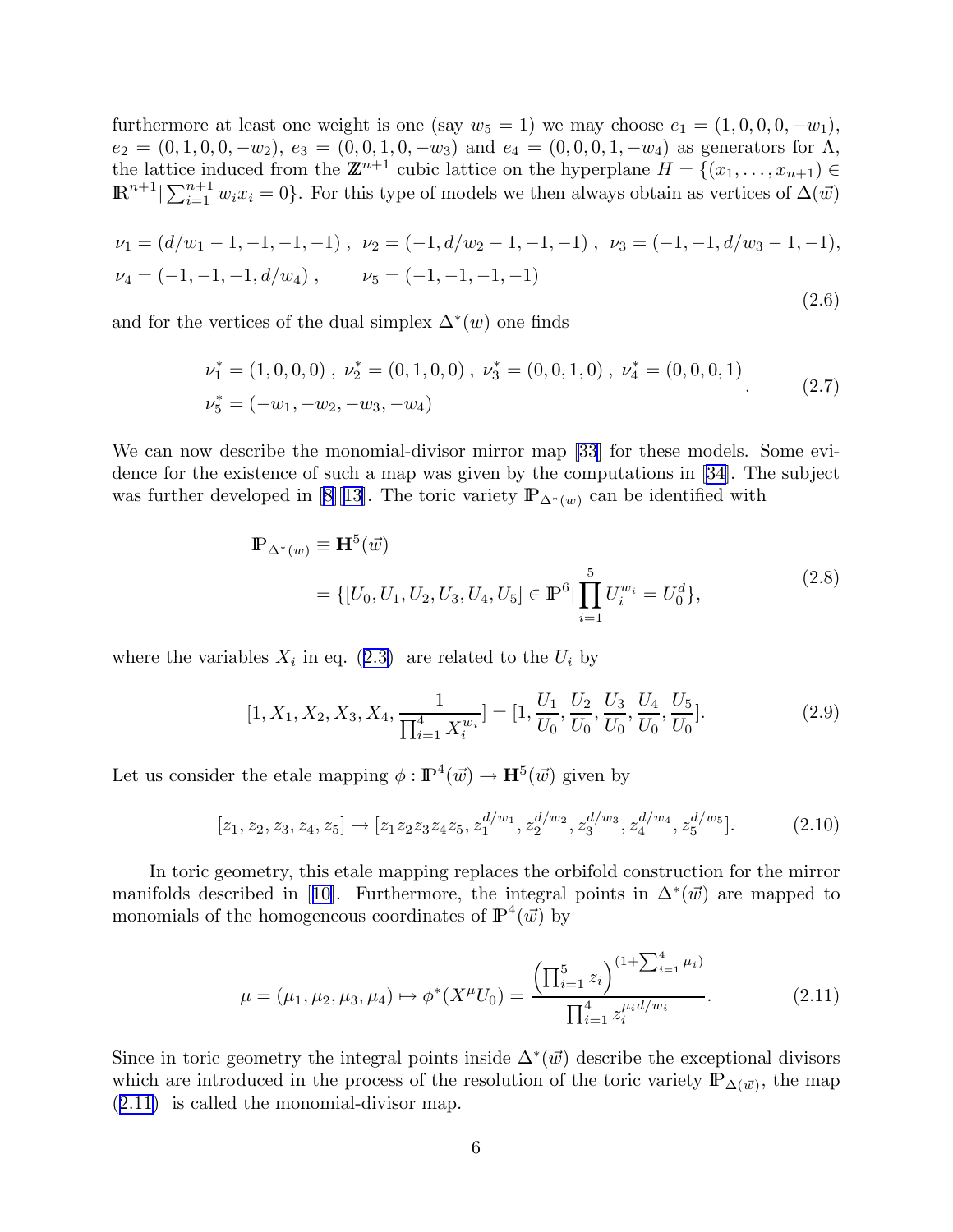#### 2.2. Models with few moduli

We are interested in studying systems with few Kähler moduli. For Fermat hypersurfaces in  $\mathbb{P}^4(\vec{w})$  we find five two moduli systems<sup>1</sup>. In table 1 we display these models, their Hodge numbers, the points on faces of dimensions one and two of ∆<sup>∗</sup> and the face Θ<sup>∗</sup> these points lie on, specified by its vertices. Points lying on a one-dimensional edge correspond to exceptional divisors over singular curves whereas the points lying in the interior of two-dimensional faces correspond to exceptional divisors over singular points (cf. sec. 2.3 below). There is also always one point in the interior,  $\nu_0^* = (0, 0, 0, 0)$ , corresponding to the canonical divisor of  $\mathbb{P}^4(\vec{w})$  restricted to  $\hat{X}$ . We also give the exceptional divisor E and the G-invariant monomial Y related to it via the monomial-divisor mirror map. Here  $G$  is the group which, by orbifoldization, leads to the mirror configuration. Its generators  $g^{(k)} = (g_1^{(k)}$  $j_1^{(k)}, \ldots, g_{n+1}^{(k)}$  act by

$$
g: z_i \mapsto \exp\left(2\pi i g_i \frac{w_i}{d}\right) z_i \tag{2.12}
$$

on the homogeneous coordinates of  $X_d(\vec{w})$ . Note that this action has always to be understood modulo the equivalence relation  $z_i \sim \lambda^{w_i} z_i$ . For Fermat hypersurfaces G consists of all  $g^{(k)}$  with  $\sum_{i=1}^{5} g^{(k)}_{i} w_i/d = 1$ . The generators of G are also displayed in the table. Here we have suppressed  $g^{(0)} = (1, 1, 1, 1, 1)$ , which is present in all cases. The first four models of the table have a singular  $\mathbb{Z}_2$  curve C and the exceptional divisor is a ruled surface which is locally  $C \times \mathbb{P}^1$ . The last example has a  $\mathbb{Z}_3$  singular point blown up into a  $\mathbb{P}^2$ .

|                  | $X_8(2,2,2,1,1)$      | $X_{12}(6, 2, 2, 1,$  | $X_{12}(4,3,2,2,1)$   | $X_{14}(7,2,2,2,1)$     | $X_{18}(9,6,1,1,1)$              |
|------------------|-----------------------|-----------------------|-----------------------|-------------------------|----------------------------------|
| $h^{1,1}$        | 2(0)                  | 2(0)                  | 2(0)                  | 2(0)                    | 2(0)                             |
| $h^{2,1}$        | 86(2)                 | 128(2)                | 74(4)                 | 122(15)                 | 272(0)                           |
| $\nu_6^*$        | $-1,0$                | $(-1,0)$              |                       |                         | $-2, 0, 0)$<br>$\left[-3\right]$ |
| $\Theta^*$       | (1, 2, 3)             | (1,2,3)               | (1, 3, 4)             | (2, 3, 4)               | (1, 2)                           |
| $\,E$            | $C\times\mathbb{P}^1$ | $C\times\mathbb{P}^1$ | $C\times\mathbb{P}^1$ | $C \times \mathbb{P}^1$ | $\mathbb{P}^2$                   |
| $\boldsymbol{Y}$ | $z_4^4 z_5^4$         | $z_4^6 z_5^6$         | $z_2^2 z_5^6$         | $z_1z_5^7$              | $z_3^6z_4^6x_5^6$                |
| G                | (0,0,0,7,1)           | (0,0,0,11,1)          | (0,0,0,5,2)           | (0,0,0,6,2)             | (0, 0, 0, 17, 1)                 |
|                  | (0,0,3,0,2)           | (0, 0, 5, 0, 2)       | (0,0,5,0,2)           | (0,0,6,0,2)             | (0, 0, 17, 0, 1)                 |
|                  | (0,3,0,0,2)           | (0, 5, 0, 0, 2)       |                       |                         |                                  |

**Table 1:** Hypersurfaces in  $\mathbb{P}^4(\vec{w})$  with  $h^{1,1} = 2$ 

The Hodge numbers are in accordance with the formulas for the invariants of twisted Landau-Ginzburg models [\[3](#page-56-0)] or the counting of chiral primary fields in the A-series  $N = 2$ superconformal minimal tensor product models<sup>2</sup>. Contributions which come from the last

<sup>1</sup> In addition, five non-Fermat examples can be found in [\[6\]](#page-56-0).

<sup>&</sup>lt;sup>2</sup> The first model in table 1 corresponds to a tensor product of five minimal  $N = 2$  superconformal A-models at levels  $(2, 2, 2, 6, 6)$ . If one replaces the two level 6 A-models by level 6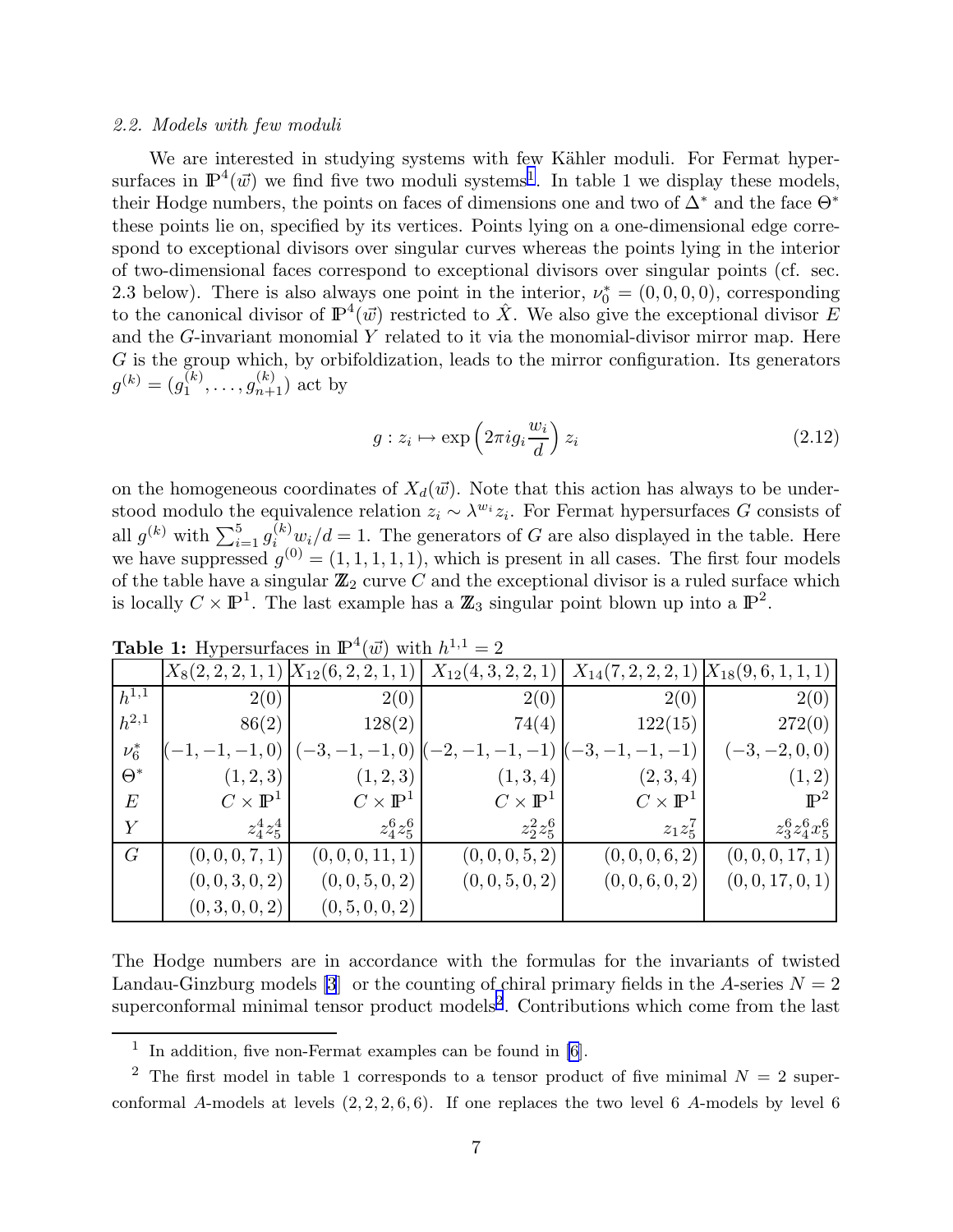<span id="page-8-0"></span>terms in([2.4](#page-5-0)) correspond to twisted vacua in the CFT or Landau-Ginzburg approach. Their contribution to  $h^{1,1}, h^{2,1}$  is indicated in parantheses; e.g. in the  $X_{14}(7,2,2,2,1)$ model we have  $l'(\Theta(2,3,4)) \cdot l'(\Theta^*(1,5)) = 1 \cdot 15$  states from the twisted sector. Similarly, for the five three moduli the data are collected in table 2.

|            | $X_{12}(6,3,1,1,1)$          | $X_{12}(3,3,3,2,1)$                           | $X_{15}(5,3,3,3,1)$                           | $X_{18}(9,3,3,2,1)$                             | $X_{24}(12,8,2,1,1)$                |
|------------|------------------------------|-----------------------------------------------|-----------------------------------------------|-------------------------------------------------|-------------------------------------|
| $h^{1,1}$  | 3(1)                         | 3(0)                                          | 3(0)                                          | 3(0)                                            | 3(0)                                |
| $h^{2,1}$  | 165(0)                       | 69(6)                                         | 75(12)                                        | 99(4)                                           | 243(0)                              |
| $\nu_6^*$  | $(-2,-1,0,0)$                | $(-1,0)$                                      | $-1)$                                         | $(-3,-1,-1,0)$                                  | $(-3,-2,0,0)$                       |
| $\nu^*$    | twisted sector               |                                               | $-3,$<br>$-2)$<br>$-2,$                       |                                                 | $(-6, -4, -1, 0)$                   |
| $\Theta^*$ | (1, 2)                       | (1, 2, 3)                                     | (2,3,4)                                       | (1,2,3)                                         | (1, 2, 3), (1, 2)                   |
| $\,E$      | $\mathbb{P}^2, \mathbb{P}^2$ | $C \times (\mathbb{P}^1 \wedge \mathbb{P}^1)$ | $C \times (\mathbb{P}^1 \wedge \mathbb{P}^1)$ | $\times$ ( $\mathbb{P}^1 \wedge \mathbb{P}^1$ ) | $C \times \mathbb{P}^1, \Sigma_2$   |
| Y          | $z_3^4 z_4^4 z_5^4$ , -      | $ z_4^4z_5^4, z_4^2z_5^8 $                    | $z_1^2z_5^5, z_1z_5^{10}$                     | $z_4^6z_6^6, z_4^3z_5^{12}$                     | $z_3^6z_4^6z_5^6, z_4^{12}z_5^{12}$ |
| G          | (0,0,0,11,1)                 | (0,0,0,5,2)                                   | (0,0,0,4,3)                                   | (0,0,5,0,3)                                     | (0, 0, 0, 23, 1)                    |
|            | (0, 0, 11, 0, 1)             | (0,0,3,0,3)                                   | (0,0,4,0,3)                                   | (0, 5, 0, 0, 3)                                 | (0,0,11,0,2)                        |
|            |                              | (0,3,0,0,3)                                   |                                               |                                                 |                                     |

**Table 2:** Hypersurfaces in  $\mathbb{P}^4(\vec{w})$  with  $h^{1,1} = 3$ 

The first model in table 2 has two singular  $\mathbb{Z}_3$  points which are each blown up to a  $\mathbb{P}^2$ . The second through the fourth models have singular  $\mathbb{Z}_3$  curves for which the exceptional divisor is a ruled surface which is locally the product of the curve  $C$  and a Hirzebruch-Jung Sphärenbaum. The last model has a singular  $\mathbb{Z}_2$  curve with an exceptional  $\mathbb{Z}_4$  point which is blown up to a Hirzebruch surface  $\Sigma_2$ .

Finally we list a class of models whose Kähler moduli stem from non-singular ambient spaces, the product of ordinary projective spaces. The simplest model in this class is the bi-cubic in  $\mathbb{P}^2 \times \mathbb{P}^2$  whose defining equation is

$$
(z_1^3 + z_2^3 + z_3^3)w_1w_2w_3 + z_1z_2z_3(w_1^3 + w_2^3 + w_3^3) = 0 , \qquad (2.13)
$$

where  $z_1, z_2, z_3$  and  $w_1, w_2, w_3$  are homogeneous coordinates for each  $\mathbb{P}^2$ , respectively. We write the family of this type as  $X_{(3|3)}(1,1,1|1,1,1)$ . In table 3 we list all Calabi-Yau hypersurfaces of this type, together with their Hodge numbers.

|           |  |    | $X_{(3 3)}(1,1,1 1,1,1)$ $X_{(4 2)}(1,1,1,1 1,1)$ $X_{(3 2 2)}(1,1,1 1,1)$ $X_{(2 2 2)}(1,1 1,1 1,1 1,1)$ |
|-----------|--|----|-----------------------------------------------------------------------------------------------------------|
| $h^{1,1}$ |  |    |                                                                                                           |
| $h^{2,1}$ |  | -- |                                                                                                           |

Table 3: Hypersurfaces in products of projective spaces

D-models, the spectrum and the couplings of the chiral states does not change. Geometrically the latter model corresponds to a complete intersection of  $p_1 = \sum_{i=1}^5 z_i^4$  and  $p_2 = z_4 z_6^2 + z_5 z_7^2$  in  $\mathbb{P}^4 \times \mathbb{P}^1$ . It would be interesting to see how these two geometrical constructions are related.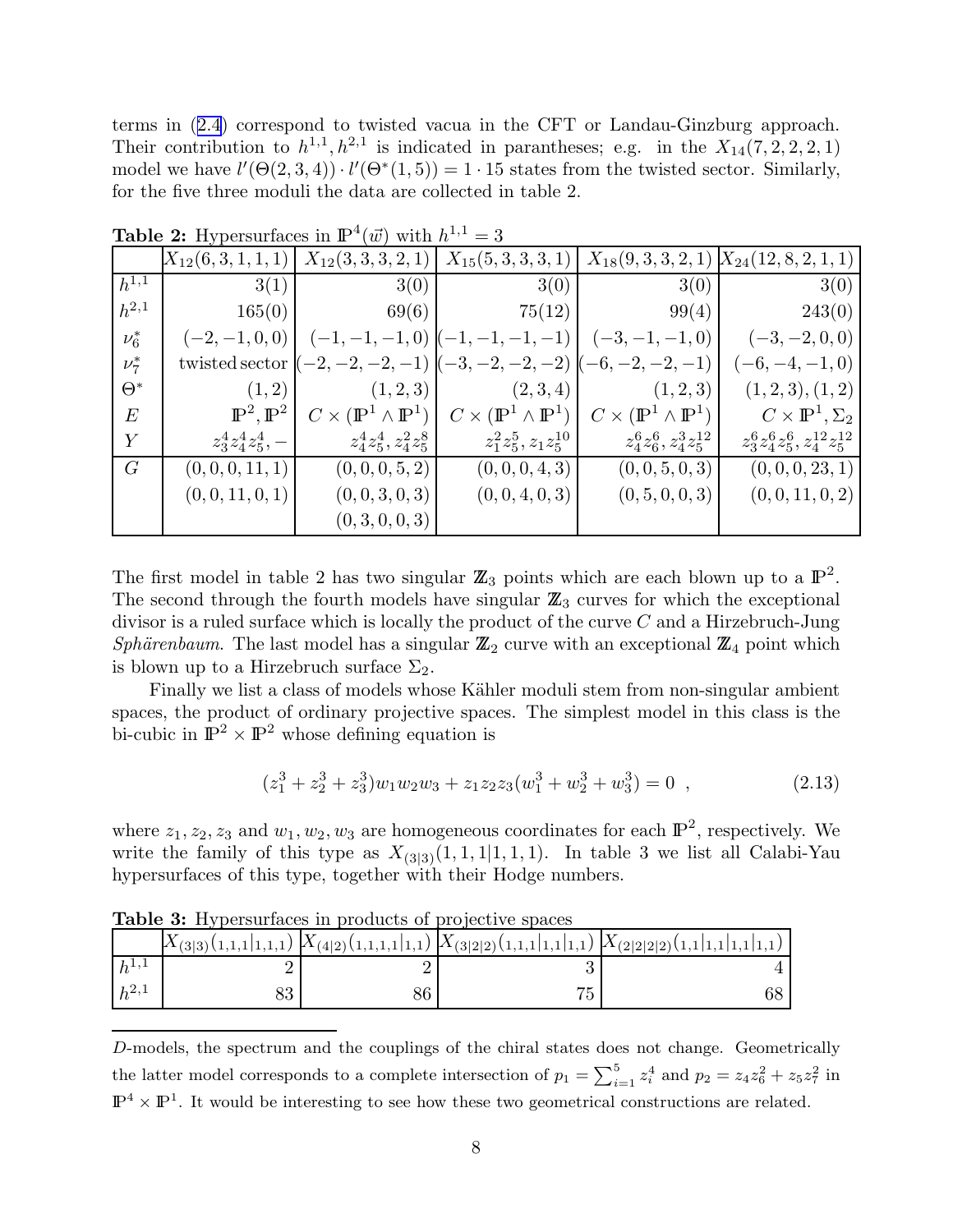<span id="page-9-0"></span>The polyhedra associated to these models are the direct product of the polyhedra which describes each projective space, e.g., for the bi-cubic model it is given by  $\Delta(1,1)\times\Delta(1,1) \in$  $\mathbb{R}^4$ .

We will see in section five that these kinds of non-singular Calabi-Yau manifolds will provide good examples for which one can compare the instanton expansions with calculations in algebraic geometry [\[35](#page-57-0)].

Related few moduli models can be obtained by passing to products of weighted projective spaces, such as e.g.  $X_{(4|3)}(2,1,1|1,1,1)$  with  $h^{2,1} = 75$  and  $h^{1,1} = 3$ . For details about complete intersections in products of ordinary projective spaces we refer to ref.[\[4](#page-56-0)].

## 2.3. Reflexive Polyhedra for Calabi-Yau hypersurfaces in non-Gorenstein  $\mathbb{P}^n(\vec{w})$

Let us now consider examples of Calabi-Yau hypersurfaces in  $\mathbb{P}(\vec{w})$  for which the ambient space is non-Gorenstein. We will show that  $\Delta(\vec{w})$  defined in [\(2.5](#page-5-0)) is reflexive also for these spaces. We claim an isomorphism between  $\hat{X}(\vec{w})$  and  $\hat{Z}_{f_{\Delta(\vec{w})}}$ , indicated by the fact that the Newton polyhedra of the constraints are isomorphic and the Hodge numbers coincide. Passing to  $\hat{Z}_{f_{\Delta^*(\vec{w})}}$  we obtain a mirror configuration. The relation between  $X(\vec{w})$  and  $Z_{f,\Delta(\vec{w})}$  is that the latter is a partial resolution, namely of the non-Gorenstein singularities, of the former.

The manifold which we treat as an example, appears in the classification of ref. [\[6](#page-56-0)]. Its mirror manifold can however not be constructed using the methods of [\[9](#page-56-0)] nor as an abelian orbifold w.r.t. symmetries of the polynomials of the models in[[6\]](#page-56-0). We consider the following hypersurface in  $\mathbb{P}^4(\vec{w})$ 

$$
z_1^{25} + z_2^{8}z_1 + z_3^{3}z_5 + z_4^{3}z_2 + z_5^{3}z_1 + z_5^{2}z_2^{3} = 0 \in \mathbb{P}^{4}(3, 9, 17, 22, 24). \tag{2.14}
$$

.

One can choose the generators of  $\Lambda$  as  $e_1 = (-8, 0, 0, 0, 1), e_2 = (-17, 0, 3, 0, 0), e_3 =$  $(-13, 0, 1, 1, 0)$  and  $e_4 = (-3, 1, 0, 0, 0)$ . In this basis the 10 vertices of  $\Delta(\vec{w})$ , which has 33 integral points, are

$$
\nu_1 = (-1, -1, 2, -1), \quad \nu_2 = (-1, -1, 2, 0), \quad \nu_3 = (-1, 0, -1, -1), \quad \nu_4 = (-1, 0, -1, 7)
$$
\n
$$
\nu_5 = (-1, 0, 0, 3), \quad \nu_6 = (-1, 1, -1, -1), \quad \nu_7 = (-1, 1, -1, 1), \quad \nu_8 = (0, 1, -1, -1)
$$
\n
$$
\nu_9 = (1, 0, -1, 2), \quad \nu_{10} = (2, 0, -1, -1)
$$

The dual polyhedron  $\Delta^*(\vec{w})$  with 44 integral points has the following 12 vertices

$$
\nu_1^* = (-9, -18, -14, -3), \quad \nu_2^* = (-8, -17, -13, -3), \quad \nu_3^* = (-5, -11, -8, -2)
$$
\n
$$
\nu_4^* = (-5, -10, -8, -2), \quad \nu_5^* = (-3, -6, -5, 0), \quad \nu_6^* = (-2, -7, -5, -1), \quad \nu_7^* = (-2, -6, -4, -1)
$$
\n
$$
\nu_8^* = (0, -3, -2, 0), \quad \nu_9^* = (0, 0, 0, 1), \quad \nu_{10}^* = (0, 0, 1, 0), \quad \nu_{11}^* = (0, 3, 1, 0), \quad \nu_{12}^* = (1, 0, 0, 0)
$$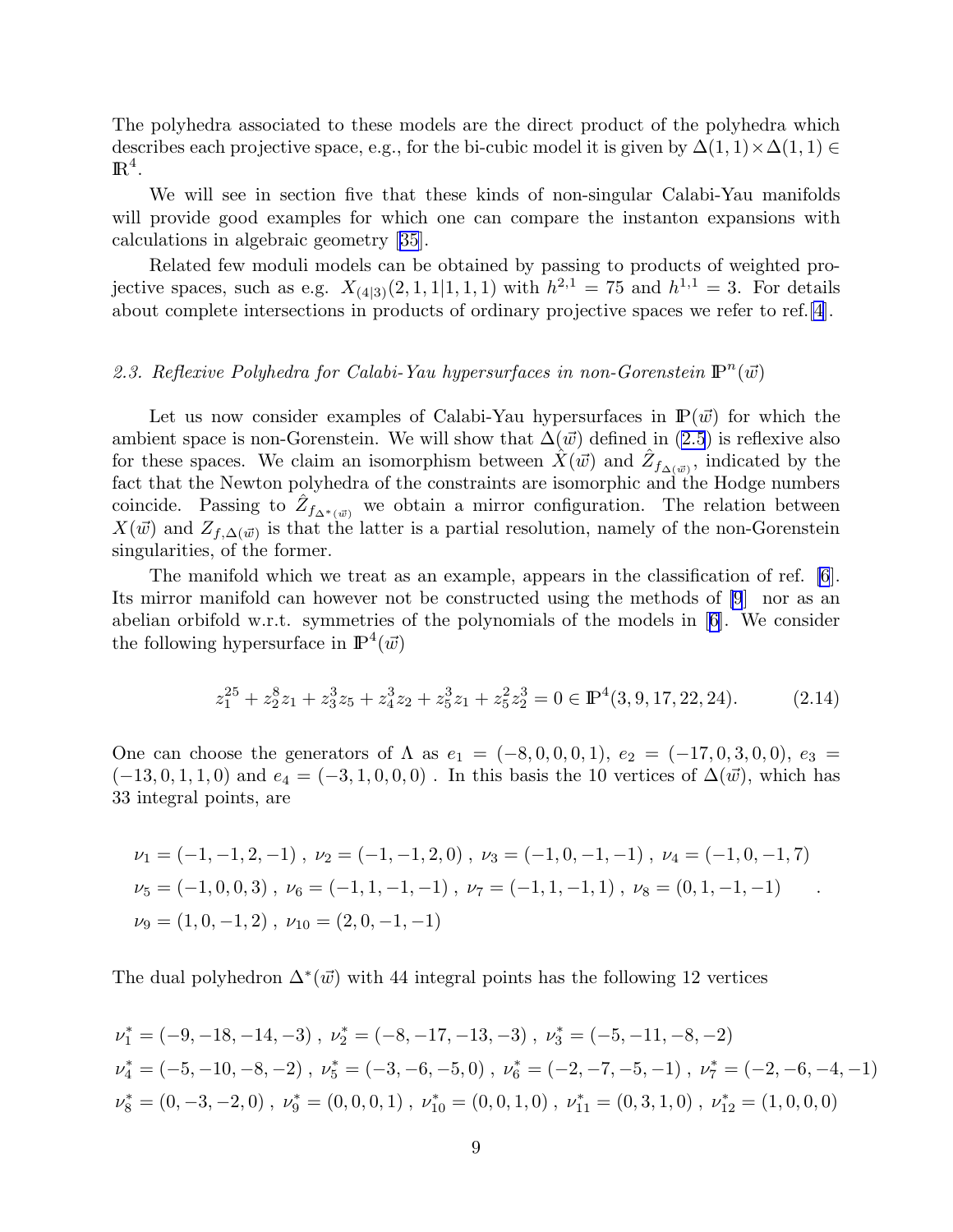| <b>Table 4:</b> Toric data for hypersurface in $\mathbb{P}^4(3, 9, 17, 22, 24)$ |                   |                 |                |                         |               |  |  |  |  |  |
|---------------------------------------------------------------------------------|-------------------|-----------------|----------------|-------------------------|---------------|--|--|--|--|--|
|                                                                                 | $\Delta(\vec{w})$ |                 |                | $\Delta^*(\vec{w})$     |               |  |  |  |  |  |
| $dim\Theta$                                                                     | $l(\Theta)$       | $\Theta$        | $\dim\Theta^*$ | $l(\Theta^*)$           | $\Theta^*$    |  |  |  |  |  |
| $\overline{4}$                                                                  | $\mathbf{1}$      |                 | 4              | $\mathbf{1}$            |               |  |  |  |  |  |
| $\overline{0}$                                                                  | 10                |                 | 3              | $\overline{4}$          |               |  |  |  |  |  |
| $\mathbf{1}$                                                                    | $\mathbf{1}$      | (8, 10, 12)     | $\overline{2}$ | $\overline{0}$          | (6, 7)        |  |  |  |  |  |
|                                                                                 | $\overline{2}$    | (9, 10, 11)     |                | $\overline{0}$          | (3, 10)       |  |  |  |  |  |
|                                                                                 | $\overline{7}$    | (10, 11, 12)    |                | $\boldsymbol{0}$        | (3,4)         |  |  |  |  |  |
|                                                                                 | $\overline{0}$    | (5, 8, 11, 12)  |                | 3                       | (1, 2)        |  |  |  |  |  |
|                                                                                 | $\boldsymbol{0}$  | (1, 2, 5, 6, 8) |                | $\boldsymbol{3}$        | (2, 8)        |  |  |  |  |  |
|                                                                                 | $\overline{0}$    | (1, 5, 11)      |                | $\mathbf{1}$            | (2, 10)       |  |  |  |  |  |
|                                                                                 | $\overline{0}$    | (1, 5, 9, 10)   |                | 3                       | (8, 10)       |  |  |  |  |  |
|                                                                                 | $\boldsymbol{0}$  | (1, 10, 11)     |                | $\mathbf{1}$            | (9, 10)       |  |  |  |  |  |
| $\overline{2}$                                                                  | $\overline{7}$    | (10, 11)        | $\mathbf{1}$   | $\sqrt{2}$              | (3, 4, 9, 10) |  |  |  |  |  |
|                                                                                 | $\mathbf{1}$      | (9, 12)         |                | $\boldsymbol{0}$        | (1,3,6)       |  |  |  |  |  |
|                                                                                 | $\overline{0}$    | (5, 8)          |                | $\overline{2}$          | (1, 2, 8)     |  |  |  |  |  |
|                                                                                 | $\overline{0}$    | (5, 11)         |                | $\overline{2}$          | (1, 2, 10)    |  |  |  |  |  |
|                                                                                 | $\overline{0}$    | (4, 12)         |                | $\mathbf{1}$            | (2, 4, 5)     |  |  |  |  |  |
|                                                                                 | $\overline{0}$    | (2,6)           |                | $\mathbf{1}$            | (2, 5, 8)     |  |  |  |  |  |
|                                                                                 | $\overline{0}$    | (1, 5)          |                | $\overline{\mathbf{c}}$ | (2, 8, 10)    |  |  |  |  |  |
|                                                                                 | $\overline{0}$    | (1, 11)         |                | $\overline{2}$          | (2, 9, 10)    |  |  |  |  |  |
|                                                                                 | $\overline{0}$    | (8, 10)         |                | $\overline{2}$          | (6, 7, 8)     |  |  |  |  |  |
|                                                                                 | $\overline{0}$    | (1, 10)         |                | $\overline{2}$          | (8, 9, 10)    |  |  |  |  |  |
| 3                                                                               | $\overline{4}$    |                 | $\overline{0}$ | 12                      |               |  |  |  |  |  |

In table 4 we list the numbers  $l(\Theta)$  of lattice points on the faces of dimension  $0, \ldots, 4$ .

For dim $\Theta = 1$  and 2 we also indicate on which edges the points lie and specify the correspondingtwo-dimensional dual faces of  $\Delta^*$ . Applying now eq. ([2.4](#page-5-0)) we obtain  $h^{1,1}(\hat{Z}_{f_{\Delta}}) = h^{2,1}(\hat{Z}_{f_{\Delta^*}}) = 35$  and  $h^{2,1}(\hat{Z}_{f_{\Delta}}) = h^{1,1}(\hat{Z}_{f_{\Delta^*}}) = 38$ . As  $\mathbb{P}_{\Delta^*}$  is Gorenstein while  $\mathbb{P}(\vec{w})$  is not, we see a difference in the structure of the singularities, i.e. not all exceptional divisors which correspond to curve and point singularities on  $X_d(\vec{w})$  in  $\mathbb{P}(\vec{w})$ are represented by points on faces of dimension one and two in ∆<sup>∗</sup> . The mirror of the manifold [\(2.14](#page-9-0)) is the hypersurface  $\hat{Z}_{f_{\Delta^*}}$  in  $\mathbb{P}_{\Delta^*}$ .

We have looked at a large number (several thousand) of models which appear in the lists of refs.[[6\]\[11](#page-56-0)] including especially those for which no mirrors could be found, even after considering all abelian orbifolds<sup>3</sup>, and verified that they always lead to reflexive polyhedra and that thus the corresponding  $\mathbb{P}_{\Delta^*}$  is Gorenstein. This in particular entails that one can explicitly construct all mirrors for these manifolds as hypersurfaces in  $\mathbb{P}_{\Delta^*}$ . A general

<sup>3</sup> We thank M. Kreuzer for providing a list of these manifolds.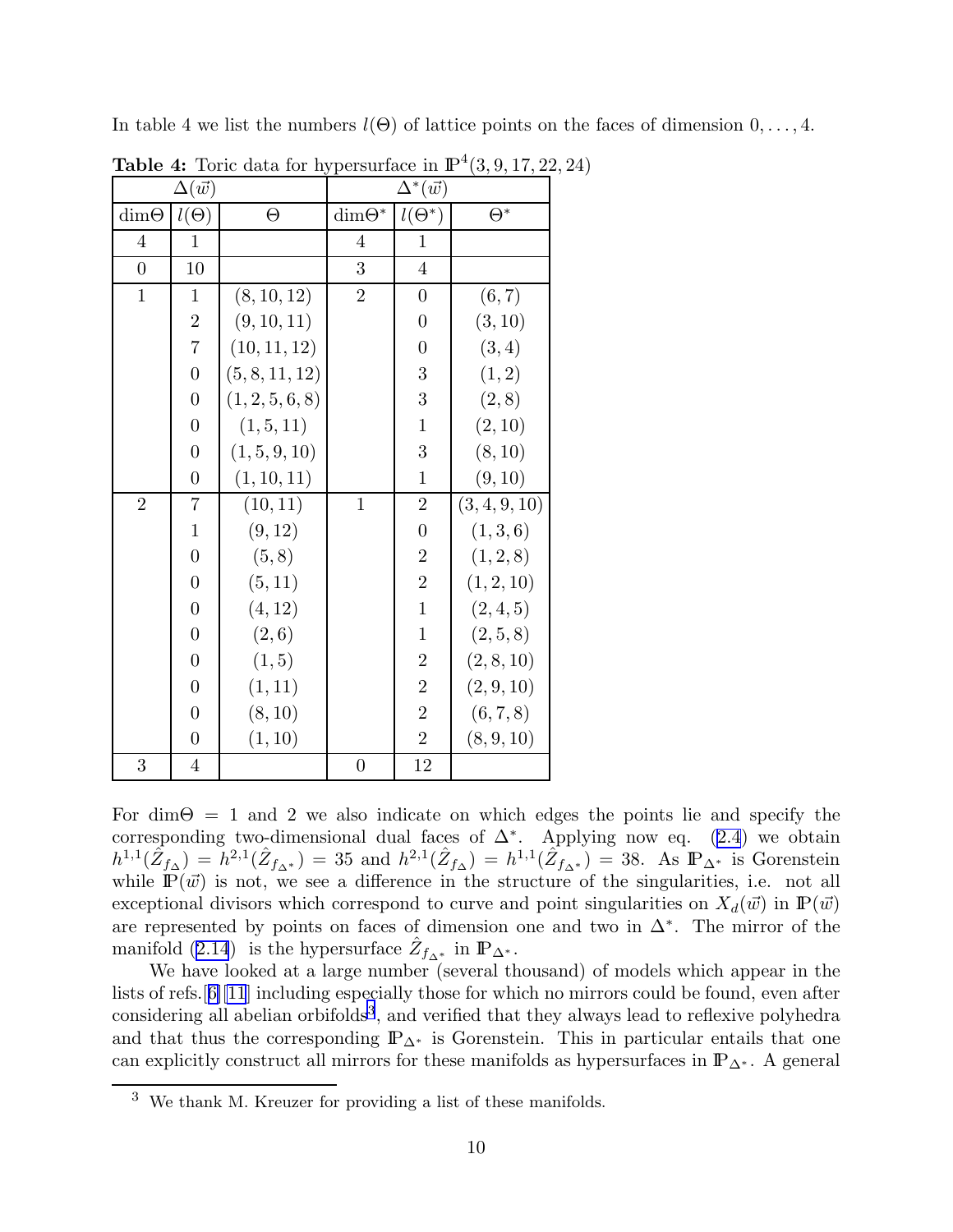combinatorial proof that quasi-smoothness and vanishing first Chern class of  $X_d(\vec{w})$  are equivalent to reflexivity of  $\Delta(\vec{w})$ , will be published elsewhere. It has however been shown inref. [[36\]](#page-57-0) that a reflexive polyhedron in three dimensions can be associated to every  $K_3$ hypersurface in  $\mathbb{P}^3(\vec{w})$ .

### 2.4. Topological triple couplings

We now want to give a recipe of how to compute topological triple couplings or intersection numbers of divisor classes on the CY three-fold  $X$ , which is the global minimal desingularization $\pi : \hat{X} \to X$  of  $X = X_{d_1,...,d_m}(\vec{w})$  defined in  $(2.1)$  $(2.1)$ . Proofs can be found in[[31\]](#page-57-0), [[37\]](#page-57-0) and [[30\]](#page-57-0). A related application to orbifolds of tori is discussed in [[38\]](#page-57-0). If  $\mathcal{H}_S$  is a singular stratum of  $\mathbb{P}^n(\vec{w})$ , we denote by  $M \subset \{1, \ldots, m\}$  the subset which consists of the indices of those defining polynomials  $W_j$  which do not vanish identically on  $\mathcal{H}_S$ . The singular sets  $\mathcal{S}_S$  on X can be described as  $X_{\{d'_j\}_{j\in M}}(\{w'_i\}_{i\in S})$  (the relation between  $w'_i, d'_j$ and  $w_i, d_j$  is explained below). Their dimension is  $|S| - |M| - 1$  and, as mentioned before, only points and curves occur.  $S_S$  is a weighted projective space  $(|M| = 0)$ , a hypersurface  $(|M| = 1)$  or a complete intersection  $(|M| > 1)$  in a weighted projective space.

For singular points we distinguish between isolated points and exceptional points; the latter are singular points on singular curves or the points of intersection of singular curves where the order of the isotropy group I of the exceptional points is higher than that of the curve.

For the singular sets we get, through the process of blowing up, exceptional divisors which are Kähler. We use the following notation:  $D_i$  and  $E_j$  denote the exceptional divisors on  $\tilde{X}$  coming from the resolution of the singular curves and points, respectively. J is the divisor on X associated to the generating element of  $Pic(X)$ , cf. [\[39](#page-57-0)].

Each irreducible exceptional divisor provides, by Poincaré duality, a harmonic  $(1, 1)$ form, which we will denote by  $h_J, h_E$  and  $h_D$ .  $h^{1,1}(\hat{X})$  is # exceptional divisors +1. The topological triple couplings are then given as e.g.  $E_i \cdot D_j \cdot J = \int_{\hat{X}} h_{E_i} \wedge h_{D_j} \wedge h_J$ .

In toric geometry the topological data of singular points are represented by a threedimensional lattice and a simplicial cone defined by three lattice vectors from which, however, the lattice points within the cone cannot all be reached as linear combinations with positive integer coefficients. For Abelian singularities of type  $\mathbb{C}^3/\mathbb{Z}_{N_S}$  the local desingularization process consists of adding further generators such that this becomes possible. This corresponds to a subdivision of the cone into a fan. The endpoints of the vectors generating the fan all lie on a plane, called the trace  $\Delta$  of the fan. This is a consequence of the fact that the isotropy group of singular points is a subgroup of  $SU(3)$ , necessary for having a trivial canonical bundle on  $X$ . The exceptional divisors are thus in 1-1 correspondence with lattice points in  $\Delta_{Tr}$ , whose location is given by

$$
\mathcal{P} = \left\{ \sum_{i=1}^{3} \vec{e}_i \frac{n_i}{N_S} \middle| (n_1, n_2, n_3) \in \mathbb{Z}^3, \left( \begin{matrix} e^{2\pi i \frac{n_1}{N_S}} & e^{2\pi i \frac{n_2}{N_S}} \\ & e^{2\pi i \frac{n_3}{N_S}} \end{matrix} \right) \in I, \sum_{i=1}^{3} n_i = N_S, n_i \ge 0 \right\}
$$

Here elements of I describe the action of the isotropy group on the coordinates of the normal bundle of the singular point and  $\vec{e}_1, \vec{e}_2, \vec{e}_3$  span an equilateral triangle from its center.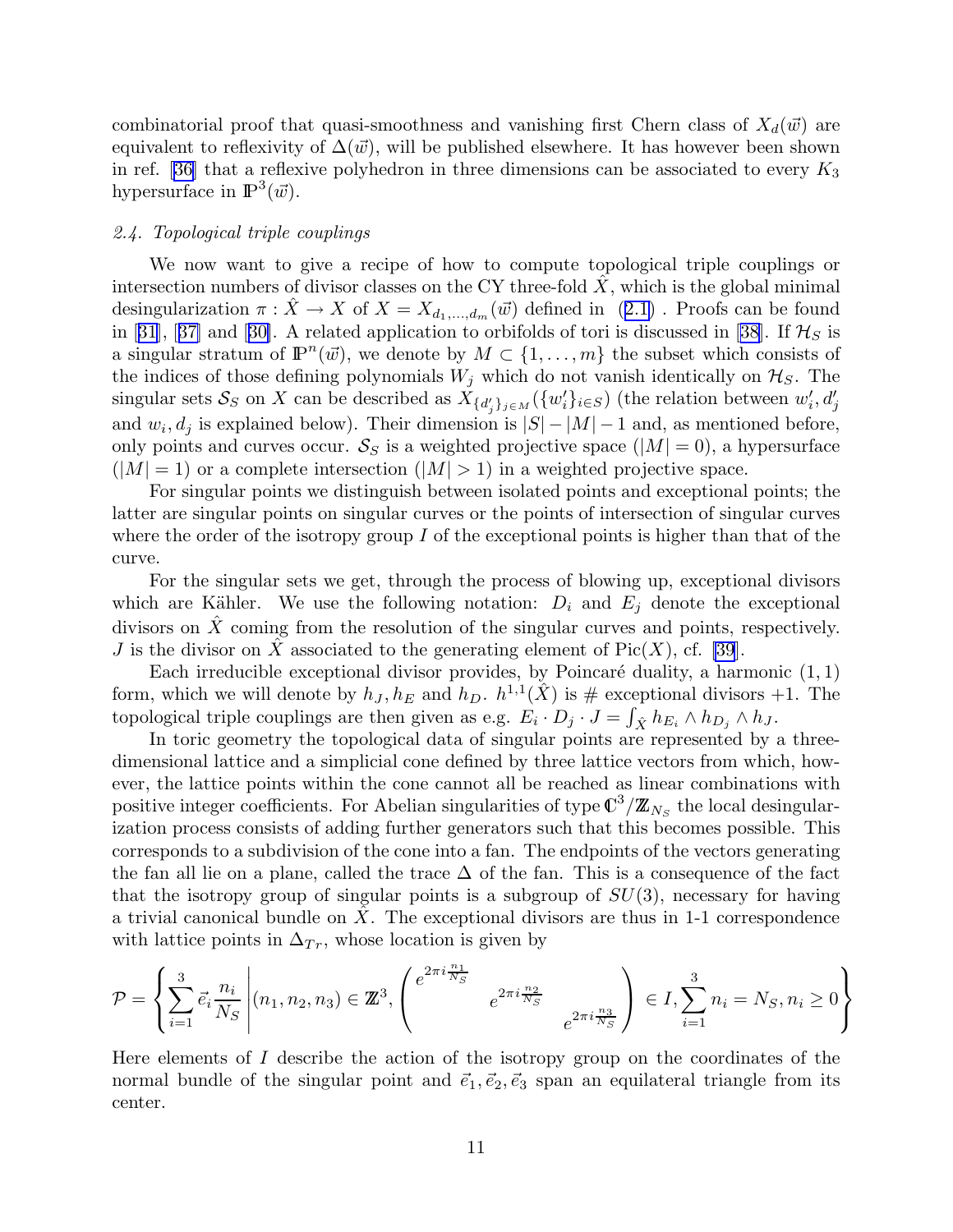For an isolated singular point there are only points in the interior of the triangle, whereas for an exceptional singular point there are also points on its edges, corresponding to the exceptional divisors that arise from resolving the curves on which the point lies <sup>4</sup>. If an exceptional point is the intersection of two or three curves, there will be points on two or three sides of the triangle. For points on curves with  $A_{N_S-1}$ -type  $\mathbb{C}^2/\mathbb{Z}_{N_S}$ singularity, there are  $N_S - 1$  points on a side of the triangle. The possible<sup>5</sup> triangulations of  $\Delta_{Tr}$  with its points in the interior, on the edges and its three vertices, correspond to the different desingularisations on which some intersection numbers will depend. The number of triangles into which the trace is subdivided is equal to  $N<sub>S</sub>$ , the order of the isotropy group. Let us now discuss the various possibilities in turn.

 $(A)$ :

$$
J^{3} = \frac{\prod_{j=1}^{m} d_{j}}{\prod_{i=1}^{n+1} w_{i}} n_{0}^{3}
$$
 (*n* - *m* = 3 for threefolds)

where  $n_0$  is the least common multiple of the orders  $N<sub>S</sub>$  of the isotropy groups of all singular points, e.g. for a manifold given by a single constraint of Fermat type, this is the least common multiple of the common factors of all possible pairs of weights.

(B): The action of the isotropy group on the fibers of the normal bundle to curves with an  $A_{N_S-1}$  singularity is generated by  $g = diag(\alpha, \alpha^{N_S-1})$  where  $\alpha = e^{2\pi i/(N_S)}$ . Resolving these singular curves adds  $N_S-1$  exceptional divisors which are  $\mathbb{P}^1$  bundles over the curves C. For the intersection numbers one finds [\[30](#page-57-0)]

 $(a)$ :

$$
D_i \cdot D_j \cdot D_k = 0 \qquad \text{for } i \neq j \neq k \neq i
$$

 $(b)$ :

$$
D_{j-1}^{2} \cdot D_{j} = \psi(\sigma(j - N_{S} + 1); \vec{w}'; \vec{d}') - \frac{1}{2}\chi_{C}
$$
  

$$
D_{j}^{2} \cdot D_{j-1} = \psi(\sigma(N_{S} - j); \vec{w}'; \vec{d}') - \frac{1}{2}\chi_{C}
$$
  

$$
D_{i}^{2} \cdot D_{j} = 0 \text{ for } |i - j| > 1
$$

Here  $\chi_C$  is the Euler number of the singular curve  $X_{\{d'_j\}_{j\in M}}(\{w'_i\}_{i\in S})$ , embedded in a well-formed weighted projective space, i.e.  $w'_i = w_i/m_i$  and  $d'_j = d_j/m$  where  $m =$  $\text{lcm}(\{c_j\}_{j\in S}), m_i = \text{lcm}(\{c_j\}_{j\in S\setminus\{i\}})$  and  $c_i = \text{gcd}(\{w_j\}_{j\in S\setminus\{i\}})$ . Since  $\text{gcd}(w_i, c_i) =$  $N_S$ , there exist, for all  $n \in \mathbb{Z}$ , two integers  $a_i(n)$  and  $b_i(n)$ , such that  $N_S n = a_i(n)w_i +$  $b_i(n)c_i$  with  $0 \leq a_i(n) < c_i/N_S$ . We then define

$$
\sigma(n) = \frac{N_S n - \sum_{i \in S} a(n)_i w_i}{m}
$$

<sup>&</sup>lt;sup>4</sup> Not all exceptional divisors have a toric description, only  $\tilde{h}^{1,1}$  of them do. The remaining ones cannot be trated by the methods outlined here.

<sup>&</sup>lt;sup>5</sup>Not all triangulations lead to a projective algebraic desingularization, see [[30\]](#page-57-0) for local criteria.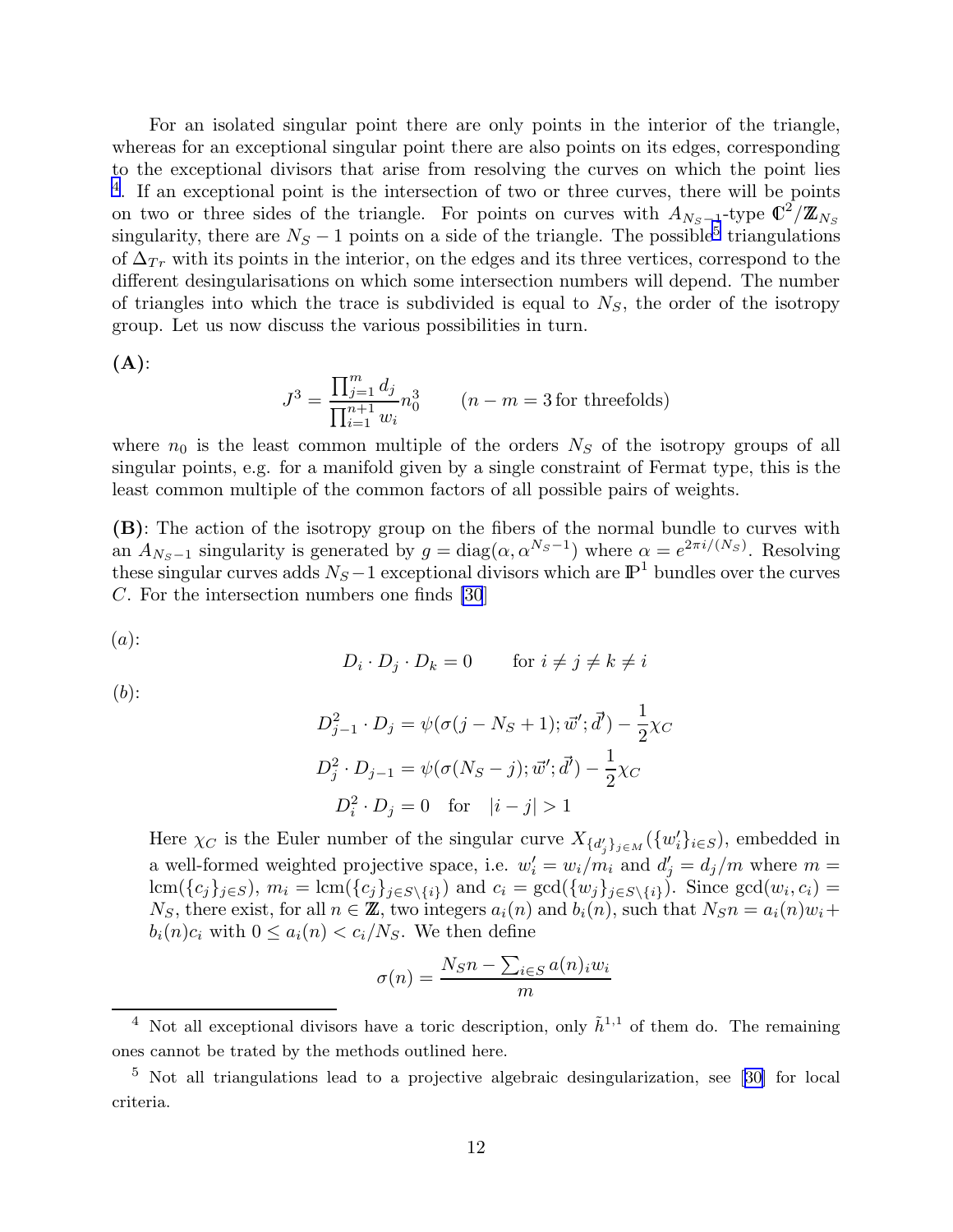The function  $\psi(n; \vec{w}'; \vec{d}')$  is defined to be

$$
\psi(n; \vec{w}'; \vec{d}') = \phi(n; \vec{w}'; \vec{d}') - \phi(\sum d'_i - \sum w'_j - n; \vec{w}'; \vec{d}')
$$

where

$$
\phi(n; \vec{w}; \vec{d}) = \frac{1}{n!} \frac{d^n}{dx^n} \left. \frac{\prod (1 - x^{d_i})}{\prod (1 - x^{w_i})} \right|_{x=0}
$$

with  $\phi(0; \vec{w}; \vec{d}) = 1$  and  $\phi(n; \vec{w}; \vec{d}) = 0$  for  $n < 0$ .  $(c):$ 

$$
D_i^3 = \begin{cases} 4\chi_C & \text{for } C \text{ without exceptional points} \\ 4\chi_C - \sum_{j=1}^r (l_j^i - 1) & \text{for } C \text{ with exceptional points.} \end{cases}
$$

As for the second contribution for curves with exceptional points, we recall that each exceptional divisor  $D_i$  over C corresponds to a point  $P_{ij}$  on the side of the triangle belonging to the j-th exceptional point over  $C$ . Now  $r$  is the total number of exceptional points over C and  $l_j^i$  are the number of links between the point  $P_{ij}$  and other points of the j-th triangle which do not lie on the same side.

(d): 
$$
J^2 \cdot D = 0
$$

$$
(e)
$$
:

$$
J \cdot D_j^2 = -\frac{2}{N_S} \left( \psi(\sigma(n_0); \vec{w}'; \vec{d}') - \frac{1}{2}\chi_C \right)
$$

 $(f)$ :

$$
D_i \cdot D_j \cdot J = \begin{cases} \frac{1}{N_S} \left( \psi(\sigma(n_0); \vec{w}'; \vec{d}') - \frac{1}{2}\chi_C \right) \text{ for } |i - j| = 1\\ 0 \quad \text{otherwise} \end{cases}
$$

(C) For the intersection of the divisors resulting from the resolution of singular points, one obtains [\[31](#page-57-0)]

 $(a)$ :

$$
E_i^3 = 12 - \xi_i
$$

where  $\xi_i$  is the number of triangles which have the point  $v_i$  corresponding to  $E_i$  as a vertex.

(b):  $E_i^2 \cdot E_j \neq 0$  iff the points  $v_i, v_j$  belong to a common 2-simplex. If u and u' are the two unique additional points such that  $\langle v_i, v_j, u \rangle$  and  $\langle v_i, v_j, u' \rangle$  are 2-simplices, then we have the relation

$$
(E_i^2 \cdot E_j)v_i + (E_i \cdot E_j^2)v_j + u + u' = 0
$$

from where we can determine the intersection numbers.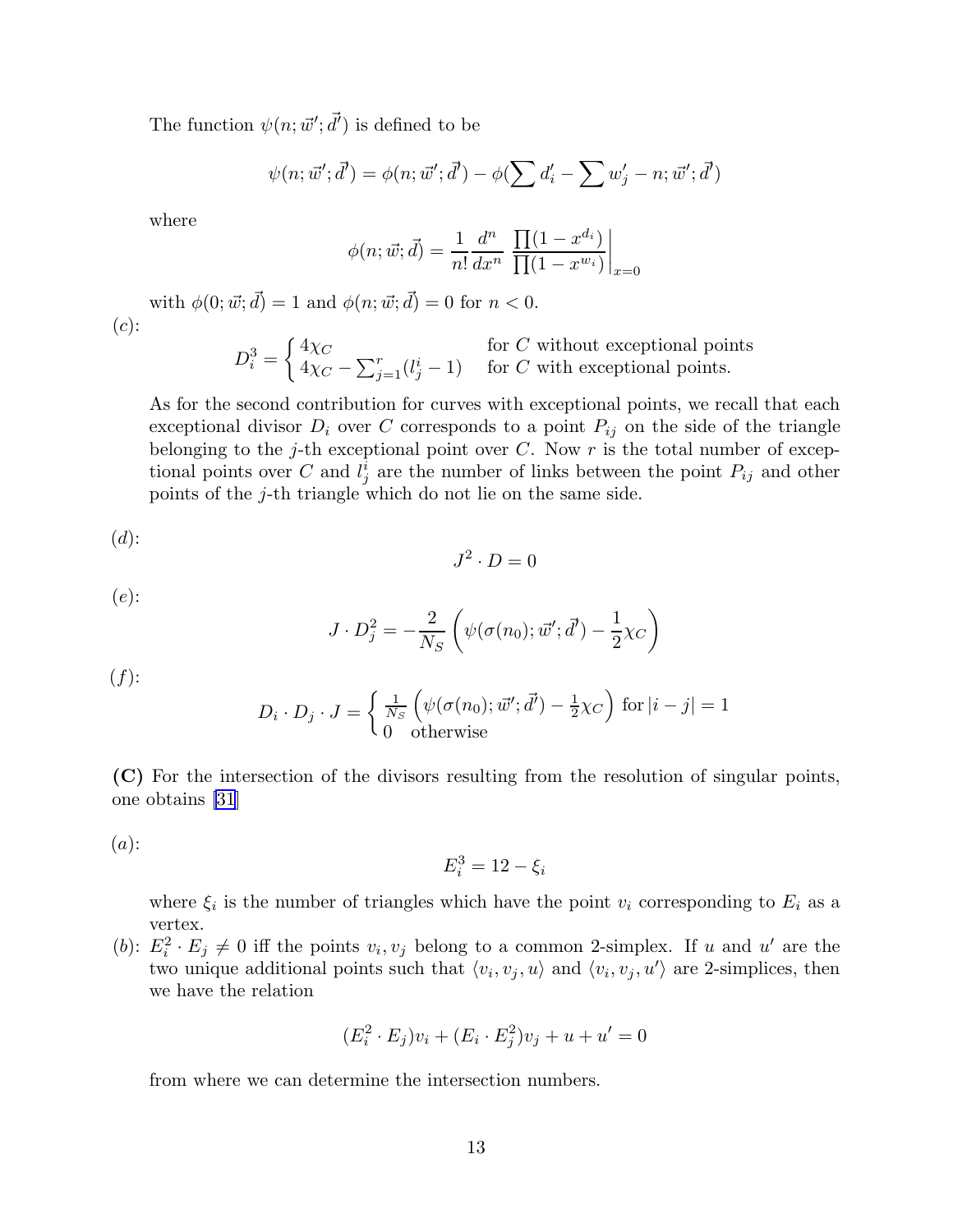<span id="page-14-0"></span>(c):  $E_i \cdot E_j \cdot E_k = 1$   $(i \neq j \neq k \neq i)$  if  $\langle v_i, v_j, v_k \rangle$  is a two-simplex; these couplings vanish otherwise.

 $(d)$ :

$$
J^2 \cdot E_i = J \cdot E_i^2 = JE_i E_j = 0
$$

(D): What is left are (a) the intersections between  $E_i$  and  $D_j$  and the intersection of divisors over different but intersecting curves. These cases are again easily described in terms of the toric diagram and do in fact follow from  $(C(b))$ , where the points  $v_i, v_j$  may now also lie on the sides of the triangle, in which case they represent exceptional divisors over the curve. And (b)  $EDJ = 0$ .

Let us finally discuss some examples: Consider the two-moduli model  $X_8(2, 2, 2, 1, 1)$ . The singular set consists of one singular  $A_1$  curve  $C = X_4(1, 1, 1)$  which is already wellformed, i.e.  $\sigma(n) = n$ . Its isotropy group is  $\mathbb{Z}_2$ , and  $\chi_C = -4$ . Also,  $n_0 = 2$  and one easily computes  $\psi(2; 1, 1, 1; 4) = 6$ . We can then collect all triple intersections, using an obvious notation, in the form  $K^0 = 8J^3 - 8JD^2 - 16D^3$ .

For the hypersurface  $X_{24}(12, 8, 2, 1, 1)$  the singular sets are an  $A_1$  curve  $C =$  $X_{12}(6, 4, 1) \simeq X_6(3, 2, 1)$  with an exceptional  $\mathbb{Z}_4$  point  $P = X_6(3, 2) \simeq X_1(1, 1)$ . Here  $n_0 = 4$  and applying (A) gives  $J^3 = 8$ . The points in  $\Delta_{Tr}$  are  $v = (1, 0, 0), u = (0, 1, 0), u' =$  $(0,0,1), v_E = (\frac{1}{2}, \frac{1}{4})$  $\frac{1}{4}, \frac{1}{4}$  $(\frac{1}{4}), v_D = (0, \frac{1}{2})$  $\frac{1}{2}, \frac{1}{2}$  $\frac{1}{2}$ , i.e. three corners, one internal point and one point on the edge, the latter corresponds to the exceptional divisor D of the resolution of the  $A_1$  singular curve.  $\chi(C) = 0$  and by  $(\mathbf{B}(c))$  we have  $D^3 = 0$ . Furthermore,  $\sigma(4) = 2$  and  $\psi(2; 3, 2, 1; 6) = 2$ . The unique triangulation of  $\Delta_{Tr}$  consists of four triangles with common point  $v_E$ . Applying  $(\mathbf{B}(b))$ ,  $(\mathbf{C}(\mathbf{a}, \mathbf{b}))$  and  $(\mathbf{D})$  we finally obtain  $K^0 = 8 J^3 - 2 D^2 J - 2 D^2 E + 8 E^3.$ 

Let us summarize the intersection numbers for the two and three moduli models. For the models with two moduli we find

$$
X_8(2, 2, 2, 1, 1): K^0 = 8J^3 - 8JD^2 - 16D^3
$$
  
\n
$$
X_{12}(6, 2, 2, 1, 1): K^0 = 4J^3 - 4JD^2 - 8D^3
$$
  
\n
$$
X_{12}(4, 3, 2, 2, 1): K^0 = 2J^3 - 6JD^2 - 24D^3
$$
  
\n
$$
X_{14}(7, 2, 2, 2, 1): K^0 = 2J^3 - 14JD^2 - 112D^3
$$
  
\n
$$
X_{18}(9, 6, 1, 1, 1): K^0 = 9J^3 + 9E^3
$$
  
\n(2.15)

The toplogical coupling for the models with three moduli are

$$
X_{12}(6,3,1,1,1): K^{0} = 18J^{3} + 9E_{1}^{3} + 9E_{2}^{3}
$$
  
\n
$$
X_{12}(3,3,3,2,1): K^{0} = 6J^{3} - 8J(D_{1}^{2} + D_{2}^{2}) + 4JD_{1}D_{2} + 4D_{2}^{2}D_{1} - 16(D_{1}^{3} + D_{2}^{3})
$$
  
\n
$$
X_{15}(5,3,3,3,1): K^{0} = 3J^{3} - 10J(D_{1}^{2} + D_{2}^{2}) + 5JD_{1}D_{2} + 5D_{2}^{2}D_{1} - 40(D_{1}^{3} + D_{2}^{3})
$$
  
\n
$$
X_{18}(9,3,3,2,1): K^{0} = 3J^{3} - 4J(D_{1}^{2} + D_{2}^{2}) + 2JD_{1}D_{2} + 2D_{2}^{2}D_{1} - 8(D_{1}^{3} + D_{2}^{3})
$$
  
\n
$$
X_{24}(12,8,2,1,1): K^{0} = 8J^{3} - 2D^{2}J - 2D^{2}E + 8E^{3}
$$
  
\n(2.16)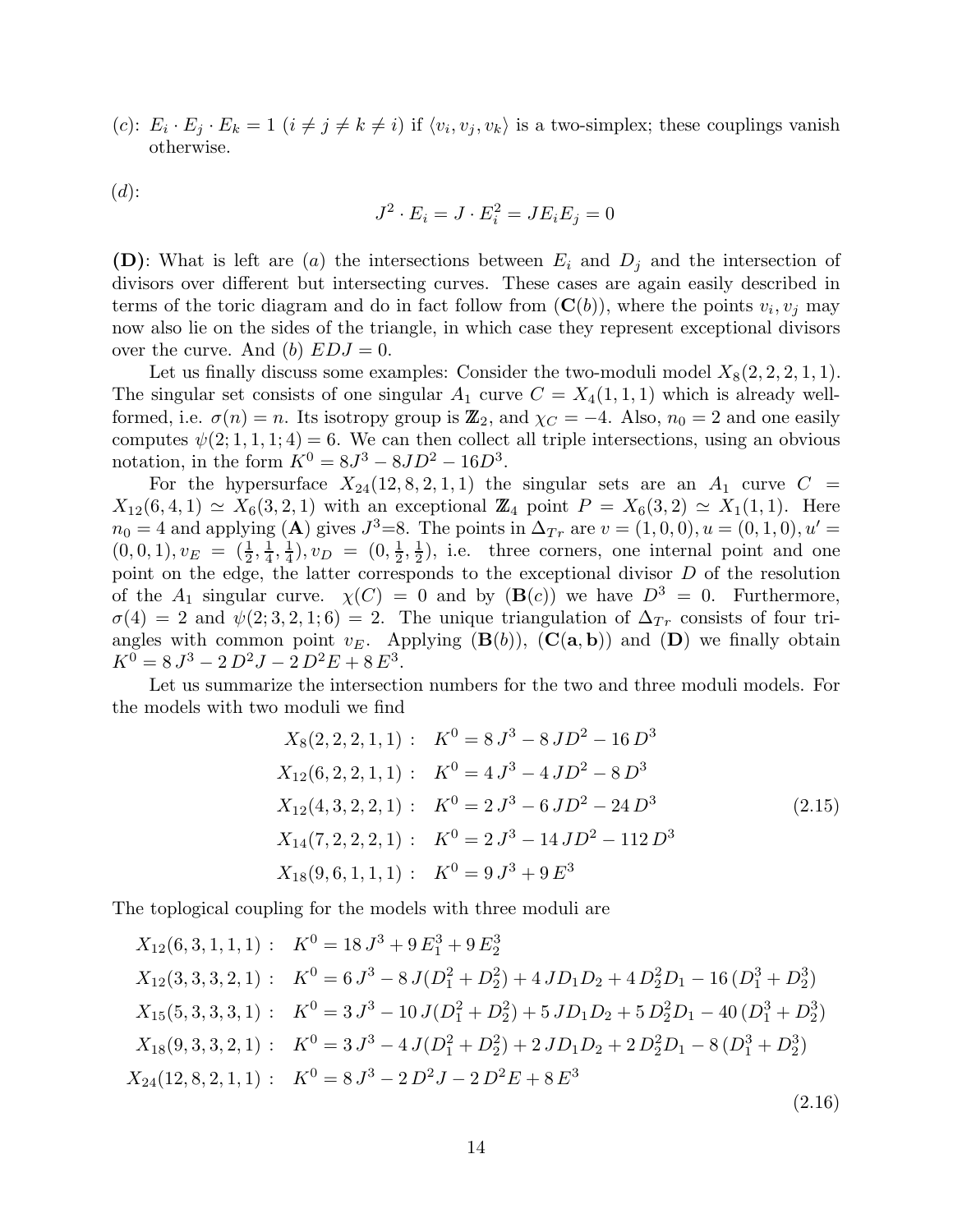<span id="page-15-0"></span>The intersection numbers for hypersurfaces in products of ordinary projective spaces can be readily calculated following [\[4](#page-56-0)]. One finds

$$
X_{(3|3)}(1,1,1|1,1,1): K^{0} = 3 J_{1}^{2} J_{2} + 3 J_{1} J_{2}^{2}
$$
  
\n
$$
X_{(2|4)}(1,1|1,1,1,1): K^{0} = 2 J_{2}^{3} + 4 J_{1} J_{2}^{2}
$$
  
\n
$$
X_{(2|2|3)}(1,1|1,1|1,1,1): K^{0} = 2 J_{1} J_{3}^{2} + 2 J_{2} J_{3}^{2} + 3 J_{1} J_{2} J_{3}
$$
  
\n
$$
X_{(2|2|2|2)}(1,1|1,1|1,1|1,1): K^{0} = 2 \sum_{i \neq j \neq k \neq i} J_{i} J_{j} J_{k}
$$
  
\n(2.17)

## 3. Picard-Fuchs Differential Equations for Hypersurfaces

Consider the holomorphic three form  $\Omega(\psi)$  of a Calabi-Yau three-fold X as a function of the complex structure moduli  $\psi_i$ ,  $i = 1, \ldots, 2(h^{2,1} + 1)$ . Its derivatives w.r.t. the moduli are elements of  $H^3(X)$ , which is finite dimensional. This means that there must be linear combinations of derivatives of the holomorphic three form which are exact. Upon integration over an element of  $H_3(X)$  this leads to linear differential equations for the periods of Ω, the Picard-Fuchs (PF) equations. Candelas, De la Ossa, Green and Parkes showed in [\[14](#page-56-0)] how the solutions of the PF equation, together with their monodromy properties, allow for the computation of the  $\langle 27^3 \rangle$  Yukawa couplings, the Kähler potential for the complex structure moduli space and also for an explicit construction of the mirror map.

The discussion in[[14\]](#page-56-0)was limited to models with one complex structure modulus only. Here we want to discuss the PF equations for the case of several moduli. We start with a review of a method to set up the Picard-Fuchs equations due to Dwork, Griffiths and Katz. In the second part of this section we show how one may use the toric data of a Calabi-Yau hypersurface to construct the PF equations.

### 3.1. Dwork-Griffiths-Katz Reduction Method

As shown in ref. [\[40](#page-57-0)][[15\]](#page-56-0), the periods  $\Pi_i(\psi)$  of the holomorphic three form  $\Omega(\psi)$  can be written as

$$
\Pi_i(\psi) = \int_{\gamma_1} \cdots \int_{\gamma_m} \int_{\Gamma_i} \frac{\omega}{W_1(\psi) \cdots W_m(\psi)}, \quad i = 1, \dots, 2(h^{2,1} + 1).
$$
 (3.1)

Here

$$
\omega = \sum_{i=1}^{n+1} (-1)^i w_i z_i dz_1 \wedge \ldots \wedge \widehat{dz_i} \wedge \ldots \wedge dz_{n+1};
$$
\n(3.2)

 $\Gamma_i$  is an element of  $H_3(X, \mathbb{Z})$  and  $\gamma_j$  a small curve around  $W_j = 0$  in the *n*-dimensional embedding space. The observation that  $\frac{\partial}{\partial z_i}$  $\int$   $f(z)$  $W_1^{\overline{p_1}}\cdots W_m^{\overline{p_m}}$  $\int \omega$  is exact if  $f(z)$  is homogeneous with degree such that the whole expression has degree zero, leads to the partial integration rule, valid under the integral  $\left(\partial_i = \frac{\partial}{\partial z}\right)$  $\frac{\partial}{\partial z_i})$ :

$$
\frac{f\partial_i W_j}{W_1^{p_1} \cdots W_m^{p_m}} = \frac{1}{p_j - 1} \frac{W_j \partial_i f}{W_1^{p_1} \cdots W_m^{p_m}} - \sum_{k \neq j} \frac{p_k}{p_j - 1} \frac{W_j}{W_k} \frac{f\partial_i W_k}{W_1^{p_1} \cdots W_m^{p_m}}
$$
(3.3)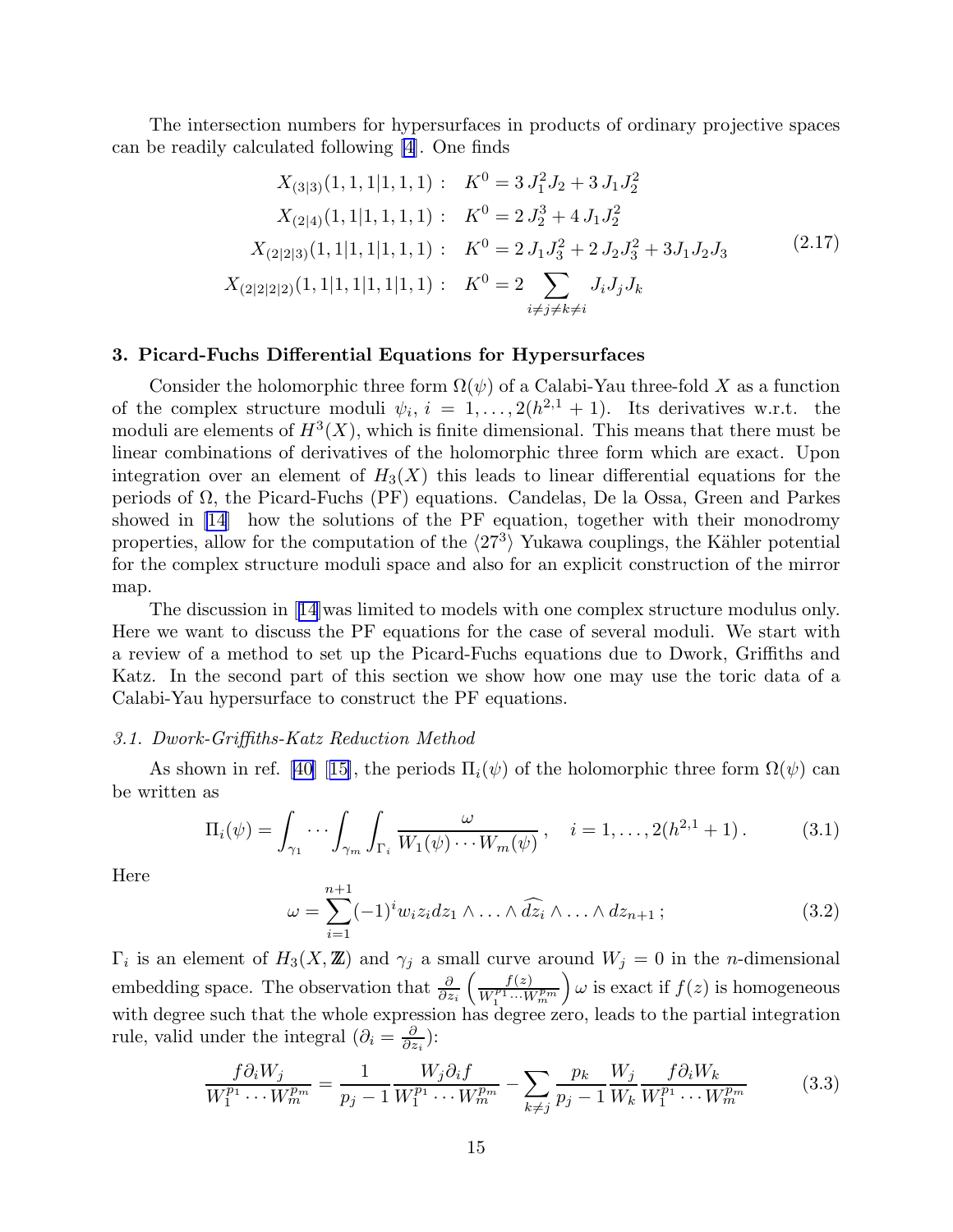<span id="page-16-0"></span>In practice one chooses a basis  ${Q_k(z)}$  for the local ring R with multi-degree  $(d_1, \ldots, d_m)$ . For hypersurfaces  $\mathcal{R} = \mathbb{C}[z_1, \ldots, z_{n+1}]/(\partial_i W)$ . One then takes derivatives of the period w.r.t. the moduli until one produces an integrand of the form  $\frac{g(z)}{W_1^{p_1} \dots W_m^{p_m}}$  such that  $g(z)$  is not one of the  $Q_i(z)$ . One then expresses  $g(z) = \sum_{i=1}^{n+1} f_i(z, \psi) \partial_i W(z, \psi)$  and uses [\(3.3\)](#page-15-0). For complete intersections  $\mathcal{R} = (\mathbb{C}[z_1, \ldots, z_{n+1}])^m / (\sum_i$ <br>  $\sum_i W_i(\mathbb{C}[z_1, \ldots, z_{n+1}])^m)$  and for the basis elements of the ring on  $(\partial_i W_1,\ldots,\partial_i W_m) +$  $j W_j(\mathbb{C}[z_1,\ldots,z_{n+1}])^m$  and for the basis elements of the ring one can choose vector monomials, i.e. m-component vectors whose only non-vanishing component is a monomial [\[41](#page-57-0)].

The generalization to complete intersections in products of projective spaces is straightforward[[4\]](#page-56-0): one simply replaces the measure  $\omega$  by  $\prod_r \omega_r$ , with  $\omega_r$  given by eq. ([3.2](#page-15-0)) for each factor in the direct product of projective spaces.

Note that the PF differential equations contain only those complex structure moduli for which there exists a monomial perturbation in the defining polynomials (there are  $\tilde{h}^{2,1}$ of them). This will also be true for the method described in the following subsections.

Above method of deriving the PF differential equations has been used in  $[15][17][16]$  $[15][17][16]$  $[15][17][16]$  $[15][17][16]$  for one modulus hypersurfaces and in[[19](#page-56-0)] for one modulus complete intersections. It applies in the form given above only to complete intersections in products of projective spaces and not for manifolds embedded in more general toric varieties. Applied to models with several moduli it becomes rather complicated. However, one can extract the general structure of the PF differential equations by inspecting the structure of the local ring  $\mathcal{R}$ .

To see this let us restrict our arguments to the case in which the mirror manifold  $X^*$  of a Calabi-Yau three fold  $X$  can be obtained by the orbifoldisation by a finite abelian group  $G$  [\[10](#page-56-0)], and consider the period integrals on the mirror manifold  $X^*$ . In this case the local ring  $\mathcal{R}^G$  for the mirror  $X^*$  consists of the G-invariant elements of  $\mathcal{R} = \mathbb{C}[z_1,\dots,z_5]/(\partial_i W)$ . We fix a basis of the ring  $\mathcal{R}^G$  as  $\{\varphi_0; \varphi_1 \ldots, \varphi_{\tilde{h}^{2,1}}; \varphi_{\tilde{h}^{2,1}+1} \ldots, \varphi_{2 \tilde{h}^{2,1}+1}; \varphi_{2 \tilde{h}^{2,1}+2}\}$  where the elements are grouped according to their degrees  $(0; d; 2 d; 3 d)$ . The elements with degree d correspond to the perturbations which are parametrized by the complex structure moduli  $\psi_i$  in the untwisted sector. (It will turn out that a choice for the monomials  $\varphi_i$   $(i = 1, \dots, \tilde{h}^{2,1})$  which is determined by the toric data of  $\Delta^*$  by the monomial-divisor map([2.11](#page-6-0)) is a natural basis to study the mirror map.) Then the period matrix  $(\Pi_i^{\ j})$ defined by  $\Pi_i^{\ j} = k! \int_{\Gamma_i}$  $\frac{\varphi_j}{W^{k+1}}\omega$   $(k=\frac{1}{d})$  $\frac{1}{d}$ degree $(\varphi_j)$ ) satisfies the first order system, called Gauss-Manin system

$$
\partial_{\psi_k} \Pi = M^{(k)}(\psi) \Pi \quad (k = 1, \cdots, \tilde{h}^{2,1}).
$$
\n(3.4)

Here  $M^{(k)}(\psi)$  are  $(2\tilde{h}^{2,1}+2) \times (2\tilde{h}^{2,1}+2)$  matrices parametrized by  $\psi_i$ . This system is defined completely by the local ring  $\mathcal{R}^G$ . Our PF differential equations are a minimal set of (higher order) differential equations which is equivalent to the Gauss-Manin system.

Now let us note that the local ring  $\mathcal{R}^G$  can be expressed as

$$
\mathcal{R}^G \cong \mathbb{C}[\varphi_1, \cdots, \varphi_{\tilde{h}^{2,1}}]/\mathcal{I} \quad . \tag{3.5}
$$

Here the ideal I is generated by the algebraic relations of the form  $P(\varphi_1, \ldots, \varphi_{\tilde{h}^{2,1}}) \equiv$  $0 \pmod{\partial_i W}, i.e.$ 

$$
P(\varphi_1,\ldots,\varphi_{\tilde{h}^{2,1}}) = \sum_{i=1}^5 Q_i(z_1,\ldots,z_5)\partial_i W,\tag{3.6}
$$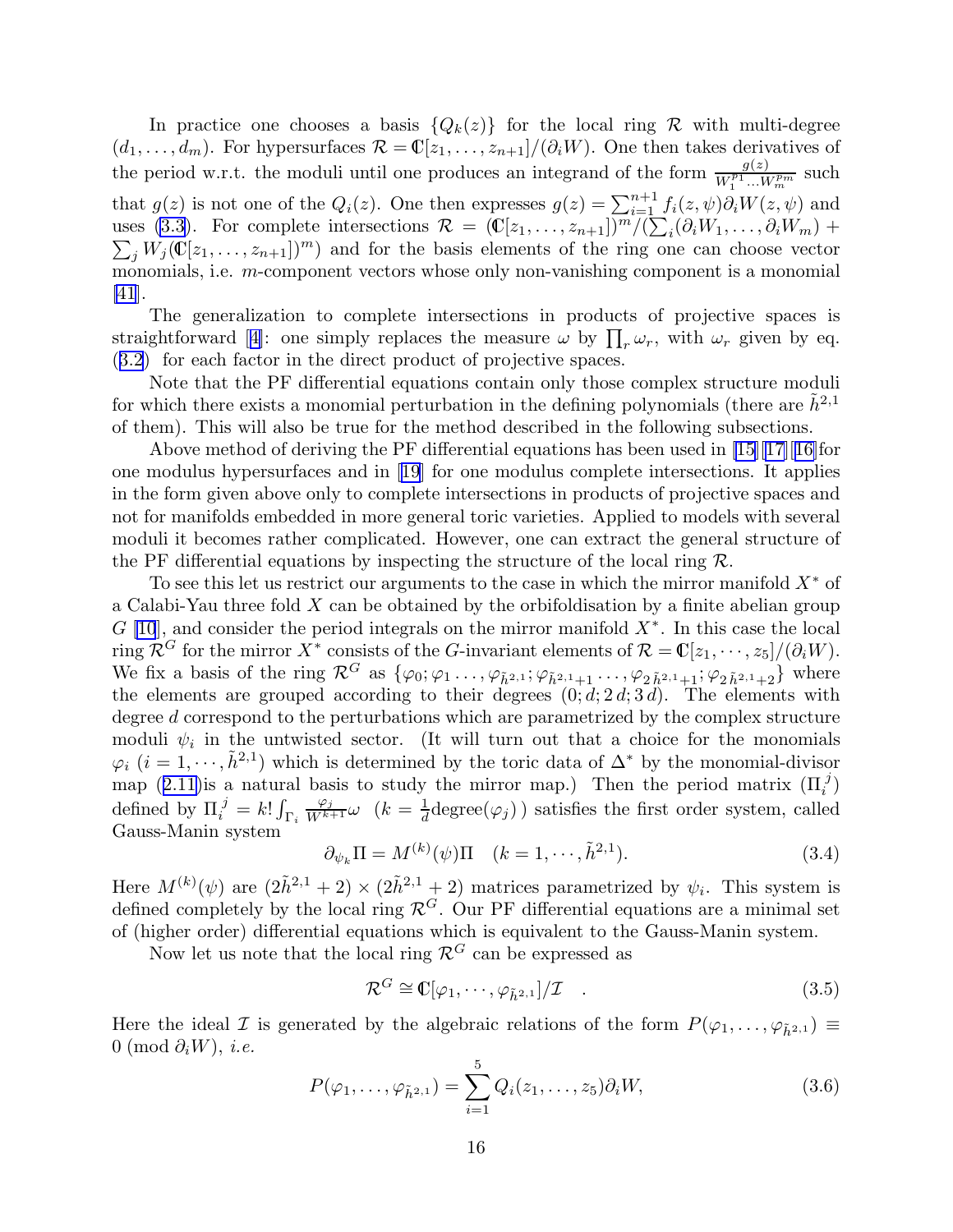where P and  $Q_i$  are polynomials in the  $\varphi_i$  and  $z_i$  respectively whose coefficients are polynomials of the moduli parameters. The relations  $(3.6)$  can be readily translated into PF differential operators for the period  $\Pi_i(\psi) \equiv \Pi_i^0(\psi)$  by replacing monomials  $\varphi_1^{n_1}, \ldots, \varphi_r^{n_r}$ by differential operators  $\partial_1^{n_1}, \ldots, \partial_r^{n_r}$  and reducing successively the terms of type  $Q_i \partial_i W$  by using([3.3](#page-15-0)). Multiplication by  $\varphi_i$  at the level of the ring [\(3.5](#page-16-0)) just translates to derivatives with respect to the complex structure moduli at the level of the PF differential equations. Therefore the requirement that the relations [\(3.6](#page-16-0)) from which the PF differential equations are derived generate  $\mathcal I$  constitutes a neccesary and sufficient condition that the PF differential equations are equivalent to the Gauss-Manin system.

By simple analysis one now sees how many PF differential equations and of which order one obtains. For one modulus cases the ring will be of the form  $\{1, \varphi, \varphi^2, \varphi^3\}$  and the truncation at degree 4 d is done by an algebraic relation  $\varphi^4 = \sum_i^5 Q_i \partial_i W$  leading to a fourth order PF differential equation. For two moduli cases there will always be one relation of degree 2d which truncates the three possible products  $\varphi_i\varphi_j$  at level 2d to two dimensions. This relation multiplied by  $\varphi_1, \varphi_2$  gives two, necessarily independent, relations at degree 3 d. Hence there must be always one further relation of degree 3 d. Also, for Fermat hypersurfaces, the relations at degree  $3 d$  always generate five independent relations at degree 4 d so that the ring is trivial at this degree. The full information about the period is therefore contained in one second and one third order differential operator.

For higher dimensional moduli spaces the order of the full set of differential equations dependson the details of the ring  $(3.5)$  $(3.5)$  $(3.5)$ . For example, in the case of the  $X_{24}(12, 8, 2, 1, 1)$ model the three relations of the type  $(3.6)$ , generating the ideal at degree 2d, generate in fact the whole ideal. Applying([3.3](#page-15-0)) yields immediately the three second order differential operators, given in Appendix A.

For the model  $X_{12}(3,3,3,2,1)$  the three relations at degree 2d only yield seven independent relations at degree 3 d. Hence the system has to be supplemented by two relations at order 3d in order to generate  $\mathcal I$ . The system of Picard-Fuchs equations will therefore contain three second and two third order equations, compare Appendix A.

For our purpose of constructiong mirror map, we need to find the point where the monodromy of solutions for the PF differential equations becomes maximally unipotent and the local solutions around this point as well as the concrete form of the PF differential equations. We will find that the toric data encoded in  $\Delta^*$  provides us all necessary information for this purpose.

## 3.2. Generalized hypergeometric equations and PF differential equations

We will now describe an equivalent but often more efficient way to obtain the FP differential equations satisfied by the period integral on the mirror manifold  $X^*$  of X. We will mainly discuss, again, the case where the mirror  $X^*$  can be obtained by orbifoldisation by a finite abelian group  $G[10]$  $G[10]$ . We will brievely comment on the general case at the end. The following arguments for toric varieties are largely due to Batyrev [\[13](#page-56-0)].

As summarized in sect.2, in toric geometry the mirror manifold  $X^*$  is described by the toric data encoded in the reflexive polyhedron  $\Delta^*$ . In this language the period integrals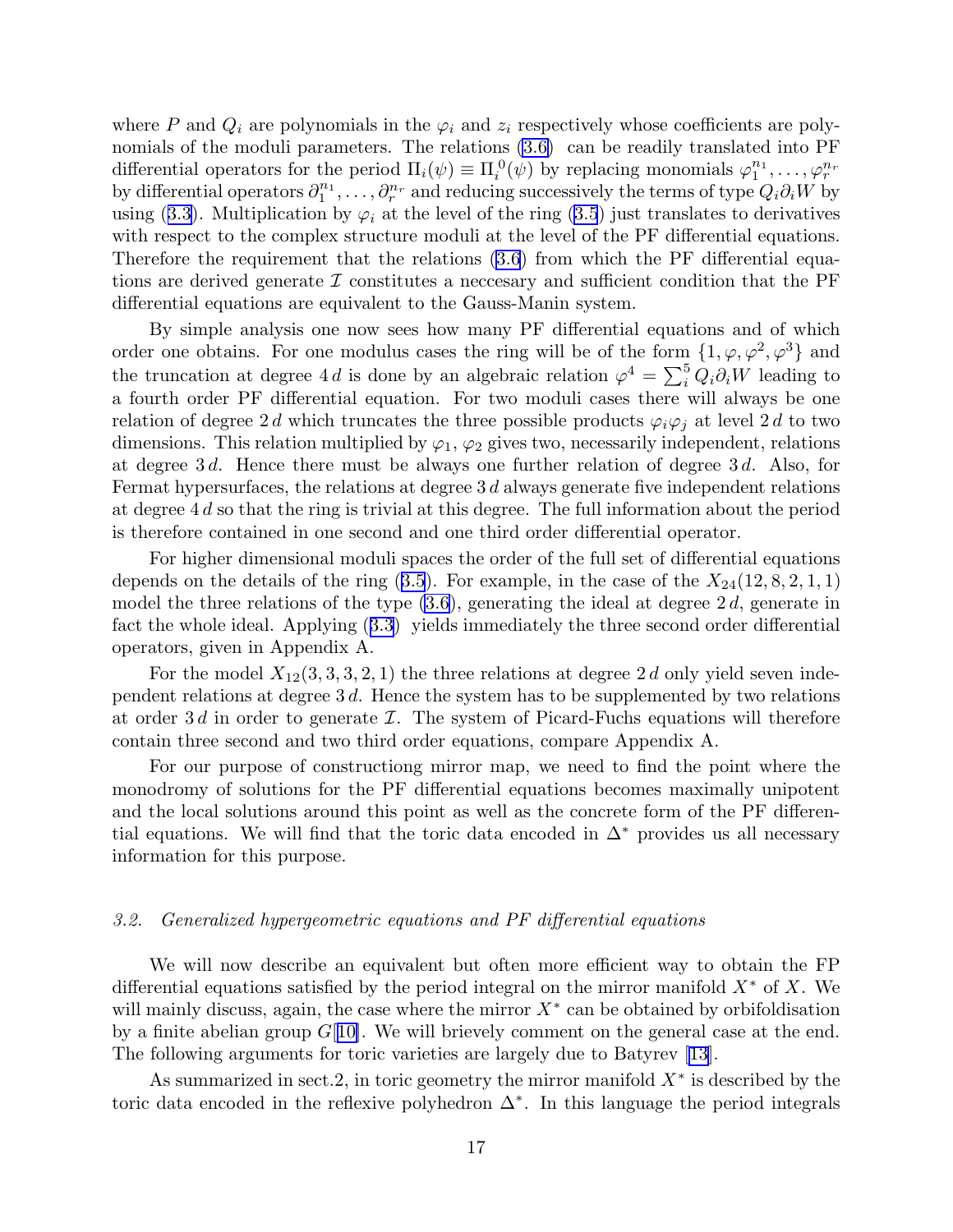<span id="page-18-0"></span>are written as

$$
\Pi_i(a) = \int_{\gamma_i} \frac{1}{f(a, X)} \prod_{j=1}^n \frac{dX_j}{X_j} , \qquad (3.7)
$$

with  $\gamma_i \in H_n((\mathbb{C}^*)^n \setminus Z_f)$ . The Laurant polynomial f is given by

$$
f(a, X) = \sum_{i=0}^{s^*} a_i X^{\nu_i^*} \quad , \tag{3.8}
$$

where  $\nu_i^*$ 's  $(i = 0, \dots, s^*)$  are integral points in  $\Delta^*$  which do not lie in the interior of codimension one faces of  $\Delta^*$ .

Now let us introduce the generalized hypergeometric system of Gel'fand, Kapranov and Zelevinsky[[42\]](#page-58-0) which is defined for each configuration of a given set of integral points  $A = \{v_0, \dots, v_p\}$  in  $\mathbb{R}^n$ . We consider the embedding of these points in the plane with distance one from the origin of  $\mathbb{R}^{n+1}$  by  $\bar{v}_i = (1, v_i)$  and denote  $\bar{A} = {\bar{v}_0, \dots, \bar{v}_p}$ . We assume that the integral vectors  $\bar{v}_0, \dots, \bar{v}_p$  span  $\mathbb{Z}^{n+1}$ . Since we have  $p+1$  integral points in  $\mathbb{R}^{n+1}$ , there are linear dependences described by the lattice

$$
L = \{ (l_0, \dots, l_p) \in \mathbb{Z}^{p+1} | \sum_{i=0}^{p} l_i \bar{v}_i = 0 \} .
$$
 (3.9)

Obviously  $\sum l_i = 0$ . Considering the affine complex space  $\mathbb{C}^{p+1}$  with coordinates  $(a_0, \dots, a_p)$ , we define the homogeneous differential operator

$$
\mathcal{D}_l = \prod_{l_i>0} \left(\frac{\partial}{\partial a_i}\right)^{l_i} - \prod_{l_i<0} \left(\frac{\partial}{\partial a_i}\right)^{-l_i} \quad , \tag{3.10}
$$

for each element  $l$  of  $L$ . In addition, we define differential operators

$$
\mathcal{Z}_j = \sum_{i=0}^n \bar{v}_{i,j} a_i \frac{\partial}{\partial a_i} - \beta_j \tag{3.11}
$$

with  $\beta \in \mathbb{R}^{n+1}$  and  $\bar{v}_{i,j}$  representing j-th component of the vector  $\bar{v}_i \in \mathbb{R}^{n+1}$ . One can show[[42\]](#page-58-0) that the operators (3.10) and (3.11) define a consistent system of differential equations

$$
\mathcal{D}_l \Phi(a) = 0 \ (l \in L) \quad , \quad \mathcal{Z}_j \Phi(a) = 0 \ (j = 0, \cdots, n) \tag{3.12}
$$

which is called as A-hypergeometric system with exponent  $\beta$ .

In [\[13](#page-56-0)] Batyrev remarked that for a reflexive polyhedron  $\Delta^*$ , the period integral (3.7) satisfies the A-hypergeometric system with exponent  $\beta = (-1, 0, \dots, 0)$  and A being the set of the integral points in  $\Delta^*$  which do not lie in the interior of faces of codimension one. Following Batyrev, we will refer to this system as  $\Delta^*$ -hypergeometric system.

In general, the ∆<sup>∗</sup> -hypergeometric system does not suffice to derive the Picard-Fuchs differential equations. It turns out that in general we need to extend the system by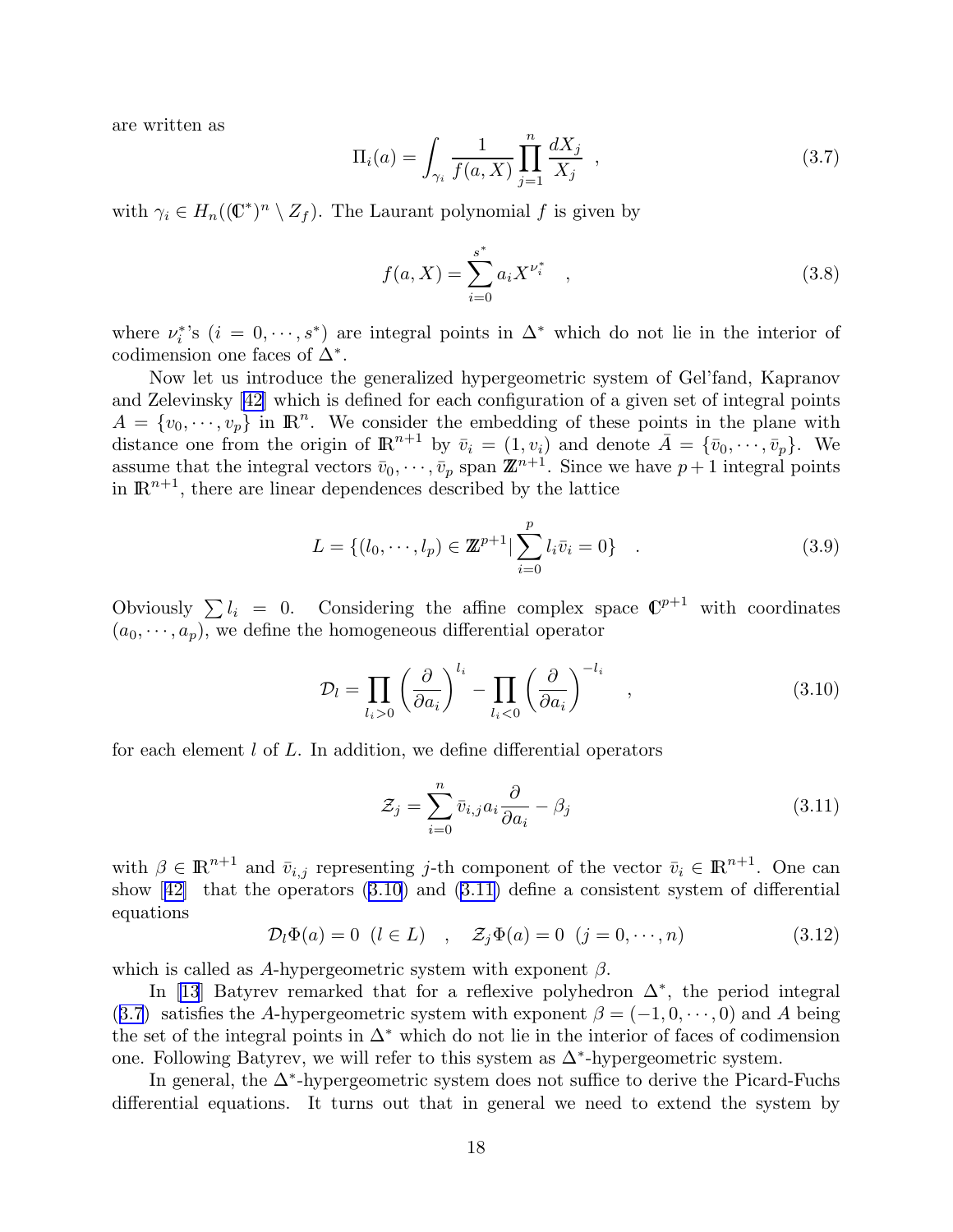<span id="page-19-0"></span>supplementing further differential operators. This depends heavily on the toric data of  $\Delta^*$ .However the system ([3.12](#page-18-0)) is quite useful because (i) for some models, the  $\Delta^*$ hypergeometric system provides the Picard-Fuchs differential equations directly and (ii) even if this is not the case, this system gives finite dimensional solution space in which the solution space of the Picard-Fuchs differential equations is a subspace. On the other hand we should be very careful when applying the general results for the A-hypergeometric systemin [[42\]](#page-58-0) to our  $\Delta^*$ -hypergeometric system because the latter is not generic in that it is (semi-non)resonant (see[[42\]](#page-58-0) for details) and the monodromy group is no longer irreducible. This is reflected in the simple example below by the fact that the fifth order operator we start with factorizes, leaving a fourth order operator which is precisely the PF differential operator for that case.

In order to obtain an idea of the  $\Delta^*$ -hypergeometric system, let us study the case of the quintic hypersurface in  $\mathbb{P}^4$ . In this case, the integral points of the reflexive polyhedron  $\Delta^*$ are given by ([2.7](#page-6-0)) and the corresponding vertices  $\bar{\nu}_i^* = (1, \nu_i^*) \in \mathbb{R}^5$  become

$$
\bar{\nu}_0^* = (1, 0, 0, 0, 0), \quad \bar{\nu}_1^* = (1, 1, 0, 0, 0), \quad \bar{\nu}_2^* = (1, 0, 1, 0, 0), \n\bar{\nu}_3^* = (1, 0, 0, 1, 0), \quad \bar{\nu}_4^* = (1, 0, 0, 0, 1), \quad \bar{\nu}_5^* = (1, -1, -1, -1, -1).
$$
\n(3.13)

As an integral base of the lattice L, which is one dimensional in this case, we can choose  $l^{(1)} = (-5, 1, 1, 1, 1, 1),$  $l^{(1)} = (-5, 1, 1, 1, 1, 1),$  $l^{(1)} = (-5, 1, 1, 1, 1, 1),$  i.e.  $L = \mathbb{Z} l^{(1)}$ . The system  $(3.12)$  $(3.12)$  then becomes

$$
\left\{\sum_{i=0}^{5} a_i \frac{\partial}{\partial a_i} + 1\right\} \Pi_i(a) = 0 \quad , \tag{3.14}
$$

$$
\left(a_i \frac{\partial}{\partial a_i} - a_5 \frac{\partial}{\partial a_5}\right) \Pi_i(a) = 0 \ \ (i = 1, \cdots, 4) \,,\tag{3.15}
$$

together with

$$
\left\{\frac{\partial}{\partial a_1} \frac{\partial}{\partial a_2} \frac{\partial}{\partial a_3} \frac{\partial}{\partial a_4} \frac{\partial}{\partial a_5} - \left(\frac{\partial}{\partial a_0}\right)^5\right\} \Pi_i(a) = 0 \quad , \tag{3.16}
$$

for  $\mathcal{D}_l$  with  $l = l^{(1)}$ . If we translate the period integral [\(3.7\)](#page-18-0) to the more familiar expression

$$
\Pi_i(a) = \int_{\gamma} \int_{\Gamma_i} \frac{\omega}{a_1 z_1^5 + a_2 z_2^5 + a_3 z_3^5 + a_4 z_4^5 + a_5 z_5^5 + a_0 z_1 z_2 z_3 z_4 z_5} \quad , \tag{3.17}
$$

utilizing the correspondence described by the monomial-divisor map [\(2.11](#page-6-0)), we see that (3.16) originates from the trivial relation in the integrand  $z_1^5 \cdots z_5^5 - (z_1 z_2 z_3 z_4 z_5)^5 \equiv 0$ . The two equations (constraints) (3.14) and (3.15) can be understood as the infinitesimal form of

$$
\Pi_i(\lambda^5 a_0, \cdots, \lambda^5 a_5) = \lambda^{-5} \Pi_i(a_0, \cdots, a_5) ,
$$
  
\n
$$
\Pi_i(a_0, \cdots, \lambda_i^5 a_i, \cdots, \lambda_i^{-5} a_5) = \Pi_i(a_0, \cdots, a_5) \quad (i = 1, \cdots, 4) ,
$$
\n(3.18)

with  $\lambda, \lambda_i \in \mathbb{C}^*$ , which are verified by a change of integration variables. The PF differential equation can be extracted from the  $\Delta^*$ -hypergeometric system by making the Ansatz

$$
\Pi_i(a) = \frac{1}{a_0} \tilde{\Pi}_i(\frac{a_1 a_2 a_3 a_4 a_5}{a_0^5}) \quad , \tag{3.19}
$$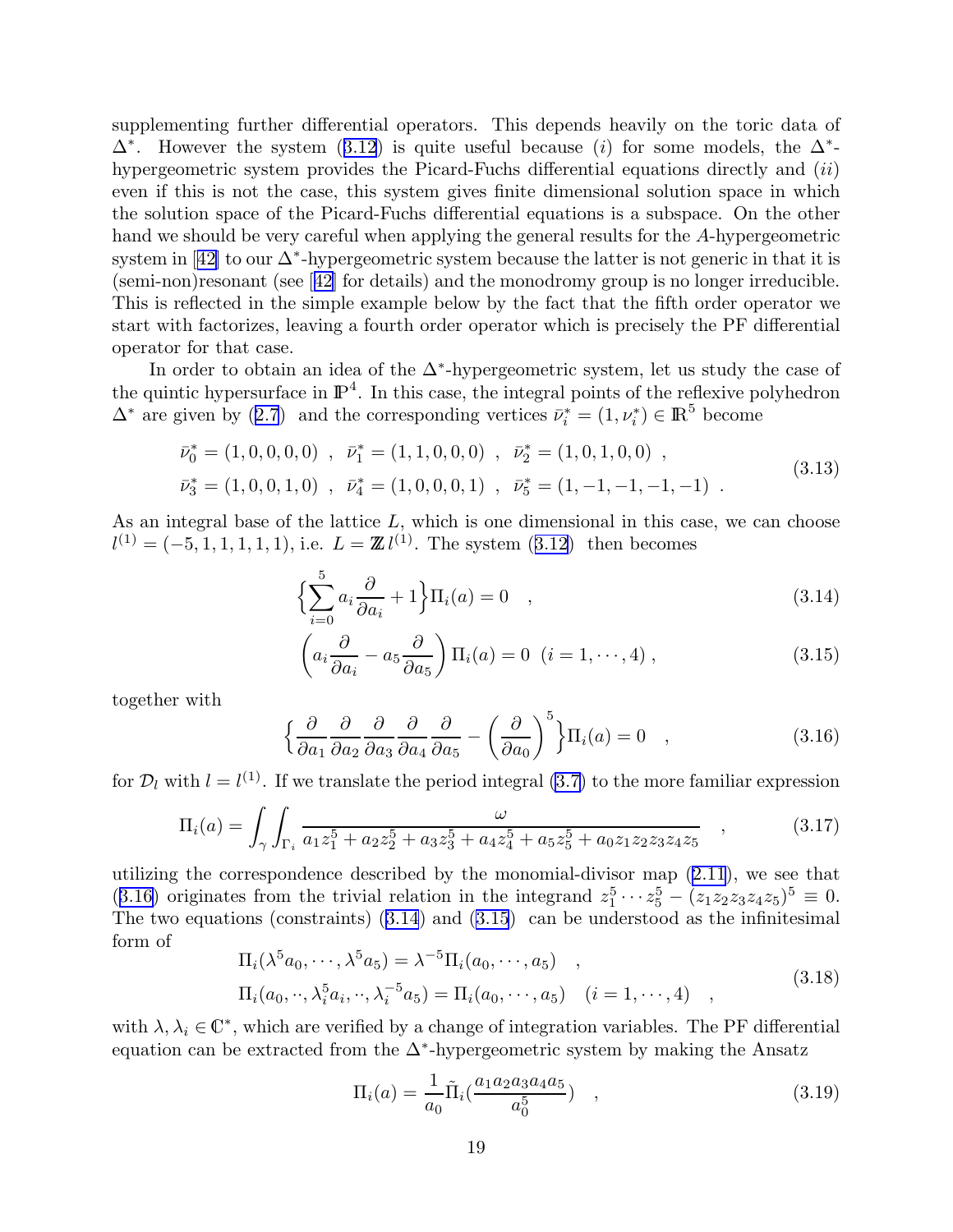<span id="page-20-0"></span>whichsolves  $(3.14)$  $(3.14)$  $(3.14)$  and  $(3.15)$  $(3.15)$  $(3.15)$ . Then equation  $(3.17)$  $(3.17)$  $(3.17)$  becomes

$$
\Theta_x \Big\{ \Theta_x^4 + x(5\Theta_x + 4)(5\Theta_x + 3)(5\Theta_x + 2)(5\Theta_x + 1) \Big\} \tilde{\Pi}_i(x) = 0 \quad , \tag{3.20}
$$

where  $x = \frac{a_1 a_2 a_3 a_4 a_5}{a^5}$  $\frac{a_3a_4a_5}{a_0^5}$  and  $\Theta_x = x\frac{d}{dx}$ . Since the factored operator  $\Theta_x$  has only constants as solutions, we can remove this factor by introducing a constant. However, the asymptotic behavior of the period  $\tilde{\Pi}_i(a)$ , for  $a_0 \to \infty$  with the other  $a_i$ 's fixed, tells us that this constant must be zero (cf. section 4). We then obtain the generalized hypergeometric equation of fourth order in [\[14](#page-56-0)].

As the simplest example shows, the differential operators  $\mathcal{D}_l$  ( $l \in L$ ) represents the algebraic relations among the G-invariant monomials  $\varphi_0, \dots, \varphi_{s^*}$  which are the image of theintegral points  $\nu_i^*$  under the monomial-divisor map ([2.11](#page-6-0)). We will see that if these monomials generate the *G*-invariant polynomial ring  $\mathbb{C}[z_1,\dots,z_5]^G$  then the independent algebraic relations at lowest non-trivial degree result in the Picard-Fuchs differential equations, after factorization similar to the example above.

## 3.3. Extension of the  $\Delta^*$ -hypergeometric system

Consider G-invariant monomials  $\varphi_0, \dots, \varphi_{s^*}$  which correspond to the integral points in  $\Delta^*(\vec{w})$  not lying in the interior of codimension one faces. Then the orbifoldizationan of the zero locus of the quasi-homogeneous polynomial

$$
W(z, a) = \sum_{i=0}^{s^*} a_i \varphi_i(z)
$$
 (3.21)

describes Calabi-Yau hypersurface  $X^* = X/G$ . The period integral [\(3.7\)](#page-18-0) in the toric language is then translated to the form([3.3](#page-15-0)) as

$$
\Pi_i(a) = \int_{\gamma} \int_{\Gamma_i} \frac{\omega}{W(a)} , \qquad (3.22)
$$

with  $\Gamma_i \in H_n(X, \mathbb{Z})$ . As elucidated on the example of the quintic hypersurface, the differential operator  $\mathcal{D}_l$  ( $l \in L$ ) stems from the algebraic relations satisfied by  $\varphi_i$ 's. On the other hand the operators  $\mathcal{Z}_i(i = 0, \dots, n)$  represent the constraints which reduce the apparent redundancy in the description of the complex structure deformation of  $X^*$ (3.21) that arise from introducing parameters  $a_i$  for all  $i \in \{0, \dots, s^*\}$ . Apart from the problem of solving these constraints by defining suitable variables, which will be discussed later, the main idea of the ∆<sup>∗</sup> -hypergeometric system lies in the fact that we can find algebraic relations among the G-invariant monomials  $\varphi_0, \dots, \varphi_{s^*}$  which result in the PF differential equations.

In order to verify this for the models specified in the tables of section two, we classify them into three types. Type I: there are no integral points inside codimension one faces of  $\Delta^*(\vec{w})$  and the G-invariant monomials  $\varphi_0, \dots, \varphi_{s^*}$  generate the ring  $\mathbb{C}[z_1, \dots, z_{n+1}]^G$ . Type II: there are  $m > 0$  integral points in the interior of codimension one faces of  $\Delta^*(\vec{w})$ ;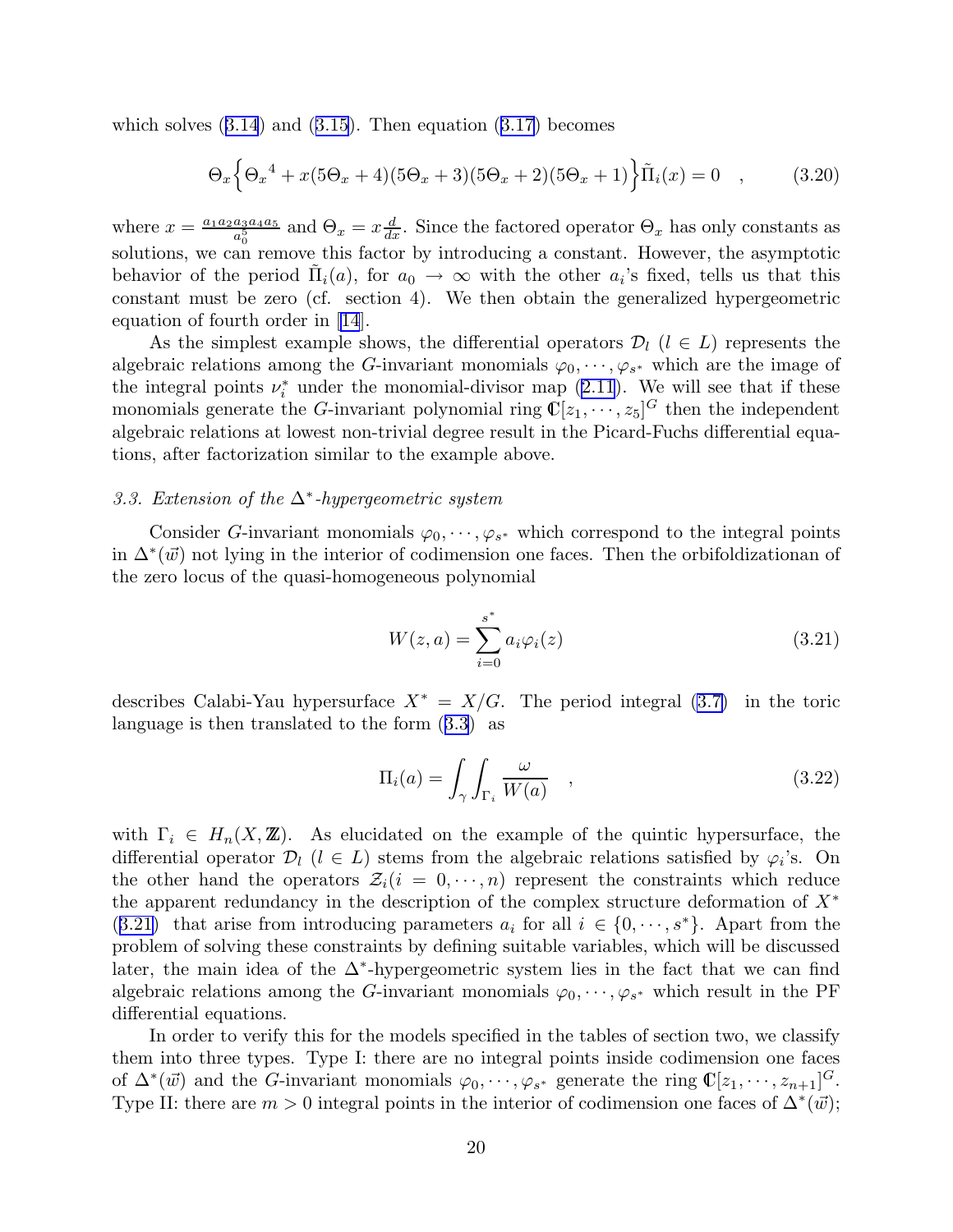<span id="page-21-0"></span>if we include the corresponding monomials  $\varphi_{s^*+1}, \dots, \varphi_{s^*+m}$  then  $\varphi_0, \dots, \varphi_{s^*+m}$  are Ginvariant and together generate the ring  $\mathbb{C}[z_1,\dots,z_{n+1}]^G$ . Type III: there are  $m \geq 0$ integral points inside codimension one faces of  $\Delta^*(\vec{w})$  but we also need to consider  $m' > 0$ G-invariant monomials  $\tau_1, \dots, \tau_{m'}$  of degree greater than d together with the degree d G-invariant monomials  $\varphi_1, \dots, \varphi_{s^*+m}$  to generate the ring  $\mathbb{C}[z_1, \dots, z_{n+1}]^G$ . According to this classification, the models of type I are

$$
X_8(2,2,2,1,1), X_{(3|3)}(1,1,1|1,1,1), X_{(2|4)}(1,1|1,1,1,1)
$$
  
\n
$$
X_{(2|2|3)}(1,1|1,1|1,1,1), X_{(2|2|2|2)}(1,1|1,1|1,1|1,1);
$$
\n(3.23)

for type II we have

 $X_{12}(6, 2, 2, 1, 1)$ ,  $X_{14}(7, 2, 2, 2, 1)$ ,  $X_{18}(9, 6, 1, 1, 1)$ ,  $X_{12}(6, 3, 1, 1, 1)$ ,  $X_{24}(12, 8, 2, 1, 1)$ (3.24)

and finally for type III

 $X_{12}(4, 3, 2, 2, 1)$ ,  $X_{12}(3, 3, 3, 2, 1)$ ,  $X_{15}(5, 3, 3, 3, 1)$ ,  $X_{18}(9, 3, 3, 2, 1)$ . (3.25)

For the models of each type we can now find the algebraic relations which result in the PF differential equations otherwise obtained through the reduction method reviewed above. More precisely, for models of type I, there are elements  $l \in L$  for which the operators  $\mathcal{D}_l$ produce the PF differential operators after solving the constraints and some factorization as we have observed in the example. For models of type II and III, in general, not all of the PF differential operators follow from  $\mathcal{D}_l$  with some  $l \in L$ . We miss the algebraic relations which involve  $\varphi_{s^*+1}, \ldots, \varphi_{s^*+m}$  and  $\tau_1, \ldots, \tau_{m'}$ . We develop below a formal procedure for handling the models of type II and then demonstrate the recipe applicable to the most general case, type III, by treating an example.

To formulate the recipe for the models of type II, let us recall[[13\]](#page-56-0) that the integral points in the interior of codimension one faces of  $\Delta^*(\vec{w})$  are related to the automorphism group  $G_{\Delta^*}$  of  $\mathbb{P}^n_{\Delta^*(\vec{w})}$  by the formula

$$
\dim G_{\Delta^*} = n + \sum_{\text{codim}\Theta^* = 1} l'(\Theta^*) \quad . \tag{3.26}
$$

The first term takes into account the *n*-dimensional torus action which exists canonically for toric varieties while the second term indicates additional symmetries, which can be written in infinitesimal form as

$$
z'_{i} = z_{i} + \sum_{k=1}^{m} \epsilon_{k} b_{i}^{(k)}(z) \quad (i = 1, \cdots, 5), \qquad (3.27)
$$

where  $m = \dim G_{\Delta^*} - n$ . In order to take advantage of these additional symmetries we extend the quasi-homogeneous potential([3.21](#page-20-0)) to

$$
W(z, a) = \sum_{i=0}^{s^* + m} a_i \varphi_i(z) \quad . \tag{3.28}
$$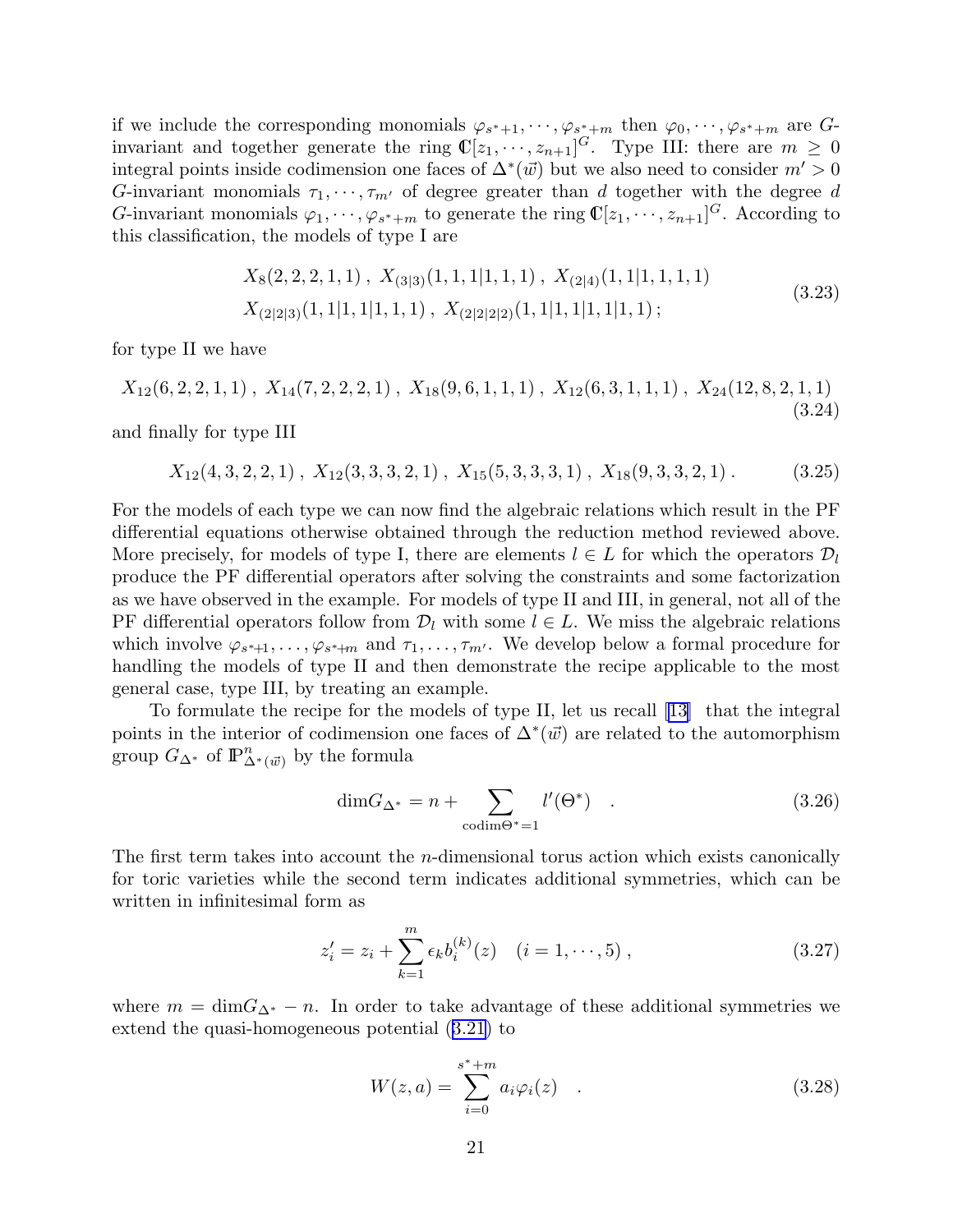<span id="page-22-0"></span>Wecan then utilize the symmetries  $(3.27)$  $(3.27)$  $(3.27)$  to derive the relations

$$
\int_{\gamma} \int_{\Gamma_i} \frac{\omega}{W(z,a)^2} \sum_{i=1}^5 \sum_{k=1}^m \epsilon_k b_i^{(k)}(z) \frac{\partial W}{\partial z_i} = 0 \quad , \tag{3.29}
$$

using  $\int_{\Gamma'_i} \omega' = \int_{\Gamma_i} \omega$  for the automorphism [\(3.27\)](#page-21-0). Since  $b_i^{(k)}$  $i^{(k)}(z)$  has the same degree as  $z_i$ , the term in the integrand can be written as a linear combination of the degree  $d$   $G$ invariant monomials. All degree d G-invariants can be obtained by differentiating  $\Pi_i(a)$ (c.f. eq.[\(3.22](#page-20-0))) with  $W(z, a)$  given by [\(3.28](#page-21-0)). Therefore we obtain independent differential operators of the form

$$
\mathcal{Z}'_k = \sum_{i,j=0}^m C_{ij}^{(k)} a_i \frac{\partial}{\partial a_j} \tag{3.30}
$$

for each  $\epsilon_k$  ( $k = 1, \dots, m$ ). In this way we arrive at the linear system which extends the ∆<sup>∗</sup> -hypergeometric system to

$$
\mathcal{D}_l \Phi(a) = 0 \ (l \in L'), \ \mathcal{Z}_j \Phi(a) = 0 \ (j = 0, \cdots, n), \ \mathcal{Z}'_k \Phi(a) = 0 \ (k = 1, \cdots, m) \ , \ (3.31)
$$

where L' is now the lattice of relations between all integral points  $\bar{\nu}_0^*, \ldots, \bar{\nu}_{s^*+m}^*$  in  $\bar{\Delta}^*(\vec{w})$ (cf. eq. $(3.9)$  $(3.9)$  $(3.9)$ ).

As a simple but non-trivial example, let us consider the model  $X_{14}(7, 2, 2, 2, 1)$  with defining polynomial

$$
W = a_1 z_1^2 + a_2 z_2^7 + a_3 z_3^7 + a_4 z_4^7 + a_5 z_5^{14} + a_0 \varphi_0 + a_6 \varphi_6 + a_7 \varphi_7 + a_8 \varphi_8 , \qquad (3.32)
$$

where  $\varphi_0 = z_1 z_2 z_3 z_4 z_5, \varphi_6 = z_1 z_5^7, \varphi_7 = z_2 z_3 z_4 z_5^8$  and  $\varphi_8 = z_2^2 z_3^2 z_4^2 z_5^2$ . The latter two correspond to integral points inside faces of  $\Delta^*(\vec{w})$  of codimension one. This leads to two additional symmetries [\(3.27](#page-21-0))which are easily recognized as

$$
z'_1 = z_1 + \epsilon_1 z_2 z_3 z_4 z_5 + \epsilon_2 z_5^7 \quad , \quad z'_i = z_i \qquad (i = 2, \cdots, 5). \tag{3.33}
$$

From eq.(3.29) we then get the extended system with two additional linear operators

$$
\mathcal{Z}'_1 = 2a_1 \frac{\partial}{\partial a_0} + a_0 \frac{\partial}{\partial a_8} + a_6 \frac{\partial}{\partial a_7} ,
$$
  

$$
\mathcal{Z}'_2 = 2a_1 \frac{\partial}{\partial a_6} + a_0 \frac{\partial}{\partial a_7} + a_6 \frac{\partial}{\partial a_5} .
$$
 (3.34)

The algebraic relations  $\varphi_6^2 - z_1^2 z_5^{14} = 0$  and  $\varphi_0 \varphi_8^3 - z_2^7 z_3^7 z_4^7 \varphi_6 = 0$  then lead to PF differential equations of second order and, after factorizing a trivial first order operator, of third order, respectively. To get the third order equation we use the relations (3.34) to express  $\frac{\partial}{\partial a_8}$  in terms of derivatives with respect to  $a_0$ ,  $a_5$  and  $a_6$  and set  $a_7 = a_8 = 0$ .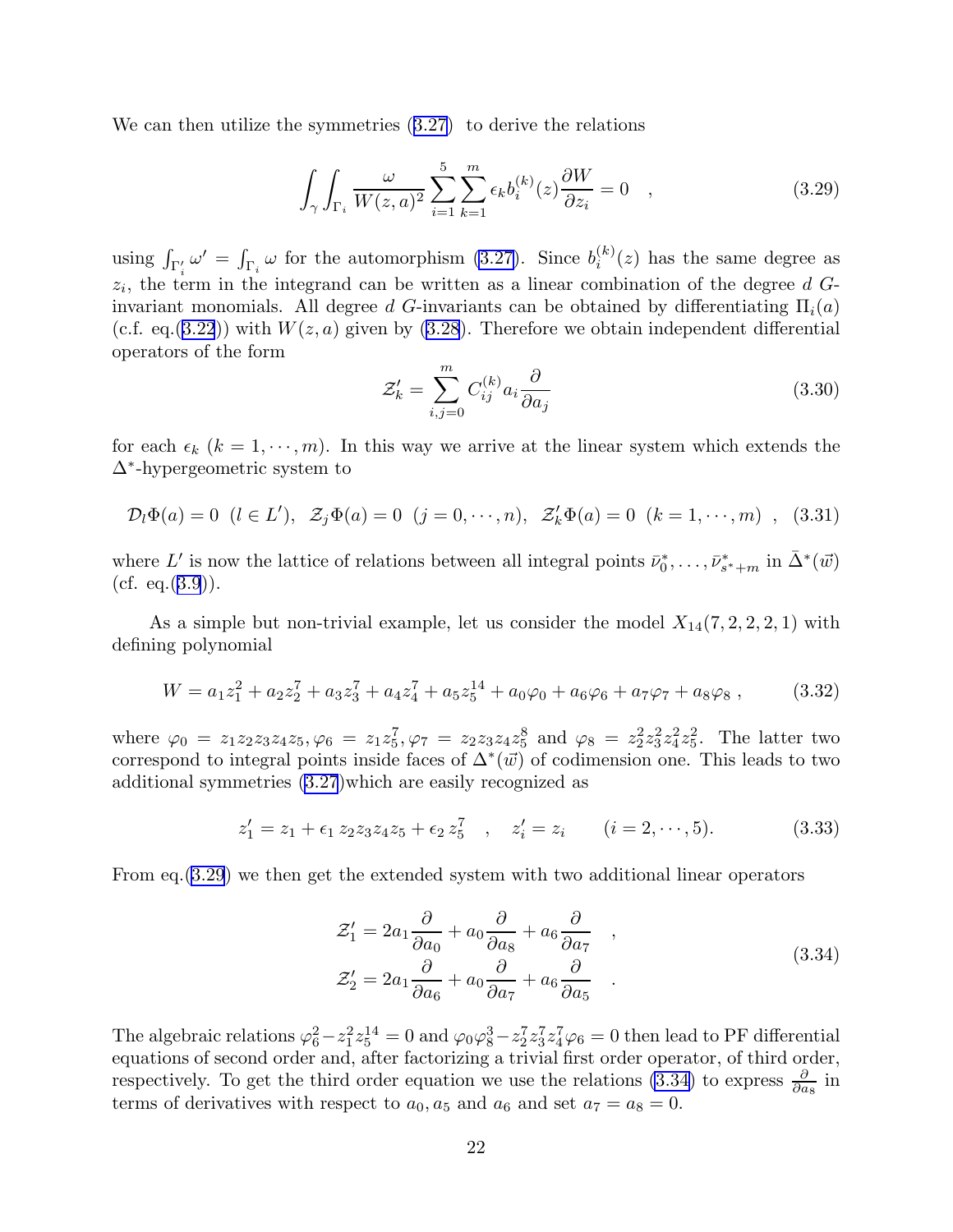Let us now show how the models of type III are treated. In this most general case we will have to go beyond linear systems such as [\(3.31\)](#page-22-0). For illustrative purposes we will treat the model  $X_{12}(4,3,2,2,1)$  as an example. We start with the perturbed potential

$$
W = a_1 z_1^3 + a_2 z_2^4 + a_3 z_3^6 + a_4 z_4^6 + a_5 z_5^{12} + a_0 \varphi_0 + a_6 \varphi_6 \quad , \tag{3.35}
$$

where the G-invariant monomials  $\varphi_0 = z_1 z_2 z_3 z_4 z_5$  and  $\varphi_6 = z_2^2 z_5^6$  correspond to the origin and an integral point on a one-dimensional face of  $\Delta^*$ , respectively.  $\Delta^*$  for this model has no integral points in the interior of faces of codimension one. However the operators  $\mathcal{D}_l$ in the  $\Delta^*(\vec{w})$ -hypergeometric system miss the algebraic relations among the generators of  $\mathbb{C}[z_1,\dots,z_5]^G$ , because it turns out that we need to incorporate the charge two invariants,  $\tau_1 = z_1 z_3^4 z_4^4 z_5^4$ ,  $\tau_2 = z_2 z_3^3 z_4^3 z_5^9$ ,  $\tau_3 = z_1^2 z_3^2 z_4^2 z_5^8$  and  $\tau_4 = z_2^3 z_3^3 z_4^3 z_5^3$  into the generators of the invariants  $\mathbb{C}[z_1,\dots,z_5]^G$ . Though the algebraic relations which produce the PF differential operators are not unique, we may choose to consider the relations  $\varphi_6^2 - z_2^4 z_5^{12} = 0$  and  $\varphi_0^2 \tau_1 - z_1^3 z_3^6 z_4^6 \varphi_6 = 0$ . The former relation directly gives us a differential equation

$$
\left\{ \left( \frac{\partial}{\partial a_6} \right)^2 - \frac{\partial}{\partial a_2} \frac{\partial}{\partial a_5} \right\} \Pi_i(a) = 0 \quad . \tag{3.36}
$$

In contrast to this, we need to define

$$
\Pi_i'(a) = 2 \int_{\gamma} \int_{\Gamma_i} \frac{\tau_1}{W^3} d\mu \quad , \tag{3.37}
$$

in order to express the latter algebraic relation as

$$
\left(\frac{\partial}{\partial a_0}\right)^2 \Pi_i'(a) - \frac{\partial}{\partial a_1} \frac{\partial}{\partial a_3} \frac{\partial}{\partial a_4} \frac{\partial}{\partial a_6} \Pi_i(a) = 0 \quad . \tag{3.38}
$$

On the other hand, since up to total derivatives with respect to the coordinates  $z_i$  we have the relation  $a_0^3 \tau_1 = 12a_0a_1a_2\varphi_0^2 - 24a_0a_2a_6\varphi_0\varphi_6 - 12a_1a_6^2\varphi_0z_5^{12}$  we obtain

$$
\Pi_i'(a) = \left\{ \frac{12a_1a_2}{a_0^2} \left( \frac{\partial}{\partial a_0} \right)^2 - \frac{24a_1a_2a_6}{a_0^3} \frac{\partial}{\partial a_0} \frac{\partial}{\partial a_6} - \frac{12a_1a_6^2}{a_0^3} \frac{\partial}{\partial a_0} \frac{\partial}{\partial a_5} \right\} \Pi_i(a) \,. \tag{3.39}
$$

If we now combine (3.37) and (3.39), we find a fourth order differential operator which annihilates  $\Pi_i(a)$ . We again find the fourth order operator to factorize, leading finally to a third order differential operator.

We want to close this subsection with a comment. The discussion presented here was restricted to Fermat hypersurfaces for which the mirror  $X^*$  can be obtained from X as an orbifold, i.e.  $X^* = \widehat{X/G}$ . With the exception of the analysis of the type III models however, all the information that was used in the derivation of the extended hypergeometric system and of the PF differential equations, is directly contained in  $\Delta^*$ . We can thus base our discussion also on the expression([3.7](#page-18-0)) rather than ([3.22](#page-20-0)). The generalization for hypersurfaces in products of projective spaces and to complete intersections is also straightforward.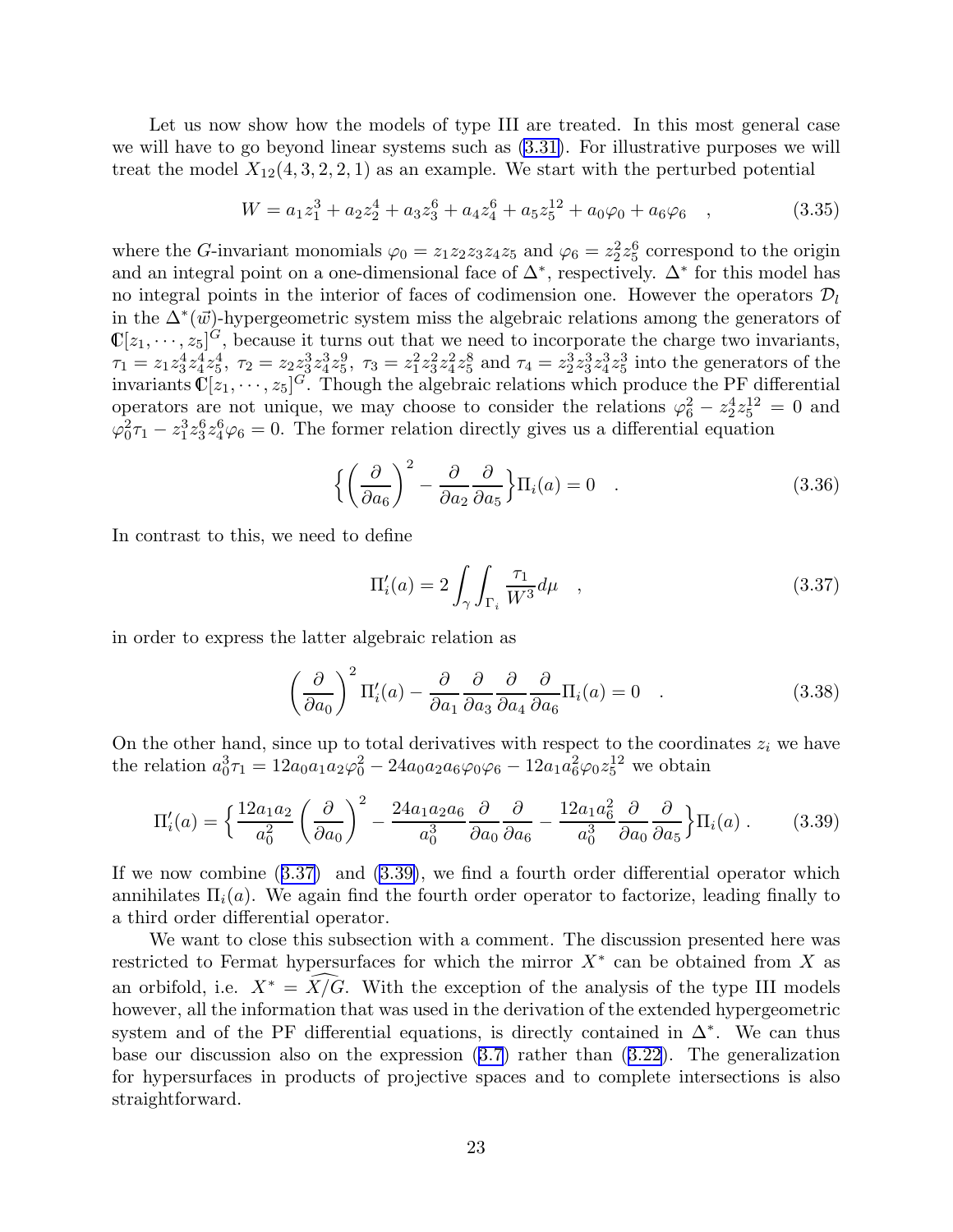#### <span id="page-24-0"></span>3.4. Application to Hypersurfaces with Two and Three Moduli

In this subsection we will show how the general discussion above applies to the models with few moduli that we have listed in section 2.

Let us first go to a new gauge and define

$$
\Pi_i(a) = \frac{1}{a_0} \tilde{\Pi}_i(a) \quad . \tag{3.40}
$$

The linear operators [\(3.11\)](#page-18-0) then read

$$
\tilde{\mathcal{Z}}_j = \sum_{i=0}^{s^*} \bar{\nu}_{i,j}^* a_i \frac{\partial}{\partial a_i} . \tag{3.41}
$$

One then notices easily that the constraints  $\mathcal{Z}_j \tilde{\Pi}_i(a) = 0$  are solved if  $\tilde{\Pi}_i$  depends on the variables  $a_i$  through the combination  $a^l := a_0^{l_0} \cdots a_{s^*}^{l_{s^*}}$  for arbitrary  $l \in L$ . We therefore introduce variables

$$
x_k = (-1)^{l_0^{(k)}} a^{l^{(k)}} := (-1)^{l_0^{(k)}} a_0^{l_0^{(k)}} \cdots a_{s^*}^{l_{s^*}^{(k)}} \tag{3.42}
$$

with $\{l^{(k)}\}$  an integral basis of the lattice L (cf. ([3.9\)](#page-18-0)); i.e.

$$
L = \mathbb{Z} \, l^{(1)} \oplus \cdots \oplus \mathbb{Z} \, l^{(d)} \quad , \tag{3.43}
$$

where  $d = \tilde{h}^{2,1}(X^*)$ . The integral basis is however not unique, but we will find in section 4 that the variables  $x_k$ , which are good coordinates of moduli space to describe the large complex structure limit of  $X^*$  and, through the mirror map, the large radius limit of X, are defined in terms of the basis of the Mori cone. Since, for the moment, we do not need the detailed definition of the Mori cone, we postpone its definition to section 5 where we show how it is obtained from the toric data. In Appendix A we list this basis for  $L$ , together with the resultant PF differential equations, for each model. We notice that the appropriate basis does not always consists of the shortest possible vectors.

For any  $l^{(k)} \in L$ , we can then rewrite [\(3.10\)](#page-18-0) acting on  $\tilde{\Pi}(x)$  as

$$
\left\{\prod_{\substack{l_j^{(k)} > 0}} \left( \prod_{i=0}^{l_j^{(k)} - 1} (\vartheta_j - i) \right) - \prod_{i=1}^{|l_0^{(k)}|} \left(i - |l_0^{(k)}| - \vartheta_0\right) \prod_{\substack{l_j^{(k)} < 0 \\ j \neq 0}} \left(\prod_{i=0}^{|l_j^{(k)}| - 1} \left(\vartheta_j + |l_j^{(k)}| - i\right)\right) x_k \right\} \tilde{\Pi}(x) = 0
$$
\n(3.44)

where  $\vartheta_j$  is  $a_j \frac{\partial}{\partial a}$  $\frac{\partial}{\partial a_j}$  and is related to  $\Theta_{x_k}$  by

$$
\vartheta_j = \sum_{k=1}^d l_j^{(k)} \Theta_{x_k} \quad . \tag{3.45}
$$

Depending on  $l^{(k)}$ , this operator will factorize, leading thus to an operator of lower order. For some of our models, this leads directly to a complete set of PF equations. For these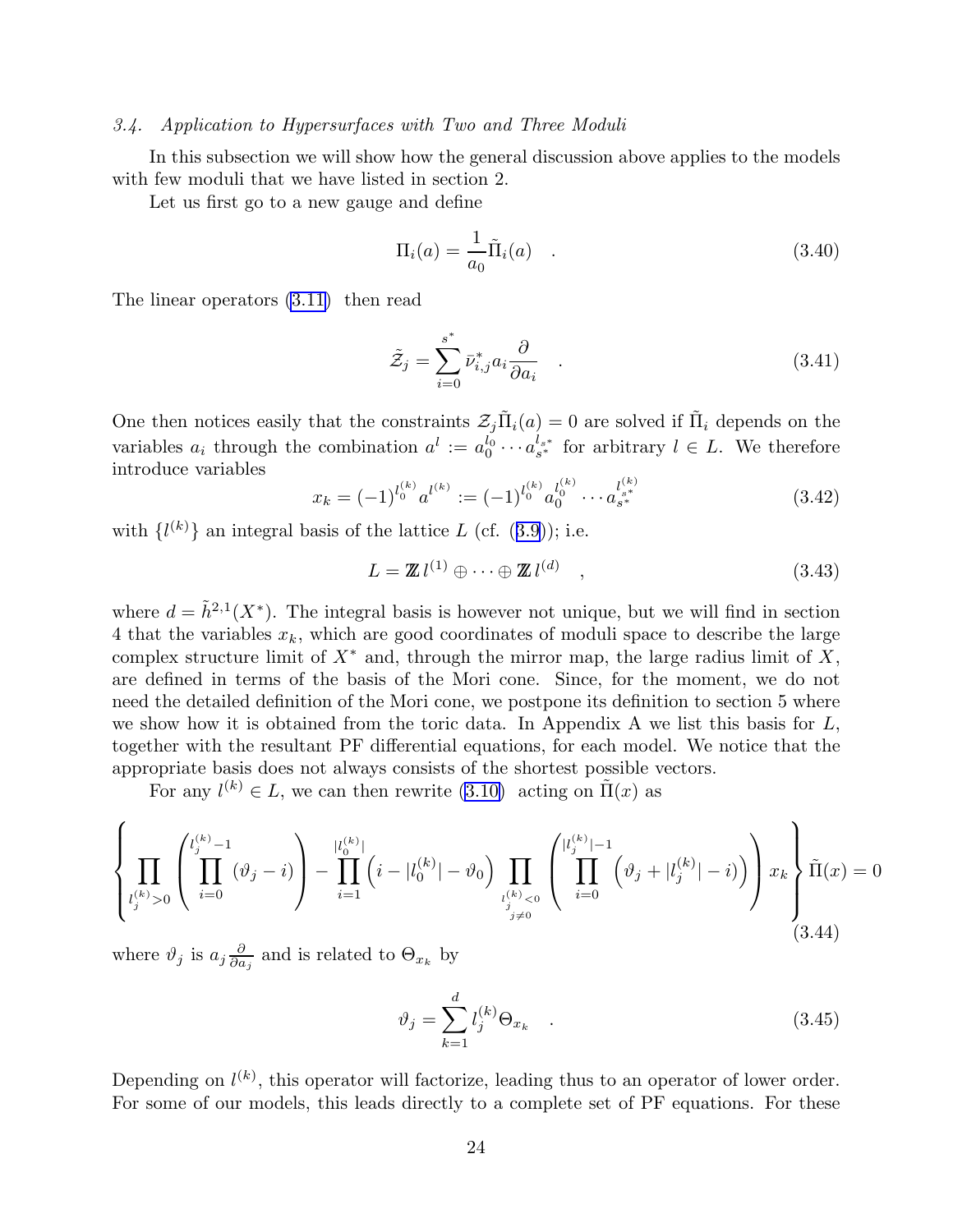<span id="page-25-0"></span>cases the basis  $\{l^{(k)}\}$  consists of the shortest possible vectors in L. In Appendix A we have indicated the differential operators which cannot be obtained directly for some vector  $l^{(k)} \in L.$ 

The completeness of the PF differential equations follows from the application of the arguments presented in section 3.1. Since the variable  $x_k$  in our PF differential equations are coordinates on the complex structure moduli space in the vicinity of the large complex structure, each PF differential equation can be brought to the form

$$
\{p_a(\Theta) + \sum_b f_{ab}(x)q_{ab}(\Theta)\}\Pi(x) = 0
$$
\n(3.46)

where  $p_a, q_{ab}$  and  $f_{ab}$  are polynomials with property  $f_{ab}(0) = 0$  and  $p_a$  is homogeneous. The homogeneity of  $p_a(\Theta)$  follows from the characterization of the large complex structure by the requirement that the indices of the PF differential equations should be maximally degenerate and the gauge choice which gives a power series solution that starts with a constant. The relation of the PF differential equations to the elements of the local ring  $\mathcal{R}^G$  described in section 3.1. also holds in the large complex structure limit. Therefore the criterion we should verify is that the ring

$$
\mathbb{C}[\Theta_1, \cdots, \Theta_{\tilde{h}^{2,1}}]/(p_a(\Theta))\tag{3.47}
$$

is isomorphic to the local ring  $\mathcal{R}^G$ . We can verify this for all models listed in Appendix A.

## 4. Logarithmic Solutions, Mirror Map and Yukawa Couplings

In the previous section we have derived the Picard-Fuchs differential equations starting from the  $\Delta^*$ -hypergeometric system. Now we can argue the general form of the solutions using results for the generalized hypergeometric system. After finding the point of maximally unipotent monodromy, we define the mirror map. Once we have the Picard-Fuchs differential equations, we can determine the Yukawa couplings on the complex moduli space of  $X^*$ . We will see that these Yukawa couplings are expressed in concise form using the discriminant of the surface.

### 4.1. Solutions of the Picard-Fuchs Differential Equations and Mirror Map

When deriving the (Picard-Fuchs) differential equations, we have defined the expansion variables as

$$
x_k := (-1)^{l_0^{(k)}} a^{l^{(k)}} \quad (k = 1, \cdots, \tilde{h}^{2,1})
$$
\n(4.1)

with an integral basis  $\{l^{(k)}\}$  of the lattice L ([3.9](#page-18-0)) for  $\Delta^*$ . We find, by solving the recursion relations for the coefficients  $c(n, \rho)$ , a power series solution around  $x_k = 0$  with the general form

$$
w(x; \rho) = \sum_{n} c(n, \rho) x^{n+\rho}
$$
  
:= 
$$
\sum_{n_1, \dots, n_p \in \mathbb{Z} \ge \sqrt{\prod_{i>0} \Gamma(\sum_{k} l_i^{(k)}(n_k + \rho_k) + 1)} \frac{\prod_{i>0} \Gamma(\sum_{k} l_i^{(k)}(\rho_k + 1))}{\Gamma(1 - \sum_{k} l_0^{(k)}(\rho_k))} x_1^{n_1 + \rho_1} \cdots x_p^{n_p + \rho_p},
$$
  
(4.2)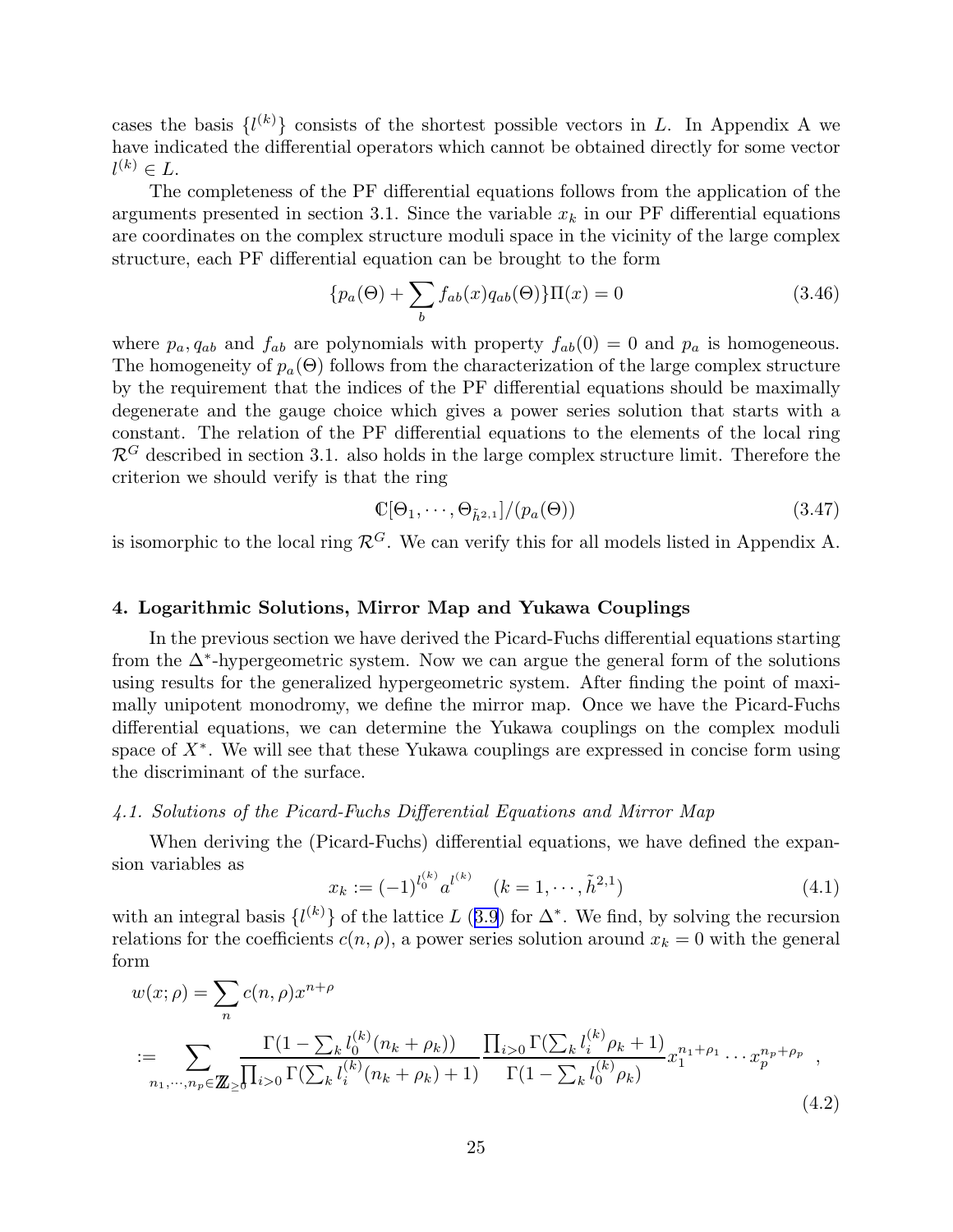where  $p = \tilde{h}^{2,1}$  and the  $\rho_j$   $(j = 1, \dots, p)$  are the indices, i.e. the solutions of the indicial equations of the differential equations.  $c(n, \rho)$  is normalized so that  $c(0, \rho) = 1$ . This is in fact of the form of the general solution for the hypergeometric system given in[[42\]](#page-58-0) and thus applies for an arbitrary choice for the integral basis  $\{l^{(k)}\}$  of the lattice L.

Note that the power series solution can also be easily obtained by explicitly per-forming the Cauchy integral [\(3.7\)](#page-18-0) in the limit  $a_0 \rightarrow \infty$  and choosing the cycle  $\gamma_i =$  $\{(X_1, X_2, X_3, X_4) \in (\mathbb{C}^*)^4 | |X_1| = \ldots = |X_4| = \epsilon\}.$ 

For the mirror map we need to find the local solutions of the PF equations with maximally unipotent monodromy[[43\]](#page-58-0). This means that when expanding in the appropriate variables  $x_k$ , the solutions of the indicial equation will be maximally degenerate (in fact all zero) and there is a unique power series solution of the form [\(4.2\)](#page-25-0) with all other solutions near  $x_k = 0$  containing logarithms.

We find that if we define the expansion variables  $x_k = (-1)^{l_0^{(k)}} a^{l^{(k)}}$   $(k = 1, \dots, \tilde{h}^{2,1})$ with  $l^{(k)}$  being the basis for the Mori cone in L, we can take the large radius limit at  $x_k = 0$ , *i.e.* by what was said before, at this point the monodromy becomes maximally unipotent with  $\tilde{h}^{2,1}$  solutions linear in logarithms:

$$
w_k(x) = w_0(x) \log x_k + \tilde{w}_i(x, 0) \quad (k = 1, \cdots, \tilde{h}^{2,1}) \tag{4.3}
$$

Here  $w_0(x) = w(x, 0)$  is the unique power series solution and  $\tilde{w}_i(x, 0)$  are also power series. We will normalize these solutions such that they do not contain a constant term (see also [\[35](#page-57-0)]).

Let us now turn to the explicit form of the logarithmic solutions. Using standard arguments for their construction, they are obtained by taking derivatives with respect to the indices which are then set to zero. To get the solutions containing higher powers of logarithms, one has to choose certain linear combinations of derivatives with respect to the  $\rho_k$ . This point is best illustrated by working out an example, for which we choose the model  $X_8(2, 2, 2, 1, 1)$ .

It is easy to verify that the indicial equation at  $x_1 = \frac{a_1 a_2 a_3 a_6}{a^4}$  $\frac{a_4a_3a_6}{a_0^4}, x_2 = \frac{a_4a_5}{a_6^2}$  $rac{4a_5}{a_6^2} \rightarrow 0$  has six  $($  = dim  $H^{2,1}(X^*)$  solutions which are all zero. (This is e.g. not the case if one expands around  $x_1, x_2 \to \infty$ .) To find the logarithmic solutions at  $x_1, x_2 \to 0$  it suffices to note the relations

$$
\mathcal{D}_1 w(x; \rho) = \sum_{n_2 \ge 0} c(0, n_2) \rho_1^2 (-2n_2 + \rho_1 - 2\rho_2) x_1^{\rho_1} x_2^{n_2 + \rho_2} ,
$$
  
\n
$$
\mathcal{D}_2 w(x; \rho) = -\sum_{n_1 \ge 0} c(n_1, 0) \rho_2^2 x_1^{n_1 + \rho_1} x_2^{\rho_2} ,
$$
\n(4.4)

where the coefficients are

$$
c(n_1, n_2; \rho) = \frac{\Gamma(4(n_1 + \rho_1) + 1)\Gamma(\rho_1 + 1)^3 \Gamma(\rho_2 + 1)^2 \Gamma(\rho_1 - 2\rho_2 + 1)}{\Gamma(n_1 + \rho_1 + 1)^3 \Gamma(n_2 + \rho_2 + 1)^2 \Gamma(n_1 - 2n_2 + \rho_1 - 2\rho_2 + 1) \Gamma(4\rho_1 + 1)}.
$$
\n(4.5)

Due to the factor  $\Gamma(n_1 - 2n_2 + \rho_1 - 2\rho_2 + 1)$  in the denominator, we have that (i)  $c(n_1, n_2)|_{\rho=0} = 0$   $(n_1 < 2n_2)$  and  $(ii)$   $(2\partial_{\rho_1} + \partial_{\rho_2})c(n_1, n_2)|_{\rho=0} = 0$   $(n_1 \leq 2n_2)$ . Usage of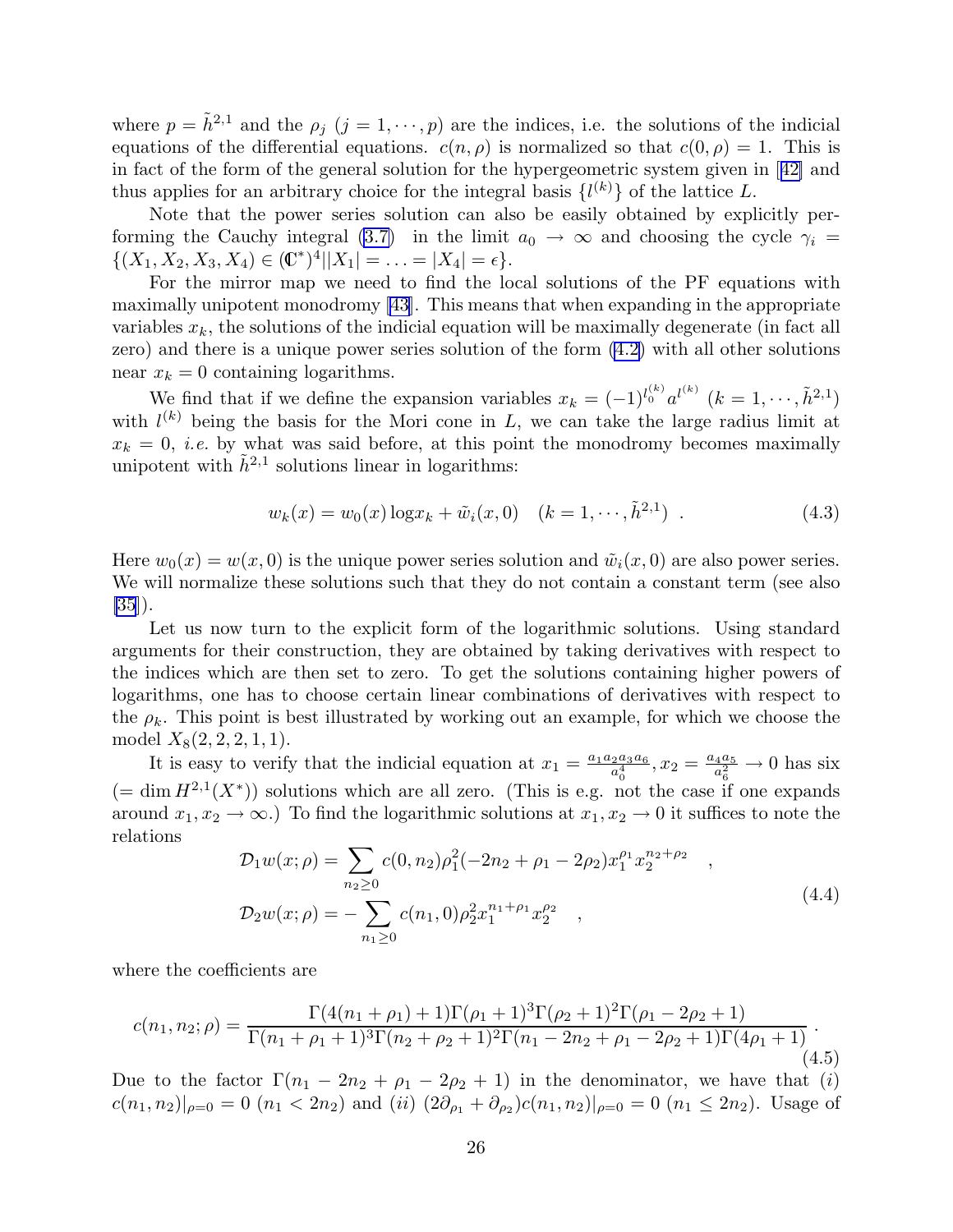<span id="page-27-0"></span>this and  $[\mathcal{D}_i, \frac{\partial}{\partial \rho}$  $\frac{\partial}{\partial \rho_k}$  = 0 allows us to find all five logarithmic solutions for this example:

$$
\partial_{\rho_1} w(x;0) , \ \partial_{\rho_2} w(x;0) ; \ \partial_{\rho_1}^2 w(x;0) , \ \partial_{\rho_1} \partial_{\rho_2} w(x;0) ; \ \left(\partial_{\rho_1}^3 + \frac{3}{2}\partial_{\rho_1}^2 \partial_{\rho_2}\right) w(x;0) . \tag{4.6}
$$

The logarithmic solutions for the other models can be found in Appendix A.

The mirror map, which relates the complex structure moduli space on  $X^*$  to the Kähler structure moduli space on X, is described by the variables  $t_k(x)$ , which are defined as

$$
t_k(x) = \frac{\partial_{\rho_k} w(x; 0)}{w(x; 0)} = \log x_k + O(x) \quad , \tag{4.7}
$$

In fact, in addition to the power series solution, we can also give the general expression for the logarithmic solutions that enter the mirror map. They are

$$
w_k(x) = w_0(x) \log x_k
$$
  
+ 
$$
\sum_{n \in \mathbb{Z}_{\geq 0}^p} \left\{ |l_k^{(0)}| \psi(\sum_j |l_j^{(0)}|n_j + 1) - \sum_{i>0} l_k^{(i)} \psi(\sum_j l_j^{(i)} n_j + 1) \right\} c(n) x^n
$$
(4.8)

where  $w_0(z)$  is the power series solution

$$
w_0(x) = \sum_{n \in \mathbb{Z}_{\geq 0}^p} c(n) x^n
$$

with

$$
c(n) = \frac{\left(\sum_{j} |l_j^{(0)}|n_j\right)!}{\prod_{i} \left(\sum_{j} l_j^{(i)} n_j\right)!}
$$

## 4.2. Yukawa couplings

Those Yukawa couplings which are functions of the complex structure moduli, are definedthrough the holomorphic three form  $\Omega(x)$  as (cf. e.g. [[44\]](#page-58-0))

$$
K_{x_ix_jx_k}(x) = \int \Omega(x) \wedge \partial_{x_i} \partial_{x_j} \partial_{x_k} \Omega(x) . \qquad (4.9)
$$

 $\Omega(x)$  can be expanded in a basis of  $H^3(X^*,\mathbb{Z})$  as

$$
\Omega(x) = \sum_{a=1}^{p+1} \left( z^a(x) \alpha_a - \mathcal{G}_b(x) \beta^b \right) , \qquad (4.10)
$$

where  $p = h^{2,1}$  and  $\alpha_a, \beta^b$  are a symplectic basis of  $H^3(X^*, \mathbb{Z})$ .  $z^a$  and  $\mathcal{G}_b$  are the period integrals with respect to the cycles dual to  $\alpha_a$  and  $\beta^b$ . Then the Yukawa couplings can be expressed through these periods as

$$
K_{x_ix_jx_k} = \sum_a \left( z^a \partial_{x_i} \partial_{x_j} \partial_{x_k} \mathcal{G}_a - \mathcal{G}_a \partial_{x_i} \partial_{x_j} \partial_{x_k} z^a \right) \quad . \tag{4.11}
$$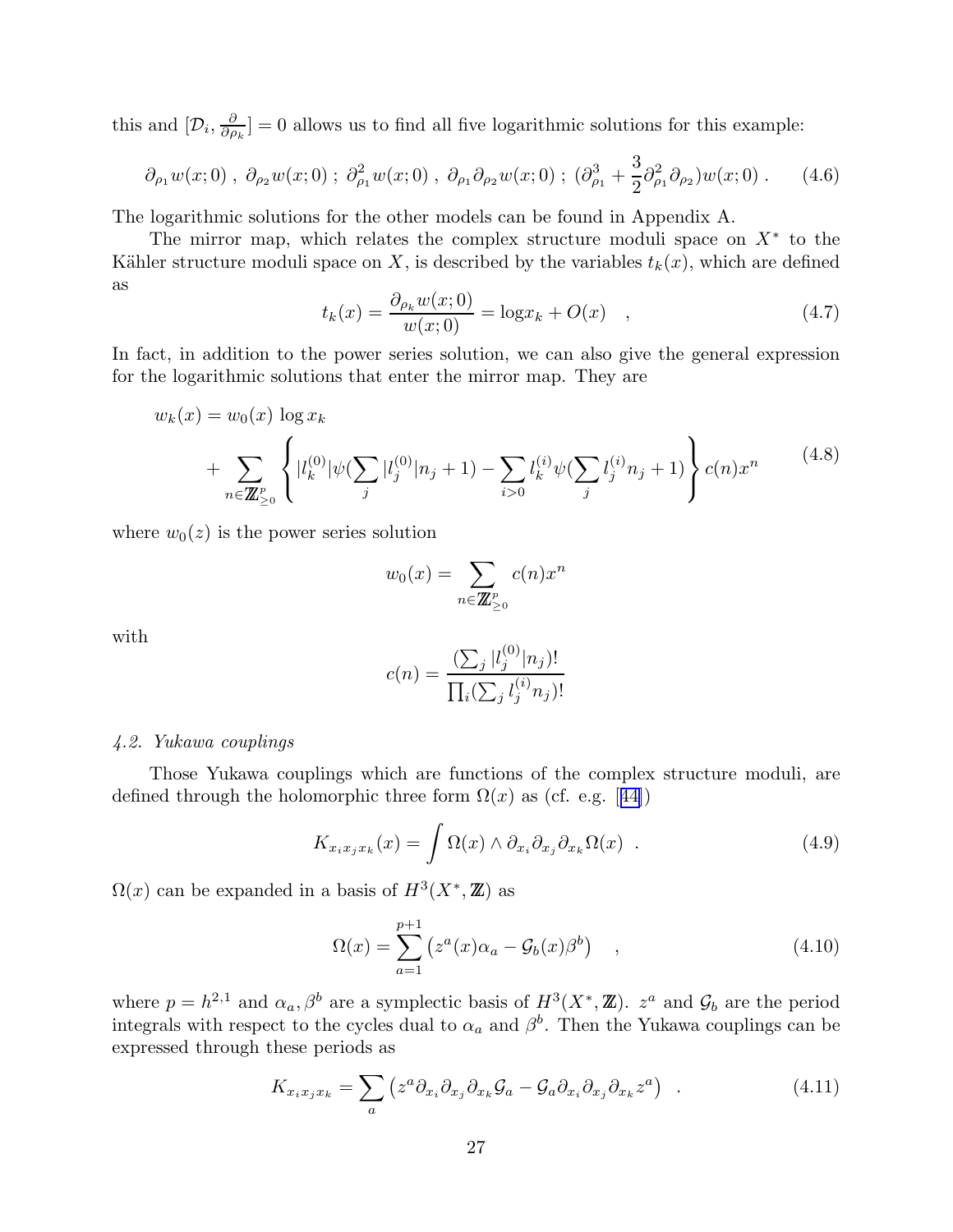We now define

$$
W^{(k_1,\cdots,k_d)} = \sum_a \left( z^a \partial_{x_1}^{k_1} \cdots \partial_{x_d}^{k_d} \mathcal{G}_a - \mathcal{G}_a \partial_{x_1}^{k_1} \cdots \partial_{x_d}^{k_d} z^a \right)
$$
  
 := 
$$
\sum_a \left( z^a \partial^k \mathcal{G}_a - \mathcal{G}_a \partial^k z^a \right) .
$$
 (4.12)

In this notation,  $W^{(k)}$  with  $\sum k_i = 3$  describes the various types of the Yukawa couplings and  $W^{(k)} \equiv 0$  for  $\sum k_i = 0, \overline{1, 2}$ .

Now let us write the Picard-Fuchs differential operators in the form

$$
\mathcal{D}_l = \sum_{\mathbf{k}} f_l^{(\mathbf{k})} \partial^{\mathbf{k}} \quad , \tag{4.13}
$$

then we immediately obtain the relation

$$
\sum_{\mathbf{k}} f_l^{(\mathbf{k})} W^{(\mathbf{k})} = 0 \quad . \tag{4.14}
$$

Further relations are obtained from operators  $\partial_{x_i}\mathcal{D}_l$ . If the PF differential equations are complete in the sense of section 3.1., they are sufficient for deriving linear relations among the Yukawa couplings and their derivatives, which can be integrated to give the Yukawa couplings up to an overall normalization. In the derivation, we need to use the following relations which are easily derived

$$
W^{(4,0,0,0)} = 2\partial_{x_1} W^{(3,0,0,0)}
$$
  
\n
$$
W^{(3,1,0,0)} = \frac{3}{2}\partial_{x_1} W^{(2,1,0,0)} + \frac{1}{2}\partial_{x_2} W^{(3,0,0,0)}
$$
  
\n
$$
W^{(2,2,0,0)} = \partial_{x_1} W^{(1,2,0,0)} + \partial_{x_2} W^{(2,1,0,0)}
$$
  
\n
$$
W^{(2,1,1,0)} = \partial_{x_1} W^{(1,1,1,0)} + \frac{1}{2}\partial_{x_2} W^{(2,0,1,0)} + \frac{1}{2}\partial_{x_3} W^{(2,1,0,0)}
$$
  
\n
$$
W^{(1,1,1,1)} = \frac{1}{2}(\partial_{x_1} W^{(0,1,1,1)} + \partial_{x_2} W^{(1,0,1,1)} + \partial_{x_3} W^{(1,1,0,1)} + \partial_{x_4} W^{(1,1,1,0)})
$$
 (4.15)

By symmetry the above relations exhaust all possibilities.

We have determined the Yukawa couplings for our models. They are displayed in Appendix A. We should remark that they are all of the form

$$
W = \frac{p(x)}{q(x)\operatorname{dis}_1(X^*)}
$$

where  $p(x)$  and  $q(x)$  are polynomials and  $dis_1(X^*)$  is a component of the discriminant of the hypersurface, the set of codimension one in moduli space where the manifold becomes singular, i.e. where  $f_{\Delta^*} = X_1 \frac{\partial}{\partial X}$  $\frac{\partial}{\partial X_1} f_{\Delta^*} = \ldots = X_4 \frac{\partial}{\partial X_5}$  $\frac{\partial}{\partial X_4} f_{\Delta^*} = 0$ . Other components of the discriminant surface can be read from poles of the individual Yukawa couplings.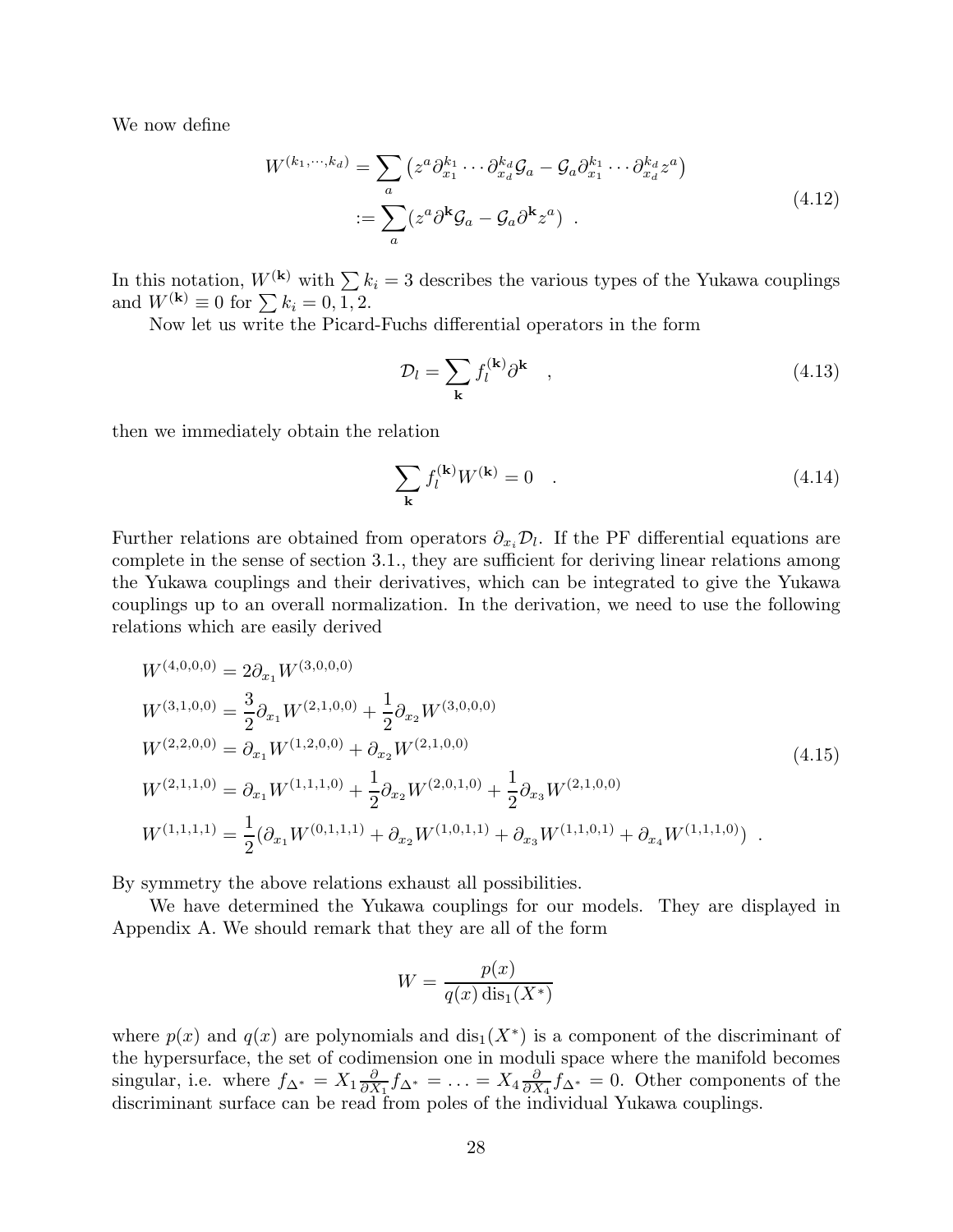<span id="page-29-0"></span>Note that for the models considered here the Laurant polynomials remain transverse if we turn off the terms corresponding to the divisors via the monomial divisor map, i.e. the corresponding points in moduli space are regular.

## 5. Piecewise-Linear Functions and Asymptotic Form of the Mirror Map

The mirror map is a local isometry between two different kinds of moduli spaces; the complex structure moduli space of  $X^*$  and the (complexified) Kähler moduli space of X. We will be concerned with the real structure of the latter moduli space in this section. It has the structure of a cone, the so-called Kähler cone. How this cone structure appears in the definition of the mirror map([4.7](#page-27-0)) can be seen explicitly in our two and three moduli models. We should also remark that we are only discussing the toric part of the Kähler cone.

### 5.1. Kähler cone

Let us consider a Kähler form  $K$  on a Calabi-Yau manifold  $X$ . The Kähler cone is defined by the requirements

$$
\int_{X} K \wedge K \wedge K > 0 \ , \ \int_{S} K \wedge K > 0 \ , \ \int_{C} K > 0 \ , \tag{5.1}
$$

with  $S$  and  $C$  homologically nontrivial hypersurfaces and curves in  $X$ , respectively. For toric varieties, Oda and Park [\[45](#page-58-0)] have shown how to determine the Kähler cone of  $\mathbb{P}_{\Delta}$ based on the toric data encoded in the polyhedron  $\Delta$ . We will only sketch their construction and illustrate it on the simplest example, the torus  $X = X_3(1, 1, 1)$ .

We start with the *n*-dimensional polyhedron  $\Delta$  and consider its dual  $\Delta^*$ . We extend  $\Delta^*$  to the polyhedron  $\bar{\Delta}^* \in \mathbb{R}^{n+1}$  by considering a convex hull of the origin and the set  $(1, \Delta^*)$ . Then a simplicial decomposition of  $\Delta^*$  induces a corresponding simplicial decomposition  $\Pi$  of  $\bar{\Delta}^*$ . We denote the subset of the k-dimensional simplices as  $\Pi(k)$ . We consider piecewise linear functions, PL(Π), on the union  $|\Pi| = \bigcup_{k=0}^{n+1} \Pi(k)$ . A piecewise linear function u is defined by assigning real values  $u_i$  to each integral point  $\nu_i^* \in \Delta^*$  (i =  $(0, \dots, s^*)$  which is not inside a codimension one face of  $\Delta^*$  (we denote the set of such integral points as  $\Xi$  with  $s^* = |\Xi|$  and its one dimensional extension by  $\bar{\Xi} = \{(1, \nu^*) | \nu^* \in \Xi\}$  $\Xi$ }). If the vertices of a simplex  $\sigma \in \Pi(n+1)$  lying on  $(1, \Delta^*)$  are given by  $\bar{\nu}_{i_0}^*, \cdots, \bar{\nu}_{i_n}^*$ then an arbitrary point  $v \in \sigma$  can be written as  $v = c_{i_0} \bar{\nu}_{i_0}^* + \cdots + c_{i_n} \bar{\nu}_{i_n}^*$   $(c_{i_0} + \cdots + c_{i_n} \leq$ 1,  $c_{i_k} \geq 0$ ) and the piecewise linear function u takes the value

$$
u(v) = c_{i_0} u_{i_0} + \dots + c_{i_n} u_{i_n} \quad . \tag{5.2}
$$

Equivalently, the piecewise linear function u can be described by a collection of vectors  $z_{\sigma}$ assigned to each simplex  $\sigma \in \Pi(n+1)$  with the property

$$
u(v) = \langle z_{\sigma}, v \rangle \quad \text{for all} \ \ v \in \sigma,
$$
\n
$$
(5.3)
$$

where  $\langle *, * \rangle$  is the dual pairing.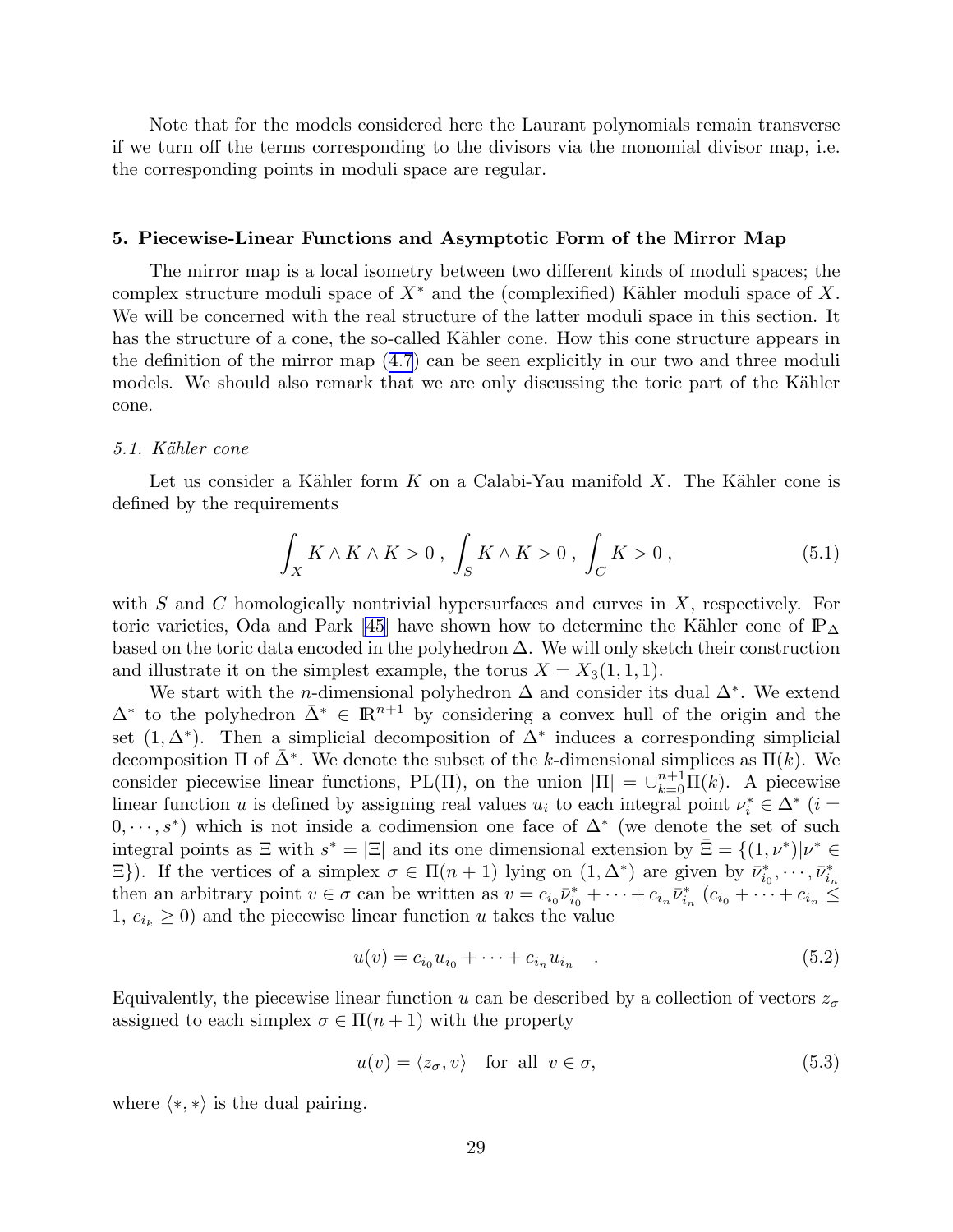<span id="page-30-0"></span>A strictly convex piecewise linear function  $u \in CPL(\Pi)$  is a piecewise linear function with the property

$$
u(v) = \langle z_{\sigma}, v \rangle \quad \text{when} \quad v \in \sigma
$$
  

$$
u(v) > \langle z_{\sigma}, v \rangle \quad \text{when} \quad v \notin \sigma
$$
 (5.4)

It is clear that if u is a strictly convex piecewise linear function then so is  $\lambda u$  ( $\lambda \in \mathbb{R}_+$ ). Thus the set of the piecewise linear functions has the structure of a cone. In order to describe the cone structure, we consider a vector space  $W'_1$  whose basis vectors are indexed by the set Ξ

$$
W_1' = \sum_{\xi \in \Xi} \mathbb{R} e_{\xi} \quad , \tag{5.5}
$$

with the basis  $e_{\xi}$ . According to the construction of Oda and Park, the convex piecewise linear functions  $\text{CPL}(\Pi)$  constitute a cone in the quotient space

$$
V' = W'_1 / \{ \sum_{\xi \in \Xi} \langle x, \bar{\xi} \rangle e_{\xi} \mid x \in \mathbb{R}^{n+1} \} , \qquad (5.6)
$$

where  $\bar{\xi} = (1, \xi)$ . In our context this cone can be identified with the Kähler cone of  $\mathbb{P}_{\Delta}$ (cf. also [\[46](#page-58-0)][\[13](#page-56-0)][[31\]](#page-57-0)). In the case of the torus  $X_3(1,1,1)$ , we have  $\bar{\nu}_0^* = (1,0,0), \bar{\nu}_1^* =$  $(1, 1, 0), \bar{\nu}_2^* = (1, 0, 1)$  and  $\bar{\nu}_3 = (1, -1, -1)$  as the one dimensional extension of the integral points of  $\Delta^*$ . Simplicial decomposition of  $\Delta^*$  and  $\bar{\Delta}^*$  are evident, and we have  $\Pi(3) =$  $\{\sigma_1, \sigma_2, \sigma_3\}$  with  $\sigma_1 = \langle 0, \bar{\nu}_0^*, \bar{\nu}_2^*, \bar{\nu}_3^* \rangle$ ,  $\sigma_2 = \langle 0, \bar{\nu}_0^*, \bar{\nu}_1^*, \bar{\nu}_3^* \rangle$ ,  $\sigma_3 = \langle 0, \bar{\nu}_0^*, \bar{\nu}_1^*, \bar{\nu}_2^* \rangle$ . Therefore a piecewise linear function u is described by either  $(u_0, u_1, u_2, u_3)$  or  $(z_{\sigma_1}, z_{\sigma_2}, z_{\sigma_3})$  which are related through

$$
z_{\sigma_1} = (u_0, 2u_0 - u_2 - u_3, u_2 - u_0) , \quad z_{\sigma_2} = (u_0, u_1 - u_0, 2u_0 - u_1 - u_3) ,
$$
  

$$
z_{\sigma_3} = (u_0, u_1 - u_0, u_2 - u_0)
$$
 (5.7)

The condition of the strict convexity  $(5.4)$  on u becomes the inequality

$$
u_1 + u_2 + u_3 - 3u_0 > 0 \t . \t (5.8)
$$

This inequality produces a cone whose generic element  $K_u$  is

$$
K_u = -\sum_{i=0}^{3} u_i e_{\nu_i^*} \equiv \frac{1}{3} ((u_1 + u_2 + u_3) - 3u_0) e_{\nu_0^*} \quad , \tag{5.9}
$$

where the second equivalence is modulo the relations in  $(5.6)$  which are

$$
e_{\nu_0^*} + e_{\nu_1^*} + e_{\nu_2^*} + e_{\nu_3^*} = 0 \ , \ e_{\nu_1^*} - e_{\nu_3^*} = 0 \ , \ e_{\nu_2^*} - e_{\nu_3^*} = 0 \ . \tag{5.10}
$$

The inequality (5.8) shows that  $K_u$  is a generic element of a cone, a half line in this case. The identification of the base  $e_{\nu_0^*}$  with a divisor of  $\mathbb{P}_{\Delta}$ , which is justified for a general toric variety, results in the Kähler cone of this model.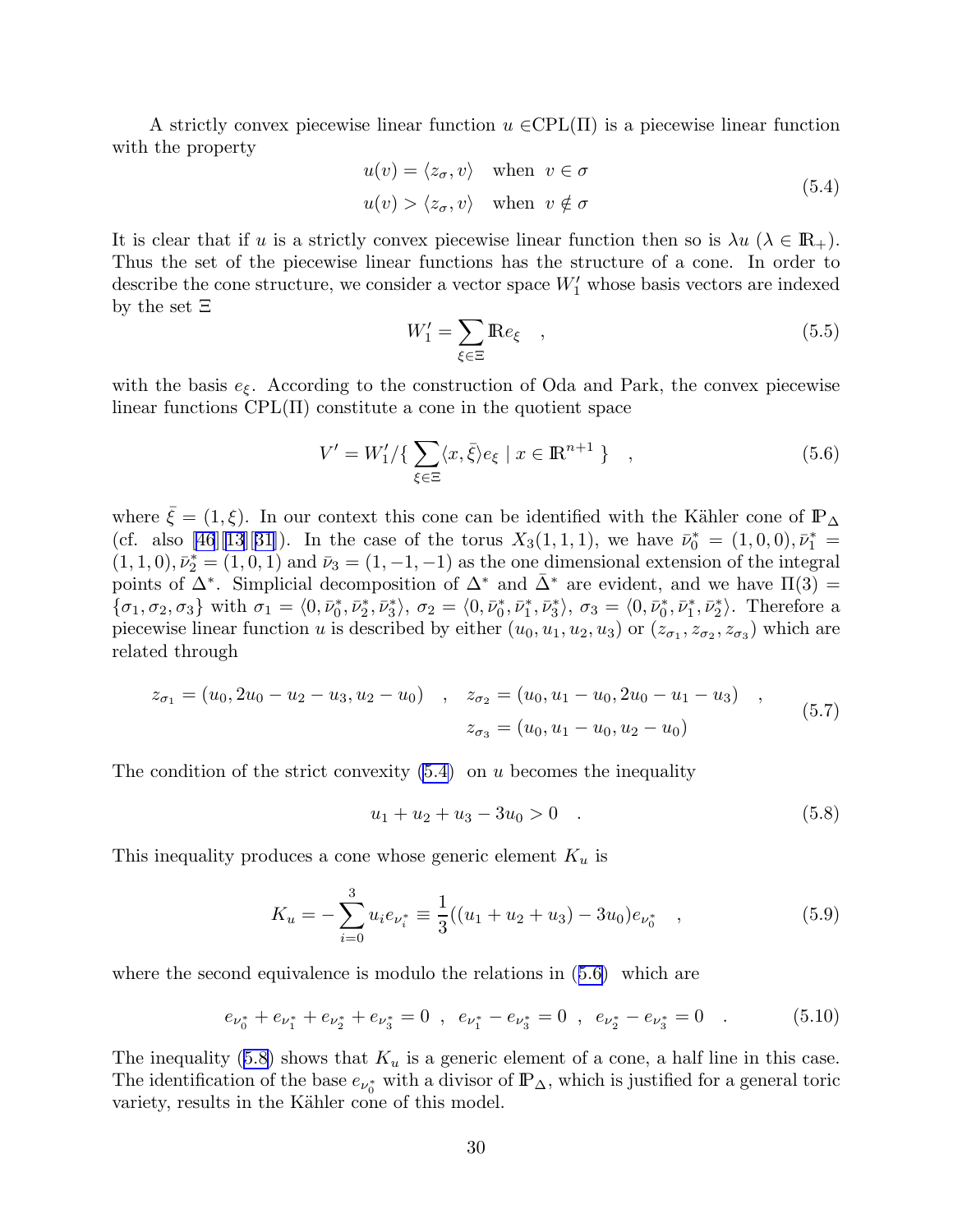<span id="page-31-0"></span>Models with several moduli are treated similarly. For example, in the case of  $X_8(2, 2, 2, 1, 1)$  we obtain two independent inequalities

$$
-4u_0 + u_1 + u_2 + u_3 + u_6 > 0
$$
  

$$
u_4 + u_5 - 2u_6 > 0
$$
 (5.11)

fromthe condition ([5.4](#page-30-0)). As a general element of the divisor of  $\mathbb{P}_{\Delta}$ , we have

$$
K_u \equiv \frac{1}{8}(-8u_0 + 2u_1 + 2u_2 + 2u_3 + u_4 + u_5)e_{\nu_0^*} + \frac{1}{2}(u_4 + u_5 - 2u_6)e_{\nu_6^*} \quad . \tag{5.12}
$$

This example already demonstrates the general situation. If we write the inequalities in the form  $\langle u, l^{(k)} \rangle > 0$ , then the  $l^{(k)}$  form a particular integral basis for the lattice of relations L of the points  $\bar{\Xi}$ . This basis generates a cone in the lattice of relations, called Mori cone; it is dual to the Kähler cone. The  $l^{(k)}$  are exactly the basis of L by which we have defined the variables  $x_k$  (see eq.([4.1](#page-25-0))) to observe the maximally unipotent monodromy at  $x_k = 0$ . In terms of the  $l^{(k)}$ ,  $K_u$  can be written as  $K_u \equiv \frac{1}{8}$  $\frac{1}{8}\langle u, 2l^{(1)}+l^{(2)}\rangle e_{\nu_0^*}+\frac{1}{2}$  $\frac{1}{2}\langle u, l^{(2)}\rangle e_{\nu_6^*}.$ We thus see that the inequalities  $(5.11)$  give rise to a cone, the Kähler cone, in the quotient space  $V'$ . From the general theory of toric geometry it follows that we may identify the basis  $e_{\nu_0^*}$  and  $e_{\nu_6^*}$  with the divisor J associated to the generating element of Pic(X) and the exceptional divisor D on  $\hat{X}$  coming from the resolution of the  $\mathbb{Z}_2$  singular curve, respectively.

The situation is now again easily described for the general case. If we express each point corresponding to a divisor as a linear relation of the vertices of  $\bar{\Delta}^*$  in the form  $\sum \tilde l_i^{(i)}$  $\tilde{l}^{(i)}_j \bar{\nu}^*_{j} = 0$  for the *i*-th divisor, such that  $\tilde{l}^{(i)} = \sum n_{ik} l^{(k)}$  with  $\{l^{(k)}\}$  being the basis of the Mori cone and the  $n_{ik}$  positive integers, then we have

$$
K_u = \sum_i c_i \langle u, \tilde{l}^{(i)} \rangle e_{\nu_i^*} = \sum_i c_i \left( \sum_k n_{ik} \langle u, l^{(k)} \rangle \right) e_{\nu_i^*}
$$
(5.13)

where the  $c_i$  are rational numbers.

We should note that the identification of the basis  $e_{\nu_i^*}$   $(i = 1, \ldots, \tilde{h}^{1,1}(X))$  with the divisors is justified only up to an as yet unspecified constant, whose determination will be the subject of the next subsection.

Let us finally give a simple example for a non-singular case, the bi-cubic  $X_{(3,3)}(1,1,1|1,1,1)$ . Starting from the polyhedron  $\Delta(1,1,1) \times \Delta(1,1,1)$ , we obtain the following independent inequalities

$$
u_1 + u_2 + u_3 - 3u_0 > 0 \quad , \quad u_4 + u_5 + u_6 - 3u_0 > 0 \tag{5.14}
$$

and for the divisor of  $\mathbb{P}_\Delta$ 

$$
K_u \equiv -(u_1 + u_2 + u_3 - 3u_0)e_{\nu_3^*} - (u_4 + u_5 + u_6 - 3u_0)e_{\nu_6^*}
$$
(5.15)

In appendix A we list the expressions of the generic divisor  $K_u$  for all models we are considering.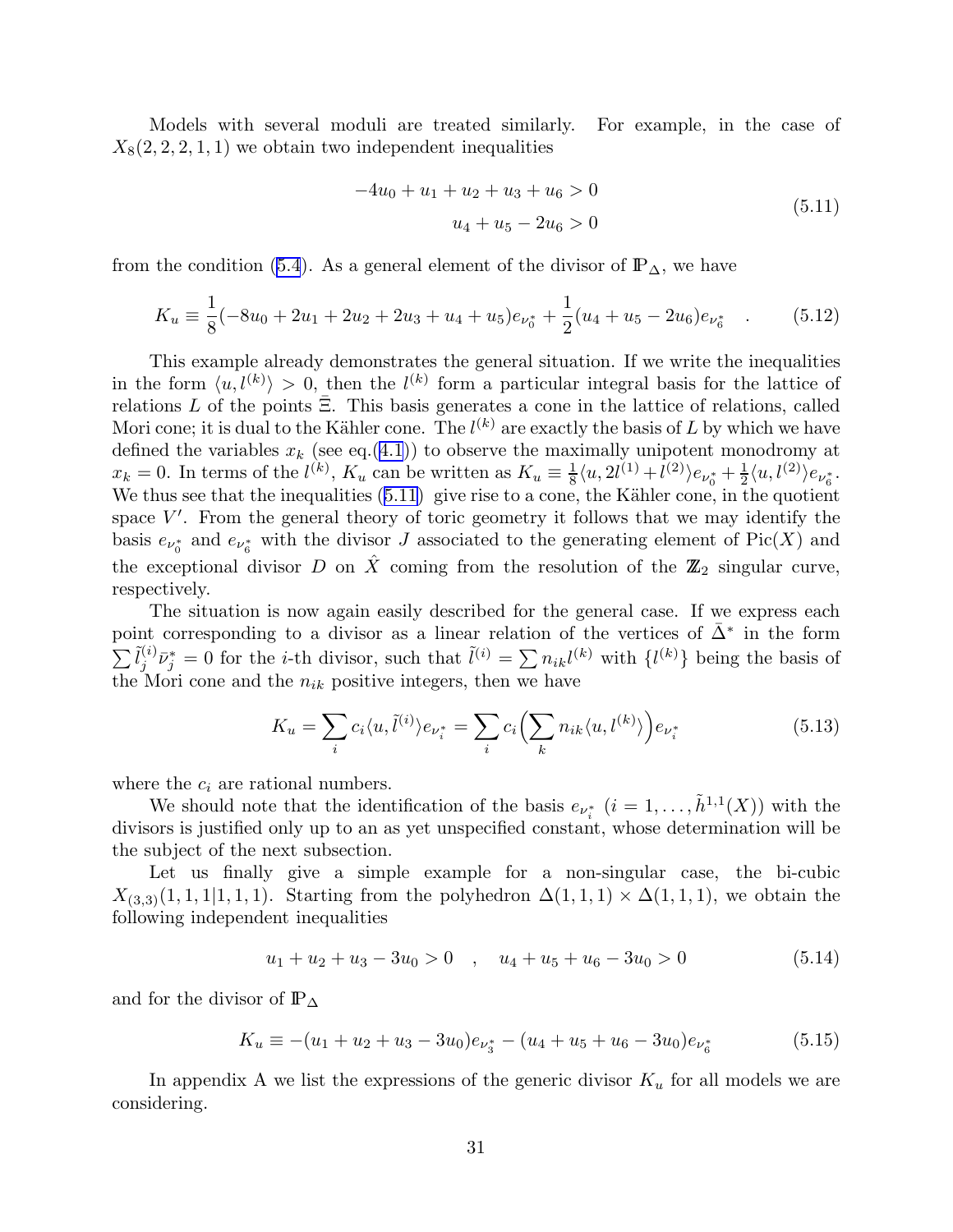#### <span id="page-32-0"></span>5.2. Mirror map and instanton corrections

In section 4.2. we have determined the Yukawa couplings on the manifold  $X^*$  up to a constant as a function of the complex structure moduli utilizing the PF differential equations. The results for the models that we will consider in some detail have been collected in Appendix A. We will now use these results to determine the quantum Yukawa couplings on  $X$  as a function of its Kähler moduli. This will be achieved by close study of the mirror map  $t_k(x)(4.7)$  $t_k(x)(4.7)$ .

As we have seen, the variable  $t_k$  is associated with Mori's basis for the lattice of relations L. We now need to find the variable  $t_k$  which corresponds to the integral cohomology basis  $h_i \in H^{1,1}(X,\mathbb{Z})$ , to reproduce the intersection numbers  $(2.15),(2.16)$  $(2.15),(2.16)$  summarized in sect. 2. In terms of the  $\tilde{t}_i$ , we have an expansion of the Kähler form

$$
K(X) = \sum_{i=1}^{\tilde{h}^{(1,1)}} \tilde{t}_i h_i \quad . \tag{5.16}
$$

After identifying the integral basis we will be able to read off the degrees of the rational curves with respect to the divisors  $J, D, E$  introduced in the sect. 2. We take the relation between the two sets of parameters to be linear:

$$
t_i(x) = \sum_{j=1}^{\tilde{h}^{1,1}} m_{ij} \tilde{t}_j(x) \quad . \tag{5.17}
$$

Those Yukawa couplings on X which are functions of the Kähler moduli, are described by those on  $X^*$  which are functions of the complex structure moduli through the mirror map[[14\]](#page-56-0)[[43\]](#page-58-0). To obtain them one first changes coordinates from the  $x_i$  to the  $\tilde{t}_i$  coordinates and goes to a physical gauge by dividing by  $w_0(x(\tilde{t}))^2$  [[14\]](#page-56-0)[\[43](#page-58-0)]. Here  $w(x)$  is the power series solution of the Picard-Fuchs differential equations normalized by setting  $w_0(x) = 1+O(x)$ . The transformation properties of the Yukawa couplings under a change of coordinates follows from eq.([4.9](#page-27-0)) and the fact that  $\int \Omega \wedge \partial_i \Omega = \int \Omega \wedge \partial_i \partial_j \Omega = 0$ . We then obtain the following expression for the Yukawa couplings on X as a function of the Kähler moduli  $\tilde{t}_i$ :

$$
K_{\tilde{t}_i\tilde{t}_j\tilde{t}_k}(\tilde{t}) = \frac{1}{w_0(x(\tilde{t}))^2} \sum_{l,m,n} \frac{\partial x_l}{\partial \tilde{t}_i} \frac{\partial x_m}{\partial \tilde{t}_j} \frac{\partial x_n}{\partial \tilde{t}_k} K_{x_l x_m x_n}(x(\tilde{t})) \tag{5.18}
$$

Introducing variables  $q_i = e^{\tilde{t}_i}$ , we expect the quantum Yukawa coupling in the form of a series<sup>6</sup> R

$$
K_{\tilde{t}_i \tilde{t}_j \tilde{t}_k} = \int_X h_i \wedge h_j \wedge h_k + \sum_C \int_C h_i \int_C h_j \int_C h_k \frac{e^{\int_C K(X)}}{1 - e^{\int_C K(X)}} = K_{ijk}^0 + \sum_{n_i} \frac{N(\{n_l\}) n_i n_j n_k}{1 - \prod_l q_l^{n_l}} \prod_l q_l^{n_l}
$$
(5.19)

 $6$  Recall that for  $(2,2)$  string models there are no further corrections from curves of finite genus.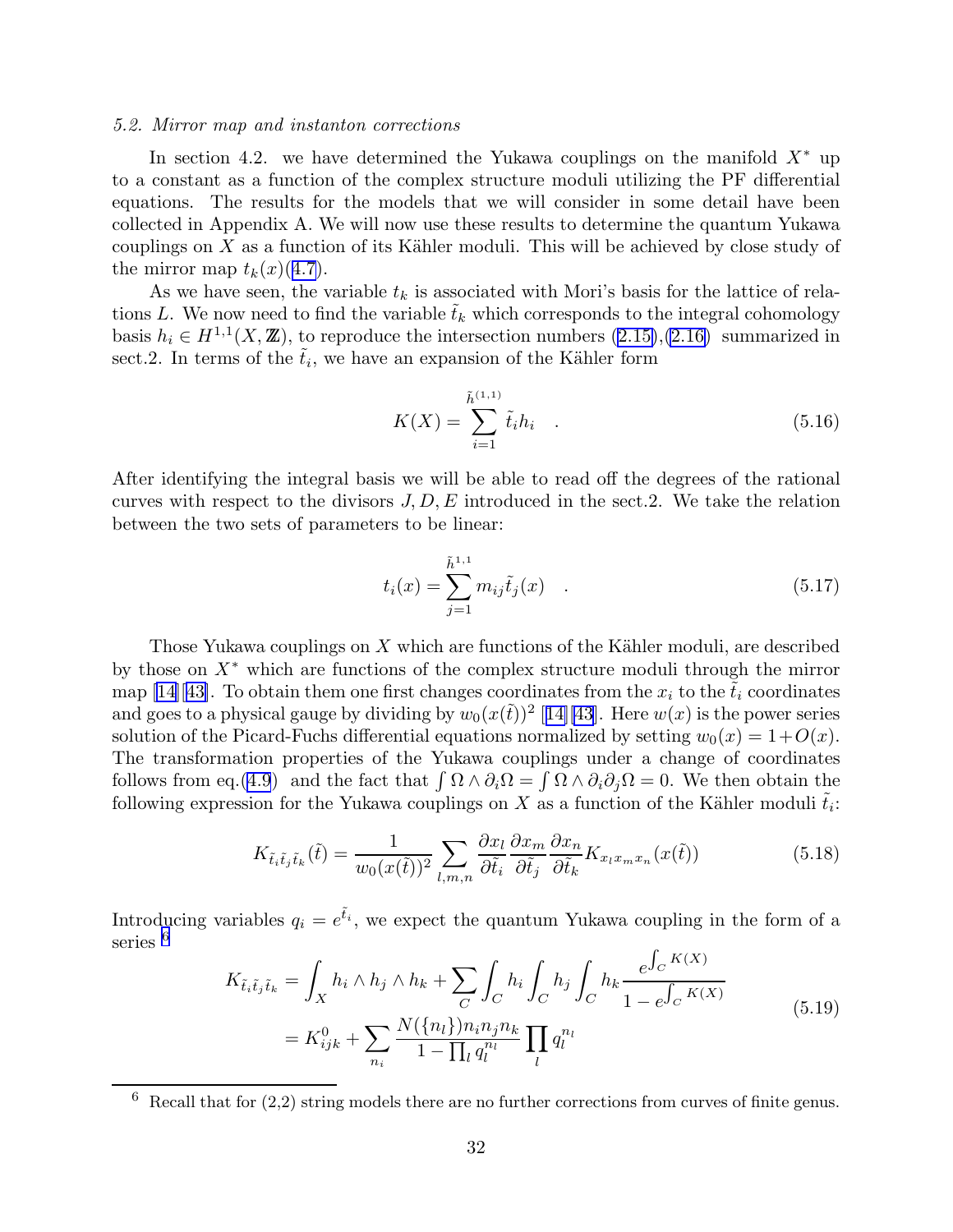<span id="page-33-0"></span>where we have defined  $n_i = \int_C h_i$ , which is an integer since  $h_i \in H^{1,1}(\hat{X}, \mathbb{Z})$ . The sum in the first line is over all instantons C of the  $\sigma$ -model based on X and the denominator in the integrand takes care of multiple covers of them.  $N({n_i})$  is also an integer which is the instanton number with degrees  $\{n_i\}$ . By considering specific examples below, however, we will see that it is not necessarily a positive integer. For more than one Kähler modulus the  $n_i$  do not have to be positive, especially for the manifolds obtained from singular varieties by resolution. The integral  $\int_C K(X)$  however does have to be positive for  $K(x)$ tolie within the Kähler cone. These requirements on the series expansion of  $(5.18)$  $(5.18)$  $(5.18)$  result inseveral constraints on the  $m_{ij}$  in ([5.17\)](#page-32-0) and the integration constant for the Yukawa couplings  $K_{x_ix_jx_k}$  on  $X^*$ .

In our calculations, the constraints from the topological triple coupling (the leading term of  $(5.19)$ ) allow several possible values for the  $m_{ij}$ . The additional constraints which stem from the form due to the multiple covering turns out to be satisfied by almost all solutions which satisfy the first constraint. In order to fix the parameters  $m_{ij}$  we need to take a closer look at the mirror map([4.7](#page-27-0)) in the large radius limit.

In the previous subsection we have described the Kähler cone by using its isomorphism with the class of strictly convex piecewise linear functions. These functions were defined by their values  $u_i$  on the integral points of  $\Delta^*(\vec{w})$  not lying inside codimension-one faces. The condition of strict convexity resulted in inequalities  $\langle u, l^{(k)} \rangle > 0$ , with the  $l^{(k)}$  a basis of the Mori cone. In terms of the  $l^{(k)}$ , a general element of the Kähler class of  $\mathbb{P}_{\Delta}$  can be written in the form [\(5.13\)](#page-31-0).

On the other hand, from the definition of the  $x_k$  through the basis of the Mori cone, we have in the large radius limit  $x_k \to 0$ ,

$$
t_k \sim \log x_k \sim \sum_i (\log a_i) l_i^{(k)} \quad . \tag{5.20}
$$

The similarity of the condition for the large radius limit  $-t_k \geq 0$  to the inequality for the Kähler cone  $\langle u, l^{(k)} \rangle > 0$  then suggests to identify  $u_i$  with  $\log a_i$  as an asymptotic form of the mirror map. If we impose this asymptotic relation  $u_i = \log a_i$  when  $x_k \to 0$ , we can translate the expression [\(5.13\)](#page-31-0) for the Kähler class to  $\sum_i \sum_j c_i n_{ij} t_j e_{\nu_i^*} =$  $\sum_i \sum_{j,k} c_i n_{ij} m_{jk} \tilde{t}_k e_{\nu_i^*}$ . For each model we can find an integer solution  $m_{ij}$  with the property

$$
K_u \equiv \sum_{i} \sum_{j,k=1}^{\tilde{h}^{1,1}} c_i n_{ij} m_{jk} \tilde{t}_k \, e_{\nu_i^*} = \sum_{i} \tilde{c}_i e_{\nu_i^*} \tilde{t}_{k_i} \quad . \tag{5.21}
$$

Here  $\tilde{c}_i$ 's are giving the normalization factor to the integral basis. In this way, we fix the solution  $m_{ij}$  which reproduces the topological triple couplings together with the normalization of the basis  $e_{\nu_i^*}$  under the Ansatz of the asymptotic form of the mirror map. This suggest that we associate  $\tilde{c}_i e_{\nu_i^*}$  with the element  $h_i \in H^{1,1}(\hat{X}, \mathbb{Z})$  and get the Kähler cone as the part of moduli space in which the  $t_i$  may lie such that [\(5.1\)](#page-29-0) is satisfied.

The asymptotic form of the mirror map was also considered by Batyrev [\[46](#page-58-0)] in his definition of the quantum cohomology ring, (these asymptotic relations also appeared in ref.[\[33](#page-57-0)]). Our analysis described above is consistent with these references.

We will apply this recipe in the next section to some examples.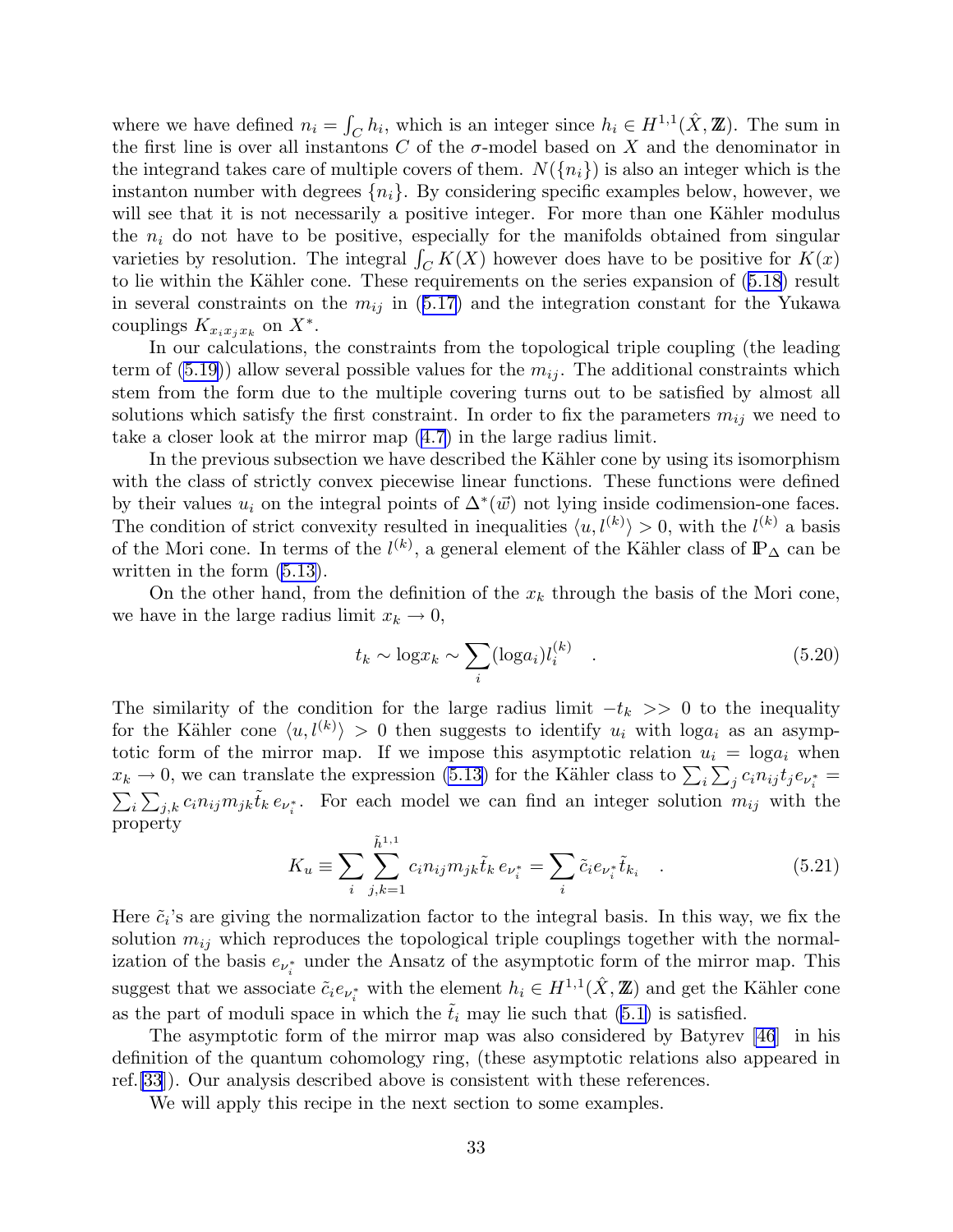#### 6. Predictions and Discussions

In this section we will present the instanton expansions and calculate the topological invariants  $N({n_i})$  for various two and three moduli cases. If at a given degree  ${n_i}$ the manifold has only isolated, nonsingular instantons,  $N$  simply counts their number. However for non-isolated, singular instantons the situation becomes less clear and further detailed studies are needed.

Let us turn to our examples and fix the mirror map by applying the formalism described in the previous section. For the singular hypersurface  $X_8(2, 2, 2, 1, 1)$   $K_u$  is given in eq.([5.12](#page-31-0)) and we have  $l^{(1)} = (-4, 1, 1, 1, 0, 0, 1)$  and  $l^{(2)} = (0, 0, 0, 0, 1, 1, -2)$  for the generatorsof Mori's cone. Using eqs. ([5.12](#page-31-0)) and ([5.21](#page-33-0)) we get for the variables  $m_{ij}$  in the Ansatz  $(5.17)$  m =  $\begin{pmatrix} 4 \tilde{c}_1 & -\tilde{c}_2 \end{pmatrix}$  $0 \quad 2 \, \tilde c_2$  $\overline{ }$ . We now compare the intersection numbers given in section 2.4 as  $K^0 = 8 J^3 - 8 JD^2 - 16 D^3$  with the  $O(q^0)$  terms in the expansion of the Yukawa couplings [\(5.18\)](#page-32-0)

$$
K_{\tilde{t}_1\tilde{t}_1\tilde{t}_1} = 8 + O(q) = \frac{4}{c^3} m_{11}^2 (2 m_{11} + 3 m_{21}) + O(q)
$$
  
\n
$$
K_{\tilde{t}_1\tilde{t}_1\tilde{t}_2} = 0 + O(q) = \frac{4}{c^3} m_{11} (2 m_{11} m_{12} + 2 m_{12} m_{21} + m_{11} m_{22}) + O(q)
$$
  
\n
$$
K_{\tilde{t}_1\tilde{t}_2\tilde{t}_2} = -8 + O(q) = \frac{4}{c^3} m_{12} (2 m_{11} m_{12} + m_{12} m_{21} + 2 m_{11} m_{22}) + O(q)
$$
  
\n
$$
K_{\tilde{t}_2\tilde{t}_2\tilde{t}_2} = -16 + O(q) = \frac{4}{c^3} m_{12}^2 (2 m_{12} + 3 m_{22}) + O(q);
$$
  
\n(6.1)

here we have taken an integration constant  $8/c<sup>3</sup>$  into account; it arises when integrating the first order differential equations satisfied by the Yukawa couplings.

One constraint on the  $m_{ij}$  is that they have to be integers since the exponents of the  $q_i$  are the degrees of the rational curves with respect to the various  $h_i \in H^{1,1}(\hat{X}, \mathbb{Z})$ . As the only solution which leads to integer  $m$  we can identify  $m =$  $\int c$  c  $0 \quad -2c$  $\overline{ }$ with  $c \in \mathbb{Z}$ . With this Ansatz we obtain  $K_{\tilde{t}_1\tilde{t}_1\tilde{t}_1} = -16 - 32 \frac{1}{q_2^{2c}} + \cdots$ . The second term gives rise to a fractional topological invariant  $N(0, -2c) = 32/(2c)^3$  if  $|c| > 1$ . The two choices of the sign just correspond to an overall sign of the two Kähler moduli. Our sign convention will always be such that  $n_j \geq 0$ . Requiring integral topological invariants we therefore conclude that  $m =$  $\begin{pmatrix} 1 & 1 \end{pmatrix}$  $0 -2$  $\sqrt{ }$ and  $\tilde{c} = (\frac{1}{4}, -1)$ . Thus we may associate J and D to  $\frac{1}{4}e_{\nu_0^*}$ and  $-e_{\nu_6^*}$ , respectively. If we combine this with the general description for the Kähler cone given before, we can determine the Kähler cone  $\sigma(K)$  as

$$
\sigma(K) = \{\tilde{t}_1 h_J + \tilde{t}_2 h_D \mid \tilde{t}_1 + \tilde{t}_2 > 0 \ , \ \tilde{t}_2 < 0 \} \ . \tag{6.2}
$$

It describes possible directions for the large radius limit where the instanton corrections are suppressed. The topological invariants  $N(\lbrace n_i \rbrace)$  can now be read off the expansion of  $K_{\tilde{t}_i\tilde{t}_j\tilde{t}_k}(q_1, q_2)$ . From the relation between the basis  $t_i$  and  $\tilde{t}_i$  in terms of the integer matrix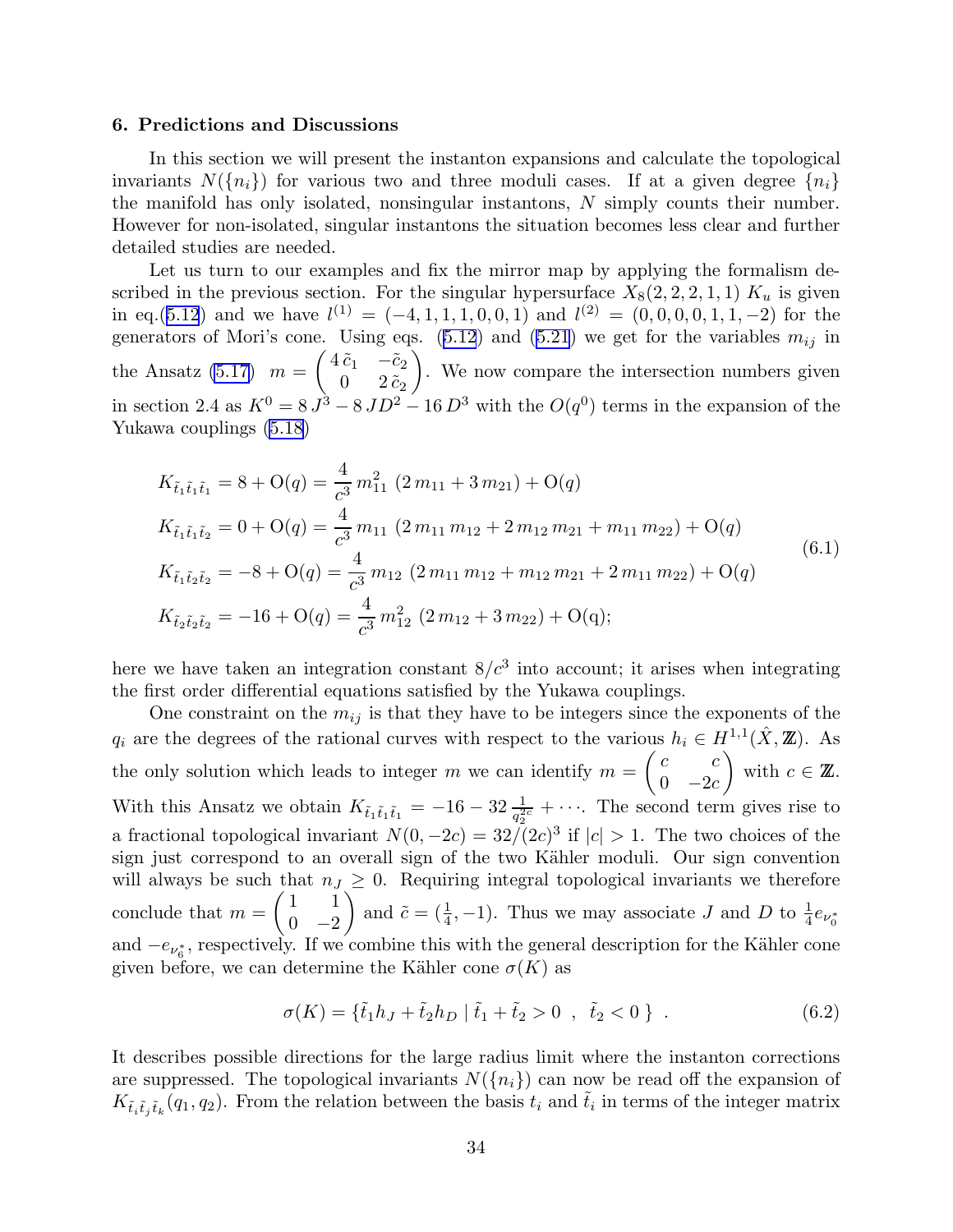m we find that the degrees are of the form  $(n_J, n_D) = (p, p-2q)$ , with  $p, q = 0, 1, 2, \ldots$  We have listed the topological invariants up to order  $p + q \leq 10$  and find non-zero numbers only at degrees  $(n_J, n_D)$  within the wedge  $n_J \geq |n_D|$ ,  $n_J + n_D$  even, and in addition at (0, -2). Whereas  $n_J = \int_C h_J \ge 0$ ,  $n_D = \int_C h_D$  also takes negative integer values. We observe the symmetry  $N(n_J, n_D) = N(n_J, -n_D)$  for  $n_J > 0$ , and have thus listed only the former. All topological invariants are non-negative integers for this model.

The other models can be discussed similarly. In Appendix A we give the Kähler cones and in Appendix B the topological invariants  $N({n_i})$  at low degrees.

The model  $X_{12}(6, 2, 2, 1, 1)$  is very similar to the model discussed above. It also has a singular  $\mathbb{Z}_2$  curve. Here the degrees are of the form  $(n_J, n_D) = (p, p - 3q)$  and we have listed them again up to order  $p + q = 10$ .

There are two more models with the singular set being a  $\mathbb{Z}_2$  curve, namely  $X_{12}(4, 3, 2, 2, 1)$  and  $X_{14}(7, 2, 2, 2, 1)$ . We get from the Yukawa couplings the topological invariants with degrees  $(n_J, n_D) = (p, 3p-2q)$  and  $(n_J, n_D) = (p, 7p-2q)$ ,  $p, q = 0, 1, 2, \ldots$ respectively. In contrast to the first two models some of the invariants now are negative integers.

Let us note some observations which relate these four models to the one-moduli complete intersections discussed in [\[18](#page-56-0)]and [[19\]](#page-56-0). If for fixed  $n_J > 0$  we compute  $\sum_{n_D} N(n_J, n_D)$ , we find for the four models discussed above the same numbers as for the one modulus models  $X_{(4|2)}(1, 1, 1, 1, 1, 1), X_{(6|2)}(1, 1, 1, 1, 1, 3), X_{(6|4)}(1, 1, 1, 2, 2, 3)$  and  $X_8(4, 1, 1, 1, 1)$  $X_8(4, 1, 1, 1, 1)$  $X_8(4, 1, 1, 1, 1)$ , respectively [[16\]\[19](#page-56-0)][[18](#page-56-0)].

In contrast to these three models,  $X_{18}(9, 6, 1, 1, 1)$  has a  $\mathbb{Z}_3$  point singularity. The topological invariants appear in the instanton expansion of the Yukawa couplings at degrees  $(n_J, n_E) = (p, p - 3q)$  with  $p, q = 0, 1, 2, \ldots$  We have listed them for  $p + q \leq 6$ . We find non-zero values for all degrees within the cone generated by  $(1, 1)$  and  $(0, -1)$ . We again find that some of the topological invariants are negative.

As examples for hypersurfaces in  $\mathbb{P}^4(\vec{w})$  with three moduli we have picked from table 2 three models, representing the three different types of singularities which occur. The hypersurface  $X_{24}(12, 8, 2, 1, 1)$  has a singular  $\mathbb{Z}_2$  curve with an exceptional  $\mathbb{Z}_4$  point. The exceptional divisors correspond to the ruled surface  $C \times \mathbb{P}^1$  and the Hirzebruch surface  $\Sigma_2$ . Here the degrees of rational curves are  $(n_J, n_D, n_E) = (n, 2m-p, n-2)$ . We have displayed the topological invariants for  $(n + m + p) \leq 6$ . Again, some of the invariants are negative. For the case  $X_{12}(3,3,3,2,1)$  we have a singular  $\mathbb{Z}_3$  curve. The two exceptional divisors are the irreducible components in  $C \times (\mathbb{P}^1 \wedge \mathbb{P}^1)$ . Nonvanishing contributions to the instanton sum occur at degrees  $(n_J, n_{D_1}, n_{D_2}) = (n, m - 2p, 2n - 2m + p)$ . As before the topological invariants take both signs and are tabulated for  $(n + m + p) \leq 6$  in Appendix B. In the model  $X_{12}(6, 3, 1, 1, 1)$  we have a two-fold degenerate  $\mathbb{Z}_3$  fixed point, which results in two exceptional divisors  $E_1$  and  $E_2$ , each isomorphic to  $\mathbb{P}^2$ . The interesting point is that they correspond in the Landau-Ginzburg description to one invariant and one twisted state. The Picard-Fuchs equations derived as in sect. 3 contain only two parameters  $x, y$ . A consistent instanton sum emerges, if we interpret the corresponding parameters  $\tilde{t}_1$  and  $\tilde{t}_2$ after the mirror map, as associated to J and the symmetric combination  $E_1 + E_2$ . In doing so, the  $m_{ij}$  have to be adjusted s.t. they fit the intersections  $K^0 = 18J^2 + 18(E_1 + E_2)^3$ ,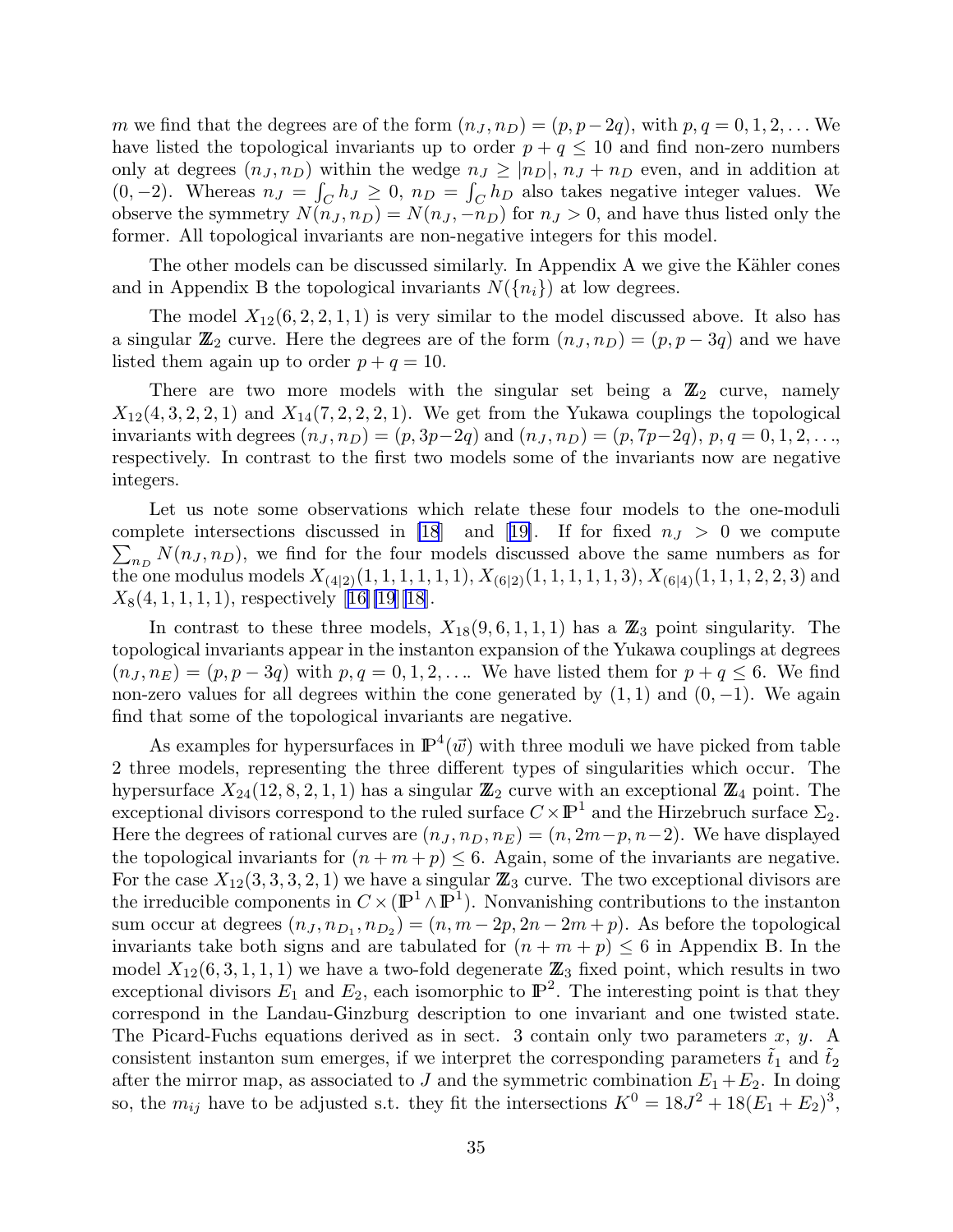which results in  $m =$  $\begin{pmatrix} 1 & 1 \end{pmatrix}$  $0 -3$  $\overline{ }$ .

For the model  $X_{(3|3)}(1,1,1|1,1,1)$  the topological invariants are all non-negative and positive for  $n_{J_1}, n_{J_2} \geq 0$ , and satisfy  $N(n_{J_1}, n_{J_2}) = N(n_{J_2}, n_{J_1})$ , as expected. We have listed them for  $n_{J_1} + n_{J_2} \leq 10$ . Some of these numbers can in fact be compared with results in [\[35](#page-57-0)] where the same model was studied on a one-dimensional submanifold of the Kähler structure moduli space which corresponds to requiring symmetry under exchange of the two  $\mathbb{P}^2$  factors which leaves only one parameter in [\(2.13](#page-8-0)). This corresponds to  $h_J = h_{J_1} + h_{J_2}$  $h_J = h_{J_1} + h_{J_2}$  $h_J = h_{J_1} + h_{J_2}$  and the numbers  $N(n_J)$  given in [[35\]](#page-57-0) are related to the numbers listed in the appendix by  $N(n_j) = \sum_{n_{j_1}+n_{j_2}=n_j} N(n_{j_1}, n_{j_2})$ . Especially the number of rational curves of degrees  $(1,0)$  and  $(0,1)$  agrees with the explicit calculation in [\[35](#page-57-0)]. We also want to point out the periodicity of the topological invariants at degrees  $(0, n)$ .

The following observation about the numbers  $N(0, n)$  for the model  $X_{(3|3)}(1, 1, 1|1, 1, 1)$ has been related to us by Victor Batyrev. He points out that there are no rational curves on this manifold for  $n > 3$ . Yet we do find non-zero instanton numbers. The mathematical explanation of this fact is connected with covers of degenerated rational curves.

We have furthermore listed the first few topological invariants for the models  $X_{(2|4)}(1, 1|1, 1, 1, 1)$  and  $X_{(2|2|3)}(1, 1|1, 1|1, 1, 1)$ . One observes an equality of the invariants  $N(k,0)(k \geq 0)$  for  $X_{(2|4)}(1,1|1,1,1,1)$  with those  $N(k,k)$  for the model  $X_8(2,2,2,1,1)$ .

Let us conclude with some remarks. We have extended the analysis that was initiated in [\[14](#page-56-0)] to models with more than one modulus. It turned out that one encounters several new features as compared to the one-modulus models. For instance, the fact that some of the topological invariants  $N({n_i})$  turn out to be negative integers was a priori unexpected since the experience with the one-modulus model showed that they are simply the number of rational curves at a given degree. This simple interpretation does however have to be extended in the case where one has non-isolated or singular curves and our results show that the topological invariants are then no longer necessarily positive.

To push the analysis further to models with many moduli seems to be a difficult task. Even though straightforward in principle, it becomes exceedingly tedious to set up the Picard-Fuchs equations and especially to obtain the Yukawa couplings.

We have restricted ourselves in this paper to a computation of the Yukawa couplings in the large radius limit. The couplings that were computed are however not normalized appropriately to yield the physical couplings. To achieve this, one needs to know the Kähler potential. It can be obtained from the knowledge of all the periods, i.e. all the solutions of the Picard-Fuchs equations, as was first done explicitly for a one-modulus model in [\[14](#page-56-0)]. It is however largely determined by the Yukawa couplings, since they are third derivatives with respect to the moduli of the prepotential from which the Kähler potential can be derived. This leaves only terms polynomial of order two in the moduli undetermined. The only relevant term is however the quadratic one which is known to be proportional to the Euler number of the Calabi-Yau manifold.

Let us finally point out again the relevance of mirror symmetry in the analysis presented here. Even though it is still a mystery from the mathematical point of view, we have given further compelling evidence by giving an explicit construction of the mirrors of all Calabi-Yau manifolds which are hypersurfaces in weighted projective space. The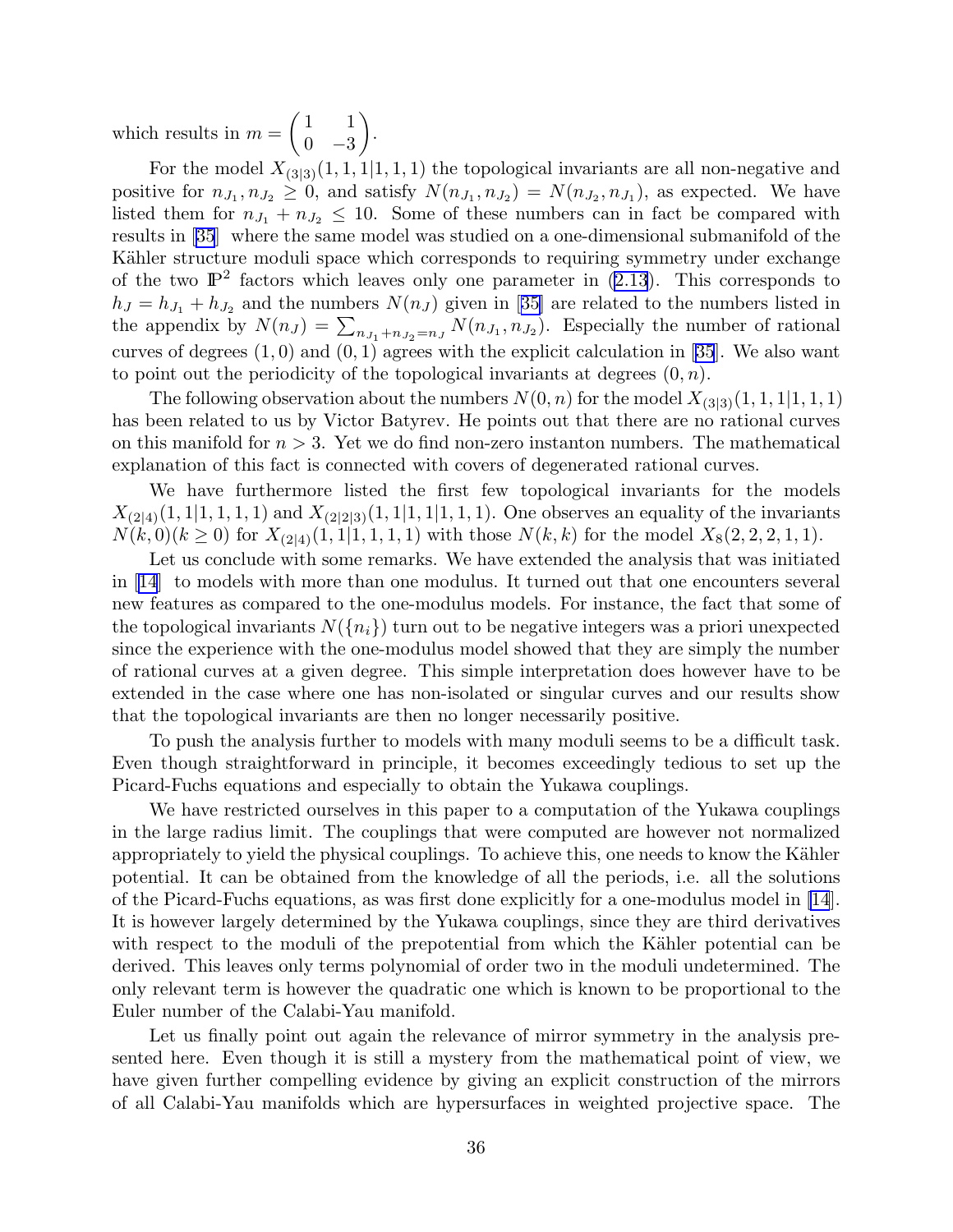successful framework which is general enough to discuss mirror symmetry for these spaces is that of toric geometry.

Acknowledgement: Two of us (A.K. and S.T.) would like to thank Victor Batyrev for patiently explaining some details of his work and Yu. I. Manin for a useful discussion. We also thank H.P. Nilles for discussions and for providing computer facilities. A.K. acknowledges several conversations with D. Dais on topological triple couplings and thanks C. Vafa for an invitation to the Lyman Laboratory where this work was initiated. We are also grateful to P. Candelas for discussions and informing us of similar work done by him and his co-workers. While finishing writing up these results we also learned from him that he has explicitly checked for all Calabi-Yau hypersurfaces in  $\mathbb{P}^4(\vec{w})$  that the corresponding polyhedron is reflexive. One of us (S.H) would like to thank T.Eguchi, B.Greene, A.Matsuo, T.Nakanishi, H.Ooguri and C.Vafa for valuable discussions and continuous encouragements. S.H. and S.-T.Y are supported by DOE grant #DEFG02-88ER25065 and A.K and S.T. by Deutsche Forschungsgemeinschaft and the EC under contract SC1-CT92- 0789.

Note added: The work of Candelas et al. has now appeared as preprints [\[47](#page-58-0)] and[[48\]](#page-58-0).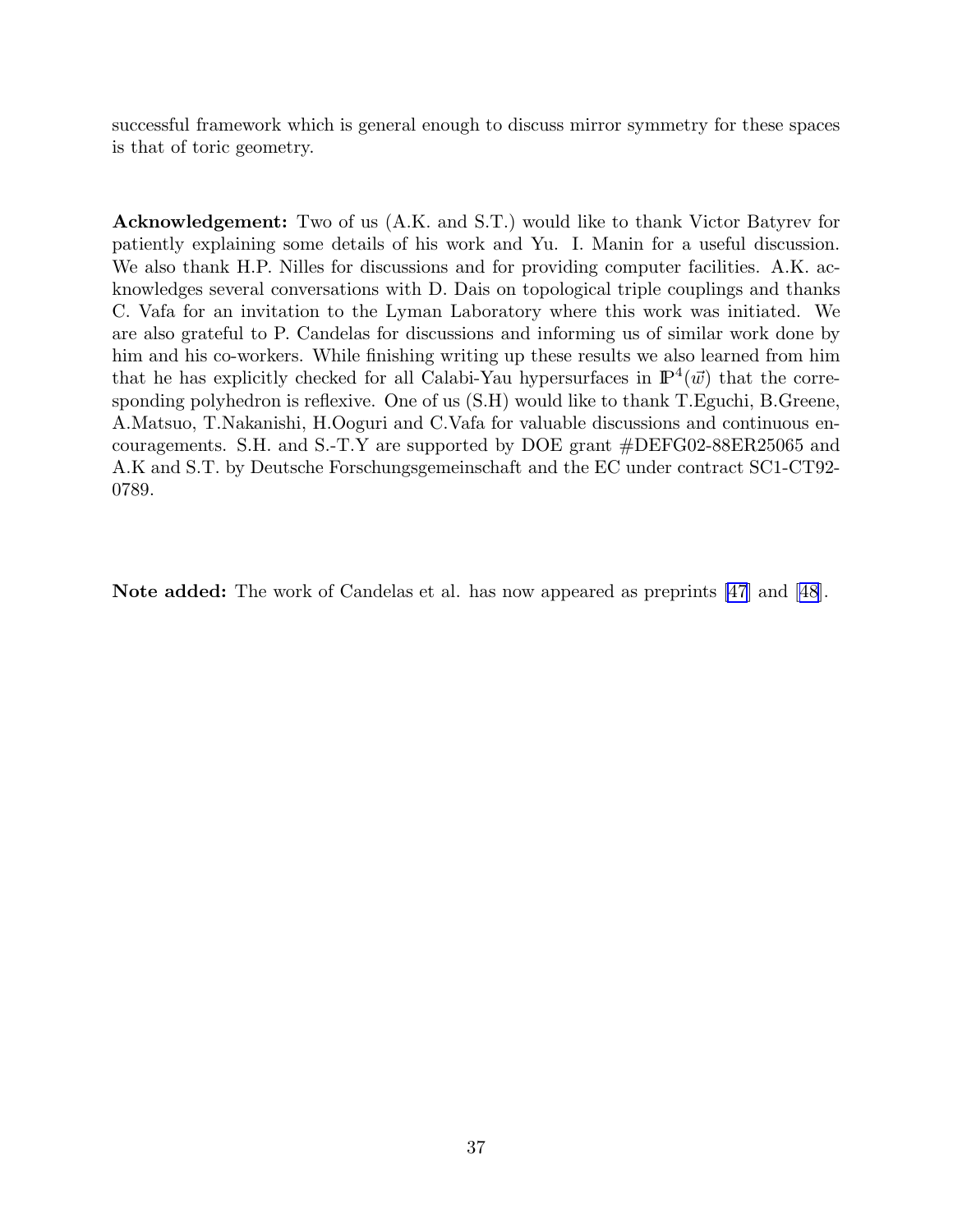## Appendix A. Picard-Fuchs Differential Equations, Discriminant Surface and Yukawa Couplings

In this appendix we give the basis  $l^{(k)}$  for Mori's cone in the lattice L of linear relations ([3.9](#page-18-0)) and the Picard-Fuchs differential operators  $\mathcal{D}_k$ , acting on  $\Pi$ . Differential operators, which are not directly obtained by factorizing eq.  $(3.44)$  for some  $l^{(k)}$  are marked with a star. For convenience we abbreviate the variables  $x_k = (-1)^{l_0^{(k)}} a^{l^{(k)}}, k = 1, \ldots, \tilde{h}^{2,1}$ , as  $x, y$ etc.

We also give the logarithmic solutions around the point of maximal unipotent monodromy, as linear combinations of derivatives of the power series solution  $w_0$  with respect to the indices  $\rho_k$ , evaluated at  $\rho_k = 0$ .

Next we provide the discriminant and the Yukawa couplings. To simplify the formulas for the discriminant hypersurface  $dis_1(X^*)$  and the Yukawa couplings  $W^{(k_1,...,k_{\tilde{h}^2,1})}$  we use rescaled variables  $\bar{x}, \bar{y}$  etc. Furthermore, to save space, we list  $\tilde{K} = \text{dis}_1(X^*) W$  and write, for example,  $\tilde{K}^{(2,1)} = \text{dis}_1(X^*) K_{\bar{x}\bar{x}\bar{y}}$ . Also, the PF equations determine the Yukawa couplings in each model only up to a common overall constant, which we have suppressed below.

We finally give the matrix  $m(\text{eq}.(5.17))$  $m(\text{eq}.(5.17))$  $m(\text{eq}.(5.17))$  and the Kähler cone.

## A.1. Hypersurfaces in  $\mathbb{P}^4(\vec{w})$

$$
\frac{X_8(2,2,2,1,1)}{D_1 = \Theta_x^2 (\Theta_x - 2\Theta_y) - 4x(4\Theta_x + 3)(4\Theta_x + 2)(4\Theta_x + 1)}
$$
\n
$$
D_1 = \Theta_x^2 (\Theta_x - 2\Theta_y) - 4x(4\Theta_x + 3)(4\Theta_x + 2)(4\Theta_x + 1)
$$
\n
$$
D_2 = \Theta_y^2 - y(2\Theta_y - \Theta_x + 1)(2\Theta_y - \Theta_x)
$$
\n
$$
w_0 \; ; \; \partial_{\rho_1} w_0, \partial_{\rho_2} w_0 \; ; \; \partial_{\rho_1}^2 w_0, \partial_{\rho_1} \partial_{\rho_2} w_0 \; ; \; (\partial_{\rho_1}^3 + \frac{3}{2}\partial_{\rho_1}^2 \partial_{\rho_2})w_0
$$
\n
$$
\bar{x} = 2^8 x, \quad \bar{y} = 4y
$$
\n
$$
\text{dis}_1(X^*) = (1 - \bar{x})^2 - \bar{x}^2 \bar{y}
$$
\n
$$
\tilde{K}^{(3,0)} = \frac{1}{\bar{x}^3}, \quad \tilde{K}^{(2,1)} = \frac{2(1 - \bar{x})}{\bar{x}^2 \bar{y}}, \quad \tilde{K}^{(1,2)} = \frac{4(2\bar{x} - 1)}{\bar{x} \bar{y}(1 - \bar{y})}, \quad \tilde{K}^{(0,3)} = \frac{8(1 - \bar{x} + \bar{y} - 3\bar{x} \bar{y})}{\bar{y}^2(1 - \bar{y})^2}
$$
\n
$$
K_u = \frac{1}{8} \langle u, 2l^{(1)} + l^{(2)} \rangle e_{\nu_0^*} + \frac{1}{2} \langle u, l^{(2)} \rangle e_{\nu_0^*}
$$
\n(A.3)

$$
\frac{1}{8}\langle u, 2l^{(1)} + l^{(2)}\rangle e_{\nu_0^*} + \frac{1}{2}\langle u, l^{(2)}\rangle e_{\nu_6^*}
$$
\n(A.3)

$$
m = \begin{pmatrix} 1 & 1 \\ 0 & -2 \end{pmatrix}
$$
 (A.4)

$$
\sigma(K) = \{ \tilde{t}_J h_J + \tilde{t}_D h_D \mid \tilde{t}_J + \tilde{t}_D > 0, \tilde{t}_D < 0 \}
$$
 (A.5)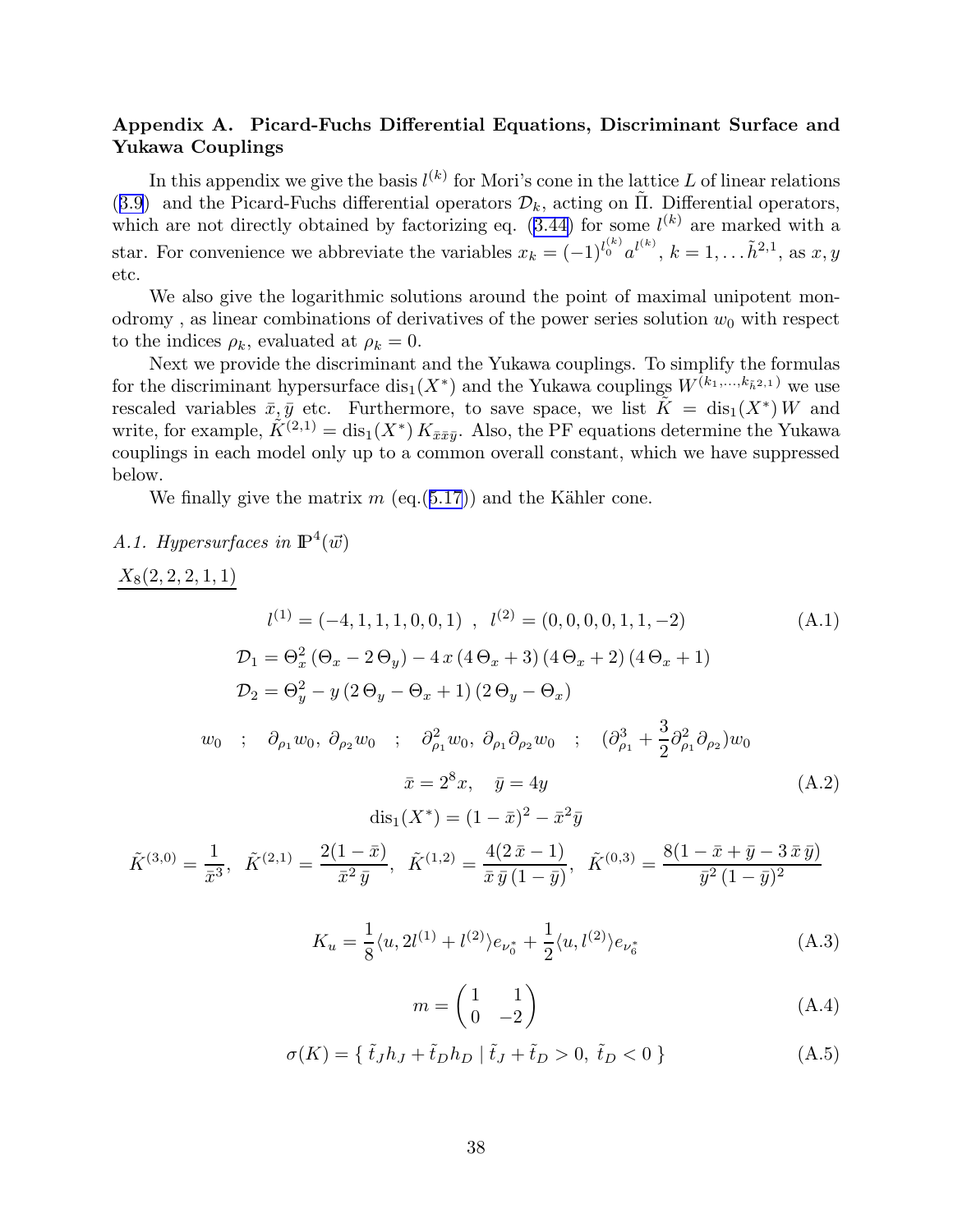# $X_{12}(6, 2, 2, 1, 1)$

$$
l^{(1)} = (-6, 3, 1, 1, 0, 0, 1) , l^{(2)} = (0, 0, 0, 0, 1, 1, -2)
$$
(A.6)  
\n
$$
\mathcal{D}_1 = \Theta_x^2 (\Theta_x - 2\Theta_y) - 8x (6\Theta_x + 5) (6\Theta_x + 3) (6\Theta_x + 1)
$$
  
\n
$$
\mathcal{D}_2 = \Theta_y^2 - y (2\Theta_y - \Theta_x + 1) (2\Theta_y - \Theta_x)
$$
  
\n
$$
w_0 ; \partial_{\rho_1} w_0, \partial_{\rho_2} w_0 ; \partial_{\rho_1}^2 w_0, \partial_{\rho_1} \partial_{\rho_2} w_0 ; (\partial_{\rho_1}^3 + \frac{3}{2} \partial_{\rho_1}^2 \partial_{\rho_2}) w_0
$$
  
\n
$$
\bar{x} = 2^6 3^3 x, \quad \bar{y} = 4 y
$$
  
\n
$$
dis_1(X^*) = (1 - \bar{x})^2 - \bar{x}^2 \bar{y}
$$
 (A.7)

$$
\tilde{K}^{(3,0)} = \frac{1}{4\,\bar{x}^3}, \quad \tilde{K}^{(2,1)} = \frac{1-\bar{x}}{2\,\bar{x}^2\,\bar{y}}, \quad \tilde{K}^{(1,2)} = \frac{2\,\bar{x}-1}{\bar{x}\,\bar{y}\,\left(1-\bar{y}\right)}, \quad \tilde{K}^{(0,3)} = \frac{2\left(1-\bar{x}+\bar{y}-3\,\bar{x}\,\bar{y}\right)}{\bar{y}^2\left(1-\bar{y}\right)^2}
$$
\n
$$
K_u = \frac{1}{12}\langle u, 2l^{(1)} + l^{(2)}\rangle e_{\nu_0^*} + \frac{1}{2}\langle u, l^{(2)}\rangle e_{\nu_6^*} \tag{A.8}
$$

$$
m = \begin{pmatrix} 1 & 1 \\ 0 & -2 \end{pmatrix} \tag{A.9}
$$

$$
\sigma(K) = \{ \tilde{t}_J h_J + \tilde{t}_D h_D \mid \tilde{t}_J + \tilde{t}_D > 0, \tilde{t}_D < 0 \}
$$
 (A.10)

$$
\frac{X_{12}(4,3,2,2,1)}{l^{(1)} = (-6,2,0,1,1,-1,3)} \quad l^{(2)} = (0,0,1,0,0,1,-2)
$$
\n(A.11)

$$
\mathcal{D}_1^* = \Theta_x^2 (3 \Theta_x - 2 \Theta_y) - 36 x (6 \Theta_x + 5) (6 \Theta_x + 1) (\Theta_y - \Theta_x + 2y(1 + 6 \Theta_x - 2 \Theta_y))
$$
  

$$
\mathcal{D}_2 = (\Theta_y - \Theta_x) \Theta_y - y (3 \Theta_x - 2 \Theta_y - 1) (3 \Theta_x - 2 \Theta_y)
$$

Here  $\mathcal{D}_1^{\star}$  is obtained by extending the hypergeometric system as described in sect. 3.

$$
w_0, \quad ; \quad \partial_{\rho_1} w_0, \quad \partial_{\rho_2} w_0 \; ; \quad \partial_{\rho_1}^2 w_0, \quad (\partial_{\rho_1} \partial_{\rho_2} + 2 \partial_{\rho_2}^2) w_0 \; ; \quad (\partial_{\rho_1}^3 + \frac{3}{2} \partial_{\rho_1}^2 \partial_{\rho_2} + \frac{9}{2} \partial_{\rho_1} \partial_{\rho_2}^2 + \frac{9}{2} \partial_{\rho_2}^3) w_0
$$
\n
$$
x = 2^3 3^3 \bar{x}, \quad y = 2^2 3 \bar{y} \tag{A.12}
$$
\n
$$
\text{dis}_1(X^*) = 1 + 2 \bar{x} - 6 \bar{x} \bar{y} - 9 \bar{x}^2 \bar{y} + 6 \bar{x}^2 \bar{y}^2 - \bar{x}^2 \bar{y}^3
$$
\n
$$
\tilde{K}^{(3,0)} = \frac{1 + 3 \bar{x} - \bar{x} \bar{y}}{\bar{x}^3}, \quad \tilde{K}^{(2,1)} = \frac{3 (1 + 2 \bar{x} - 2 \bar{x} \bar{y})}{2 \bar{x}^2 \bar{y}}
$$
\n
$$
\tilde{K}^{(1,2)} = \frac{9 (2 + 4 \bar{x} - \bar{y} - 5 \bar{x} \bar{y} + 3 \bar{x} \bar{y}^2)}{4 \bar{x} (3 - \bar{y}) \bar{y}^2}
$$
\n
$$
\tilde{K}^{(0,3)} = \frac{27 (4 + 8 \bar{x} - 3 \bar{y} - 12 \bar{x} \bar{y} + \bar{y}^2 + 8 \bar{x} \bar{y}^2 - 4 \bar{x} \bar{y}^3)}{8 (3 - \bar{y})^2 \bar{y}^3}
$$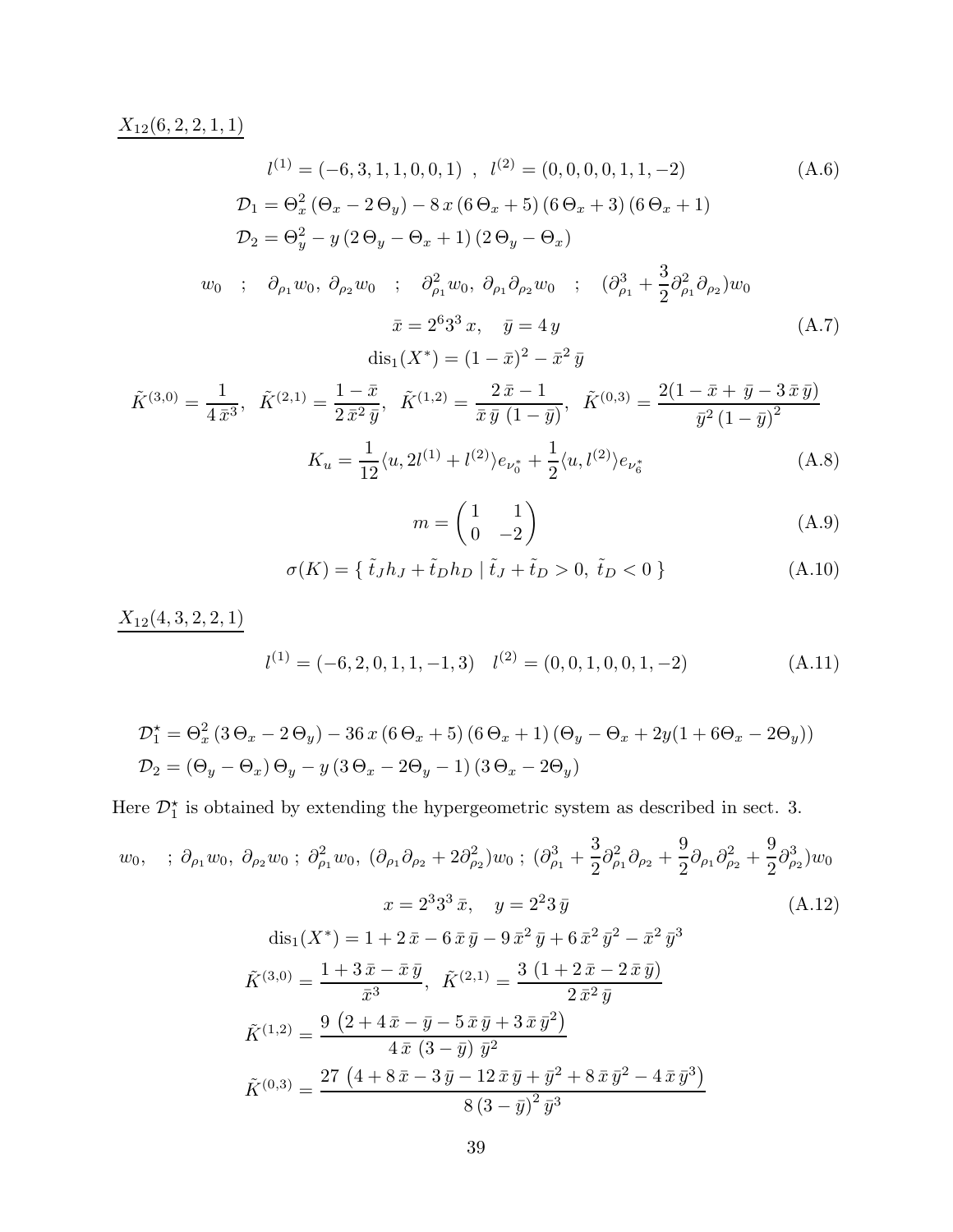$$
K_u = \frac{1}{12} \langle u, 2l^{(1)} + 3l^{(2)} \rangle e_{\nu_0^*} + \frac{1}{2} \langle u, l^{(2)} \rangle e_{\nu_0^*}
$$
 (A.13)

$$
m = \begin{pmatrix} 1 & 3 \\ 0 & -2 \end{pmatrix} \tag{A.14}
$$

$$
\sigma(K) = \{ \tilde{t}_J h_J + \tilde{t}_D h_D \mid \tilde{t}_J + 3\tilde{t}_D > 0, \tilde{t}_D < 0 \}
$$
 (A.15)

 $X_{14}(7,2,2,2,1)$ 

$$
l^{(1)} = (-7, 0, 1, 1, 1, -3, 7), \quad l^{(2)} = (0, 1, 0, 0, 0, 1, -2)
$$
\n(A.16)

$$
\mathcal{D}_1^* = \Theta_x^2 (7 \Theta_x - 2\Theta_y) - 7x (y (28 \Theta_x - 4\Theta_y + 18) + \Theta_y - 3\Theta_x - 2)
$$
  
× (y (28 \Theta\_x - 4\Theta\_y + 10) + \Theta\_y - 3\Theta\_x - 1) (y (28 \Theta\_x - 4\Theta\_y + 2) + \Theta\_y - 3\Theta\_x)  

$$
\mathcal{D}_2 = (\Theta_y - 3\Theta_x)\Theta_y - y(7\Theta_x - 2\Theta_y - 1)(7\Theta_x - 2\Theta_y)
$$

Here  $\mathcal{D}_1^{\star}$  is obtain by extending the hypergeometric system as described in sect. 3.

$$
w_0; \partial_{\rho_1} w_0, \partial_{\rho_2} w_0; \partial_{\rho_1}^2 w_0, (\partial_{\rho_2}^2 + \frac{2}{3} \partial_{\rho_1} \partial_{\rho_2}) w_0; (\frac{2}{63} \partial_{\rho_1}^3 + \frac{1}{3} \partial_{\rho_1}^2 \partial_{\rho_2} + \partial_{\rho_1} \partial_{\rho_2}^2 + \partial_{\rho_2}^3) w_0
$$
  

$$
\bar{x} = x, \quad \bar{y} = 7 y
$$
(A.17)  

$$
\text{dis}_1(X^*) = 1 + 27 \bar{x} - 63 \bar{x} \bar{y} + 56 \bar{x} \bar{y}^2 - 112 \bar{x} \bar{y}^3 - (7 - 4 \bar{y})^4 \bar{x}^2 \bar{y}^3
$$

$$
\tilde{K}^{(3,0)} = \frac{2 + 63 \bar{x} - 155 \bar{x} \bar{y} + 152 \bar{x} \bar{y}^2 - 48 \bar{x} \bar{y}^3}{\bar{x}^3}, \n\tilde{K}^{(2,1)} = \frac{7 (1 + 27 \bar{x} - 66 \bar{x} \bar{y} + 64 \bar{x} \bar{y}^2 - 32 \bar{x} \bar{y}^3)}{\bar{x}^2 \bar{y}}, \n\tilde{K}^{(1,2)} = \frac{49 (3 + 81 \bar{x} - 2 \bar{y} - 243 \bar{x} \bar{y} + 301 \bar{x} \bar{y}^2 - 200 \bar{x} \bar{y}^3 + 80 \bar{x} \bar{y}^4)}{\bar{x} \bar{y}^2 (4 \bar{y} - 7)} \n\tilde{K}^{(0,3)} = \frac{343 (9 + 243 \bar{x} - 11 \bar{y} - 864 \bar{x} \bar{y} + 4 \bar{y}^2 + 1305 \bar{x} \bar{y}^2 - 1092 \bar{x} \bar{y}^3 + 560 \bar{x} \bar{y}^4 - 192 \bar{x} \bar{y}^5)}{\bar{y}^3 (4 \bar{y} - 7)^2} \nK_u = \frac{1}{14} \langle u, 2l^{(1)} + 7l^{(2)} \rangle e_{\nu_0^*} + \frac{1}{2} \langle u, l^{(2)} \rangle e_{\nu_6^*}
$$
\n(A.18)

$$
m = \begin{pmatrix} 1 & 7 \\ 0 & -2 \end{pmatrix} \tag{A.19}
$$

$$
\sigma(K) = \{ \tilde{t}_J h_J + \tilde{t}_D h_D \mid \tilde{t}_J + 7\tilde{t}_D > 0, \tilde{t}_D < 0 \}
$$
 (A.20)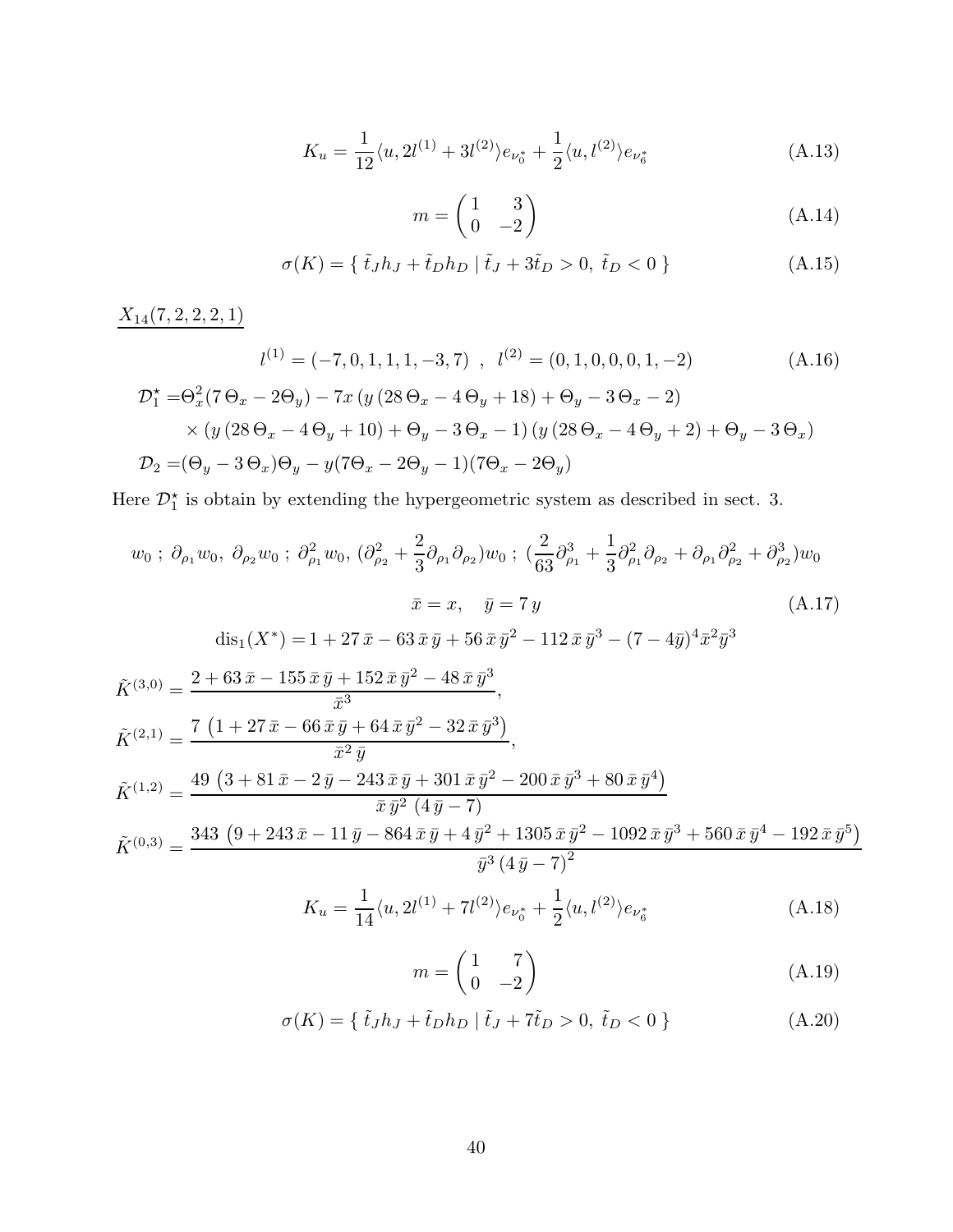## $X_{18}(9, 6, 1, 1, 1)$

$$
l^{(1)} = (-6, 3, 2, 0, 0, 0, 1), \quad l^{(2)} = (0, 0, 0, 1, 1, 1, -3)
$$
\n
$$
\mathcal{D}_1 = \Theta_x (\Theta_x - 3\Theta_y) - 12x (6\Theta_x + 5) (6\Theta_x + 1)
$$
\n
$$
\mathcal{D}_2 = \Theta_y^3 - y (\Theta_x - 3\Theta_y - 2) (\Theta_x - 3\Theta_y - 1) (\Theta_x - 3\Theta_y)
$$
\n(A.21)

$$
w_0 \quad ; \quad \partial_{\rho_1} w_0, \ \partial_{\rho_2} w_0 \quad ; \quad \partial_{\rho_2}^2 w_0, \ (\partial_{\rho_1}^2 + \frac{2}{3} \partial_{\rho_1} \partial_{\rho_2}) w_0 \quad ; \quad (3\partial_{\rho_1}^3 + 3 \partial_{\rho_1}^2 \partial_{\rho_2} + \partial_{\rho_1} \partial_{\rho_2}^2) w_0
$$

$$
\bar{x} = 2^4 3^3 x, \quad \bar{y} = 3^3 y
$$

$$
dis_1(X^*) = (1 - \bar{x})^3 - \bar{x}^3 \bar{y}
$$
(A.22)

$$
\tilde{K}^{(3,0)} = \frac{1}{\bar{x}^3}, \quad \tilde{K}^{(2,1)} = \frac{3(1-\bar{x})}{\bar{x}^2 \bar{y}}, \quad \tilde{K}^{(1,2)} = \frac{9(1-\bar{x})^2}{\bar{x}\bar{y}^2}, \quad \tilde{K}^{(0,3)} = \frac{27(1-3\,\bar{x}+3\,\bar{x}^2)}{\bar{y}^2\,(1+\bar{y})}
$$
\n
$$
K_u = \frac{1}{18} \langle u, 3l^{(1)} + l^{(2)} \rangle e_{\nu_0^*} + \frac{1}{3} \langle u, l^{(2)} \rangle e_{\nu_6^*}
$$
\n(A.23)

$$
m = \begin{pmatrix} 1 & 1 \\ 0 & -3 \end{pmatrix} \tag{A.24}
$$

$$
\sigma(K) = \{ \tilde{t}_J h_J + \tilde{t}_E h_E \mid \tilde{t}_J + \tilde{t}_E > 0, \tilde{t}_E < 0 \}
$$
\n(A.25)

 $X_{12}(6, 3, 1, 1, 1)$ 

$$
l^{(1)} = (-4, 2, 1, 0, 0, 0, 1), l^{(2)} = (0, 0, 0, 1, 1, 1, -3),
$$
\n
$$
\mathcal{D}_1 = \Theta_x (\Theta_x - 3\Theta_y) - 4x(4\Theta_x + 3)(4\Theta_x + 1)
$$
\n
$$
\mathcal{D}_2 = \Theta_y^3 + y(3\Theta_y - \Theta_x + 2)(3\Theta_y - \Theta_x + 1)(3\Theta_y - \Theta_x)
$$
\n
$$
\Theta_x, w_0, \quad \partial_x, w_0, \dots, (\partial_x^2 + \frac{2}{3}\partial_x \partial_x)w_0, \quad \partial_y^2, w_0, \dots, (3\partial_x^3 + 3\partial_x^2 \partial_x + \partial_x \partial_x^2)w_0
$$

 $w_0$  ;  $\partial_{\rho_1} w_0, \ \partial_{\rho_2} w_0$  ;  $(\partial^2_{\rho_1} +$  $\frac{2}{3}\partial_{\rho_1}\partial_{\rho_2}w_0$  ;  $(3\partial_{\rho_1}^3 + 3\partial_{\rho_1}^2\partial_{\rho_2} + \partial_{\rho_1}\partial_{\rho_2}^2)w_0$ 

Note that this is a model with  $h^{2,1} = 3$ , but only two moduli can be represented as monomial deformations.

$$
\bar{x} = 2^{6}x, \quad \bar{y} = y
$$
\n
$$
\text{dis}_1(X^*) = 1 - 3\bar{x} + 3\bar{x}^2 - \bar{x}^3 - 27\bar{x}^3\bar{y}
$$
\n(A.27)

$$
\tilde{K}^{(3,0)} = \frac{18}{\bar{x}^3}, \quad \tilde{K}^{(2,1)} = \frac{6(1-\bar{x})}{\bar{x}^2 \bar{y}}, \quad \tilde{K}^{(1,2)} = \frac{2(1-\bar{x})^2}{\bar{x}\bar{y}^2}, \quad \tilde{K}^{(0,3)} = \frac{18(1-3\,\bar{x}+3\,\bar{x}^2)}{\bar{y}^2\,(1+27\bar{y})}
$$
\n
$$
K_u = \frac{1}{12} \langle u, 2l^{(1)} + l^{(2)} \rangle e_{\nu_0^*} + \frac{1}{2} \langle u, l^{(2)} \rangle e_{\nu_6^*}
$$
\n(A.28)

$$
m = \begin{pmatrix} 1 & 1 \\ 0 & -3 \end{pmatrix} \tag{A.29}
$$

$$
\sigma(K) = \{ \tilde{t}_J h_J + \tilde{t}_E h_E \mid \tilde{t}_J + \tilde{t}_E > 0, \tilde{t}_E < 0 \}
$$
 (A.30)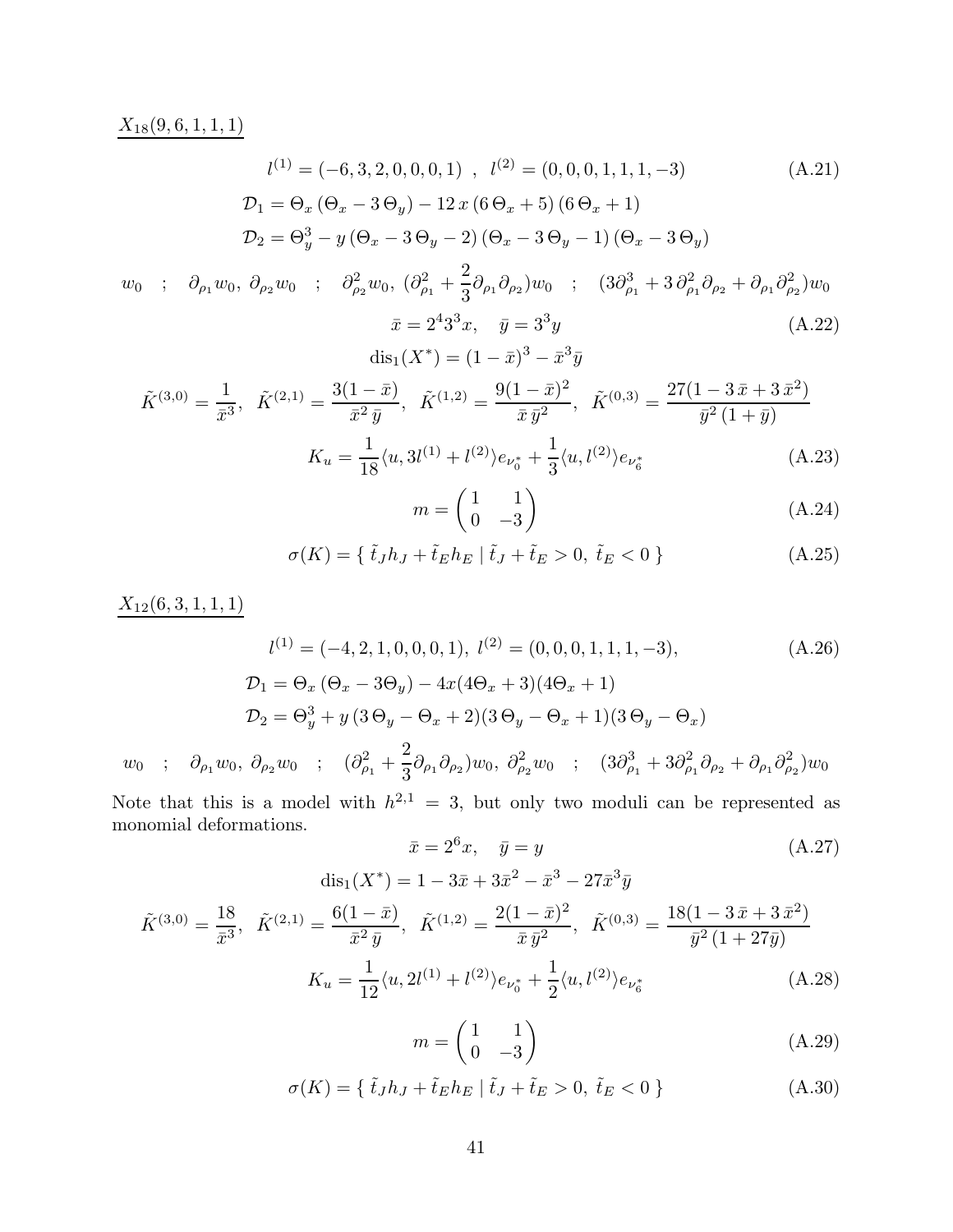$X_{12}(3, 3, 3, 2, 1)$ 

$$
l^{(1)} = (-4, 1, 1, 1, 0, -1, 0, 2), l^{(2)} = (0, 0, 0, 0, 0, 1, 1, -2),
$$
  
\n
$$
l^{(3)} = (0, 0, 0, 0, 1, 0, -2, 1)
$$
  
\n
$$
\mathcal{D}_2 = (\Theta_x - \Theta_y) (2 \Theta_z - \Theta_x) - y (2 \Theta_y - 2 \Theta_x - \Theta_z + 1) (2 \Theta_y - 2 \Theta_x - \Theta_z)
$$
  
\n
$$
\mathcal{D}_3 = \Theta_z (2 \Theta_x - 2 \Theta_y + \Theta_z) - z (2 \Theta_z - \Theta_y + 1) (2 \Theta_z - \Theta_y)
$$
\n(A.31)

The remaining second order and the two third order differential operators are rather complicated, so we have not included them here. The leading terms are  $\lim_{x,y,z\to 0} \mathcal{D}_1^*$  $5\,\Theta_x\Theta_z + 2\,\Theta_y^2 + 2\,\Theta_z^2 - 2\,\Theta_x\,\Theta_y - 5\,\Theta_y\,\Theta_z$  and  $\lim_{x,y,z\to 0} \mathcal{D}_4^{\star} = \Theta_x^2(2\Theta_y - 2\Theta_x - \Theta_z),$  $\lim_{x,y,z\to 0} \mathcal{D}_{5}^{\star} = \Theta_{x}^{2} (2\Theta_{z} - \Theta_{y})$ 

$$
\bar{x} = 2^8 x, \quad \bar{y} = 2y, \quad \bar{z} = z
$$
\n
$$
\text{(A.32)}
$$
\n
$$
\text{dis}_1(X^*) = 1 + \bar{x} - 6\,\bar{x}\,\bar{y} - 4\,\bar{x}^2\,\bar{y} + 12\,\bar{x}^2\,\bar{y}^2 + 4\,\bar{x}^3\,\bar{y}^2 - 8\,\bar{x}^3\,\bar{y}^3
$$
\n
$$
- 18\,\bar{x}^2\,\bar{y}^2\,\bar{z} - 16\,\bar{x}^3\,\bar{y}^2\,\bar{z} + 36\,\bar{x}^3\,\bar{y}^3\,\bar{z} - 27\,\bar{x}^3\,\bar{y}^4\,\bar{z}^2
$$

The expressions for the Yukawa couplings, even in the variables  $\bar{x}, \bar{y}, \bar{z}$ , are by far too lengthy to be reproduced here.

$$
K_u = \frac{1}{12} \langle u, 3l^{(1)} + 4l^{(2)} + 2l^{(3)} \rangle e_{\nu_0^*} + \frac{1}{3} \langle u, l^{(2)} + 2l^{(3)} \rangle e_{\nu_6^*} + \frac{1}{3} \langle u, 2l^{(2)} + l^{(3)} \rangle e_{\nu_7^*}
$$
 (A.33)

$$
m = \begin{pmatrix} 1 & 0 & 2 \\ 0 & 1 & -2 \\ 0 & -2 & 1 \end{pmatrix}
$$
 (A.34)

$$
\sigma(K) = \{\tilde{t}_J h_J + \tilde{t}_{D_1} h_{D_1} + \tilde{t}_{D_2} \tilde{h}_{D_2} | \tilde{t}_J + 2\tilde{t}_{D_2} > 0, \tilde{t}_{D_1} - 2\tilde{t}_{D_2} > 0, \tilde{t}_{D_2} - 2\tilde{t}_{D_1} > 0\}
$$
(A.35)

## $X_{24}(12, 8, 2, 1, 1)$

$$
l^{(1)} = (-6, 3, 2, 0, 0, 0, 0, 1), l^{(2)} = (0, 0, 0, 0, 1, 1, 0, -2),
$$
  
\n
$$
l^{(3)} = (0, 0, 0, 1, 0, 0, -2, 1)
$$
  
\n
$$
\mathcal{D}_1 = \Theta_x (\Theta_x - 2\Theta_z) - 12 x (6\Theta_x + 5) (6\Theta_x + 1)
$$
  
\n
$$
\mathcal{D}_2 = \Theta_y^2 - y (2\Theta_y - \Theta_z + 1) (2\Theta_y - \Theta_z)
$$
  
\n
$$
\mathcal{D}_3 = \Theta_z (\Theta_z - \Theta_y) - z(2\Theta_z - \Theta_x + 1) (2\Theta_z - \Theta_x)
$$
\n(M. 36)

$$
w_0 \; ; \; \partial_{\rho_1} w_0, \; \partial_{\rho_2} w_0, \; \partial_{\rho_3} w_0 \; ; \; \; (\partial_{\rho_1}^2 + \partial_{\rho_1} \partial_{\rho_3}) w_0, \; \partial_{\rho_1} \partial_{\rho_2} w_0, \; (\partial_{\rho_3}^2 + 2 \partial_{\rho_2} \partial_{\rho_3}) w_0 \; ;
$$

$$
(\partial_{\rho_1}^3 + \frac{3}{2} \partial_{\rho_1}^2 \partial_{\rho_2} + \frac{3}{2} \partial_{\rho_1}^2 \partial_{\rho_3} + \frac{3}{4} \partial_{\rho_1} \partial_{\rho_3}^2 + \frac{3}{2} \partial_{\rho_1} \partial_{\rho_2} \partial_{\rho_3}) w_0
$$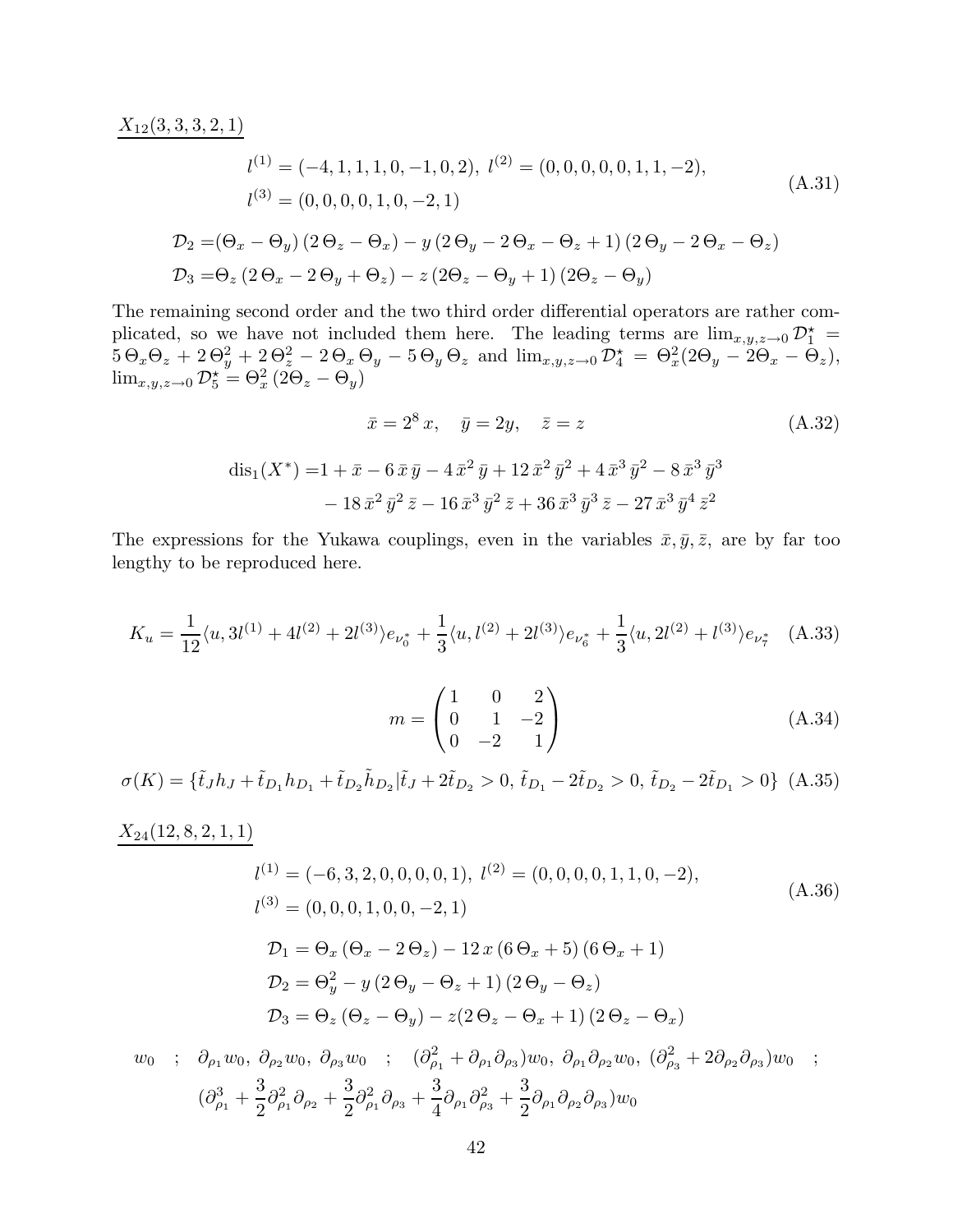$$
\bar{x} = 2^{4}3^{3} x, \quad \bar{y} = 2^{2} y, \quad \bar{z} = 2^{2} z \qquad (A.37)
$$
\n
$$
\text{dis}_{1}(X^{*}) = (1 - \bar{x})^{4} - 2\bar{z}(1 - \bar{x})^{2} + \bar{x}^{4}\bar{z}^{2}(1 - \bar{y})
$$
\n
$$
\tilde{K}^{(3,0,0)} = \frac{1 - \bar{x}}{\bar{x}^{3}}, \quad \tilde{K}^{(2,1,0)} = \frac{1 - 2\bar{x} + \bar{x}^{2} - \bar{x}^{2}\bar{z}}{4\bar{x}^{2}\bar{y}}, \quad \tilde{K}^{(2,0,1)} = -\frac{(1 - \bar{x})^{2}}{\bar{x}^{2}\bar{z}},
$$
\n
$$
\tilde{K}^{(1,2,0)} = \frac{(1 - \bar{x})(1 - 2\bar{x} + \bar{x}^{2} - 2\bar{x}^{2}\bar{z})}{16\bar{x}\bar{y}(\bar{y} - 1)}, \quad \tilde{K}^{(1,1,1)} = \frac{(1 - \bar{x})(1 - 2\bar{x} + \bar{x}^{2} - \bar{x}^{2}\bar{z})}{4\bar{x}\bar{y}\bar{z}},
$$
\n
$$
\tilde{K}^{(1,0,2)} = \frac{(1 - \bar{x})^{3}}{\bar{x}\bar{z}^{2}}, \quad \tilde{K}^{(0,2,1)} = \frac{2(2\bar{x} - 1)\bar{z}(1 - 2\bar{x} + 2\bar{x}^{2} - 2\bar{x}^{2}\bar{z})}{16\bar{y}(1 - 2\bar{z} + \bar{z}^{2} - \bar{y}\bar{z}^{2})},
$$
\n
$$
\tilde{K}^{(0,3,0)} = \frac{(1 - 2\bar{x})\bar{z}((1 - \bar{x})^{2}(1 - \bar{z} - \bar{y}\bar{z}) - \bar{x}^{2}(\bar{z} + \bar{y}\bar{z} - \bar{z}^{2} - 3\bar{y}\bar{z}^{2}))}{64(\bar{y} - 1)\bar{y}^{2}(1 - 2\bar{z} + \bar{z}^{2} - \bar{y}\bar{z}^{2})},
$$
\n
$$
\tilde{K}^{(0,1,2)} = \
$$

$$
m = \begin{pmatrix} 1 & 0 & 1 \\ 0 & 2 & 0 \\ 0 & -1 & -2 \end{pmatrix}
$$
 (A.39)

$$
\sigma(K) = \{ \tilde{t}_J h_J + \tilde{t}_D h_D + \tilde{t}_E h_E \mid \tilde{t}_J + \tilde{t}_E > 0, \tilde{t}_D > 0, \tilde{t}_D + 2\tilde{t}_E < 0 \}
$$
 (A.40)

# A.2. Hypersurfaces in Products of Projective Spaces  $\underline{X_{(3|3)}(111|111)}$

$$
l^{(1)} = (-3, 1, 1, 1, 0, 0, 0) \quad l^{(2)} = (-3, 0, 0, 0, 1, 1, 1) \tag{A.41}
$$

By factorizing  $\mathcal{D}_1 + \mathcal{D}_2 \equiv (\Theta_x + \Theta_y)\mathcal{D}_2^{\star}$  one obtains:

$$
\mathcal{D}_1 = \Theta_x^3 - (3\Theta_x + 3\Theta_y)(3\Theta_x + 3\Theta_y - 1)(3\Theta_x + 3\Theta_y - 2)x
$$
  

$$
\mathcal{D}_2^* = (\Theta_x^2 - \Theta_x\Theta_y + \Theta_y^2) - 3(3\Theta_x + 3\Theta_y - 1)(3\Theta_x + 3\Theta_y - 2)(x+y)
$$

 $w_0$  ;  $\partial_{\rho_1} w_0$ ,  $\partial_{\rho_2} w_0$  ;  $(\partial_{\rho_2}^2 + \partial_{\rho_1} \partial_{\rho_2}) w_0$ ,  $(\partial_{\rho_1}^2 + \partial_{\rho_1} \partial_{\rho_2}) w_0$  ;  $(\partial_{\rho_1}^2 \partial_{\rho_2} + \partial_{\rho_1} \partial_{\rho_2}^2) w_0$ 

$$
\bar{x} = 3^3 x, \quad \bar{y} = 3^3 y
$$
\n
$$
\text{dis}_1(X^*) = 1 - (1 - \bar{x})^3 + (1 - \bar{y})^3 + 3\bar{x}\bar{y}(\bar{x} + \bar{y} + 7)
$$
\n
$$
\tilde{K}^{(3,0)} = \frac{-2 - \bar{x} - \bar{y}}{27\bar{x}^2}, \quad \tilde{K}^{(2,1)} = \frac{\bar{x}(2\bar{x} + \bar{y} - 1) - (1 - \bar{y})^2}{81\bar{x}^2\bar{y}}
$$
\n(A.42)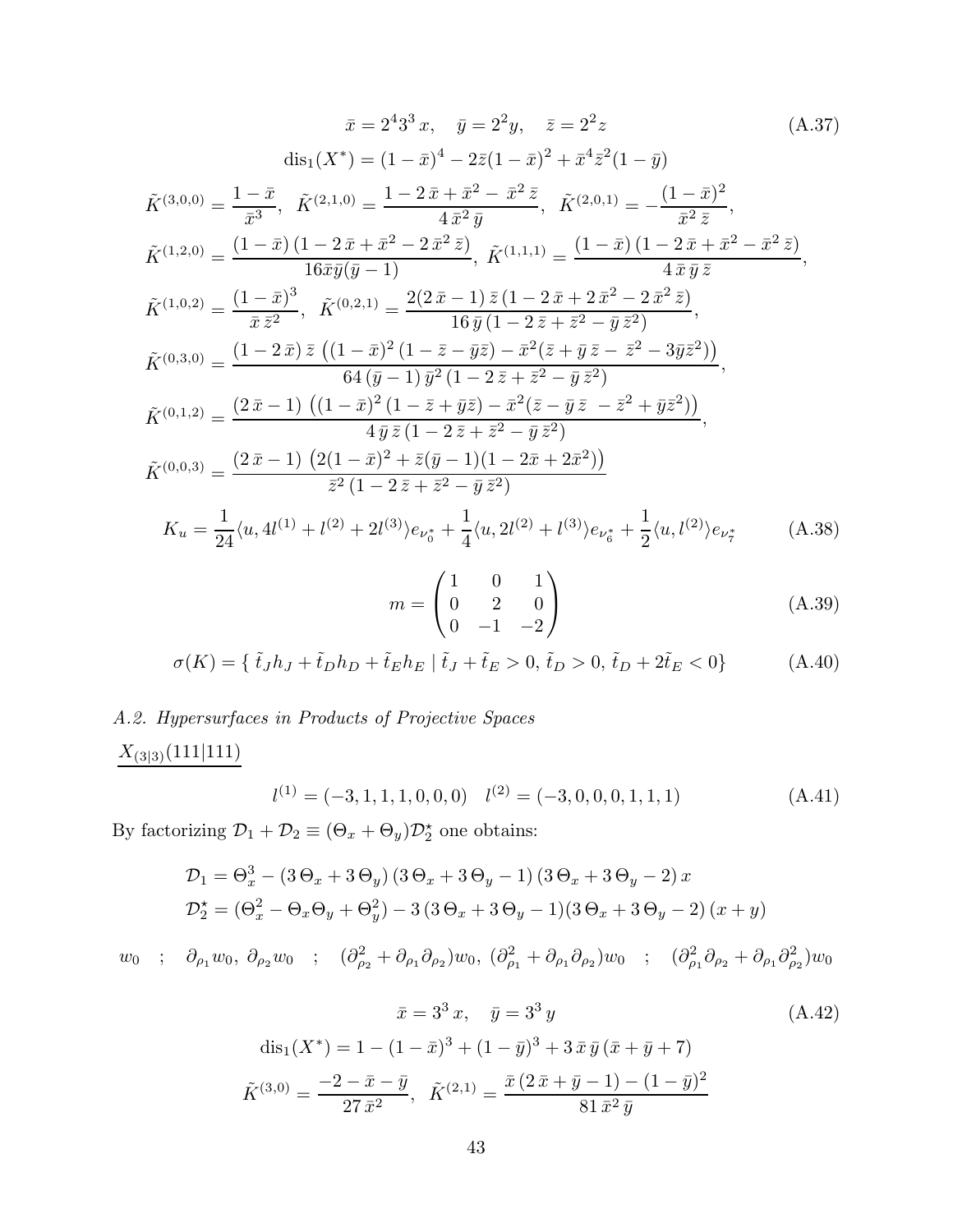For symmetry reasons  $\tilde{K}^{(0,3)}$ ,  $\tilde{K}^{(1,2)}$  are given by the above expressions but with  $\bar{x}$  and  $\bar{y}$ exchanged.

$$
K_u = -\langle u, l^{(1)} \rangle e_{\nu_3^*} - \langle u, l^{(2)} \rangle e_{\nu_6^*}
$$
\n(A.43)

$$
m_{ij} = \delta_{ij} \tag{A.44}
$$

$$
\sigma(K) = \{ \tilde{t}_{J_1} h_{J_1} + \tilde{t}_{J_2} h_{J_2} \mid \tilde{t}_{J_1}, \tilde{t}_{J_2} > 0 \}
$$
\n(A.45)

 $X_{(2|4)}(11|1111)$ 

$$
l^{(1)} = (-2, 1, 1, 0, 0, 0, 0) \quad l^{(2)} = (-4, 0, 0, 1, 1, 1, 1) \tag{A.46}
$$

By factorizing  $\Theta_y^2 \mathcal{D}_1 - 4\mathcal{D}_2 \equiv (\Theta_x + 2\Theta_y)\mathcal{D}_2^{\star}$  one obtains:

$$
\mathcal{D}_{1} = \Theta_{x}^{2} - (4\Theta_{y} + 2\Theta_{x})(4\Theta_{y} + 2\Theta_{x} - 1)x
$$
\n
$$
\mathcal{D}_{2}^{\star} = \Theta_{x}\Theta_{y}^{2} - 2\Theta_{y}^{3} - 2(4\Theta_{y} + 2\Theta_{x} - 1)(\Theta_{y}^{2}x - 4(4\Theta_{y} + 2\Theta_{x} - 2)(4\Theta_{y} + 2\Theta_{x} - 3)y)
$$
\n
$$
w_{0} \; ; \; \partial_{\rho_{1}}w_{0}, \partial_{\rho_{2}}w_{0} \; ; \; \partial_{\rho_{2}}^{2}w_{0}, \partial_{\rho_{1}}\partial_{\rho_{2}}w_{0} \; ; \; (\partial_{\rho_{2}}^{2}\partial_{\rho_{1}} + \frac{1}{6}\partial_{\rho_{2}}^{3})w_{0}
$$
\n
$$
\bar{x} = 2^{2}x, \quad \bar{y} = 2^{8}y
$$
\n
$$
\text{dis}_{1}(X^{*}) = (1 - 2(2\bar{x} + \bar{y}) + 6\bar{x}^{2} + \bar{y}^{2} - 12\bar{x}\bar{y} - 4\bar{x}^{3} - 2\bar{x}^{2}\bar{y} + \bar{x}^{4})
$$
\n
$$
\tilde{K}^{(3,0)} = \frac{\bar{y} - 6\bar{x} - \bar{x}^{2} - 1}{4\bar{x}^{2}}, \quad \tilde{K}^{(2,1)} = \frac{2\bar{x} - \bar{y} + \bar{x}^{2} - 3}{8\bar{x}\bar{y}}
$$
\n
$$
\tilde{K}^{(1,2)} = \frac{(1 + \bar{x})(2\bar{x} + \bar{y} - \bar{x}^{2} - 1)}{16\bar{x}\bar{y}^{2}}, \quad \tilde{K}^{(0,3)} = \frac{3\bar{x} - 3\bar{y} - 3\bar{x}^{2} - \bar{x}\bar{y} + \bar{x}^{3} - 1}{32\bar{y}^{3}}
$$
\n
$$
K_{u} = -\langle u, l^{(1)} \rangle e_{\nu_{2}^{*}} - \langle u, l^{(2)} \rangle e_{\nu_{6}^{*}}
$$
\n(A.48)

$$
m_{ij} = \delta_{ij} \tag{A.49}
$$

$$
\sigma(K) = \{ \tilde{t}_{J_1} h_{J_1} + \tilde{t}_{J_2} h_{J_2} \mid \tilde{t}_{J_1}, \tilde{t}_{J_2} > 0 \}
$$
\n(A.50)

 $X_{\left(2|2|3\right)}(11|11|111)$ 

$$
l^{(1)} = (-2, 1, 1, 0, 0, 0, 0, 0), l^{(2)} = (-2, 0, 0, 1, 1, 0, 0, 0),
$$
  
\n
$$
l^{(3)} = (-3, 0, 0, 0, 0, 1, 1, 1)
$$
\n(A.51)

By factorizing  $16 (\Theta_y \mathcal{D}_1 + \Theta_x \mathcal{D}_2) - 27 \mathcal{D}_3 - 12 \Theta_z (\mathcal{D}_1 + \mathcal{D}_2) \equiv (2\Theta_x + 2\Theta_y + 3\Theta_z)\mathcal{D}_3^{\star}$  one obtains:

$$
\mathcal{D}_1 = \Theta_x^2 - x (2 \Theta_x + 2 \Theta_y + 3 \Theta_z + 1) (2 \Theta_x + 2 \Theta_y + 3 \Theta_z) \n\mathcal{D}_2 = \Theta_y^2 - y (2 \Theta_x + 2 \Theta_y + 3 \Theta_z + 1) (2 \Theta_x + 2 \Theta_y + 3 \Theta_z) \n\mathcal{D}_3^{\star} = 3 \Theta_z (3 \Theta_z - 2 \Theta_x - 2 \Theta_y) + 8 \Theta_x \Theta_y - (3 \Theta_z + 2 \Theta_x + 2 \Theta_y - 1) \n(3^3 z (3 \Theta_z + 2 \Theta_x + 2 \Theta_y + 1) - 4 x (3 \Theta_z - 4 \Theta_y) - 4 y (3 \Theta_z - 4 \Theta_x))
$$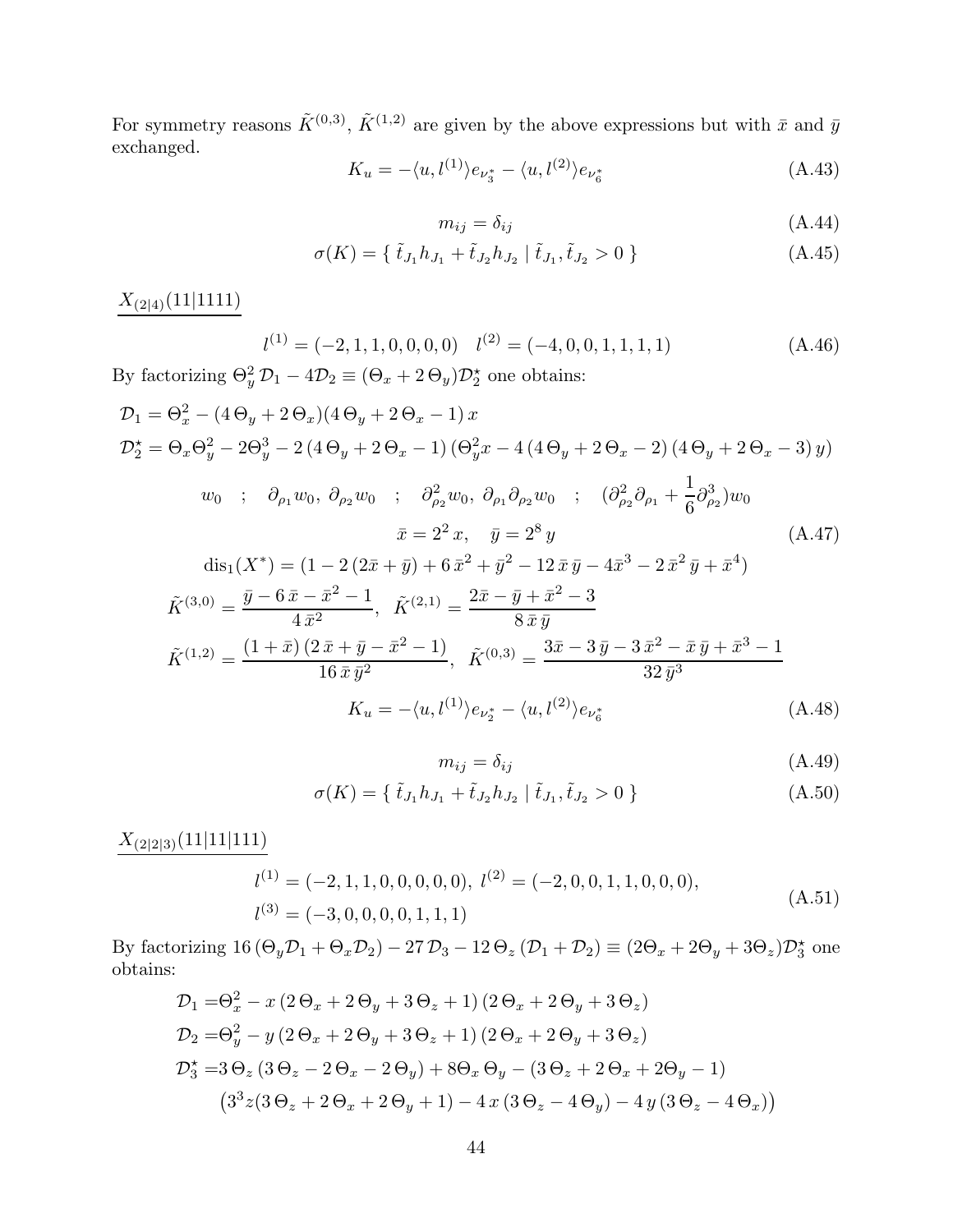$$
w_0 : \partial_{\rho_1} w_0, \, \partial_{\rho_2} w_0, \, \partial_{\rho_3} w_0 \, ; \, (3\partial_{\rho_1} \partial_{\rho_3} + \partial_{\rho_3}^3) w_0, \, (\partial_{\rho_1} \partial_{\rho_3} - \partial_{\rho_2} \partial_{\rho_3}) w_0, \, (\partial_{\rho_2} \partial_{\rho_3} + \frac{4}{3} \partial_{\rho_1} \partial_{\rho_2}) w_0
$$

$$
(\partial_{\rho_1} \partial_{\rho_3}^2 + \partial_{\rho_2} \partial_{\rho_3}^2 + 3\partial_{\rho_1} \partial_{\rho_2} \partial_{\rho_3}) w_0
$$

$$
\bar{x} = 2^2 x, \quad \bar{y} = 2^2 y, \quad \bar{z} = 3^3 z \tag{A.52}
$$

$$
dis_{1}(X^{*}) = 1 - 6\bar{x} + 15\bar{x}^{2} - 20\bar{x}^{3} + 15\bar{x}^{4} - 6\bar{x}^{5} + \bar{x}^{6} - 6\bar{y} + 18\bar{x}\bar{y} - 12\bar{x}^{2}\bar{y}
$$
  
\n
$$
- 12\bar{x}^{3}\bar{y} + 18\bar{x}^{4}\bar{y} - 6\bar{x}^{5}\bar{y} + 15\bar{y}^{2} - 12\bar{x}\bar{y}^{2} - 6\bar{x}^{2}\bar{y}^{2}
$$
  
\n
$$
- 12\bar{x}^{3}\bar{y}^{2} + 15\bar{x}^{4}\bar{y}^{2} - 20\bar{y}^{3} - 12\bar{x}\bar{y}^{3} - 12\bar{x}^{2}\bar{y}^{3} - 20\bar{x}^{3}\bar{y}^{3}
$$
  
\n
$$
+ 15\bar{y}^{4} + 18\bar{x}\bar{y}^{4} + 15\bar{x}^{2}\bar{y}^{4} - 6\bar{y}^{5} - 6\bar{x}\bar{y}^{5} + \bar{y}^{6} - 4\bar{z} + 24\bar{x}^{2}\bar{z}
$$
  
\n
$$
- 32\bar{x}^{3}\bar{z} + 12\bar{x}^{4}\bar{z} - 144\bar{x}\bar{y}\bar{z} + 96\bar{x}^{2}\bar{y}\bar{z} + 48\bar{x}^{3}\bar{y}\bar{z} + 24\bar{y}^{2}\bar{z}
$$
  
\n
$$
+ 96\bar{x}\bar{y}^{2}\bar{z} - 120\bar{x}^{2}\bar{y}^{2}\bar{z} - 32\bar{y}^{3}\bar{z} + 48\bar{x}\bar{y}^{3}\bar{z} + 12\bar{y}^{4}\bar{z} + 6\bar{z}^{2} + 18\bar{x}\bar{z}^{2}
$$
  
\n
$$
+ 42\bar{x}^{2}\bar{z}^{2} - 2\bar{x}^{3}\bar{z}^{2} + 18\bar{y}\bar{z}^{2} - 36\bar{x}\bar{y}\bar{z}^{2} - 30\bar{x}^{2
$$

The expressions for the Yukawa couplings, even in the variables  $\bar{x}, \bar{y}, \bar{z}$ , are too lengthy to be reproduced here.

$$
K_u = -\langle u, l^{(1)} \rangle e_{\nu_2^*} - \langle u, l^{(2)} \rangle e_{\nu_4^*} - \langle u, l^{(3)} \rangle e_{\nu_7^*}
$$
(A.53)

$$
m_{ij} = \delta_{ij} \tag{A.54}
$$

$$
\sigma(K) = \{ \tilde{t}_{J_1} h_{J_1} + \tilde{t}_{J_2} h_{J_2} + \tilde{t}_{J_3} h_{J_3} \mid \tilde{t}_{J_1}, \tilde{t}_{J_2}, \tilde{t}_{J_3} > 0 \}
$$
 (A.55)

 $X_{(2|2|2|2)}(11|11|11|11)$ 

$$
l^{(1)} = (-2, 1, 1, 0, 0, 0, 0, 0, 0), l^{(2)} = (-2, 0, 0, 1, 1, 0, 0, 0, 0),
$$
  
\n
$$
l^{(3)} = (-2, 0, 0, 0, 0, 1, 1, 0, 0), l^{(4)} = (-2, 0, 0, 0, 0, 0, 0, 1, 1)
$$
\n(A.56)

By factorizing  $(D_1 - D_2)(\Theta_3 - \Theta_4) + (D_3 - D_4)(\Theta_1 - \Theta_2) = (\Theta_1 + \Theta_2 + \Theta_3 + \Theta_4)\mathcal{D}_5^{\star}$  we define  $\mathcal{D}_5^{\star}$  and similarly, by exchanging in the above equation the indices  $2 \leftrightarrow 3$ ,  $\mathcal{D}_6^{\star}$ , s.t. the system reads

$$
\mathcal{D}_{i} = \Theta_{i}^{2} - x_{i} (2 \Theta_{1} + 2 \Theta_{2} + 2 \Theta_{3} + 2 \Theta_{4} + 1) (2 \Theta_{1} + 2 \Theta_{2} + 2 \Theta_{3} + 2 \Theta_{4}), \text{ for } i = 1, 2, 3, 4
$$
  
\n
$$
\mathcal{D}_{5}^{\star} = (\Theta_{1} - \Theta_{2}) (\Theta_{3} - \Theta_{4}) + 2 (2 \Theta_{1} + 2 \Theta_{2} + 2 \Theta_{3} + 2 \Theta_{4} - 1)
$$
  
\n
$$
\cdot (x_{1} (\Theta_{4} - \Theta_{3}) + x_{2} (\Theta_{3} - \Theta_{4}) + x_{3} (\Theta_{2} - \Theta_{1}) + x_{4} (\Theta_{1} - \Theta_{2}))
$$
  
\n
$$
\mathcal{D}_{6}^{\star} = (\Theta_{1} - \Theta_{3}) (\Theta_{2} - \Theta_{4}) + 2 (2 \Theta_{1} + 2 \Theta_{3} + 2 \Theta_{2} + 2 \Theta_{4} - 1)
$$
  
\n
$$
\cdot (x_{1} (\Theta_{4} - \Theta_{2}) + x_{2} (\Theta_{2} - \Theta_{4}) + x_{3} (\Theta_{3} - \Theta_{1}) + x_{4} (\Theta_{1} - \Theta_{3}))
$$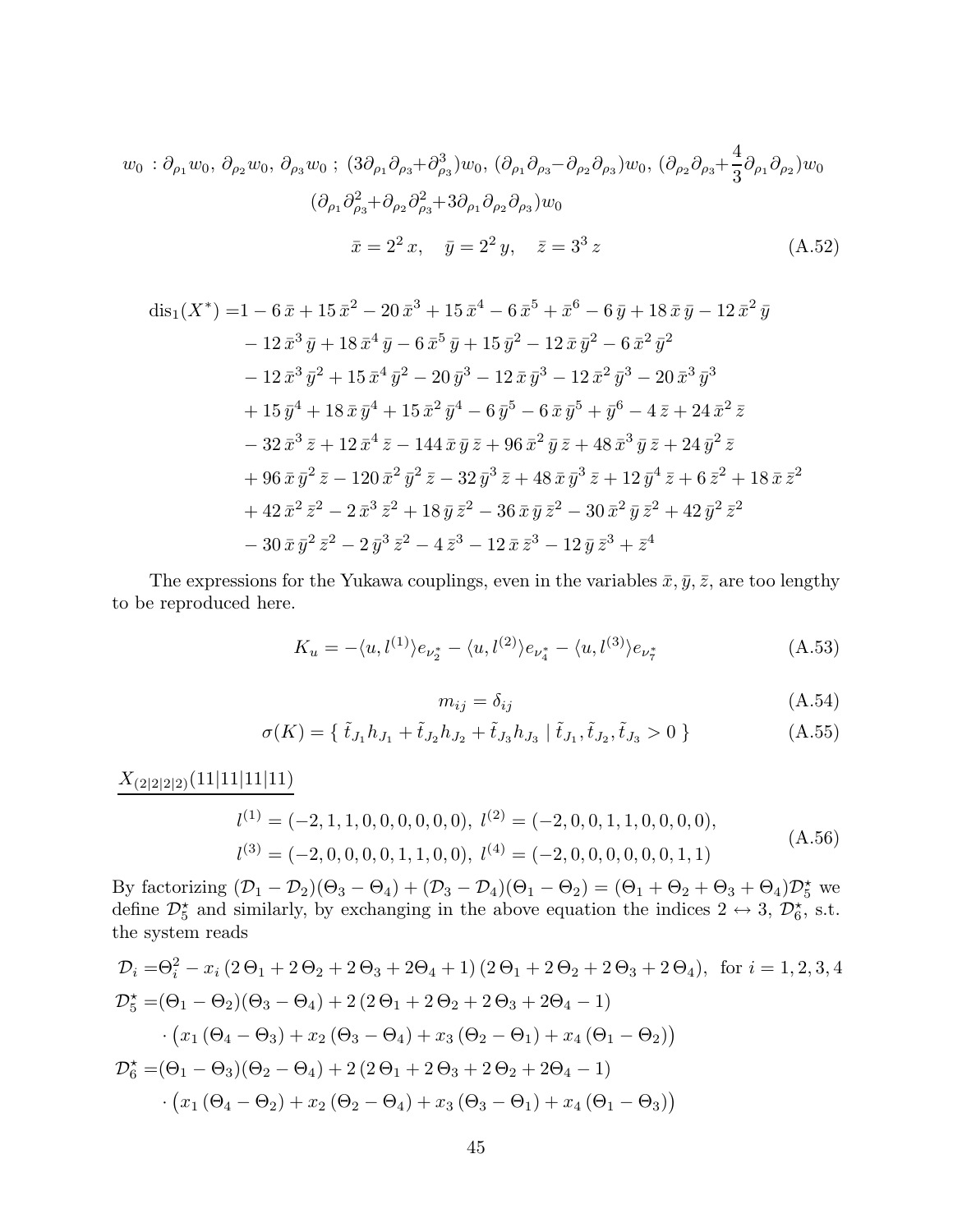$w_0$  ;

$$
\partial_{\rho_1} w_0, \partial_{\rho_2} w_0, \partial_{\rho_3} w_0, \partial_{\rho_4} w_0 ;
$$
  
\n
$$
(\partial_{\rho_1} \partial_{\rho_2} - \partial_{\rho_3} \partial_{\rho_4}) w_0, (\partial_{\rho_1} \partial_{\rho_3} - \partial_{\rho_2} \partial_{\rho_4}) w_0, (\partial_{\rho_1} \partial_{\rho_4} - \partial_{\rho_2} \partial_{\rho_3}) w_0, (\partial_{\rho_1} \partial_{\rho_2} + \partial_{\rho_2} \partial_{\rho_3} + \partial_{\rho_1} \partial_{\rho_4}) w_0 ;
$$
  
\n
$$
(\partial_{\rho_1} \partial_{\rho_2} \partial_{\rho_3} + \partial_{\rho_1} \partial_{\rho_2} \partial_{\rho_4} + \partial_{\rho_1} \partial_{\rho_3} \partial_{\rho_4} + \partial_{\rho_2} \partial_{\rho_3} \partial_{\rho_4}) w_0.
$$
  
\n
$$
K_u = -\langle u, l^{(1)} \rangle e_{\nu_2^*} - \langle u, l^{(2)} \rangle e_{\nu_4^*} - \langle u, l^{(3)} \rangle e_{\nu_6^*} - \langle u, l^{(4)} \rangle e_{\nu_8^*}
$$
 (A.57)

$$
m_{ij} = \delta_{ij} \tag{A.58}
$$

$$
\sigma(K) = \{ \tilde{t}_{J_1} h_{J_1} + \tilde{t}_{J_2} h_{J_2} + \tilde{t}_{J_3} h_{J_3} + \tilde{t}_{J_4} h_{J_4} \mid \tilde{t}_{J_1}, \tilde{t}_{J_2}, \tilde{t}_{J_3}, \tilde{t}_{J_4} > 0 \}
$$
\n(A.59)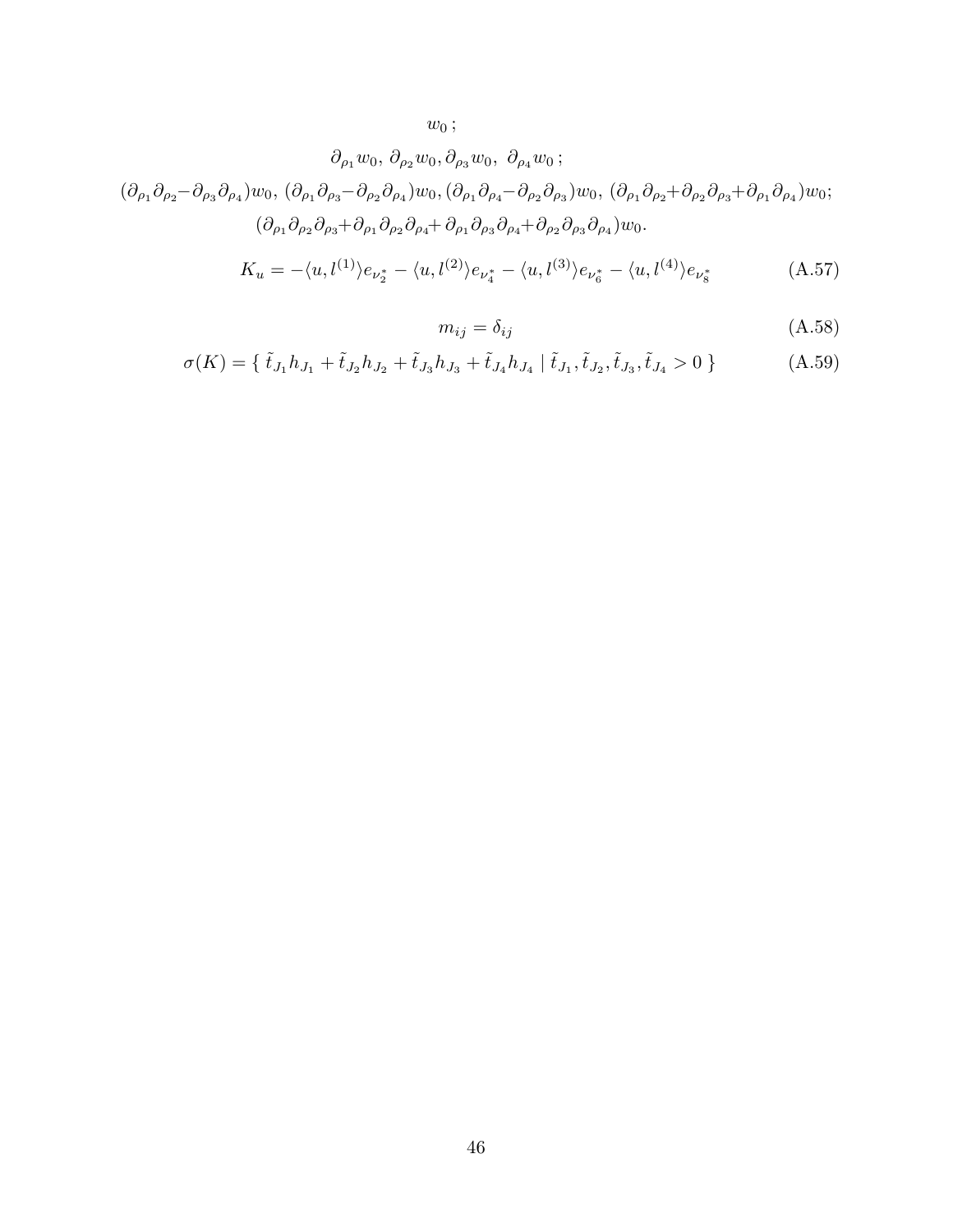## Appendix B. Topolocical Invariants  $N({n_i})$

Here we append the tables for the first few topological invariants  $N({n_i})$  for the discussed cases. In the first column of the tables we list the degree. The first entry is always the degree with respect to  $h_J$ , the others with respect to  $h_D$  or  $h_E$ . In the second column we list the non-zero invariants within the indicated range of degrees.

## B.1. Hypersurfaces in  $\mathbb{P}^4(\vec{w})$

## $X_8(2, 2, 2, 1, 1)$

From the relation between the basis  $t_i$  and  $\tilde{t}_i$  in term of the matrix m listed in appendix A, we find that the degrees are of the form  $(n, m) = (p, p - 2q)$  with  $p, q = 0, 1, 2, \ldots$  We find non-zero invariants only for integers  $(n, m)$  within the wedge  $n \geq |m|$ ,  $n+m$  even, and in addition at  $(n, m) = (0, -2)$ . We also observe the symmetry  $N(n, m) = N(n, -m)$  for  $n > 0$  and only list the former.

Below we list the topological invariants for  $p + q \leq 10$ .

| $(0,-2)$ | $\overline{4}$ | (6,0)   | 212132862927264     |
|----------|----------------|---------|---------------------|
|          |                | (6,2)   | 95728361673920      |
|          |                | (6,4)   | 7117563990784       |
| (1,1)    | 640            | (6,6)   | 24945542832         |
| (2,0)    | 72224          | (7,1)   | 64241083351008256   |
| (2,2)    | 10032          | (7,3)   | 15566217930449920   |
| (3,1)    | 7539200        | (7,5)   | 673634867584000     |
| (3,3)    | 288384         | (7,7)   | 1357991852672       |
| (4,0)    | 2346819520     | (8,4)   | 2320662847106724608 |
| (4,2)    | 757561520      | (8,6)   | 63044114100112216   |
| (4,4)    | 10979984       | (8,8)   | 78313183960464      |
| (5,1)    | 520834042880   | (9,7)   | 5847130694264207232 |
| (5,3)    | 74132328704    | (9,9)   | 4721475965186688    |
| (5,5)    | 495269504      | (10,10) | 294890295345814704  |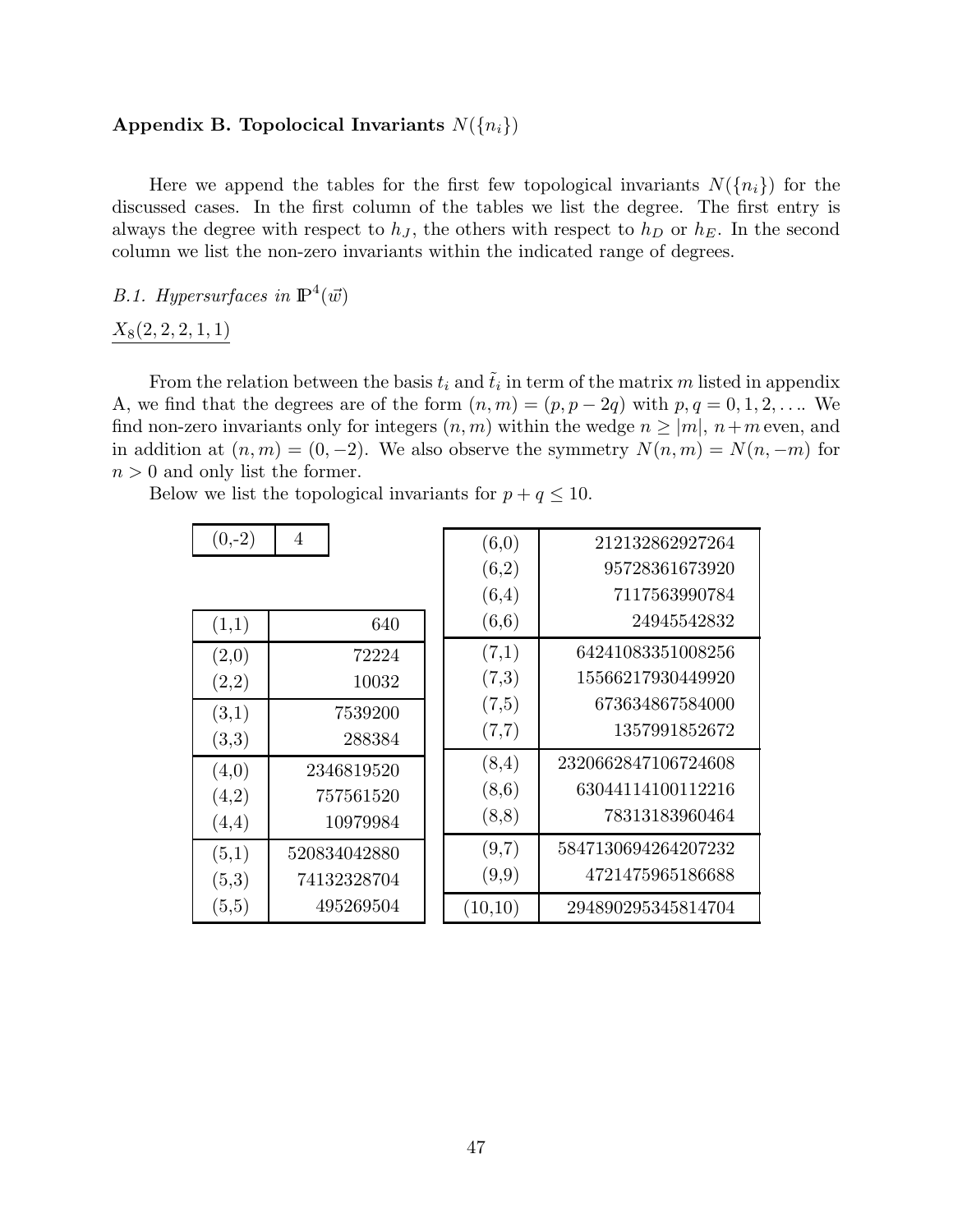## $X_{12}(6, 2, 2, 1, 1)$

From the relation between the basis  $t_i$  and  $\tilde{t}_i$  in term of the matrix m we find, as in the perevious model, that the degrees are of the form  $(n, m) = (p, p-2q)$  with  $p, q = 0, 1, 2, \ldots$ and non-zero topological invariants at the same points as indicated there. Also, for  $n > 0$ the symmetry  $N(n, m) = N(n, -m)$  is again present. We list the non-zero topological invariants again for  $p + q \le 10$  and  $n \ge 0$ 

| $(0,-2)$ | $\overline{2}$   | (6,0)   | 11889148171148384976       |
|----------|------------------|---------|----------------------------|
|          |                  | (6,2)   | 5143228729806654496        |
|          |                  | (6,4)   | 331025557765003648         |
| (1,1)    | 2496             | (6,6)   | 805628041231176            |
| (2,0)    | 1941264          | (7,1)   | 24234353788301851080192    |
| (2,2)    | 223752           | (7,3)   | 5458385566105678112256     |
| (3,1)    | 1327392512       | (7,5)   | 199399229066445715968      |
| (3,3)    | 38637504         | (7,7)   | 274856132550917568         |
| (4,0)    | 2859010142112    | (8,4)   | 5277289545342729071440512  |
| (4,2)    | 861202986072     | (8,6)   | 118539665598574460315052   |
| (4,4)    | 9100224984       | (8,8)   | 99463554195314072664       |
| (5,1)    | 4247105405354496 | (9,7)   | 69737063786422755330975040 |
| (5,3)    | 540194037151104  | (9,9)   | 37661114774628567806400    |
| (5,5)    | 2557481027520    | (10,10) | 14781417466703131474388040 |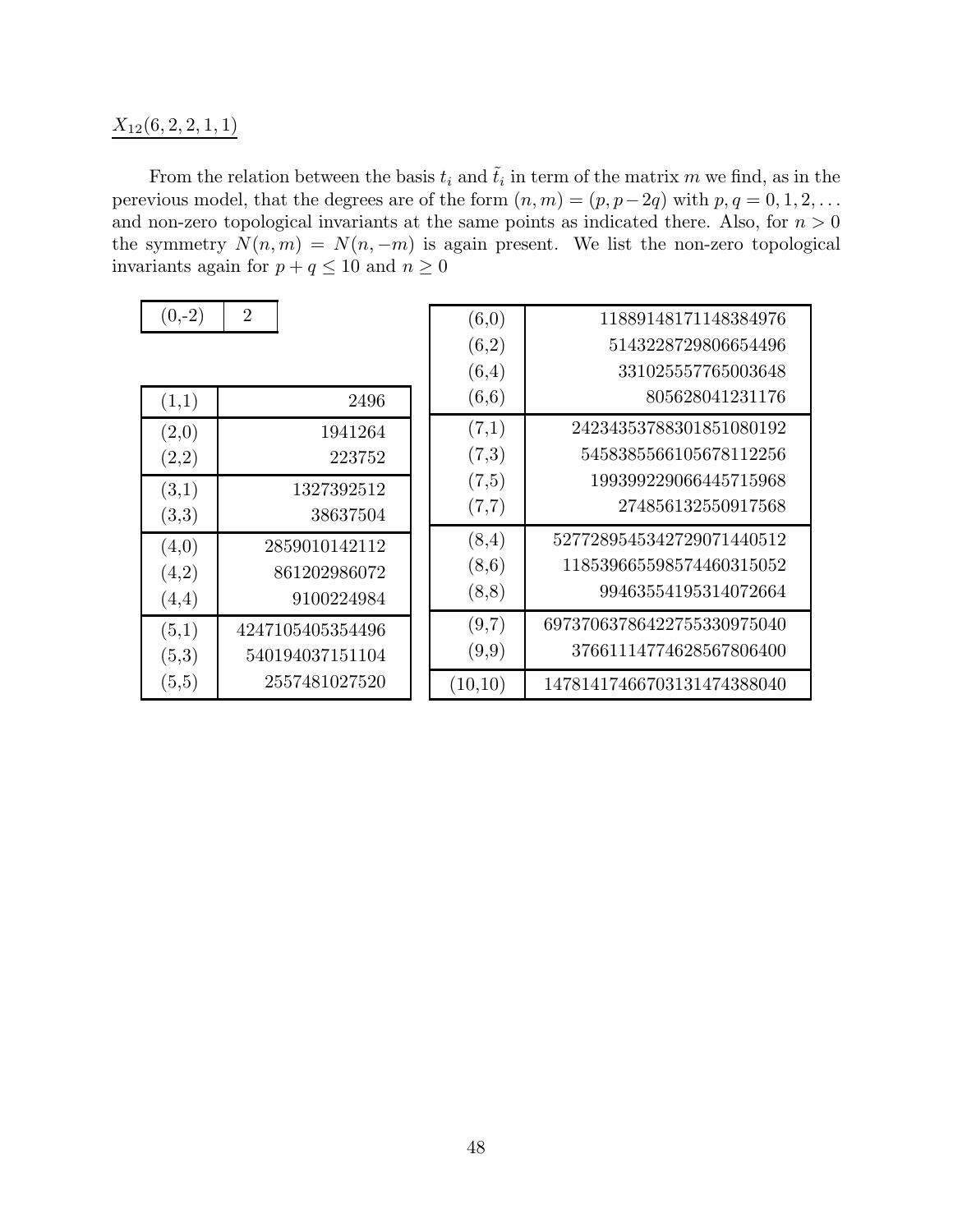## $X_{12}(4,3,2,2,1)$

The degrees are of the form  $(n, m) = (p, 3p - 2q)$  with  $p, q = 0, 1, 2, \ldots$ . Here we find non-zero topological invariants only for integers  $(n, m)$  within the cone generated by  $(1, \pm 3)$  and, as in the previous two cases at  $(n, m) = (0, -2)$ . Again, there is the symmetry  $N(n, m) = N(n, -m)$  for  $n > 0$ . We give the topological invariants for  $p + q \leq 8$ .

г

| $(0,-2)$ |  |
|----------|--|
|----------|--|

| (1,1)  | 7524            |  |
|--------|-----------------|--|
| (1,3)  | 252             |  |
| (2,0)  | 16761816        |  |
| (2,2)  | 5549652         |  |
| (2,4)  | 30780           |  |
| (2,6)  | $-9252$         |  |
| (3,1)  | 56089743576     |  |
| (3,3)  | 10810105020     |  |
| (3,5)  | 45622680        |  |
| (3,7)  | $-4042560$      |  |
| (3,9)  | 848628          |  |
| (4,0)  | 427990123181952 |  |
| (4,2)  | 230227010969940 |  |
| (4,4)  | 31014597012048  |  |
| (4,6)  | 107939555010    |  |
| (4,8)  | -6771588480     |  |
| (4,10) | 691458930       |  |
| (4,12) | $-114265008$    |  |

| (5,5)   | 110242870186236480      |
|---------|-------------------------|
| (5,7)   | 348378053579208         |
| (5,9)   | -16730951255208         |
| (5,11)  | 1299988453932           |
| (5,13)  | -138387180672           |
| (5,15)  | 18958064400             |
| (6,10)  | -53592759845826120      |
| (6,12)  | 3355331493727332        |
| (6,14)  | -288990002251968        |
| (6,16)  | 30631007909100          |
| (6,18)  | -3589587111852          |
| (7,15)  | -778844028150225792     |
| (7,17)  | 70367764763518200       |
| (7,19)  | -7266706161056640       |
| (7,21)  | 744530011302420         |
| (8,20)  | -18212970597635246400   |
| (8,22)  | 1813077653699325510     |
| (8,24)  | -165076694998001856     |
| (9,25)  | -470012260531104088320  |
| (9,27)  | 38512679141944848024    |
| (10,30) | -9353163584375938364400 |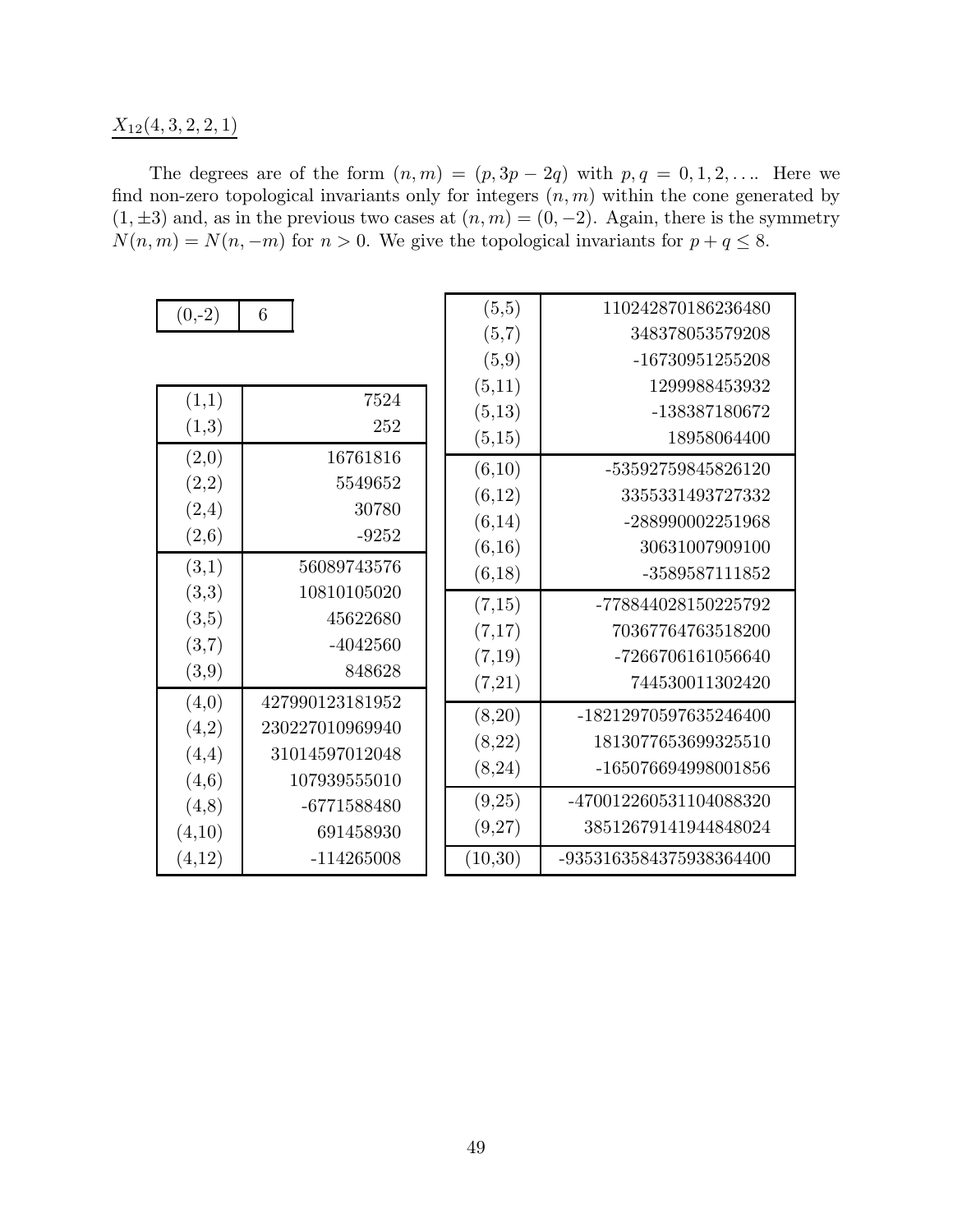$X_{14}(7, 2, 2, 2, 1)$ 

The degrees are of the form  $(n, m) = (p, 7p - 2q)$  with  $p, q = 0, 1, 2, \ldots$  Here we find non-zero topological invariants only for integers  $(n, m)$  within the cone generated by  $(1, \pm 7)$  and, as in the previous two cases at  $(n, m) = (0, -2)$ . Again, there is the symmetry  $N(n, m) = N(n, -m)$  for  $n > 0$ . We give the topological invariants for  $p + q \le 10$ .

|          |              | (4,16)   | $-652580600$  |
|----------|--------------|----------|---------------|
|          |              | (4,18)   | 109228644     |
|          |              | (4,20)   | $-15811488$   |
|          |              | (4,22)   | 1841868       |
|          |              | (4,24)   | $-154280$     |
|          |              | (4,26)   | 8008          |
| $(0,-2)$ | 28           | (4,28)   | $-192$        |
|          |              | (5,25)   | $-2613976470$ |
|          |              | (5,27)   | 315166313     |
| (1,1)    | 14427        | (5,29)   | $-29721888$   |
| (1,3)    | 378          | (5,31)   | 2006914       |
| (1,5)    | $-56$        | (5, 33)  | $-85064$      |
| (1,7)    | 3            | (5,35)   | 1695          |
| (2,0)    | 68588248     | (6,34)   | $-6314199584$ |
| (2,2)    | 29683962     | (6,36)   | 496850760     |
| (2,4)    | 500724       | (6, 38)  | $-28067200$   |
| (2, 6)   | $-69804$     | (6, 40)  | 1004360       |
| (2,8)    | 9828         | (6, 42)  | $-17064$      |
| (2,10)   | $-1512$      | (7, 43)  | $-8479946160$ |
| (2,12)   | 140          | (7, 45)  | 411525674     |
| (2, 14)  | $-6$         | (7, 47)  | $-12736640$   |
| (3,7)    | $-258721916$ | (7, 49)  | 188454        |
| (3,9)    | 27877878     |          | $-6238001000$ |
| (3,11)   | -5083092     | (8,52)   | 170052708     |
| (3,13)   | 837900       | (8,54)   |               |
| (3,15)   | $-122472$    | (8, 56)  | $-2228160$    |
| (3,17)   | 13426        | (9,61)   | $-2360463560$ |
| (3,19)   | $-896$       | (9,63)   | 27748899      |
| (3,21)   | 27           | (10, 70) | $-360012150$  |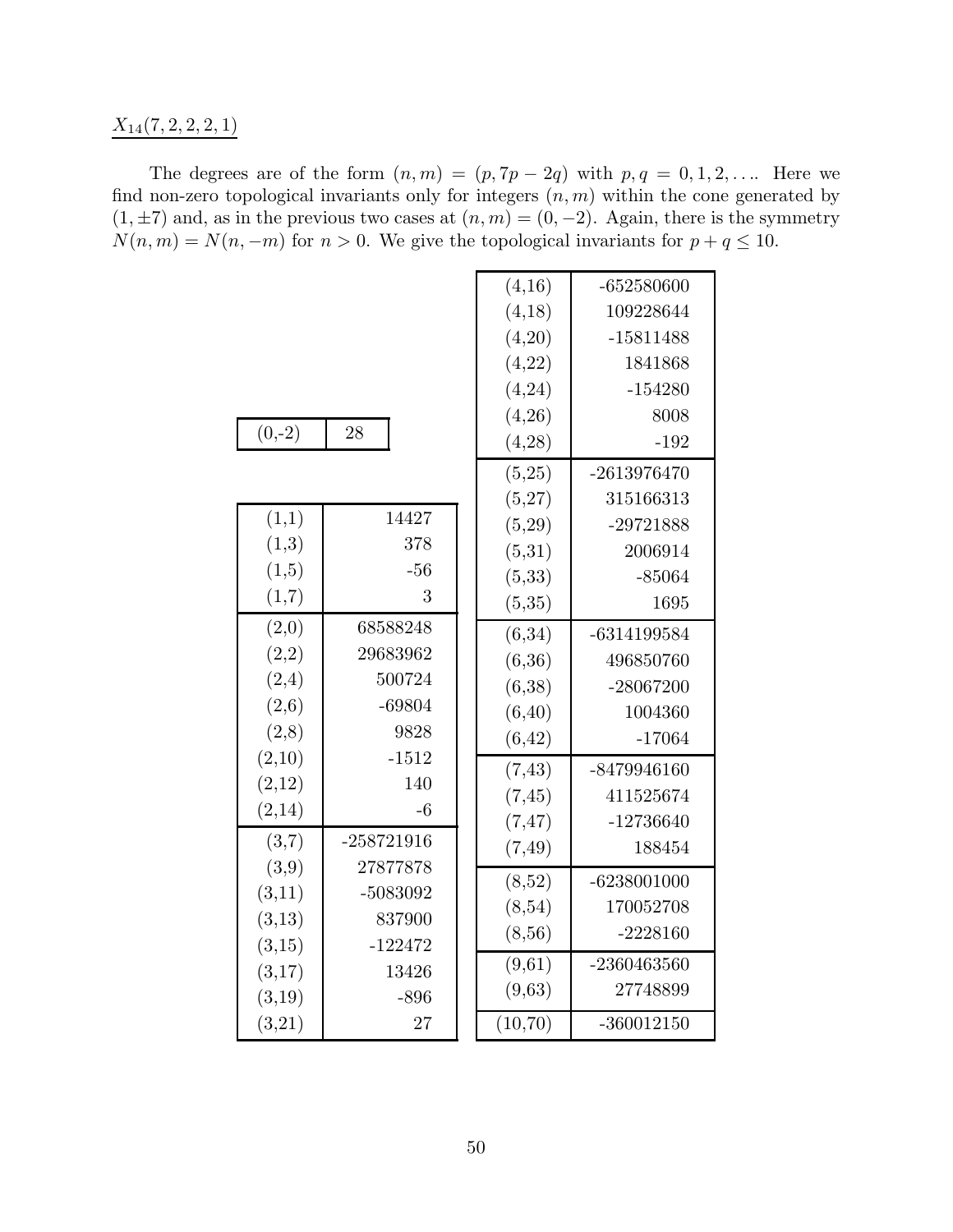## $X_{18}(9,6,1,1,1)$

From the relation between the basis  $t_i$  and  $\tilde{t}_i$  in term of the matrix m we now find  $(n, m) = (p, p - 3q)$  with  $p, q = 0, 1, 2, \ldots$  We find non-zero topological invariants on all of these points. Below are our results for  $p + q \leq 6$ .

| (1,1)    | 540                 |          |              |           |            |
|----------|---------------------|----------|--------------|-----------|------------|
| (2,2)    | 540                 | $(0,-6)$ | $-6$         |           |            |
| ٠        | ٠<br>$\ddot{\cdot}$ | $(1,-5)$ | 2700         |           |            |
| (6, 6)   | 540                 | $(2,-4)$ | $-574560$    |           |            |
| $(0,-3)$ | 3                   | $(3,-3)$ | 74810520     | $(0,-12)$ | $-192$     |
| $(1,-2)$ | $-1080$             | $(4,-2)$ | -49933059660 | $(1,-11)$ | 154440     |
| $(2,-1)$ | 143370              | $(0,-9)$ | 27           | $(2,-10)$ | -57879900  |
| (3,0)    | 204071184           | $(1,-8)$ | $-17280$     | $(0,-15)$ | 1695       |
| (4,1)    | 21772947555         | $(2,-7)$ | 5051970      | $(1,-14)$ | $-1640520$ |
| (5,2)    | 1076518252152       | $(3,-6)$ | $-913383000$ | $(0,-18)$ | $-17064$   |

 $X_{12}(6,3,1,1,1)$ 

From the relation between the basis  $t_i$  and  $\tilde{t}_i$  in term of the matrix m we now find  $(n, m) = (p, p - 3q)$  with  $p, q = 0, 1, 2, \ldots$  We find non-zero topological invariants on all of these points. Below are our results for  $p+q\leq 6.$ 

| (1,1)    | 216       |          |             |           |            |
|----------|-----------|----------|-------------|-----------|------------|
| (2,2)    | 324       |          |             |           |            |
| (3,3)    | 216       |          |             |           |            |
| (4,4)    | 324       | $(0,-6)$ | $-12$       |           |            |
| (5,5)    | 216       | $(1,-5)$ | 1080        |           |            |
| (6, 6)   | 324       | $(2,-4)$ | $-41688$    |           |            |
| $(0,-3)$ | 6         | $(3,-3)$ | 810864      | $(0,-12)$ | $-384$     |
| $(1,-2)$ | $-432$    | $(4,-2)$ | $-61138584$ | $(1,-11)$ | 61776      |
| $(2,-1)$ | 10260     | $(0,-9)$ | 54          | $(2,-10)$ | $-4411260$ |
| (3,0)    | 1233312   | $(1,-8)$ | $-6912$     | $(0,-15)$ | 3390       |
| (4,1)    | 26837190  | $(2,-7)$ | 378756      | $(1,-14)$ | $-656208$  |
| (5,2)    | 368683056 | $(3,-6)$ | $-11514096$ | $(0,-18)$ | $-34128$   |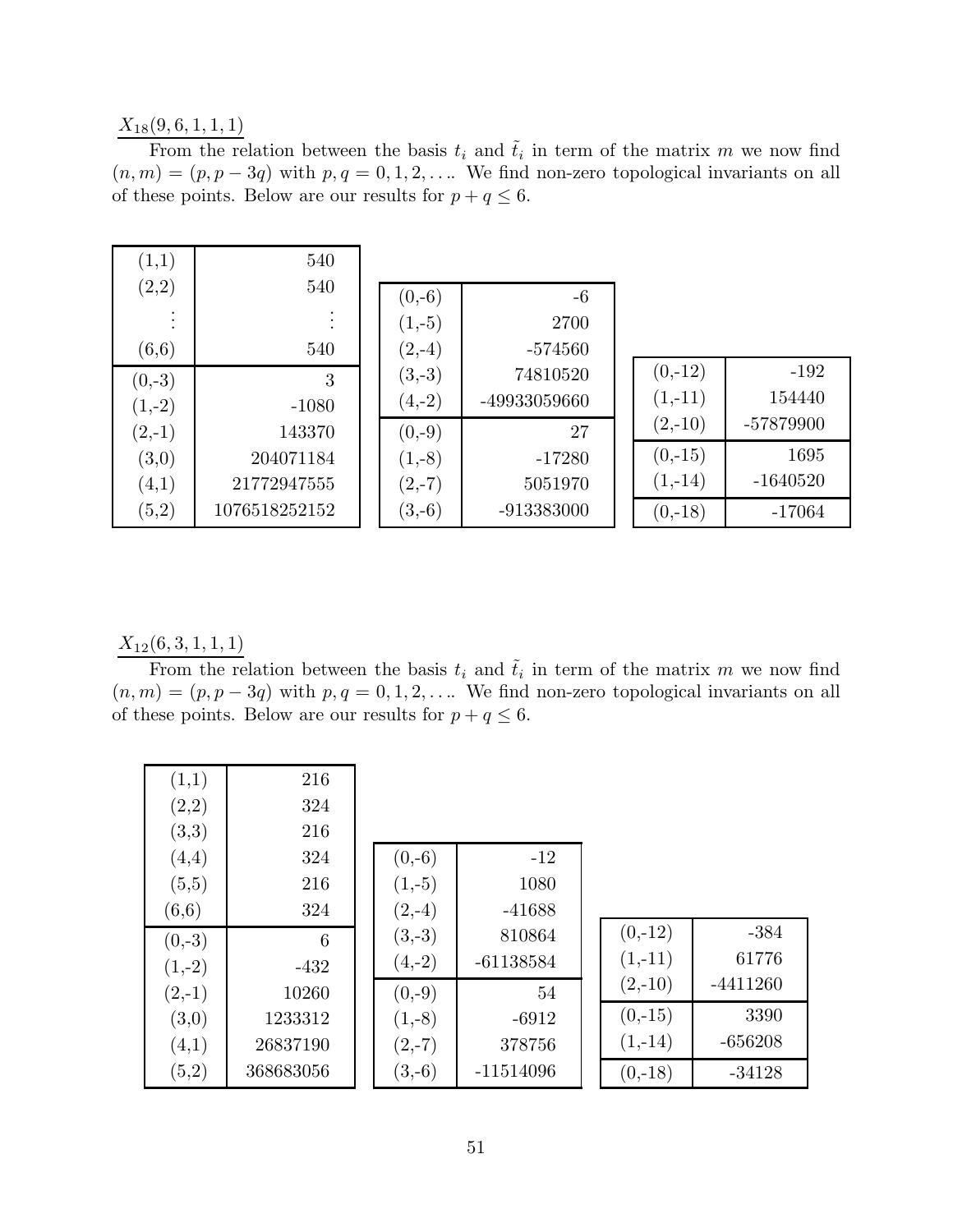## $X_{12}(3, 3, 3, 2, 1)$

|                         |  |  | The degrees are $(n, m-2p, 2n-2m+p)$ , $n, m, p = 0, 1, 2, $ For $n + m + p \le 6$ , the |  |  |
|-------------------------|--|--|------------------------------------------------------------------------------------------|--|--|
| non-zero invariants are |  |  |                                                                                          |  |  |

|                                            |                    |                   | $(1,-1,1)$ | $-296$  |
|--------------------------------------------|--------------------|-------------------|------------|---------|
|                                            | (1,0,2)            | $-28$             | $(2,-1,3)$ | 276     |
| $\mathcal{D}_{\mathcal{L}}$<br>$(0,-1,-1)$ | (2,0,4)<br>(3,0,6) | $-129$<br>$-1620$ | $(3-1,5)$  | 4544    |
| $(0,1,-2)$<br>$\overline{2}$               | (4,0,8)            | $-29216$          | (2,1,2)    | 276     |
| $(0,-2,1)$<br>$\overline{2}$               | (5,0,10)           | $-651920$         | (3,1,4)    | 4544    |
| $(1,-2,0)$<br>$-28$                        | $(1,2,-2)$         | $-28$             | (4,1,6)    | 100134  |
| $(1,0,-1)$<br>$-296$                       | (1,1,0)            | $-296$            | $(2,3,-2)$ | 276     |
| (2,0,1)<br>32272                           | (2,2,0)            | 4646              | (3,2,2)    | $-7720$ |

## $X_{24}(12,8,2,1,1)$

The non-zero topological invariants, whose degree is of the general form  $(n, 2m-p, n-p)$ 2p) where  $n, m, p = 0, 1, 2, \ldots$  In the range  $n + m + p \leq 6$  we find them to be

|              |       | $(1,-1,-1)$ | 480       |
|--------------|-------|-------------|-----------|
| $(0,-3,-10)$ | $-10$ | $(2,-2,-2)$ | 480       |
| $(0,-2,-8)$  | $-8$  | $(3,-3,-3)$ | 480       |
| $(0,-1,-6)$  | $-6$  | (1,0,1)     | 480       |
| $(0,-1,-2)$  | $-2$  |             |           |
| $(0,0,-4)$   | $-4$  | (6,0,6)     | 480       |
| $(0,0,-8)$   | $-32$ | $(1,0,-3)$  | 1440      |
| $(0,1,-6)$   | $-6$  | $(1,1,-5)$  | 2400      |
| $(0,1,-2)$   | $-2$  | $(1,1,-1)$  | 480       |
| $(1,-2,-7)$  | 3360  | $(2,2,-2)$  | 480       |
| $(1,-1,-5)$  | 2400  | $(2,-1,-4)$ | $-452160$ |

| $(2,-1,0)$  | 282888     |
|-------------|------------|
| $(4,-2,0)$  | 8606976768 |
| (2,1,0)     | 282888     |
| $(3,-2,-1)$ | 17058560   |
| $(3,-1,1)$  | 17058560   |
| $(3,0,-1)$  | 51516800   |
| (3,1,1)     | 17058560   |
| $(4,-1,2)$  | 477516780  |
| (4,1,2)     | 477516780  |
| $(5,-1,3)$  | 8606976768 |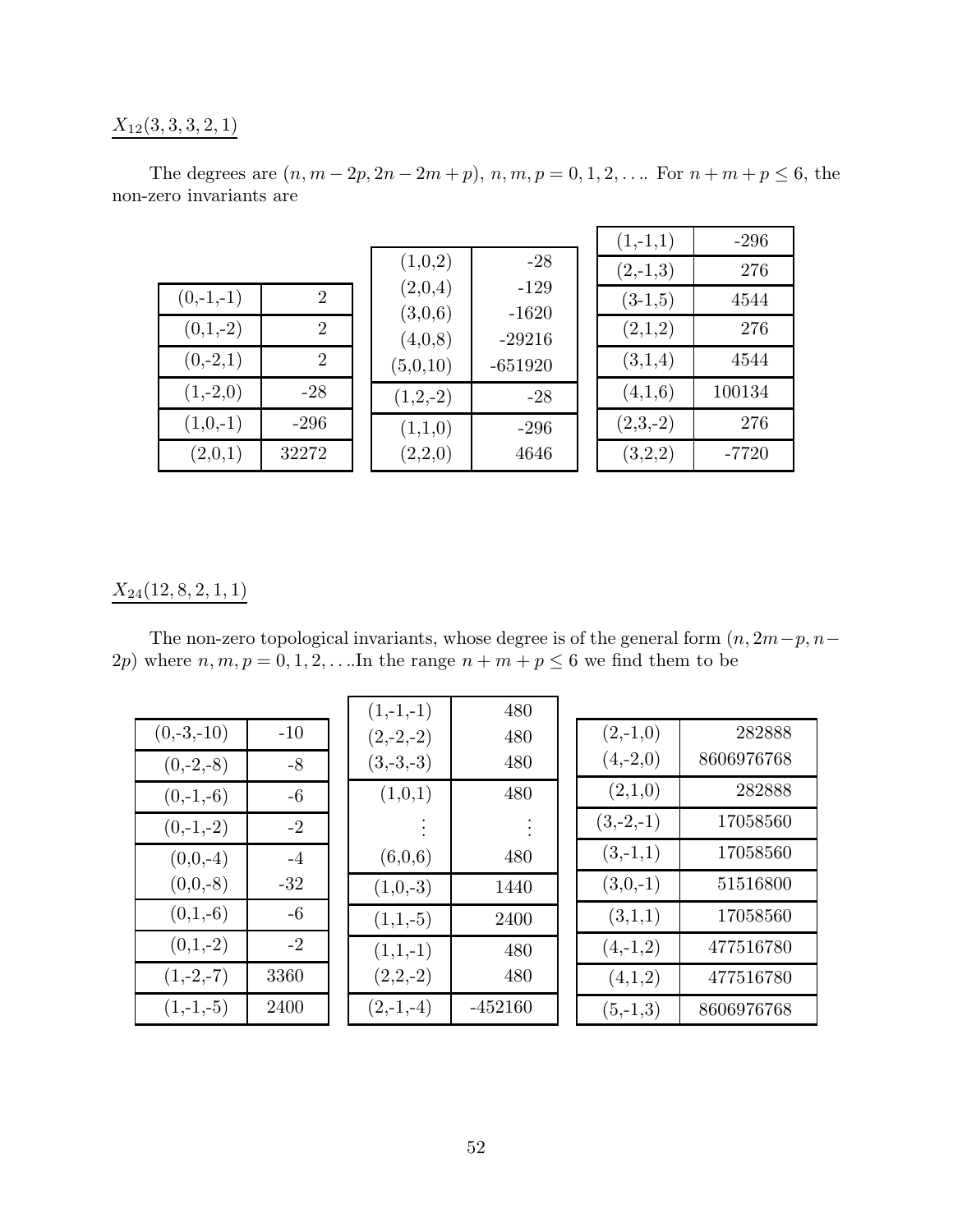## B.2. Hypersurfaces in products of ordinary projective spaces

## $X_{\left(3|3\right)} (1,1,1|1,1,1)$

Due to the symmetry under exchange of  $J_1$  and  $J_2$ , we list only the curves of bi-degree  $(n_{J_1}, n_{J_2})$  with  $n_{J_1} \leq n_{J_2}$ . The table is for  $n_{J_1} + n_{J_2} \leq 10$ .

(1,4) 11375073

69962130 (1,6) 368240958 1718160174

(1,8) 7278346935

28465369704

(2,4) 12289326723

(2,3) 516953097

(2,5) 206210244204

(2,7) 28368086706594

(3,4) 3154647509010

(3,5) 114200061474474

(3,7) 60186196491885072

(4,5) 25255131122299086

(3,6) 2978764837454880

(4,6) 1182543546601766871

142884

(2,8) 256360002145128

| (0,1)  | 189                 | (1,4) |
|--------|---------------------|-------|
| (0,2)  | 189                 | (2,8) |
| (0,3)  | 162                 | (1,5) |
| (0,4)  | 189                 | (1,6) |
| (0,5)  | 189                 |       |
| (0,6)  | 162                 | (1,7) |
| (0,7)  | 189                 | (1,8) |
| (0,8)  | 189                 | (1,9) |
| (0,9)  | 162                 | (1,2) |
| (0,10) | 189                 | (2,4) |
| (1,1)  | 8262                | (3,6) |
| (2,2)  | 13108392            | (2,3) |
| (3,3)  | 55962304650         | (4,6) |
| (4,4)  | 366981860765484     | (2,5) |
| (5,5)  | 3057363233014221000 | (2,7) |
| (1,2)  | 142884              |       |
| (2,4)  | 12289326723         | (3,4) |
| (3,6)  | 2978764837454880    | (3,5) |
| (1,3)  | 1492290             | (3,7) |
| (2,6)  | 2673274744818       | (4,5) |
|        |                     |       |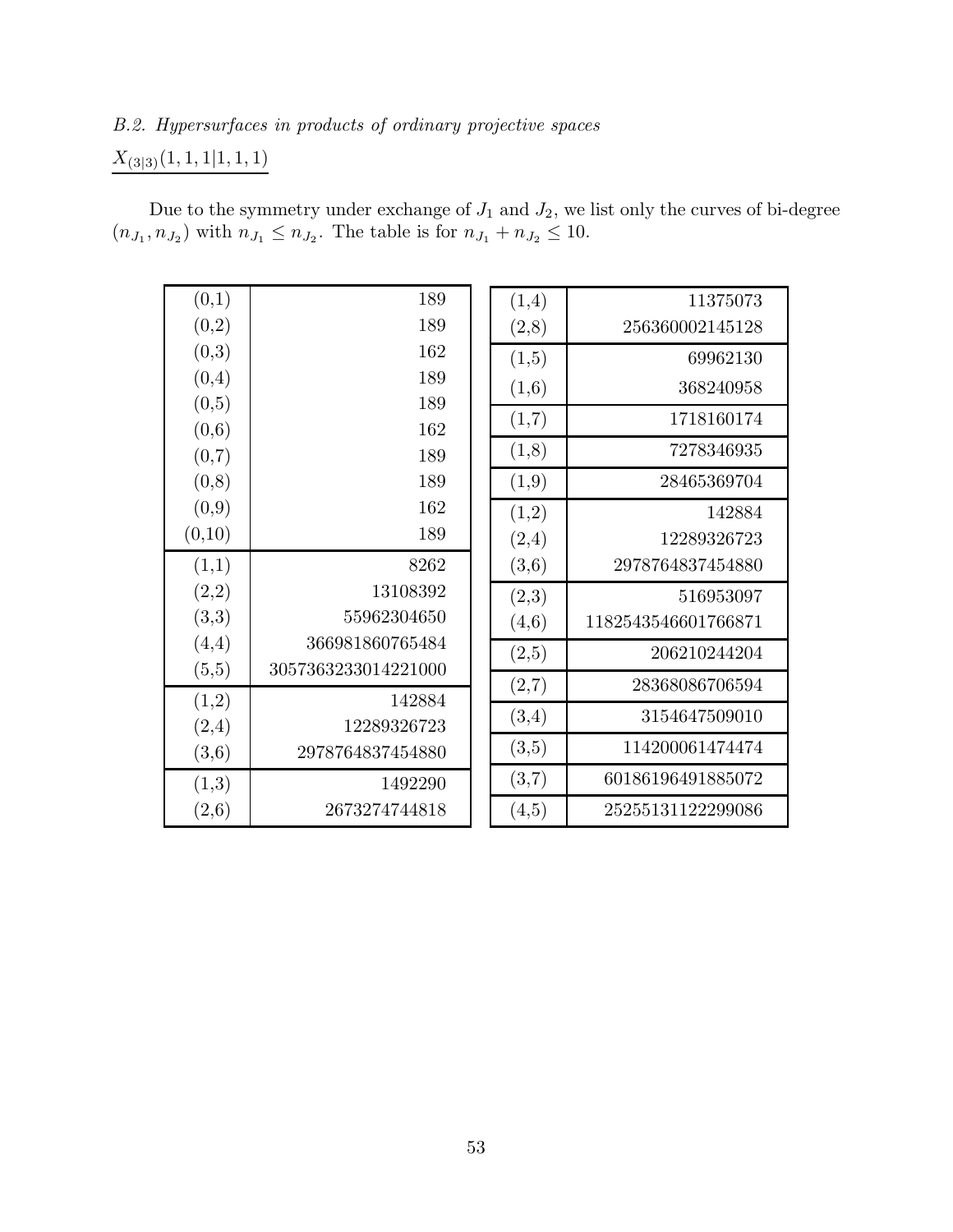# $X_{(2|4)}(1,1|1,1,1,1)$

| (3,2)  | 31344000              |
|--------|-----------------------|
| (6,4)  | 2485623412554752      |
| (5,2)  | 31344000              |
| (7,2)  | 742784                |
| (1,3)  | 75933184              |
| (2, 6) | 15714262788770816     |
| (2,3)  | 2445747712            |
| (4, 6) | 33831527906249235456  |
| (4,3)  | 130867460608          |
| (5,3)  | 329212616704          |
| (7,3)  | 329212616704          |
| (1,4)  | 7518494784            |
| (2,8)  | 325754044147209418752 |
| (3,4)  | 12305418469184        |
| (5,4)  | 746592735013952       |
| (1,5)  | 728114777344          |
| (2,5)  | 97089446866176        |
| (3,5)  | 4074651399444224      |
| (4,5)  | 78142574531195136     |
| (1,6)  | 69368161314176        |
| (1,7)  | 6526028959787520      |
| (2,7)  | 2336268973133447168   |
| (3,7)  | 247572316458452288000 |
| (1,8)  | 607840242136069376    |
| (1,9)  | 56154770246801057024  |
|        |                       |

| We list the non-zero topological invariants at degrees $(n_{J_1}, n_{J_2})$ with $n_{J_1}, n_{J_2} \geq 0$ and |  |  |  |
|----------------------------------------------------------------------------------------------------------------|--|--|--|
| $n_{J_1} + n_{J_2} \leq 10.$                                                                                   |  |  |  |

| (1,0)  | 64                  |
|--------|---------------------|
| (0,1)  | 640                 |
| (0,2)  | 10032               |
| (0,3)  | 288384              |
| (0,4)  | 10979984            |
| (0,5)  | 495269504           |
| (0,6)  | 24945542832         |
| (0,7)  | 1357991852672       |
| (0,8)  | 78313183960464      |
| (0,9)  | 4721475965186688    |
| (0,10) | 294890295345814704  |
| (1,1)  | 6912                |
| (2,2)  | 8271360             |
| (3,3)  | 26556152064         |
| (4,4)  | 130700405114112     |
| (5,5)  | 816759204484794624  |
| (2,1)  | 14400               |
| (4,2)  | 48098560            |
| (6,3)  | 445404149568        |
| (3,1)  | 6912                |
| (6,2)  | 8271360             |
| (4,1)  | 640                 |
| (8,2)  | 10032               |
| (1,2)  | 742784              |
| (2,4)  | 532817161216        |
| (3,6)  | 1084895026038311424 |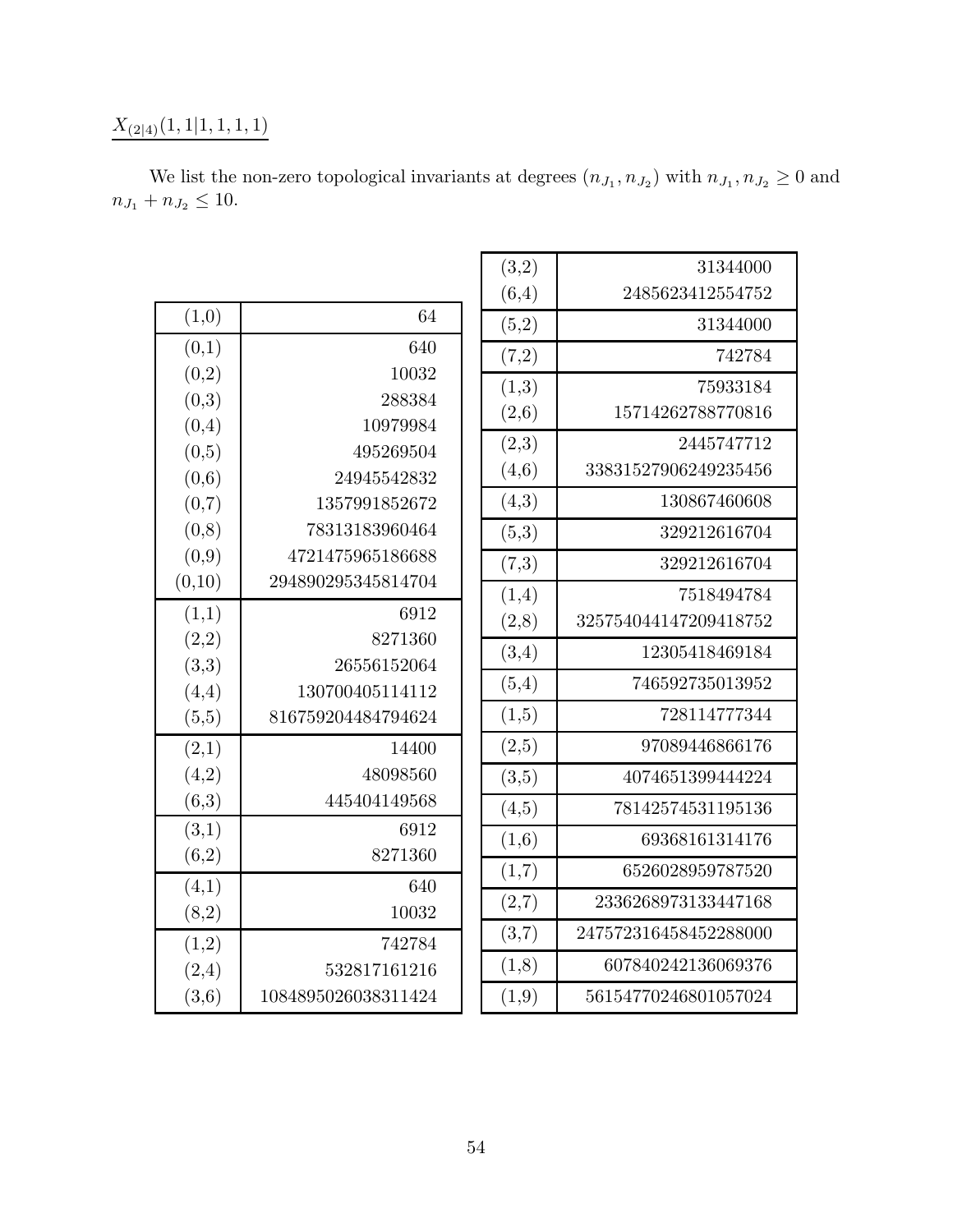# $X_{\left(2|2|3\right)} (1,1|1,1|1,1,1)$

| (0,0,1) | 168      |         |           |
|---------|----------|---------|-----------|
| (0,0,2) | 168      | (0,3,1) | 168       |
| (0,0,3) | 144      | (0,3,2) | 94248     |
| (0,0,4) | 168      | (1,1,1) | 22968     |
| (0,0,5) | 168      | (2,2,2) | 212527800 |
| (0,0,6) | 144      | (1,1,2) | 801720    |
| (0,1,0) | 54       |         |           |
| (0,1,1) | 1080     | (1,1,3) | 14272344  |
| (0,2,2) | 55080    | (1,2,0) | 54        |
| (0,3,3) | 5686200  | (1,2,1) | 84240     |
|         |          |         | 9589752   |
| (0,1,2) | 9504     | (1,2,2) |           |
| (0,2,4) | 12531888 | (1,2,3) | 422121240 |
| (0,1,3) | 55080    | (1,3,1) | 84240     |
| (0,1,4) | 258876   | (1,3,2) | 37017000  |
| (0,1,5) | 1045440  | (1,4,1) | 22968     |
| (0,2,1) | 1080     | (2,2,1) | 823968    |
| (0,4,2) | 55080    | (2,3,0) | 54        |
| (0,2,3) | 1045440  | (2,3,1) | 2286360   |
|         |          |         |           |

We have the obvious symmetry  $N(n_{J_1}, n_{J_2}, n_{J_3}) = N(n_{J_2}, n_{J_1}, n_{J_3})$  and we will list the non-zero invariants only for  $n_{J_1} \leq n_{J_2}$  and for  $n_{J_1} + n_{J_2} + n_{J_3} \leq 6$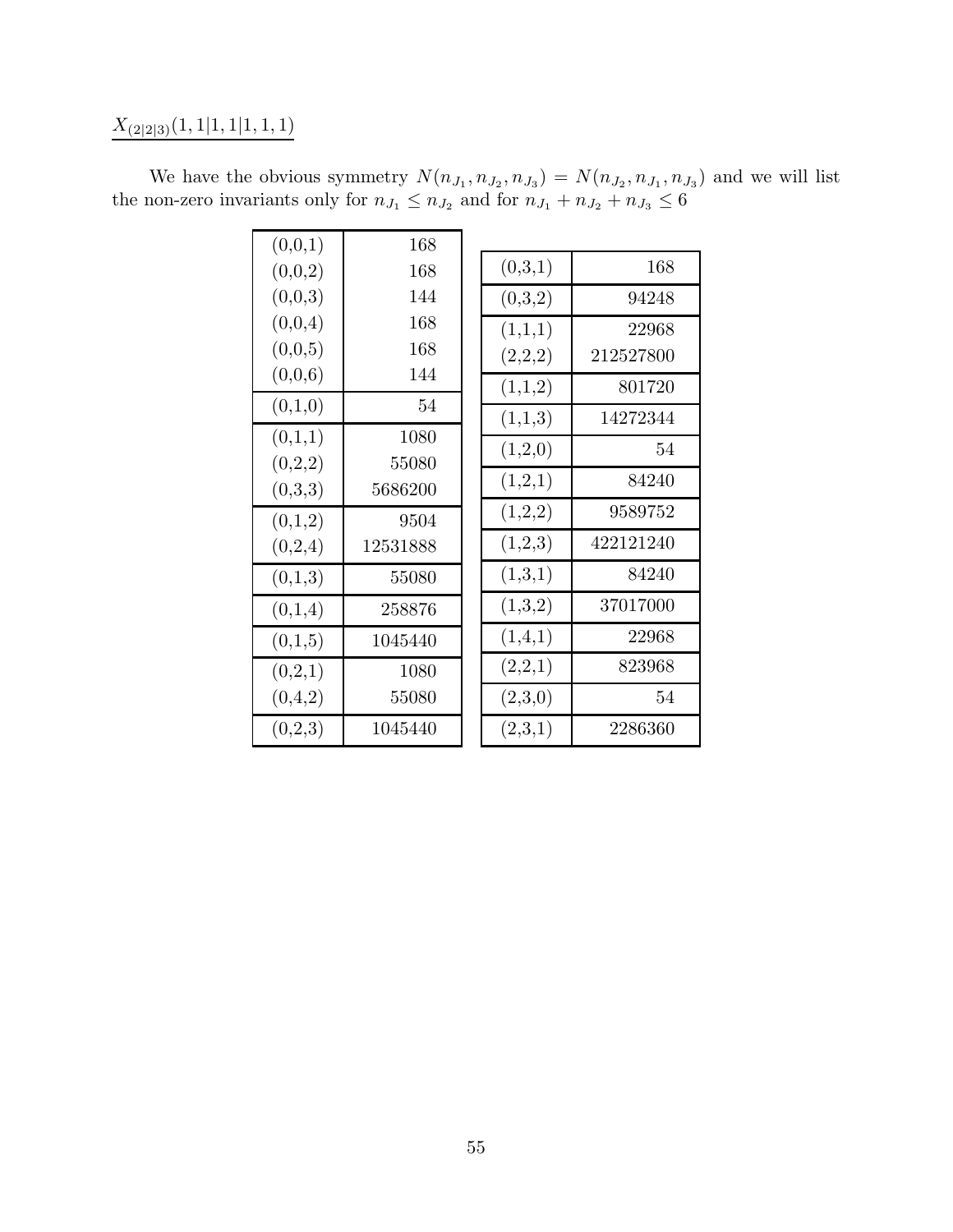## References

- <span id="page-56-0"></span>[1] For reviews, see Essays on Mirror Manifolds (ed. S.-T. Yau), Int. Press, Hong Kong, 1992
- [2] L. Dixon, in Superstrings, Unified Theories and Cosmology 1987, G. Furlan et al, eds., World Scientific 1988
- [3] W. Lerche, C. Vafa and N. Warner, Nucl. Phys. B324 (1989) 427
- [4] P. Candelas, A. M. Dale, C. A. Lütken, R. Schimmrigk : Complete Intersection Calabi-Yau Manifolds I, II , Nucl. Phys. B298 (1988) 493, Nucl. Phys. B306 (1988) 113
- [5] L. Dixon, J. A. Harvey, C. Vafa and E. Witten : Nucl. Phys. B261 (1985) 678 and Nucl. Phys. B274 (1986) 285; D. G. Markushevich, M. A. Olshanetsky and A. M. Perelomov, Commun. Math. Phys. 111 (1987) 247; J. Erler, A. Klemm, Commun. Math. Phys. 153 (1993) 579
- [6] A. Klemm and R. Schimmrigk, Landau-Ginzburg String Vacua, CERN-TH-6459/92, to appear in Nucl. Phys. B; M. Kreuzer and H. Skarke, Nucl. Phys. B388 (1993) 113
- [7] C. Vafa and N. Warner, Phys. Lett. 218B (1989) 51; C. Vafa, Mod. Phys. Lett. A 4 (1989) 1169
- [8] S.-S. Roan, Int. Jour. Math., Vol. 2, No. 4 (1991) 439; Topological properties of Calabi-Yau mirror manifolds, preprint 1992
- [9] P. Berglund and T. Hübsch, Nucl. Phys. 393B (1993) 377
- [10] B. Greene and M. Plesser, Nucl. Phys. B338 (1990) 15
- [11] M. Kreuzer and H. Skarke, Nucl. Phys. B405 (1993) 305; M. Kreuzer, Phys. Lett. 314B (1993) 31
- [12] E. Witten, Nucl. Phys. B403 (1993) 159
- [13] V. Batyrev, Dual Polyhedra and the Mirror Symmetry for Calabi-Yau Hypersurfaces in Toric Varieties, Univ. Essen Preprint (1992), to appear in Journal of Alg. Geom. and Duke Math. Journal, Vol. 69, No 2, (1993) 349
- [14] P. Candelas, X. De la Ossa, P. Green and L. Parkes, Nucl. Phys. B359 (1991) 21
- [15] D. Morrison, Picard-Fuchs Equations and Mirror Maps for Hypersurfaces, in ref.[1]
- [16] A. Klemm and S. Theisen, Nucl. Phys. B389 (1993) 153
- [17] A. Font, Nucl. Phys. B391 (1993) 358
- [18] A. Libgober and J. Teitelbaum, Duke Math. Jour., Int. Math. Res. Notices 1 (1993)29
- [19] A. Klemm and S. Theisen, Mirror Maps and Instanton sums for Complete Intersections in Weighted Projective space, preprint LMU-TPW 93-08
- [20] M. Bershadsky, S. Cecotti, H. Ooguri and C. Vafa, Nucl. Phys. B405 (1993) 279
- [21] Yu. I. Manin, Report on the Mirror Conjecture, Talk at the Mathematische Arbeitstagung, Bonn 1993
- [22] P. Candelas, E. Derrick and L. Parkes, Nucl. Phys. B407 (1993) 115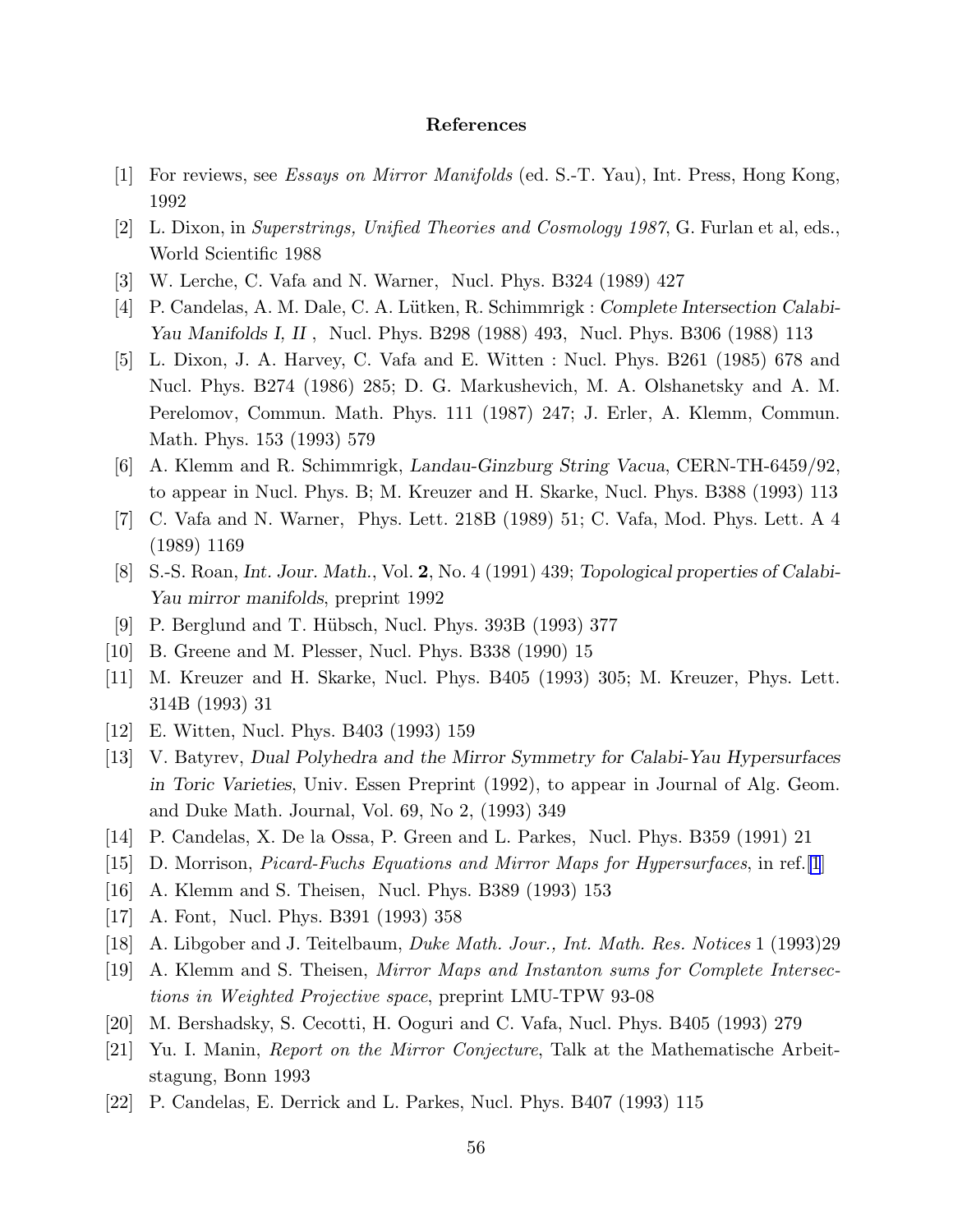- <span id="page-57-0"></span>[23] T. Eguchi and S.K. Yang, Mod. Phys. Lett. A5 (1990) 1693; R. Dijkgraaf, H. Verlinde and E. Verlinde, Nucl. Phys. B352 (1991) 59; E. Witten : Mirror Manifolds And Topological Field Theory, in Essays on Mirror Manifolds (ed. S.-T. Yau), Int. Press, Hong Kong, 1992 120-158
- [24] J. Distler and B. Greene, Nucl. Phys. B309 (1988) 295
- [25] L. Dixon, D. Friedan, E. Martinec and S, Shenker, Nucl. Phys. B282 (1987) 13; S. Hamidi and C. Vafa, Nucl. Phys. B279 (1987) 465; J. Lauer, J. Mas and H. P. Nilles Nucl. Phys. B351 (1991) 353; S. Stieberger, D. Jungnickel, J. Lauer and M. Spalinski, Mod. Phys. Lett. A7 (1992) 3859; J. Erler, D. Jungnickel, M. Spalinski and S. Stieberger, Nucl. Phys. B397 (1993) 379
- [26] B. Blok and A. Varchenko, Int. J. Mod. Phys. A7 (1992) 1467; W. Lerche, D.J. Smit and N. Warner, Nucl. Phys. B372 (1992) 87
- [27] A.C. Cadavid and S. Ferrara, Phys. Lett. 267B (1991) 193; S. Ferrara and J. Louis, Phys. Lett. 278B (1992) 240; A. Ceresole, R. D'Auria, S. Ferrara, W. Lerche and J. Louis, Int. J. Mod. Phys. A8 (1993) 79
- [28] A. Klemm, S. Theisen and M. G. Schmidt, Int. J. Mod. Phys. A7 (1992) 6215
- [29] L. Dixon, V. Kaplunovsky and J. Louis, Nucl. Phys. B329 (1990) 27; S. Cecotti, S. Ferrara and L. Girardello, Int. J. Mod. Phys. A4 (1989) 2465
- [30] D. Dais and A. Klemm: On the Invariants of Minimal Desingularizations of 3 dimensional Calabi-Yau Weighted Complete Intersection Varieties, in preparation
- [31] T. Oda, Convex Bodies and Algebraic Geometry, (An Introduction to the Theory of Toric Varieties), Ergebnisse der Mathematik und ihrer Grenzgebiete, 3.Folge, Bd. 15, Springer-Verlag (1988); V.I. Danilov, Russian Math. Surveys, 33 (1978) 97
- [32] M. Beltrametti and L. Robbiano, Expo. Math. 4 (1986) 11.
- [33] D.Aspinwall, B.Greene and D.Morrison, Phys.Lett. 303B (1993) 249
- [34] P. Aspinwall, A. Lütken and G. Ross, Phys. Lett. 241B (1990) 373; P. Aspinwall and A. Lütken, A New Geometry from Superstring Theory, in [\[1](#page-56-0)].
- [35] V. Batyrev and D. van Straten, Generalized Hypergeometric functions and Rational Curves on Calabi-Yau Complete Intersections in Toric Varieties, Essen preprint, 1993.
- [36] T. Yonemura, Tohoku Math. J. 42 (1990) 351
- [37] S.-S. Roan: Topological Couplings of Calabi-Yau Orbifolds, Max-Planck-Institut Series, No. 22 (1992), to appear in J. of Group Theory in Physics
- [38] D. Markushevich, M. Olshanetsky and A. Perelomov, Commun. Math. Phys. 111 (1987) 247
- [39] I. Dolgachev, Weighted Projective Varieties. In: Group Actions and Vector Fields, Proc. Polish - North Amer. Sem. Vancouver (1981) LNM Vol. 965, Springer-Verlag (1982) 34
- [40] P. Griffiths, Ann. of Math. 90 (1969) 460
- [41] A. Aleksandrov, Math. USSR Sbornik, 45 (1983) 1